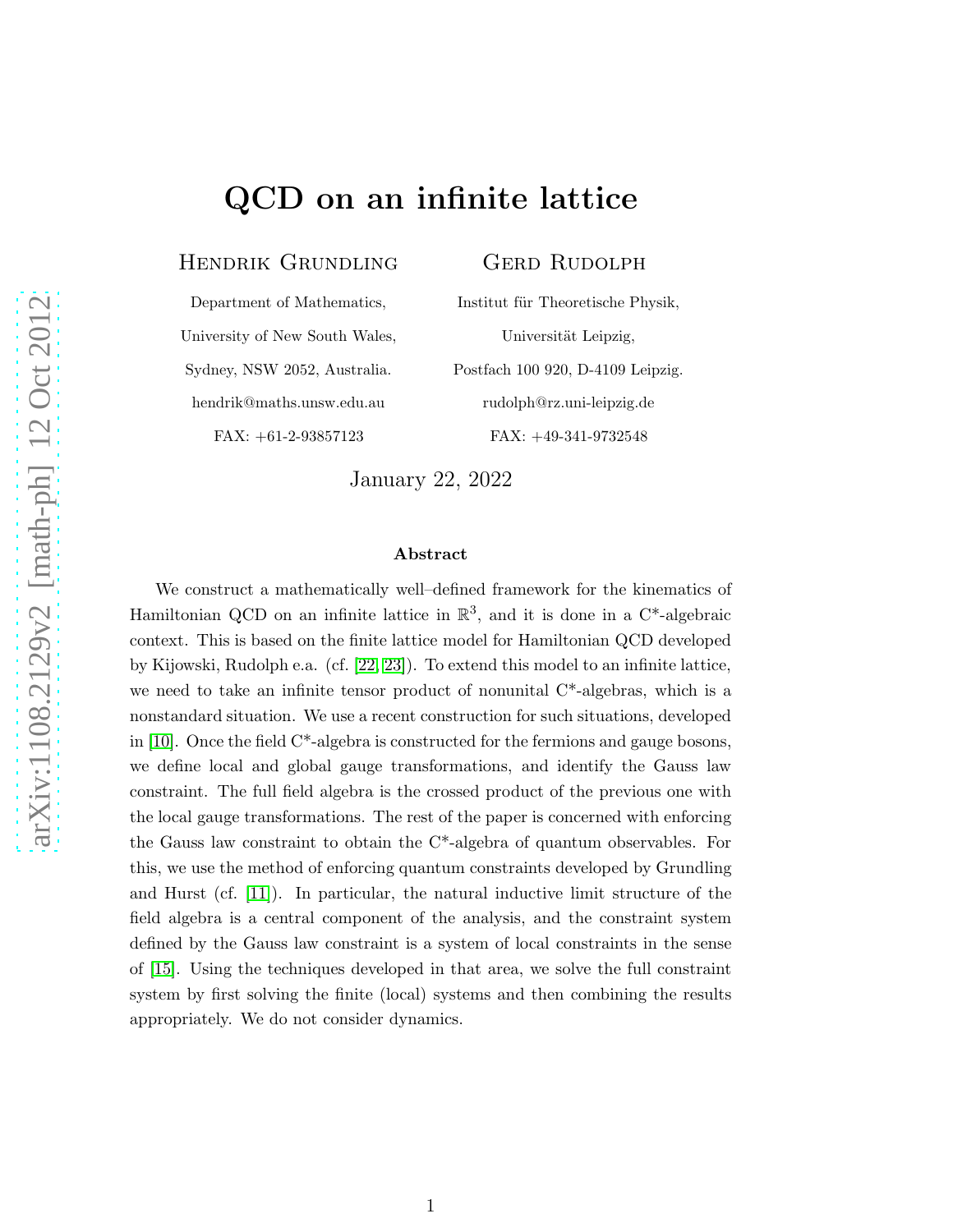# Contents

| $\mathbf{1}$   |                                               | Introduction                                                                      | 3              |  |
|----------------|-----------------------------------------------|-----------------------------------------------------------------------------------|----------------|--|
| $\overline{2}$ |                                               | The Kinematic Field Algebra                                                       | $\overline{5}$ |  |
|                | 2.1                                           |                                                                                   | $\overline{7}$ |  |
|                | 2.2                                           |                                                                                   | 13             |  |
|                | 2.3                                           |                                                                                   | 14             |  |
|                | 2.4                                           |                                                                                   | 18             |  |
| 3              | Gauge transformations and the local Gauss law |                                                                                   | 19             |  |
|                | 3.1                                           |                                                                                   | 19             |  |
|                | 3.2                                           |                                                                                   | 22             |  |
|                | 3.3                                           |                                                                                   | 24             |  |
|                | 3.4                                           |                                                                                   | 26             |  |
| 4              | Enforcement of local Gauss law Constraints.   |                                                                                   | 27             |  |
|                | 4.1                                           | Enforcing constraints by T-procedure - method. $\dots \dots \dots \dots \dots$    | 28             |  |
|                | 4.2                                           | Enforcing the Gauss law constraint for finite lattices. $\dots \dots \dots \dots$ | 34             |  |
|                | 4.3                                           | Solving the local constraint systems. $\ldots \ldots \ldots \ldots \ldots \ldots$ | 43             |  |
|                | 4.4                                           |                                                                                   | 47             |  |
|                | 4.5                                           |                                                                                   | 52             |  |
| $\bf{5}$       | Conclusion.                                   |                                                                                   | 54             |  |
|                |                                               | A More on subsystems of constraints.                                              | 55             |  |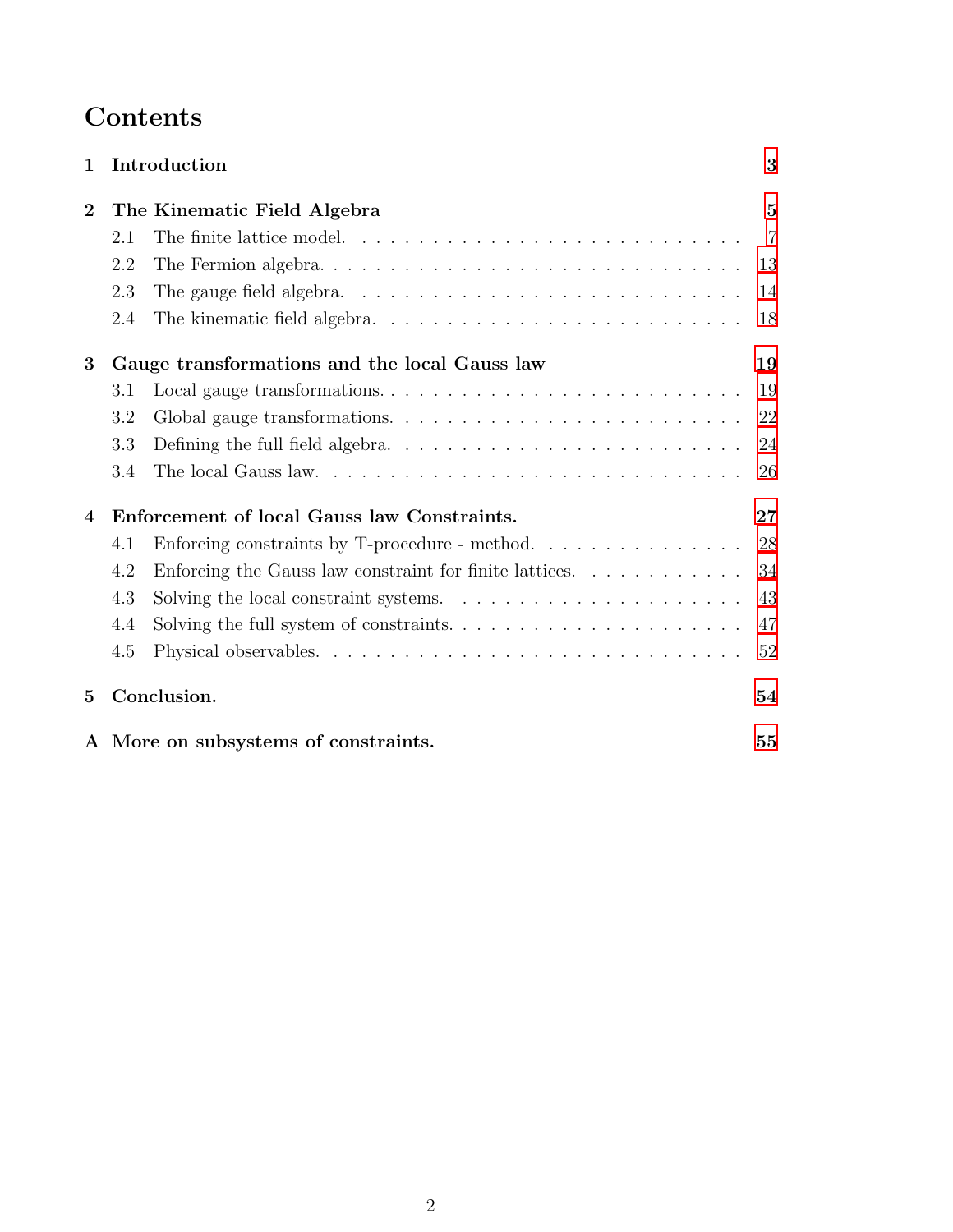# <span id="page-2-0"></span>1 Introduction

QCD is an important component of the standard model, and the explicit construction of a field C\*-algebra for it is still an unsolved problem in mathematical physics. The construction of a field algebra is a kinematics problem and it precedes the hard problem of dynamics, which involves interactions, so it seems more tractable. There is a deep body of theory developed for the locality properties of the field algebras of quantum field theories in space-time (cf. [\[16\]](#page-55-3) for a survey), and of course any explicitly constructed field algebra of this system must be consistent with that. There is also extensive work on the Hamiltonian model of a Fermion in a nonabelian classical gauge potential in  $\mathbb{R}^3$ , cf. [\[5,](#page-55-4) [28,](#page-56-2) [29\]](#page-56-3), and it leads to interesting proposals for the field algebra of the fully quantized model [\[17\]](#page-56-4).

Thus far, the only explicit rigorous constructions of appropriate field algebras for QCD have been for lattice approximations of Hamiltonian QCD in  $\mathbb{R}^3$  cf. [\[22,](#page-56-0) [23\]](#page-56-1). Unfortunately due to a technical problem explained below, these models have been confined to finite lattices. This is the main problem which we want to address here, i.e. we want to construct the field  $C^*$ -algebra for QCD on an infinite lattice in  $\mathbb{R}^3$ . Using this field algebra, we then want to define gauge transformations and solve the Gauss law constraint, hence identifying the physical observables.

More specifically;- for the model of QCD on a finite lattice developed by Kijowski, Rudolph e.a. [\[22,](#page-56-0) [23\]](#page-56-1), one finds that the field algebra is isomorphic to the algebra of compact operators  $\mathcal{K}(\mathcal{H})$  on a separable infinite dimensional Hilbert space  $\mathcal{H}$ . As this has (up to unitary equivalence) only one irreducible representation, one obtains a generalized von Neumann uniqueness theorem for the system. For an infinite lattice, when passing to infinitely many degrees of freedom, one has to expect inequivalent representations. Explicitly, for the gauge part of the algebra, one needs to take an infinite tensor product of the algebras associated to the links of the lattice (these are also isomorphic to  $\mathcal{K}(\mathcal{H})$ . This means that the standard theory for infinite tensor products does not apply. However, there is a little-known definition for an infinite tensor product of nonunital algebras developed by Blackadar cf. [\[3\]](#page-54-1), which however has some drawbacks. Recently this approach was further developed by Grundling and Neeb in [\[10\]](#page-55-0), where an infinite tensor product of nonunital  $C^*$ -algebras was constructed which has good representation properties. This is what we use for our construction of the field algebra of our model, and as expected, this new field algebra has many inequivalent representations.

Once we have the field algebra of our model, we can define (local and global) gauge transformations, extend the field algebra to include the implementers of these, and identify the Gauss law constraint. Enforcement of quantum constraints is not a simple matter, in fact compared with Quantum Electrodynamics (cf. [\[24,](#page-56-5) [25\]](#page-56-6)), the analysis of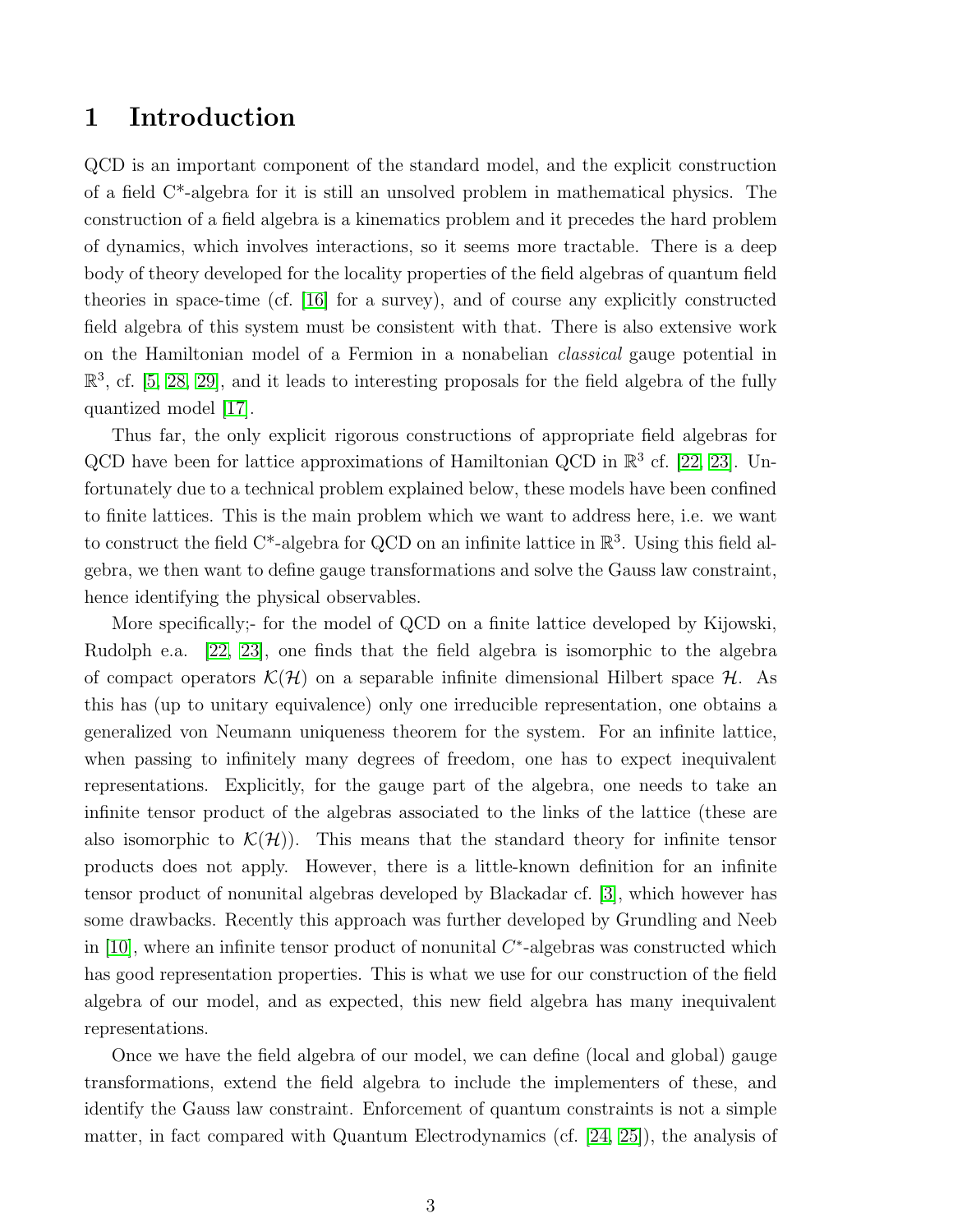the Gauss law is much more complicated. This is due to the fact that in QCD the Gauss law constraint is neither built from gauge invariant operators nor is it linear in the gauge connection fields. Here we use the general method of enforcing quantum constraints developed by Grundling and Hurst (the T–procedure, cf. [\[11\]](#page-55-1)). It is crucial for this, that the constraint system defined by the Gauss law constraint is a system of local constraints in the sense of Grundling and Lledó [\[15\]](#page-55-2). This allows us to solve the full constraint system by first solving the finite (local) systems and then combining the results appropriately. This method of constraint enforcement needs no gauge fixing (i.e. the selection of one representative in each gauge orbit) hence the Gribov problem does not occur.

Finally, we will discuss some of the types of physical observables which occurred in the historical papers of Kogut and Susskind [\[27,](#page-56-7) [26\]](#page-56-8) and show how to fit these into our framework. Some of these observables, e.g. Casimirs built from the colour electric fields, are unbounded, so they are not in any  $C^*$ -algebra. However for a finite lattice, the colour electric fields are closely related to our field C\*-algebra, and we show this link concretely in Subsection [2.1.](#page-6-0) More abstractly, they generate part of the field C\*-algebra in the sense of Woronowicz, cf. Example 3 in Sect 3 of [\[49\]](#page-58-0).

In this paper, we do not consider boundary effects, and we postpone colour charge analysis to a separate project. Boundary effects were analyzed for finite lattice systems by Kijowski and Rudolph in [\[22\]](#page-56-0), where it was shown that from the local Gauss equation one can extract a gauge invariant, additive law for operators with eigenvalues in  $\mathbb{Z}_3$ . As in QED, this implies a gauge invariant conservation law:- the global  $\mathbb{Z}_3$ -valued colour charge is equal to a  $\mathbb{Z}_3$ -valued gauge invariant quantity obtained from the color electric flux "at infinity". The discussion of the boundary data yielding this flux is a subtle task, see [\[23\]](#page-56-1).

Our paper is organized as follows. We start Sect. [2](#page-4-0) with a statement of our initial assumptions, and in Sect. [2.1](#page-6-0) we discuss the underlying models on which our analysis is based. In Sect. [2.2](#page-12-0) we construct the Fermion algebra for the full lattice. In Sect. [2.3](#page-13-0) we define for each link the field algebra for the gauge connection, recall the method developed in [\[10\]](#page-55-0), and then use it to construct an infinite tensor product of the link algebras. We then take the tensor algebra of this gauge field algebra with the fermion algebra, and consider a natural inductive structure of it in Sect. [2.4.](#page-17-0) We call it the kinematic field algebra. In Sect. [3.1](#page-18-1) we define the action of the local gauge transformations on the kinematic algebra, and in Sect. [3.2](#page-21-0) we do this for global gauge transformations. This requires us to choose a gauge invariant approximate identity in the link algebras, and we analyze this issue. In Sect [3.3](#page-23-0) we construct the full field algebra as a (discrete) crossed product of the kinematic algebra with the local gauge transformations. This contains all the relevant information of the system, and in Sect. [3.4](#page-25-0) we define the local Gauss law constraint. The rest of the paper is dedicated to the enforcement of this constraint. We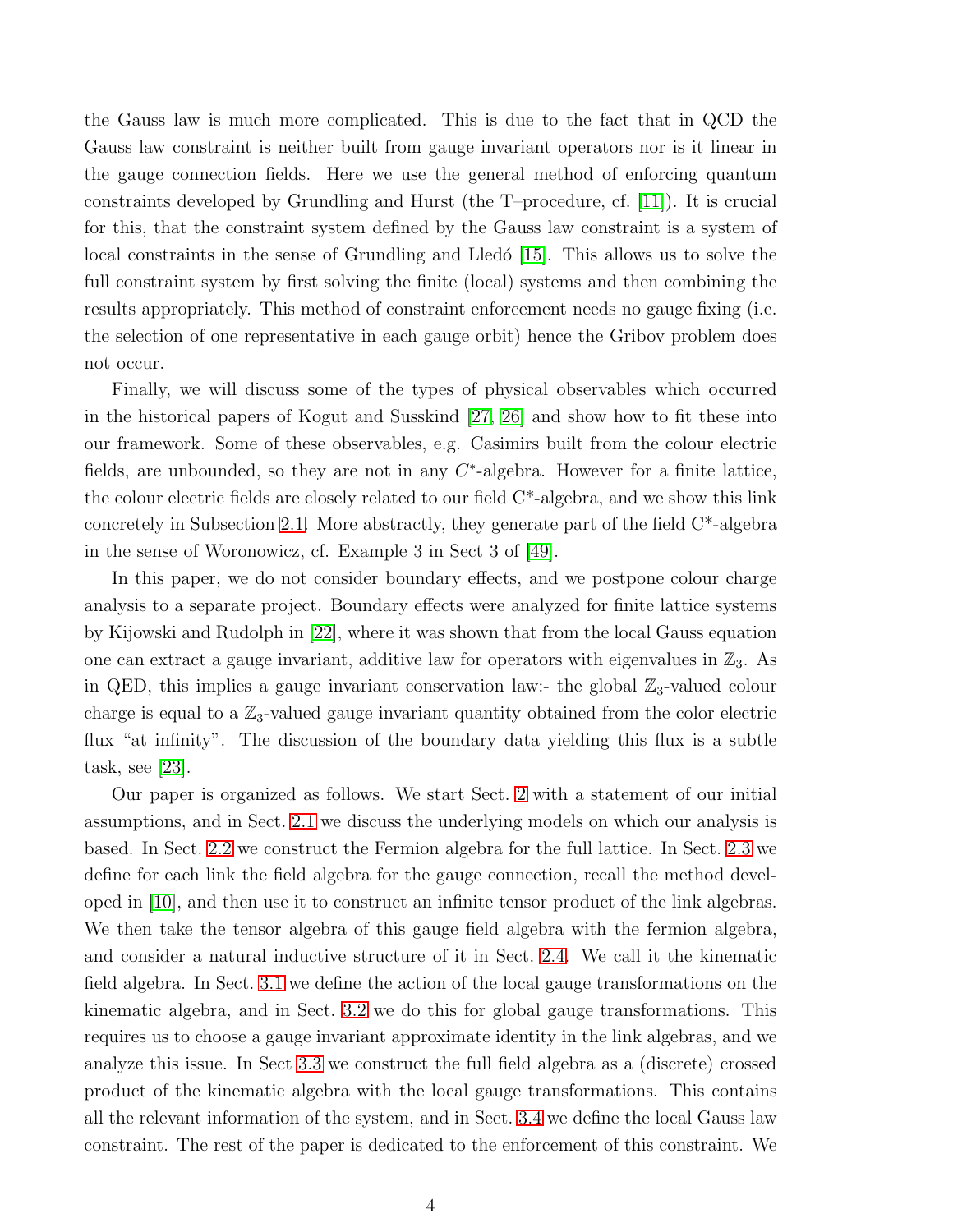first review in Sect. [4.1](#page-27-0) the T-procedure of enforcing constraints (cf.  $[11]$ ), and show how the current constraint system fits into it. In Sect. [4.2](#page-33-0) we solve the constraint system for a finite lattice in terms of the T-procedure. These results are used in Sect. [4.3](#page-42-0) to solve the constraint system for the local algebras in the inductive limit of the full field algebra. Finally, in Sect. [4.4](#page-46-0) we show that the full system of constraints is a system of local quantum constraints in the sense of [\[15\]](#page-55-2). Using techniques from [\[15\]](#page-55-2) we then solve the constraint system fully for the local observables, but for global observables the constraining remains unresolved. In Sect. [4.5](#page-51-0) we consider how standard observables from physics fit into our algebra. There is an appendix to state a result on constraint subsystems which we need.

# <span id="page-4-0"></span>2 The Kinematic Field Algebra

We consider a model for QCD in the Hamiltonian framework on an infinite regular cubic lattice in  $\mathbb{Z}^3$ . For basic notions concerning lattice gauge theories including fermions, we refer to [\[41\]](#page-57-0) and references therein.

We first fix notation. For the lattice, define a triple  $\Lambda := (\Lambda^0, \Lambda^1, \Lambda^2)$  as follows:

- $\Lambda^0 := \{(n, m, r) \in \mathbb{R}^3 \mid n, m, r \in \mathbb{Z}\} \cap X$  where X is an open connected set in  $\mathbb{R}^3$ . Thus  $\Lambda^0$  is a unit cubic lattice (possibly infinite) contained in X, and its elements are called sites.
- Let  $\tilde{\Lambda}^1$  be the set of all directed edges (or links) between nearest neighbours, i.e.  $\widetilde{\Lambda}^1 := \{(x, y) \in \Lambda^0 \times \Lambda^0 \mid y = x \pm \mathbf{e}_i \text{ for some } i\}$  where the  $\mathbf{e}_i \in \mathbb{R}^3$  are the standard unit basis vectors. Define a map  $\eta : \Lambda^1 \to \mathcal{P}(\Lambda^0) \equiv$  power set of  $\Lambda^0$ , by  $\eta((x, y)) := \{x, y\}$ , i.e. it is the map which "forgets" the orientation of links, then  $\Lambda^1$  will denote a choice of orientation of  $\Lambda^1$ , i.e. it is a section of  $\eta$ , i.e. for each  $\{x, y\} \in \eta(\Lambda^1)$  it contains either  $(x, y)$  or  $(y, x)$  but not both. Thus the pair  $(\Lambda^0, \Lambda^1)$  is a directed graph, and we assume that it is connected.
- Let  $\tilde{\Lambda}^2$  be the set of all directed faces (or plaquettes) of the unit cubes comprising the lattice i.e.

 $\widetilde{\Lambda}^2 := \{(\ell_1, \ell_2, \ell_3, \ell_4) \in (\widetilde{\Lambda}^1)^4 \mid Q_2\ell_i = Q_1\ell_{i+1} \text{ for } i = 1, 2, 3, \text{ and } Q_2\ell_4 = Q_1\ell_1\}$ where  $Q_i: \Lambda^0 \times \Lambda^0 \to \Lambda^0$  is the projection onto the *i*<sup>th</sup> component. Note that for a plaquette  $p = (\ell_1, \ell_2, \ell_3, \ell_4) \in \Lambda^2$ , it has an orientation given by the order of the edges, and there is only one other orientation in  $\Lambda^2$  for the same face, i.e. the reverse ordering  $\overline{p} = (\overline{\ell}_4, \overline{\ell}_3, \overline{\ell}_2, \overline{\ell}_1)$  where  $\overline{\ell} = (y, x)$  if  $\ell = (x, y) \in \Lambda^1$ . In analogy to the last point, we let  $\Lambda^2$  be a choice of orientation in  $\Lambda^2$ .

• Sometimes we need to identify the elements of  $\Lambda^i$  with subsets of  $\mathbb{R}^3$  and we will make the natural identifications, e.g. a link  $\ell = (x, y) \in \Lambda^1$  is the undirected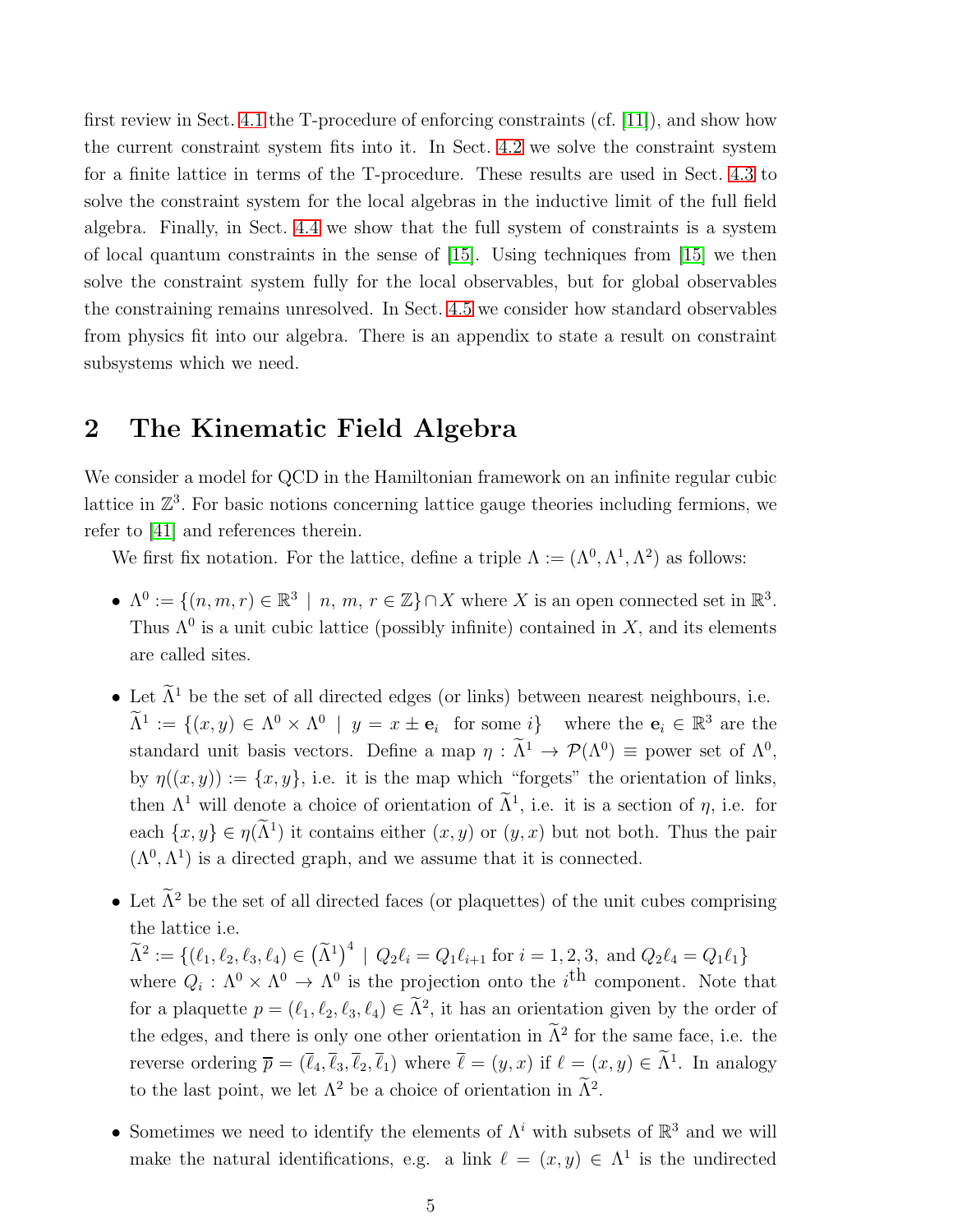closed line segment from  $x$  to  $y$ .

Below, in Subsection [2.2](#page-12-0) onwards, the set  $X$  will play no role, so that one may just consider the lattice  $\Lambda^0 = \mathbb{Z}^3$ . If one wants to analyze surface effects, X will become important.

For a classical matter field on  $\mathbb{R}^3$  with a classical gauge connection field acting on it, we describe its usual approximation on the lattice  $\Lambda^0$ . First, let G be a connected, compact Lie group (the gauge structure group), and let  $(V, (\cdot, \cdot)_V)$  be a finite dimensional complex Hilbert space (the space of internal degrees of freedom of the matter field) on which G acts smoothly as unitaries, so we take  $G \subset U(\mathbf{V})$ .

The classical matter fields on  $\mathbb{R}^3$  are the elements of  $C^{\infty}(\mathbb{R}^3, V)$ . Its lattice approximation is given by restricting  $C^{\infty}(\mathbb{R}^3, V)$  to the lattice  $\Lambda^0$ . This produces  $\prod V$  as the  $x \in \Lambda^0$ classical configuration space for the matter field on the lattice.

Given a connection on the trivial principal bundle  $P := \mathbb{R}^3 \times G$ , then parallel transport in P along a curve in  $\mathbb{R}^3$  is given by left multiplication by an element of G. It is natural to model the connection on the lattice by associating to each link  $\ell \in \Lambda^1$  and element of G (the parallel transporter along the link). So the lattice approximation of a classical connection is a map  $\Phi : \Lambda^1 \to G$ . Thus our classical configuration space for the connections is  $\prod$  $\ell \in \Lambda^1$ G, hence its phase space is  $\prod$  $\ell \in \Lambda^1$  $T^*G \cong \prod$  $\ell \in \Lambda^1$  $(G \times \mathfrak{g}^*).$ 

The gauge group  $C^{\infty}(\mathbb{R}^3, G)$  acts on  $C^{\infty}(\mathbb{R}^3, V)$  by pointwise multiplication, hence this restricts on  $\Lambda^0$  to the group  $\prod$  $x \in \Lambda^0$  $G = G^{\Lambda^0} = \{ \gamma : \Lambda^0 \to G \}.$  This group is the lattice approximation of the local gauge group. Its pointwise action on the elements of  $\prod \mathbf{V}$  $x \in \Lambda^0$ produces the transformation law for the matter field. Moreover, a gauge transformation  $\gamma \in \Pi$  $x \in \Lambda^0$  $G = \{ \gamma : \Lambda^0 \to G \}$  acts on a connection  $\Phi : \Lambda^1 \to G$  by

$$
(\gamma \cdot \Phi)(\ell) = \gamma(x_{\ell}) \Phi(\ell) \gamma(y_{\ell})^{-1} \quad \text{for all} \quad \ell = (x_{\ell}, y_{\ell}) \in \Lambda^{1}.
$$
 (2.1)

This follows from the transformation law of the parallel transporter under vertical automorphisms of the bundle P.

To summarize, the classical configuration space is  $\begin{pmatrix} \prod \end{pmatrix}$  $x \in \Lambda^0$  $V$   $\times$  (  $\prod$  $\ell \in \Lambda^1$  $G$ , and the local gauge group  $\prod$  $x \in \Lambda^0$ G acts on it by

<span id="page-5-0"></span>
$$
\left(\prod_{x \in \Lambda^0} v_x\right) \times \left(\prod_{\ell \in \Lambda^1} g_\ell\right) \mapsto \left(\prod_{x \in \Lambda^0} \gamma(x) \cdot v_x\right) \times \left(\prod_{\ell \in \Lambda^1} \gamma(x_\ell) g_\ell \gamma(y_\ell)^{-1}\right) \tag{2.2}
$$

where  $\ell = (x_{\ell}, y_{\ell})$  and  $\gamma \in \prod$  $x \in \Lambda^0$ G. Note that the orientation of links in  $\Lambda^1$  was used in the action because it treats the  $x_{\ell}$  and  $y_{\ell}$  differently.

This is the basic classical kinematical model for which we want to obtain the quantum counterpart.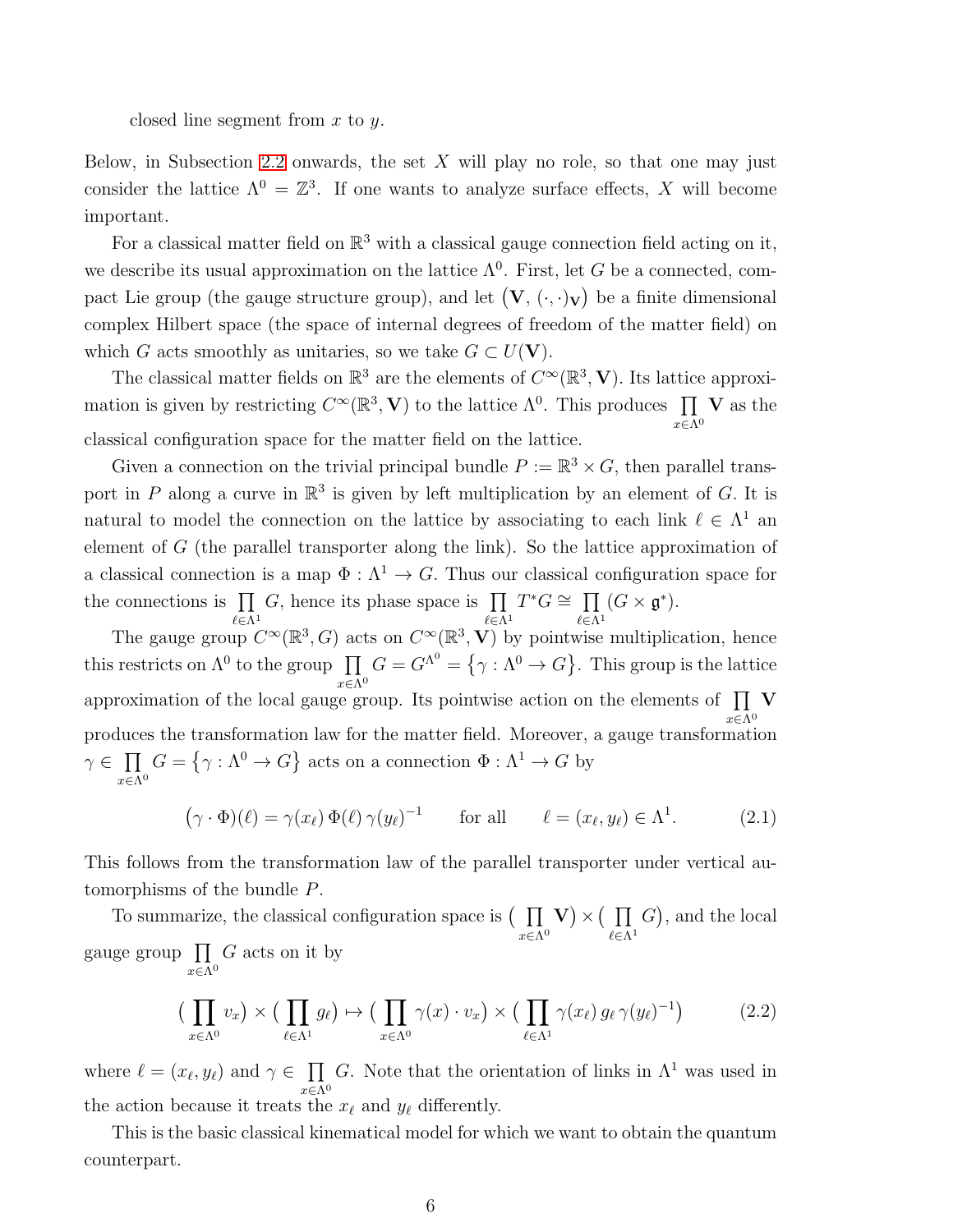### <span id="page-6-0"></span>2.1 The finite lattice model.

In this section we want to state the model for finite lattice approximation of Hamiltonian QCD in  $\mathbb{R}^3$  developed by Kijowski, Rudolph e.a. [\[22,](#page-56-0) [23\]](#page-56-1). Briefly, given a finite lattice  $\Lambda^0$ , it quantizes the classical model on  $\Lambda^0$  above, by replacing for each lattice site  $x \in \Lambda^0$ , the classical matter configuration space  $V$  with the algebra for a fermionic particle on  $V$ (the quarks), and for each link  $\ell \in \Lambda^1$  we replace the classical connection configuration space  $G$  by an algebra which describes a bosonic particle on  $G$  (the gluons). We state the model first concretely, in terms of operators on a Hilbert space, and then we give an appropriate C\*-algebra which can reproduce it.

Equip the space of classical matter fields  $\prod$  $x \in \Lambda^0$  $V = \{f : \Lambda^0 \to V\}$  with the natural pointwise inner product  $\langle f, h \rangle = \sum$  $x \in \Lambda^0$  $(f(x), h(x))<sub>\mathbf{V}</sub>$ , and take for the quantized matter fields the CAR-algebra  $\mathfrak{F}_{\Lambda} := \text{CAR}(\prod \mathbf{V})$ . That is, for each classical matter field  $x \in \Lambda^0$  $f \in \prod$  V, we associate a fermionic field  $a(f) \in \mathfrak{F}_{\Lambda}$ , and these satisfy the usual CAR–  $x \in \Lambda^0$ relations:

$$
\{a(f), a(h)^*\} = \langle f, h \rangle \mathbf{1} \quad \text{and} \quad \{a(f), a(h)\} = 0 \quad \text{for} \quad f, h \in \prod_{x \in \Lambda^0} \mathbf{V}
$$

where  $\{A, B\} := AB + BA$  and  $\mathfrak{F}_{\Lambda}$  is generated by the set of all  $a(f)$ . As  $\Lambda^0$  is finite,  $\mathfrak{F}_{\Lambda}$  is a full matrix algebra, hence up to unitary equivalence it has only one irreducible representation.

In physics notation, the quark at x is given by  $a(\delta_x \mathbf{v}_i) = \psi_i(x)$  where  $\{\mathbf{v}_i \mid i =$  $1, \ldots n$  is an orthonormal basis for **V** and  $\delta_x : \Lambda^0 \to \mathbb{R}$  is the characteristic function of  ${x}$ . More elaborate indices may be included, e.g. if  $V = W \otimes \mathbb{C}^k$  where W has the nongauge degrees of freedom, and  $\mathbb{C}^k$  has the gauge degrees of freedom. In particular, there is a smooth irreducible unitary action of the structure group G on  $\mathbb{C}^k$  (if  $G = SU(3)$ ) we take  $k = 3$ ) which produces a smooth unitary action of G on V. If  $\{w_1, \ldots, w_m\}$  is an orthonormal basis of **W** and  $\{e_1, \ldots, e_k\}$  is an orthonormal basis of  $\mathbb{C}^k$ , then w.r.t. the orthonormal basis  $\{w_j \otimes e_b \mid j = 1, \ldots, m, b = 1, \ldots, k\}$  of **V**, we obtain the usual physics indices

$$
a(w_j \otimes e_b \cdot \delta_x) =: \psi_{jb}(x)
$$

for the quark field generators. Clearly  $\mathfrak{F}_{\Lambda}$  is generated as a C<sup>\*</sup>-algebra by the set of components  $\{\psi_{jb}(x) | j = 1, ..., m, b = 1, ..., k, x \in \Lambda^0\}.$ 

Next, to quantize the classical gauge connection fields  $\prod G$ , consider first for a  $\ell \in \Lambda^1$ single link  $\ell$  how to produce a bosonic particle on  $G$ . In the case that the configuration space is  $\mathbb{R} = G$ , then in the Schrödinger representation on  $L^2(\mathbb{R})$  we have the usual position and momentum operators  $Q$  and  $P$ . As these are unbounded operators, we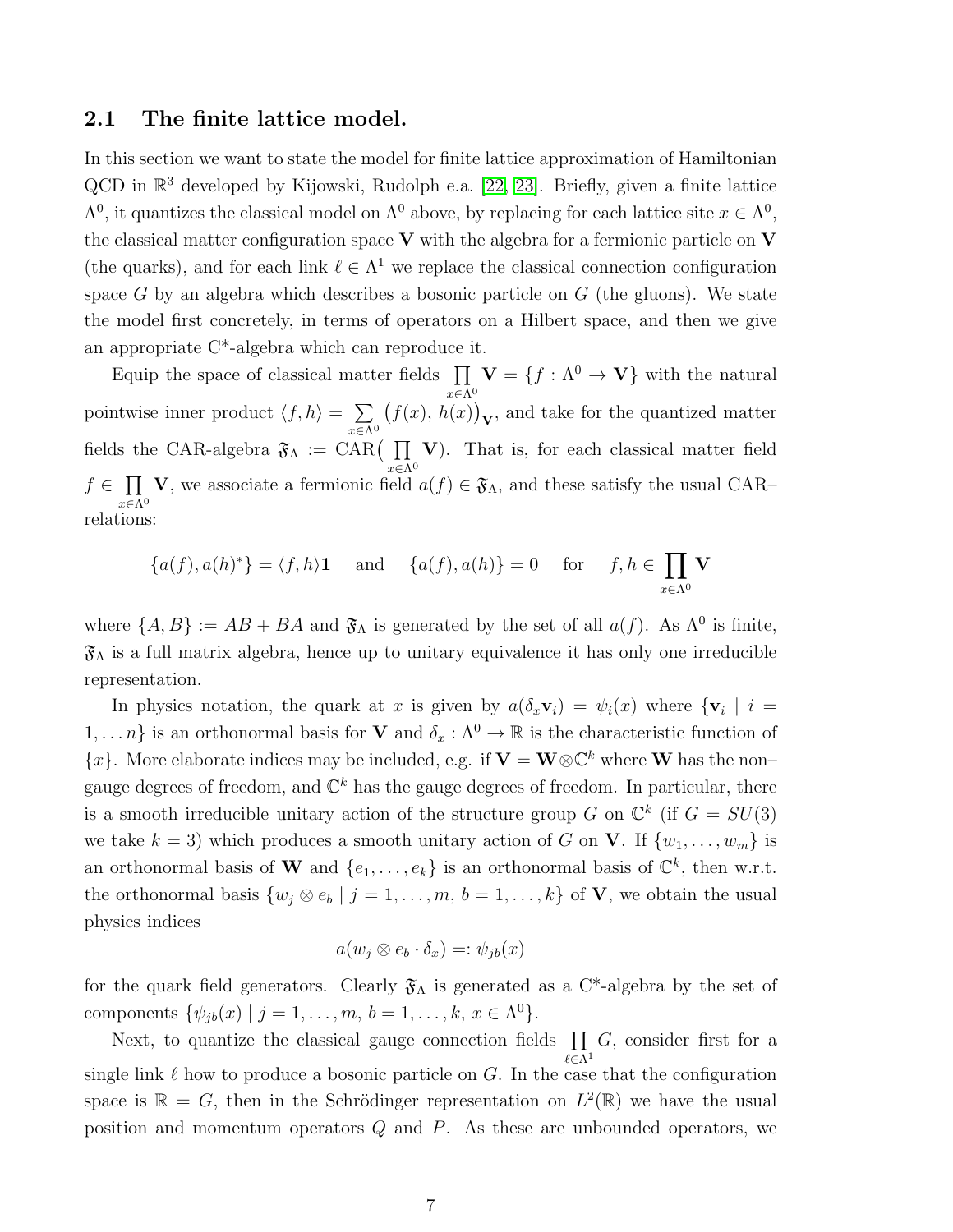consider (equivalently) the bounded operators

$$
(U_t\varphi)(s) := \varphi(s-t)
$$
 and  $(T_f\varphi)(s) := f(s)\varphi(s)$  for  $\varphi \in L^2(\mathbb{R})$ ,

s,  $t \in \mathbb{R}$  and  $f \in L^{\infty}(\mathbb{R})$  from which Q and P can be reconstructed. Note in particular that  $P$  is the generator of translations, which suggest that for a bosonic particle on  $G$ its momentum should be a generator of (left) translations w.r.t. G. Thus we consider a generalized Schrödinger representation on  $L^2(G)$  given by

<span id="page-7-1"></span>
$$
(U_g \varphi)(h) := \varphi(g^{-1}h) \quad \text{and} \quad (T_f \varphi)(h) := f(h)\varphi(h) \quad \text{for} \quad \varphi \in L^2(G), \tag{2.3}
$$

 $g, h \in G$  and  $f \in L^{\infty}(G)$ , and it is irreducible in the sense that the commutant of  $U_G \cup T_{L^{\infty}(G)}$  consists of the scalars. This is the natural concrete quantization for a quantum particle with phase space  $T^*G$  which we will assume below. Note that there is a natural ground state unit vector  $\psi_0 \in L^2(G)$  given by the constant function  $\psi_0(h) = 1$ for all  $h \in G$  (assuming that the Haar measure of G is normalized). Then  $U_g\psi_0 = \psi_0$ , and  $\psi_0$  is cyclic w.r.t. the \*-algebra generated by  $U_G \cup T_{L^{\infty}(G)}$  (by irreducibility).

The generalized canonical commutation relations are obtained from the intertwining relation  $U_g T_f U_g^* = T_{\lambda_g(f)}$  where

<span id="page-7-0"></span>
$$
\lambda: G \to \text{Aut } C(G), \quad \lambda_g(f)(h) := f(g^{-1}h) \quad \text{for} \quad g, h \in G \tag{2.4}
$$

is the usual left translation. In particular, given  $X \in \mathfrak{g}$ , define its associated momentum operator

$$
P_X: C^{\infty}(G) \to C^{\infty}(G) \qquad \text{by} \qquad P_X \varphi := i \frac{d}{dt} U(e^{tX}) \varphi \Big|_{t=0}.
$$
  
Then 
$$
[P_X, T_f] \varphi = i \frac{d}{dt} U(e^{tX}) T_f U(e^{-tX}) \varphi \Big|_{t=0} = i \frac{d}{dt} T_{\lambda_{\exp(tX)}(f)} \varphi \Big|_{t=0}
$$

$$
= i T_{X^R(f)} \varphi \qquad \text{for} \quad f, \varphi \in C^{\infty}(G),
$$

where  $X^R \in \mathfrak{X}(G)$  is the associated right-invariant vector field. (Note that whilst the differential is defined w.r.t. the  $L^2$ -topology, as all functions are smooth and of compact support, we may use the pointwise differential). As  $P_X = dU(X)$ , it defines a representation of the Lie algebra  $\mathfrak{g}$ , and clearly  $P_X\psi_0 = 0$ .

To identify the quantum connection  $\Phi(\ell)$  at link  $\ell$  in this context, use the irreducible action of the structure group G on  $\mathbb{C}^k$  to define the function  $\Phi_{ij}(\ell) \in C(G)$  by

<span id="page-7-2"></span>
$$
\Phi_{ij}(\ell)(g) := (e_i, ge_j), \quad g \in G,\tag{2.5}
$$

using the orthonormal basis  $\{e_i \mid i = 1, \ldots, k\}$  of  $\mathbb{C}^k$ . Then the matrix components of the quantum connection are taken to be the operators  $T_{\Phi_{ij}(\ell)}$ , which we will see transform correctly w.r.t. gauge transformations. As the  $\Phi_{ij}(\ell)$  are matrix elements of elements of G, there are obvious relations between them which reflect the structure of G. Note that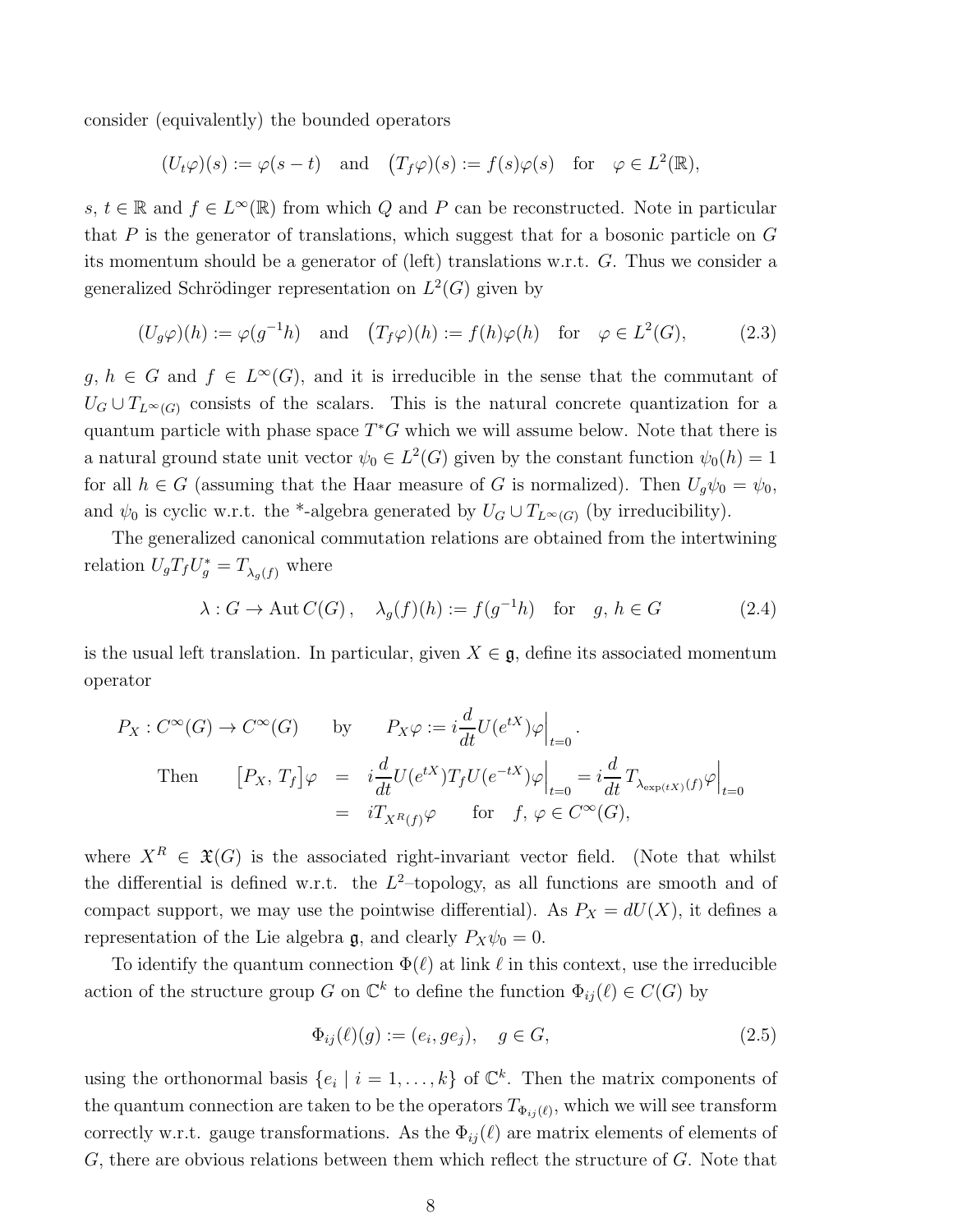the algebra generated by the functions  $\Phi_{ij}(\ell)$  (w.r.t. pointwise operations) separates the points in  $G$ , hence by the Weierstrass theorem, it is a dense subalgebra of  $C(G)$ . So the  $C^*$ -algebra generated by the operators  $\{T_{\Phi_{ij}(\ell)} \mid i, j = 1, \ldots, k\}$  is  $T_{C(G)}$ .

To define gauge momentum operators, we first assign to each link an element of g, i.e. we choose a map  $\Psi : \Lambda^1 \to \mathfrak{g}$ . Given such a  $\Psi$ , it is then natural to take for the associated quantum gauge momentum at  $\ell$ , the operator  $P_{\Psi(\ell)} : C^{\infty}(G) \to C^{\infty}(G)$ . To obtain the generalized canonical commutation relations for these, recall that  $U_g T_f U_g^* = T_{\lambda_g(f)}$  and

$$
\lambda_g(\Phi_{ij}(\ell))(h) = (e_i, g^{-1}he_j) = \sum_m (e_i, g^{-1}e_m)(e_m, he_j) \text{ for } g, h \in G.
$$

If  $g = \exp(t\Psi(\ell))$  for  $\Psi(\ell) \in \mathfrak{g}, t \in \mathbb{R}$ , then for  $\varphi \in C^{\infty}(G)$  we have

$$
\left( \left[ P_{\Psi(\ell)}, T_{\Phi_{ij}(\ell)} \right] \varphi \right)(h) = i \frac{d}{dt} \sum_m (e_i, g^{-1} e_m)(e_m, he_j) \varphi(h) \Big|_{t=0} = \sum_m \Psi(\ell)_{im} \Phi_{mj}(\ell)(h) \varphi(h)
$$

where  $\Psi(\ell)_{im} := (e_i, \Psi(\ell)e_m)$ . Thus the generalized canonical commutation relations are

<span id="page-8-0"></span>
$$
\left[P_{\Psi(\ell)}, T_{\Phi_{ij}(\ell)}\right] = \sum_{m} T_{\Psi(\ell)_{im} \Phi_{mj}(\ell)} \quad \text{on} \quad C^{\infty}(G). \tag{2.6}
$$

To obtain the G–electrical fields at  $\ell$ , we choose an appropriate basis  $\{Y_r \mid r =$  $1, \ldots, \dim(\mathfrak{g})\}\subset \mathfrak{g}$  and substituting for  $\Psi$  the constant map  $\Psi(\ell) = Y_r$  we set  $E_r(\ell) := P_{Y_r}$ . In the case that  $G = SU(3)$ , these are the colour electrical fields, and one takes the basis  ${Y_r}$  to be the traceless selfadjoint Gell–Mann matrices satisfying  $Y_rY_s = \delta_{rs}$ . We then define

$$
E_{ij}(\ell) := \sum_{r} (Y_r)_{ij} E_r(\ell) = \sum_{r} (Y_r)_{ij} P_{Y_r}
$$

and for these we obtain from [\(2](#page-8-0).6) the commutation formulii in [\[22,](#page-56-0) [23\]](#page-56-1) for the colour electrical field. As the set of  $E_{ij}(\ell)$  span all of  $P_{\mathfrak{g}}$ , it is clear that the unitary group they generate is all of  $U_G \subset M(C^*(G))$ . From Example 3 in Sect 3 of [\[49\]](#page-58-0) and [\[31\]](#page-56-9), we also see that they generate  $C^*(G)$  in the sense of Woronowicz, which is a component of our field C<sup>\*</sup>-algebra for a link,  $C(G) \rtimes_{\lambda} G$ , below.

The full collection of operators which comprise the dynamical variables of the model are as follows. The representation Hilbert space is  $\mathcal{H} = \mathcal{H}_F \otimes \bigotimes$  $\ell \in \Lambda^1$  $L^2(G)$  where  $\pi_F : \mathfrak{F}_\Lambda \to$  $\mathcal{B}(\mathcal{H}_F)$  is any irreducible representation of  $\mathfrak{F}_{\Lambda}$ . As  $\Lambda^1$  is finite,  $\mathcal{H}$  is well-defined. Then  $\pi_F \otimes \mathbb{1}: \mathfrak{F}_\Lambda \to \mathcal{B}(\mathcal{H})$  will be the action of  $\mathfrak{F}_\Lambda$  on  $\mathcal{H}$ . The quantum connection is given by the set of operators

$$
\{\widehat{T}_{\Phi_{ij}(\ell)}^{(\ell)} \mid \ell \in \Lambda^1, i, j = 1, \dots, k\} \quad \text{where} \quad \widehat{T}_f^{(\ell)} := \mathbb{1} \otimes (\mathbb{1} \otimes \cdots \otimes \mathbb{1} \otimes T_f^{(\ell)} \otimes \mathbb{1})
$$

and  $T_f^{(\ell)}$  $f_f^{(\ell)}$  is the multiplication operator on the  $\ell^{\text{th}}$  factor, hence  $\widehat{T}_{\Phi_{ij}(\ell)}^{(\ell)}$  acts as the identity on all the other factors of  $H$ . Likewise, for the gauge momenta we take

$$
\widehat{P}_{\Psi(\ell)}^{(\ell)} := \mathbb{1} \otimes (\mathbb{1} \otimes \cdots \otimes \mathbb{1} \otimes P_{\Psi(\ell)}^{(\ell)} \otimes \mathbb{1}), \quad \ell \in \Lambda^1
$$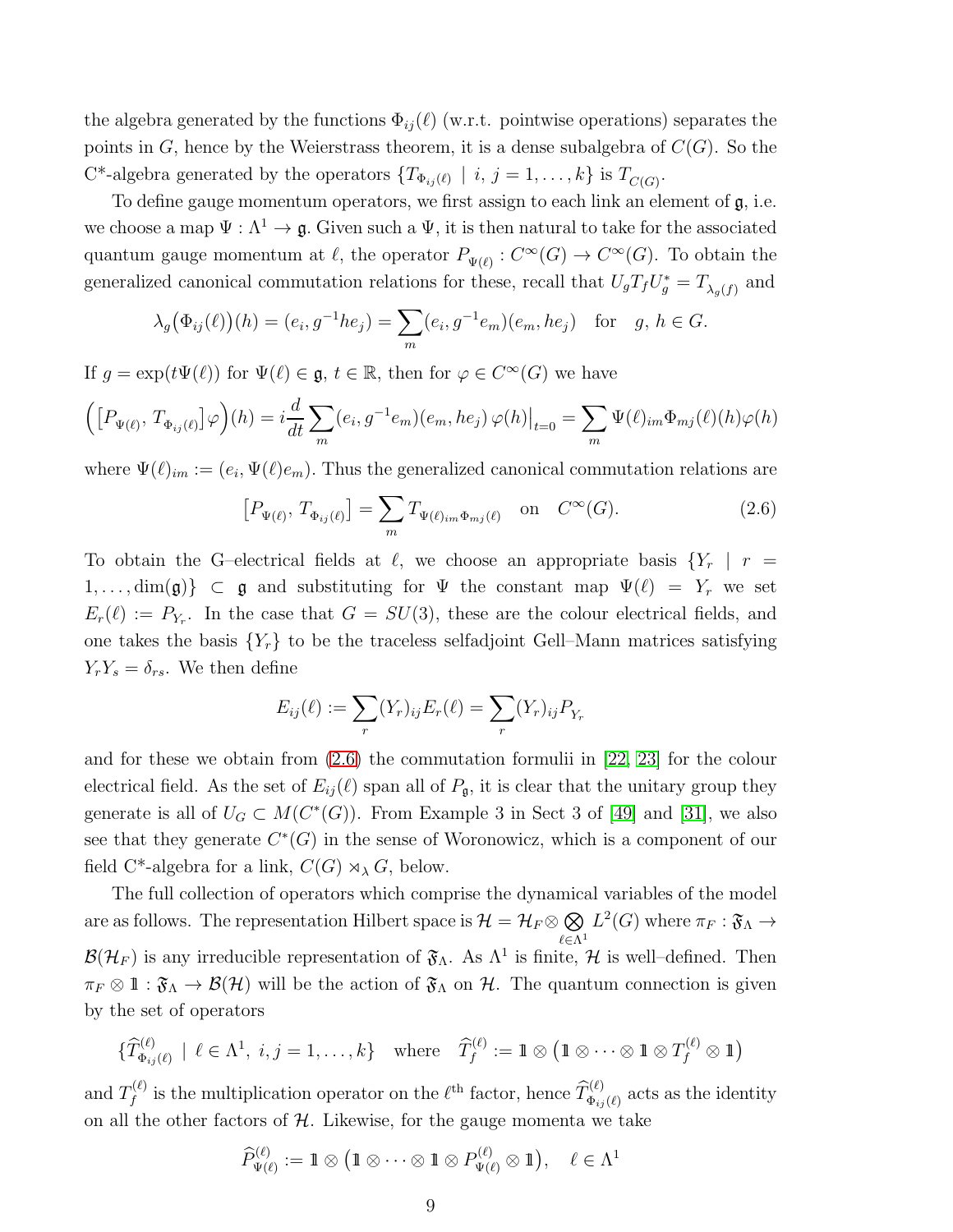where  $P_X^{(\ell)}$  is the  $P_X$  operator on the subspace  $C^{\infty}(G) \subset L^2(G)$  of the  $\ell^{\text{th}}$  factor. These are obviously generators of  $\widehat{U}_g^{(\ell)} := \mathbbm{1} \otimes (\mathbbm{1} \otimes \cdots \otimes \mathbbm{1} \otimes U_g^{(\ell)} \otimes \mathbbm{1})$  when  $g = \exp(t \Psi(\ell))$ where  $U_g^{(\ell)}$  is the  $U_g$  operator on the  $\ell^{\text{th}}$  factor. Thus the quantum G-electrical field  $\widehat{E}_r$  is a map from  $\Lambda^1$  to operators on the dense domain  $\mathcal{H}_F \otimes \bigotimes$  $\ell \in \Lambda^1$  $C^{\infty}(G)$ , given by  $\widehat{E}_r(\ell) := \widehat{P}_{Y_r}^{(\ell)}.$ 

Next, we want to define gauge transformations. Recall from Equation [\(2.2\)](#page-5-0) that the local gauge group is  $\text{Gau}\Lambda = \prod$  $x \in \Lambda^0$  $G = {\gamma : \Lambda^0 \to G},$  and it acts on the classical configuration space  $\left(\begin{array}{c}\n\prod\end{array}\right)$  $x \in \Lambda^0$  $V$ )  $\times$  (  $\prod$  $\ell \in \Lambda^1$  $G$ ) by

$$
\left(\prod_{x \in \Lambda^0} v_x\right) \times \left(\prod_{\ell \in \Lambda^1} g_\ell\right) \mapsto \left(\prod_{x \in \Lambda^0} \gamma(x) \cdot v_x\right) \times \left(\prod_{\ell \in \Lambda^1} \gamma(x_\ell) g_\ell \gamma(y_\ell)^{-1}\right)
$$

where  $\ell = (x_{\ell}, y_{\ell})$  and  $\gamma \in \prod G$ . Thus for the Fermion algebra we define an action  $x \in \Lambda^0$  $\alpha^1$ : Gau  $\Lambda \to \text{Aut } \mathfrak{F}_\Lambda$  by

$$
\alpha_{\gamma}^{1}(a(f)) := a(\gamma \cdot f) \quad \text{where} \quad (\gamma \cdot f)(x) := \gamma(x)f(x) \quad \text{for all} \quad x \in \Lambda^{0}, \ f \in \prod_{x \in \Lambda^{0}} V
$$

since  $f \mapsto \gamma \cdot f$  defines a unitary on  $\prod$  $x \in \Lambda^0$ **V** where  $\gamma \in \text{Gau}\,\Lambda$ . As  $\mathfrak{F}_{\Lambda}$  has up to unitary equivalence only one irreducible representation, it follows that  $\pi_F : \mathfrak{F}_\Lambda \to \mathcal{B}(\mathcal{H}_F)$  is equivalent to the Fock representation, hence it is covariant w.r.t.  $\alpha^1$ , i.e. there is a (continuous) unitary representation  $U^F$ : Gau  $\Lambda \to \mathcal{U}(\mathcal{H}_F)$  such that  $\pi_F(\alpha^1_\gamma(A)) =$  $U^F_\gamma \pi_F(A) U^F_{\gamma^{-1}}$  for  $A \in \mathfrak{F}_\Lambda$ .

On the other hand, if the classical configuration space G corresponds to a link  $\ell =$  $(x_{\ell}, y_{\ell})$ , then the gauge transformation is  $\gamma \cdot g = \gamma(x_{\ell}) g \gamma(y_{\ell})^{-1}$  for all  $g \in G$ . Using this, we can define a unitary  $W_\gamma: L^2(G) \to L^2(G)$  by

$$
(W_{\gamma}\varphi)(h) := \varphi(\gamma^{-1} \cdot h) = \varphi(\gamma(x_{\ell})^{-1} h \gamma(y_{\ell}))
$$

using the fact that  $G$  is unimodular, where the inverse was introduced to ensure that  $\gamma \to W_{\gamma}$  is a homomorphism. Note that  $W_{\gamma}\psi_0 = \psi_0$ . So for the quantum observables  $U_G \cup T_{L^{\infty}(G)}$ , the gauge transformation becomes

<span id="page-9-0"></span>
$$
T_f \mapsto W_{\gamma} T_f W_{\gamma}^{-1} = T_{W_{\gamma}f} \quad \text{and} \quad U_g \mapsto W_{\gamma} U_g W_{\gamma}^{-1} = U_{\gamma(x_{\ell})g\gamma(x_{\ell})^{-1}} \tag{2.7}
$$

for  $f \in L^{\infty}(G) \subset L^{2}(G)$  and  $g \in G$ . Moreover each  $W_{\gamma}$  preserves the space  $C^{\infty}(G)$ , hence Equation [\(2.7\)](#page-9-0) also implies that

$$
W_{\gamma} P_X W_{\gamma}^{-1} = P_{\gamma(x_{\ell}) X \gamma(x_{\ell})^{-1}} \quad \text{for} \quad X \in \mathfrak{g}.
$$

Thus for the full system we define on  $\mathcal{H} = \mathcal{H}_F \otimes \mathcal{L}$  $\ell \in \Lambda^1$  $L^2(G)$  the unitaries

$$
\widehat{W}_{\gamma} := U_{\gamma}^{F} \otimes \left( \bigotimes_{\ell \in \Lambda^{1}} W_{\gamma}^{(\ell)} \right), \quad \gamma \in \text{Gau}\,\Lambda
$$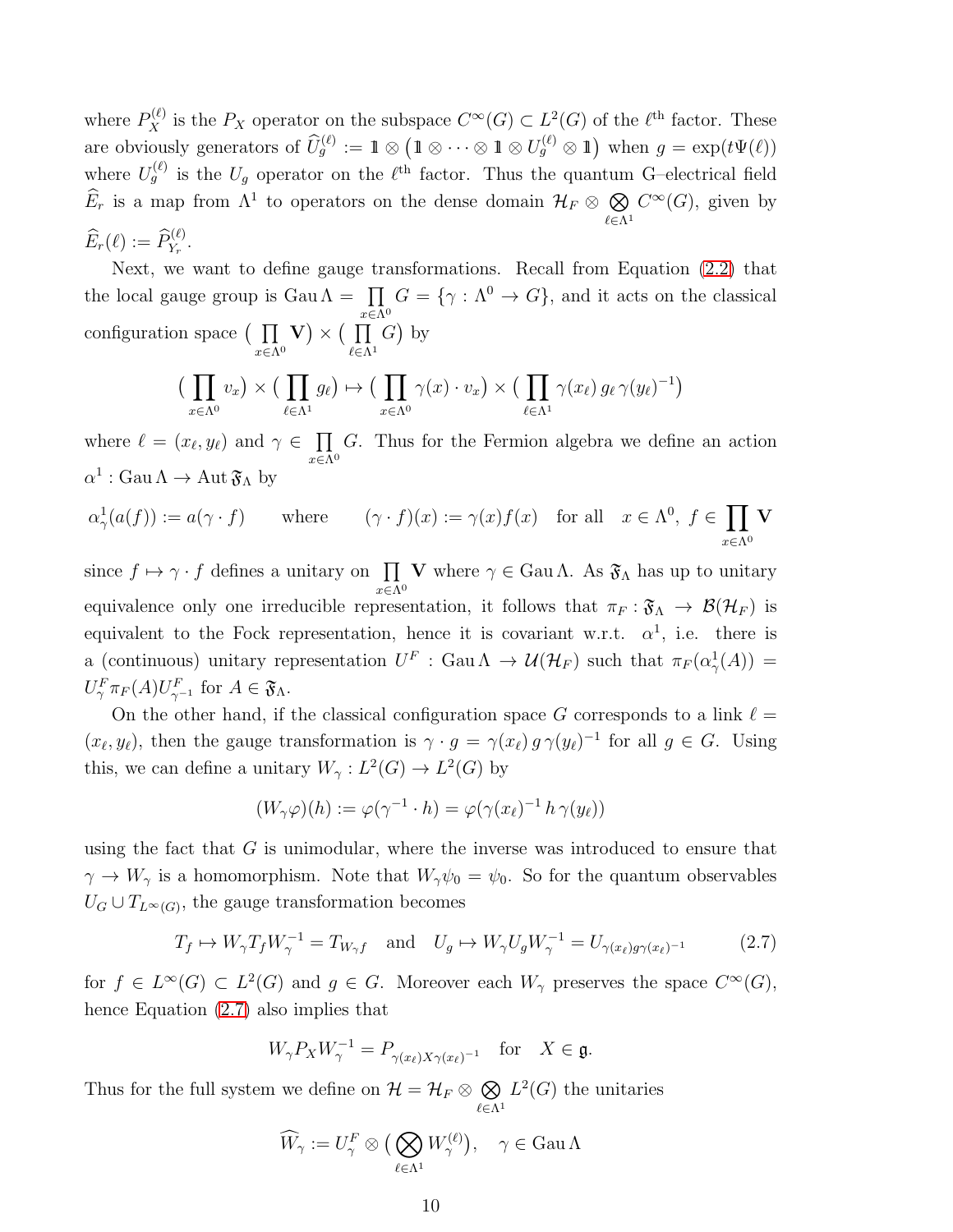where  $W_{\gamma}^{(\ell)}$  is the  $W_{\gamma}$  operator on the  $\ell^{\text{th}}$  factor, then the gauge transformation produced by  $\gamma$  on the system of operators is given by  $\text{Ad}(\widehat{W}_{\gamma})$ .

In particular, recalling  $W_{\gamma}T_{\Phi_{ij}(\ell)}W_{\gamma}^{-1}=T_{W_{\gamma}\Phi_{ij}(\ell)}$  we see that

<span id="page-10-0"></span>
$$
\begin{aligned} \left( W_{\gamma} \Phi_{ij}(\ell) \right)(g) &= \Phi_{ij}(\ell) (\gamma(x_{\ell})^{-1} \, g \, \gamma(y_{\ell})) = \left( e_i, \gamma(x_{\ell})^{-1} \, g \, \gamma(y_{\ell}) e_j \right) \\ &= \sum_{n,m} [\gamma(x_{\ell})^{-1}]_{in} \, \Phi_{nm}(\ell)(g) \, [\gamma(y_{\ell})]_{mj} \end{aligned} \tag{2.8}
$$

where  $[\gamma(x_\ell)]_{in} = (e_i, \gamma(x_\ell)e_n)$  are the usual matrix elements, so it is clear that the indices of the quantum connection  $T_{\Phi_{ij}(\ell)}$  transform correctly for the gauge transformation  $\gamma^{-1}$ . This is consistent with the transformation of the fermions. To see this, recall that the map  $f \mapsto a(f)$  is conjugate linear. So if we make the identification  $a(\delta_x e_i) = \psi_i(x)$ with the heuristic field (assuming  $V = \mathbb{C}^k$ , otherwise  $V = \mathbb{C}^k \times W$  and there are more indices), then we obtain that under  $\gamma(x) \in G$  it transforms by

$$
\psi_i(x) \to a(\delta_x \gamma(x) \cdot e_i) = \sum_j a(\delta_x[\gamma(x)]_{ji} e_j) = \sum_j [\gamma(x)]_{ji} a(\delta_x e_j) = \sum_j [\gamma(x)^{-1}]_{ij} \psi_j(x)
$$

where  $[g]_{ji} = (e_j, ge_i)$  are the usual matrix elements, and we used the fact that G is a subgroup of the unitary group. This is consistent with the transformation of the connection in equation [\(2.8\)](#page-10-0) because it implies that

$$
\sum_{j} \Phi_{ij}(\ell) \psi_j(y_\ell) \rightarrow \sum_{n,m,j,k} [\gamma(x_\ell)^{-1}]_{in} \Phi_{nm}(\ell) [\gamma(y_\ell)]_{mj} [\gamma(y_\ell)^{-1}]_{jk} \psi_k(y_\ell)
$$
  

$$
= \sum_{n,m} [\gamma(x_\ell)^{-1}]_{in} \Phi_{nm}(\ell) \psi_m(y_\ell)
$$

i.e. it transforms exactly like  $\psi(x_\ell)$ . (We used the obvious short-hand of indicating the operator  $T_{\Phi_{ij}(\ell)}$  simply as  $\Phi_{ij}(\ell)$ .)

Finally, we wish to construct the appropriate C\*-algebra for the field algebra of this model. For the fermion part, we already have the C<sup>\*</sup>-algebra  $\mathfrak{F}_{\Lambda} = \text{CAR}(\Pi)$  $x \in \Lambda^0$  $\mathbf{V}),$  so we only need to consider the appropriate C<sup>\*</sup>-algebras for the link operators  $U_G$ ,  $T_{L^{\infty}(G)}$ ,  $P_{\mathfrak{g}}$ associated with each link  $\ell$ .

Fix a link  $\ell$ , hence a specific copy of G in the configuration space. Above in [\(2.4\)](#page-7-0) we had the distinguished action  $\lambda : G \to \text{Aut } C(G)$  by

$$
\lambda_g(f)(h) := f(g^{-1}h) , f \in C(G), g, h \in G.
$$

The generalized Schrödinger representation  $(T, U)$  above in  $(2.3)$  is a covariant representation for the action  $\lambda: G \to \text{Aut } C(G)$  so it is natural to take for our field algebra the crossed product C<sup>\*</sup>-algebra  $C(G) \rtimes_{\lambda} G$  whose representations are exactly the covariant representations of the C<sup>\*</sup>-dynamical system defined by  $\lambda$ . The algebra  $C(G) \rtimes_{\lambda} G$  is also called the generalised Weyl algebra, and it is well-known that  $C(G) \rtimes_{\lambda} G \cong \mathcal{K}(L^2(G))$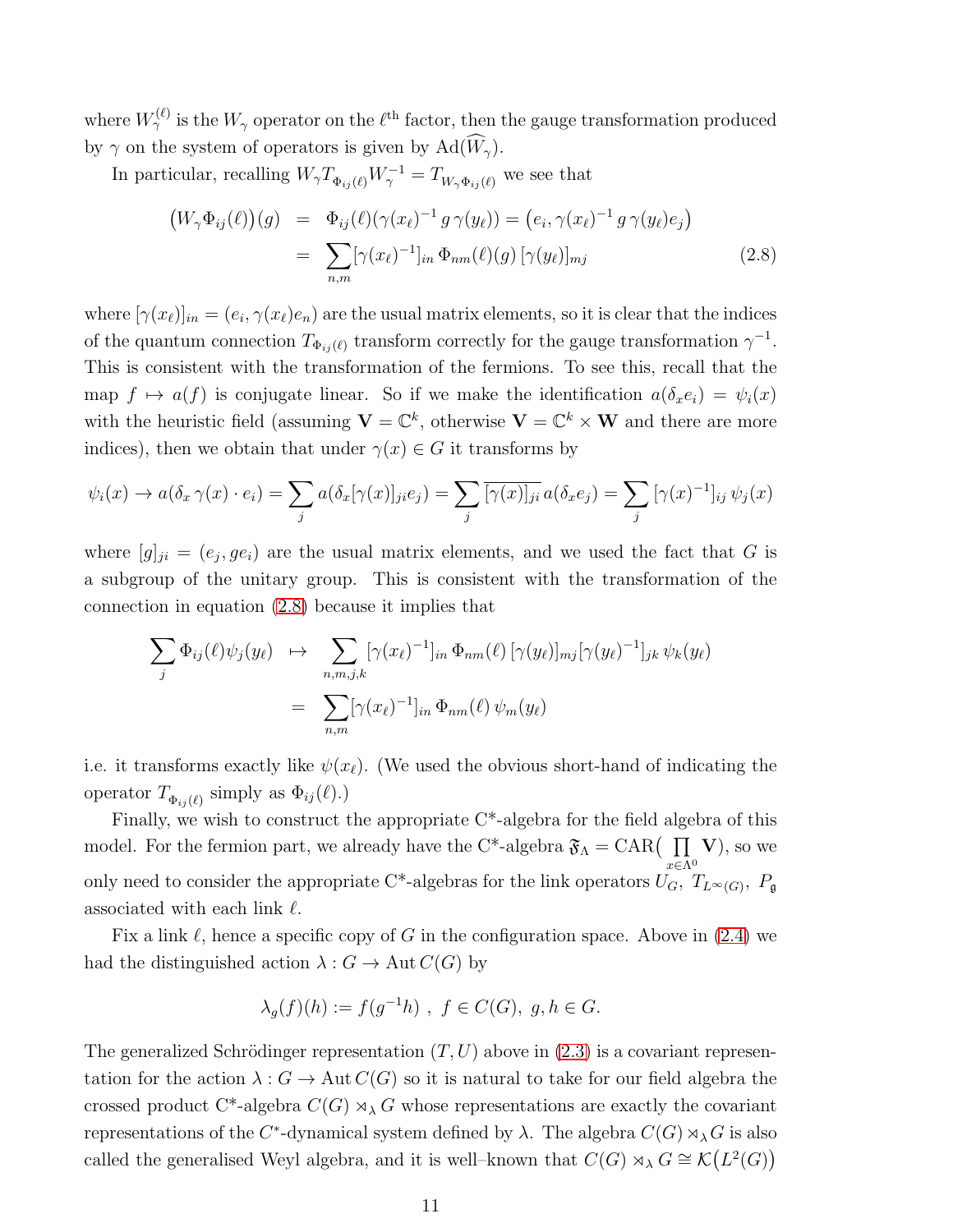cf. [\[36\]](#page-57-1) and Theorem II.10.4.3 in [\[2\]](#page-54-2). In fact  $\pi_0(C(G) \rtimes_A G) = \mathcal{K}(L^2(G))$  where  $\pi_0 : C(G) \rtimes_{\lambda} G \to L^2(G)$  is the generalized Schrödinger representation. Since the algebra of compacts  $\mathcal{K}(L^2(G))$  has only one irreducible representation up to unitary equivalence, it follows that the generalized Schrödinger representation is the unique irreducible covariant representation of  $\lambda$  (up to equivalence). Moreover, as  $\psi_0$  is cyclic for  $\mathcal{K}(L^2(G))$ , the generalized Schrödinger representation is unitary equivalent to the GNS– representation of the vector state  $\omega_0$  given by  $\omega_0(A) := (\psi_0, \pi_0(A)\psi_0)$  for  $A \in C(G) \rtimes_{\lambda} G$ .

Note that the operators  $U_g$  and  $T_f$  in equation [\(2.3\)](#page-7-1) are not compact, so they are not in  $\mathcal{K}(L^2(G)) = \pi_0(C(G) \rtimes_{\lambda} G)$ , but are in fact in its multiplier algebra. This is not a problem, as a state or representation on  $C(G) \rtimes_{\lambda} G$  has a unique extension to its multiplier algebra, so will be fully determined on these elements. If one chose  $C^*(U_G \cup T_{L^{\infty}(G)})$  as the field algebra instead of  $C(G) \rtimes_{\lambda} G$ , then this will contain many inappropriate representations, e.g. covariant representations for  $\lambda : G \to \text{Aut } C(G)$ where the implementing unitaries are discontinuous w.r.t. G. Thus, our choice for the field algebra of a link remains as  $C(G) \rtimes_{\lambda} G \cong \mathcal{K}(L^2(G))$ . Clearly, as the momentum operators  $P_X$  are unbounded, they cannot be in any  $C^*$ -algebra, but they are obtained from  $U_G$  in the generalized Schrödinger representation.

We combine these  $C^*$ -algebras into the kinematic field algebra, which is

$$
\mathfrak{A}_\Lambda:=\mathfrak{F}_\Lambda\otimes\bigotimes_{\ell\in\Lambda^1}\big(C(G)\rtimes_\lambda G\big)
$$

which is is well-defined as  $\Lambda^1$  is finite, and the cross-norms are unique as all algebras in the entries are nuclear. (If  $\Lambda^1$  is infinite, the tensor product  $\otimes$  $\ell \in \Lambda^1$  $(C(G) \rtimes_{\lambda} G)$  is undefined, as  $C(G) \rtimes_{\lambda} G$  is nonunital). Moreover, since  $C(G) \rtimes_{\lambda} G \cong \mathcal{K}(L^2(G))$  and  $\mathcal{K}(\mathcal{H}_1) \otimes \mathcal{K}(\mathcal{H}_2) \cong \mathcal{K}(\mathcal{H}_1 \otimes \mathcal{H}_2)$ , it follows that

$$
\bigotimes_{\ell \in \Lambda^1} \left( C(G) \rtimes_{\lambda} G \right) \cong \mathcal{K} \left( \underset{\ell \in \Lambda^1}{\otimes} L^2(G) \right) \cong \mathcal{K}(\mathcal{L})
$$

as  $\Lambda^1$  is finite, where  $\mathcal L$  is a generic infinite dimensional separable Hilbert space. So

$$
\mathfrak{A}_{\Lambda}=\mathfrak{F}_{\Lambda}\otimes\bigotimes_{\ell\in\Lambda^1}\big(C(G)\rtimes_{\lambda}G\big)\cong\mathfrak{F}_{\Lambda}\otimes\mathcal{K}\big(\underset{\ell\in\Lambda^1}{\otimes}L^2(G)\big)\cong\mathcal{K}(\mathcal{L})
$$

as  $\mathfrak{F}_\Lambda$  is a full matrix algebra. This shows that for a finite lattice there will be only one irreducible representation, up to unitary equivalence. Also,  $\mathfrak{A}_{\Lambda}$  is simple, so all representations are faithful.

The algebra  $\mathfrak{A}_{\Lambda}$  is faithfully and irreducibly represented on  $\mathcal{H} = \mathcal{H}_F \otimes \mathfrak{D} L^2(G)$  $\ell \in \Lambda^1$ by  $\pi = \pi_F \otimes (\bigotimes$  $\ell \in \Lambda^1$  $\pi_{\ell}$ ) where  $\pi_{\ell}: C(G) \rtimes_{\lambda} G \to L^2(G)$  is the generalized Schrödinger representation for the  $\ell^{\text{th}}$  entry. Then  $\pi(\mathfrak{A}_{\Lambda})$  contains in its multiplier algebra the operators  $\widehat{T}_{\Phi_{ij}(\ell)}^{(\ell)}, \widehat{U}_g^{(\ell)}$  for all  $\ell \in \Lambda^1$ .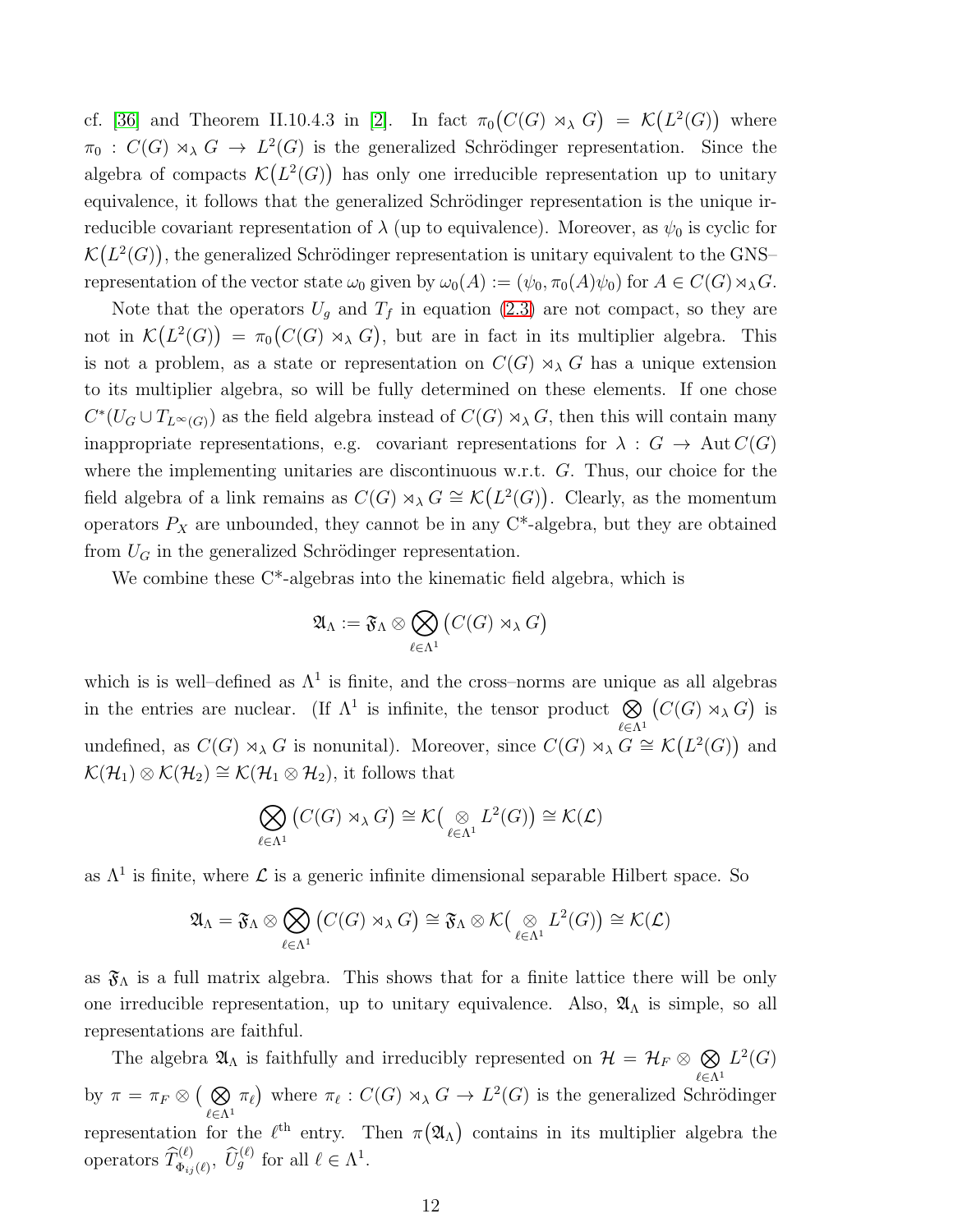To complete the picture, we also need to define the action of the local gauge group on  $\mathfrak{A}_{\Lambda}$ . Recall that in  $\pi$  it is given by  $\gamma \to \text{Ad}(\widehat{W}_{\gamma})$ , and this clearly preserves  $\pi(\mathfrak{A}_{\Lambda}) = \mathcal{K}(\mathcal{H})$  and defines a strongly continuous action  $\alpha$  of Gau  $\Lambda$  on  $\pi(\mathfrak{A}_{\Lambda})$  (hence on  $\mathfrak{A}_{\Lambda}$ ) as  $\gamma \to \widehat{W}_{\gamma}$  is strong operator continuous. By construction  $(\pi, \widehat{W}_{\gamma})$  is a covariant representation for the C<sup>\*</sup>-dynamical system given by  $\alpha$ : Gau  $\Lambda \to \text{Aut } \mathfrak{A}_{\Lambda}$ . As Gau  $\Lambda = \prod G$  is locally compact, we can construct the crossed product  $\mathfrak{A}_{\Lambda} \rtimes_{\alpha}$  Gau  $\Lambda$  $x \in \Lambda^0$ which has as representation space all covariant representations of  $\alpha$ : Gau  $\Lambda \to \text{Aut } \mathfrak{A}_{\Lambda}$ . As it is convenient to have an identity in the algebra, our full field algebra for the system will be taken to be:

$$
\mathcal{F}_e := (\mathfrak{A}_\Lambda \oplus \mathbb{C}) \rtimes_\alpha (\text{Gau}\Lambda)
$$

where  $\mathfrak{A}_{\Lambda}\oplus\mathbb{C}$  denotes  $\mathfrak{A}_{\Lambda}$  with an identity adjoined. Our first aim in the sections below is to extend these constructions to an infinite lattice.

#### Remark:

The model written above goes back to the model constructed in the classical paper of Kogut [\[27\]](#page-56-7) (which elaborates the earlier one of Kogut and Susskind [\[26\]](#page-56-8)). The fermions (quarks) at lattice points are treated in exactly the same way as above, when we rewrite it in physics notation as indicated. Regarding the bosons (gluons) on the links, note that the generalized canonical commutation relations [\(2.6\)](#page-8-0) appear in Kogut [\[27\]](#page-56-7), if one identifies  $P_{\Psi(\ell)}$  with a colour electric field on  $\ell$  as above, and  $T_{\Phi_{ij}(\ell)}$  with the gluonic gauge field on  $\ell$ . Thus for a fixed link  $\ell$ , these operators produce a covariant representation for the action  $\lambda : G \to \text{Aut } C(G)$ , hence it is a direct sum of copies of the generalized Schrödinger representation above, since  $C(G) \rtimes_{\lambda} G \cong \mathcal{K}(L^2(G))$ . However Kogut [\[27\]](#page-56-7) assumes the same ground state  $\psi_0$  as we do above (the defining relation is that  $P_X \psi_0 = 0$  for all X, hence  $\psi_0$  must be a constant function w.r.t. translations in G). As his representation space is constructed from observables applied to the vector  $\psi_0$ , his representation is the GNS-representation for  $\omega_0$ . This is unitarily equivalent to the generalized Schrödinger representation. We conclude that for a finite lattice, the operator theory in the generalized Schrödinger representation given above, is the appropriate mathematical framework for the lattice QCD model of Kogut [\[27\]](#page-56-7).

One may ask whether the complicated structure of the classical configuration space of a gauge theory has an impact at all at the quantum level . There are hints that the stratified structure of this space, see e.g. [\[38,](#page-57-2) [39\]](#page-57-3), does show up on quantum level, see [\[18,](#page-56-10) [40\]](#page-57-4) for a case study.

### <span id="page-12-0"></span>2.2 The Fermion algebra.

It is unproblematic to define the Fermion field on an infinite lattice  $\Lambda = (\Lambda^0, \Lambda^1, \Lambda^2)$ :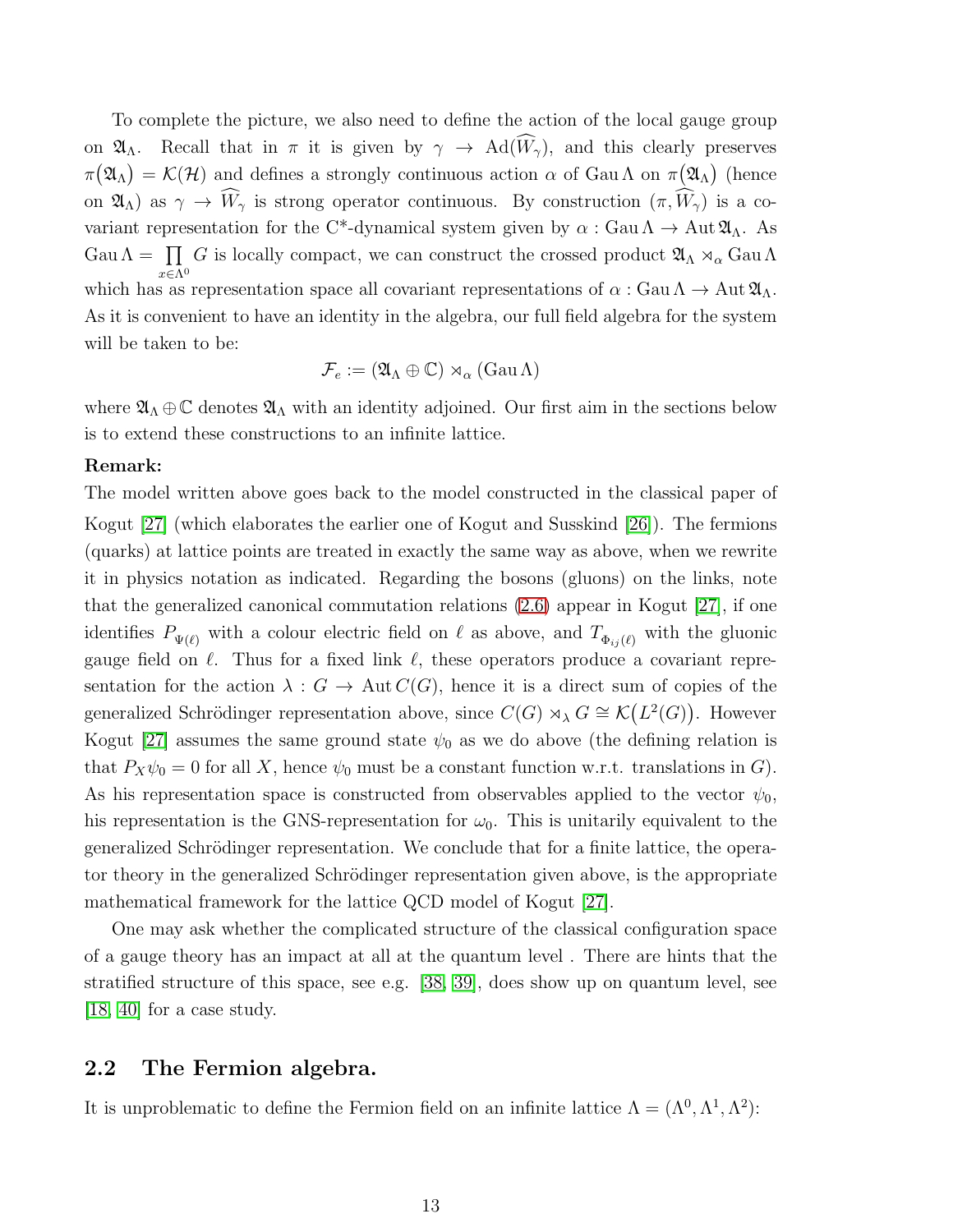**Definition 2.1** Assume the quantum matter field algebra on  $\Lambda$  is:

$$
\mathfrak{F}_{\Lambda} := \text{CAR}(\ell^2(\Lambda^0, \mathbf{V})) = C^* \big( \bigcup_{x \in \Lambda^0} \mathfrak{F}_x \big) \tag{2.9}
$$

where  $\mathfrak{F}_x := \text{CAR}(V_x)$  and  $V_x := \{f \in \ell^2(\Lambda^0, V) \mid f(y) = 0 \text{ if } y \neq x\} \cong V$ . We interpret  $\mathfrak{F}_x \cong \text{CAR}(\mathbf{V})$  as the field algebra for a fermion at x. We denote the generating elements of  $CAR(\ell^2(\Lambda^0, V))$  by  $a(f)$ ,  $f \in \ell^2(\Lambda^0, V)$ , and these satisfy the usual CAR–relations:

$$
\{a(f), a(g)^*\} = \langle f, g \rangle \mathbf{1} \quad \text{and} \quad \{a(f), a(g)\} = 0 \quad \text{for} \quad f, g \in \ell^2(\Lambda^0, \mathbf{V}) \tag{2.10}
$$

where  $\{A, B\} := AB + BA$ .

Note that the odd parts of  $\mathfrak{F}_x$  and  $\mathfrak{F}_y$  w.r.t. the fields  $a(f)$  anticommute if  $x \neq y$ . Moreover, as  $\Lambda^0$  is infinite,  $\mathfrak{F}_{\Lambda}$  has inequivalent irreducible representations.

This defines the quantum matter fields on the lattice sites, and as above, the correspondence with the physics notation is  $a(\delta_x \mathbf{v}_i) = \psi_i(x)$  where  $\{\mathbf{v}_i \mid i = 1, \dots n\}$  is an orthonormal basis for **V** and  $\delta_x : \Lambda^0 \to \mathbb{R}$  is the characteristic function of  $\{x\}$ .

# <span id="page-13-0"></span>2.3 The gauge field algebra.

Following the discussion in Subsection [2.1,](#page-6-0) for every link  $\ell \in \Lambda^1$  we will assume a generalised Weyl algebra  $C(G) \rtimes_{\lambda} G$  where G is our compact gauge group. Since for the classical connection field, the phase space is  $\prod$  $\ell \in \Lambda^1$  $T^*G$ , it seems that for the quantum system we must take a tensor product  $\otimes$  $\ell \in \Lambda^1$  $(C(G) \rtimes_{\lambda} G)$ . In the case of a finite lattice as we saw, this is fine, and the C\*-tensor norms are unique. In the case of an infinite lattice, the situation is considerably different, and we will expect inequivalent representations when passing to infinitely many degrees of freedom (as in quantum field theory).

First, note that since  $C(G) \rtimes_{\lambda} G \cong \mathcal{K}(L^2(G))$  is nonunital, the standard theory for infinite tensor products breaks down, i.e. an infinite tensor product of these is undefined. The problem of infinite tensor products for nonunital  $C^*$ -algebras is still relatively undeveloped, in fact Takesaki states in [\[44\]](#page-57-5) on p84 that "the infinite tensor product of non-unital C\*-algebras is not defined." There is however a little-known definition for an infinite tensor product of nonunital algebras developed by Blackadar cf. [\[3\]](#page-54-1), but this uses a choice of reference projections in the sequence, and representations of the resultant C\*-algebra, depends on the choice of projections. Recently in [\[10\]](#page-55-0), extending Blackadar's construction, an infinite tensor product of  $\mathcal{K}(\mathcal{H})$  was constructed which has good representation properties w.r.t. a natural Weyl algebra in its multiplier algebra. This is very close to the situation which we have here, so we will choose this method of construction for the full bosonic field algebra. We describe the construction.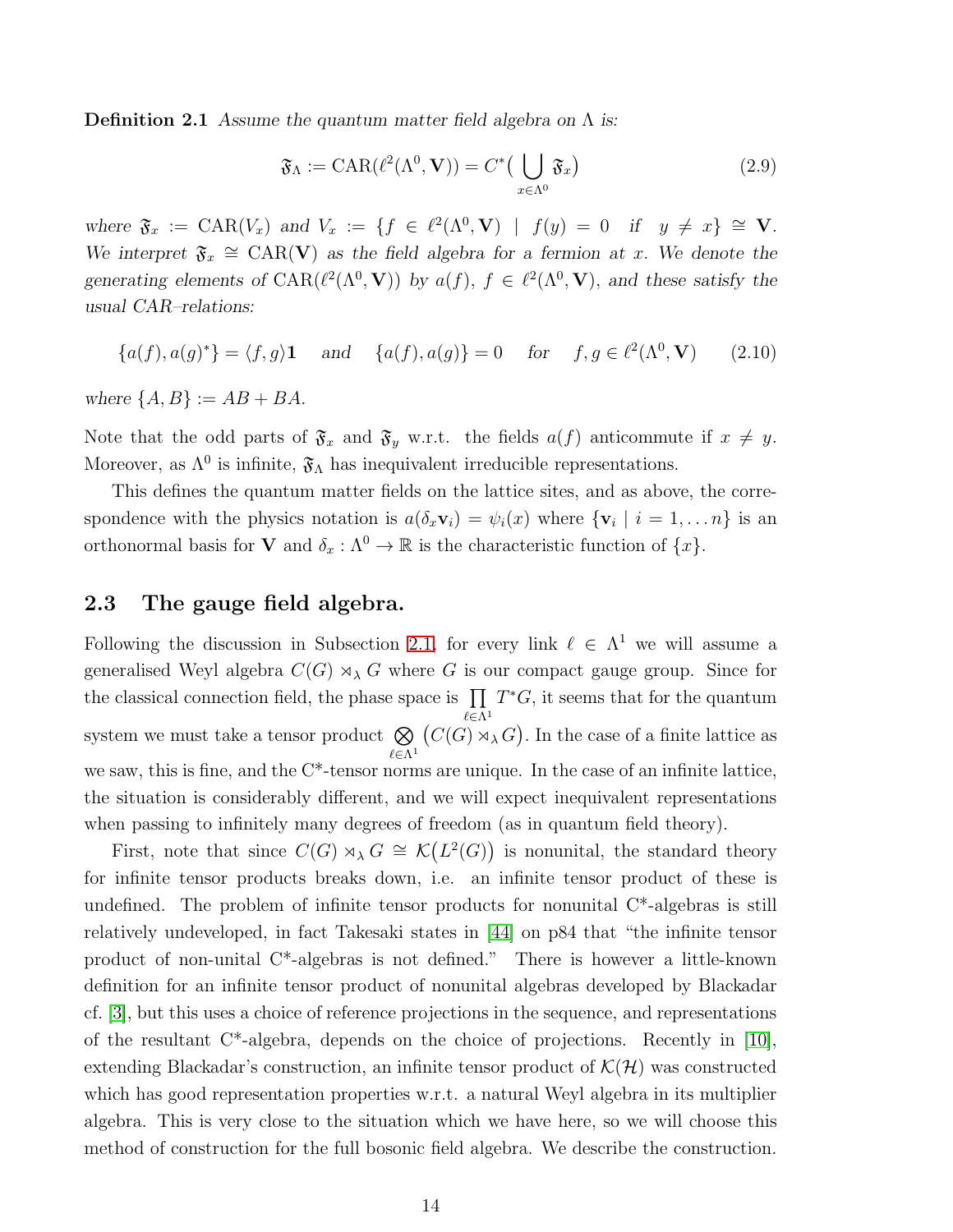Further details, and proofs of the rest of the claims in this subsection can be found in [\[10\]](#page-55-0).

Observe first, that the representation theory of  $\mathcal{K}(\mathcal{H})$  (resp.  $\bigotimes^k$  $n=1$  $\mathcal{K}(\mathcal{H})$  is precisely the regular representation theory of the Weyl algebra  $CCR(\mathbb{R}^2) \subset M(K(\mathcal{H})$  (resp.  $\hat{\otimes}$  CCR( $\mathbb{R}^2$ ) = CCR( $\mathbb{R}^{2k}$ ) using minimal tensor norm) hence we would expect that the k  $n=1$ <br>representation theory of " $\overset{\infty}{\bigotimes}$  $n=1$  $\mathcal{K}(\mathcal{H})$ " (if this object is given a proper meaning) should be the regular representations of the Weyl algebra  $\overset{\infty}{\otimes}$  $n=1$  $CCR(\mathbb{R}^2)$ , where the latter tensor product is well-defined as  $CCR(\mathbb{R}^2)$  is unital. This is precisely what we have for the construction in [\[10\]](#page-55-0).

We start with Blackadar's construction [\[3\]](#page-54-1). Let  $\mathcal{L}_n := \mathcal{K}(\mathcal{H})$ , and choose a sequence of "reference projections," i.e. for each  $n \in \mathbb{N}$ , choose a nonzero projection  $P_n \in \mathcal{L}_n$ . Define C<sup>\*</sup>-embeddings

$$
\Psi_{\ell k}: \mathcal{L}^{(k)} \to \mathcal{L}^{(\ell)} \qquad \text{by} \qquad \Psi_{\ell k}(A_1 \otimes \cdots \otimes A_k) := A_1 \otimes \cdots \otimes A_k \otimes P_{k+1} \otimes \cdots \otimes P_{\ell},
$$

where  $k < \ell$  and  $\mathcal{L}^{(k)} := \bigotimes^k$  $n=1$  $\mathcal{L}_n$ . Then the inductive limit makes sense, so we define

$$
\mathcal{L}:=\bigotimes_{n=1}^\infty \mathcal{L}_n:=\lim_{\longrightarrow}\big\{\mathcal{L}^{(n)},\, \Psi_{\ell k}\big\}
$$

and write  $\Psi_k: \mathcal{L}^{(k)} \to \mathcal{L}$  for the corresponding embeddings, satisfying  $\Psi_k \circ \Psi_{kj} = \Psi_j$  for  $j \leq k$ . Since each  $\mathcal{L}_n$  is simple, so are the finite tensor products  $\mathcal{L}^{(k)}$  ([\[46\]](#page-58-1), Prop. T.6.25), andas inductive limits of simple  $C^*$ -algebras are simple ([\[21\]](#page-56-11), Prop. 11.4.2), so is  $\mathcal{L}$ . It is also clear that  $\mathcal L$  is separable, and it is nuclear as it is an inductive limit of nuclear algebras.

Since  $\Psi_{k+n,k}(L_k) = L_k \otimes P_{k+1} \otimes \cdots \otimes P_{k+n}$ , where  $L_k \in \mathcal{L}^{(k)}$ , this means that we can consider  $\mathcal L$  to be built up out of elementary tensors of the form

$$
\Psi_k(L_1 \otimes \cdots \otimes L_k) = L_1 \otimes L_2 \otimes \cdots \otimes L_k \otimes P_{k+1} \otimes P_{k+2} \otimes \cdots , \text{ where } L_i \in \mathcal{L}_i \qquad (2.11)
$$

i.e. eventually they are of the form  $\cdots \otimes P_k \otimes P_{k+1} \otimes \cdots$ . We will use this picture below, and generally will not indicate the maps  $\Psi_k$ . By componentwise multiplication, we can also identify elementary tensors  $\mathbb{I} \otimes \cdots \otimes \mathbb{I} \otimes P_k \otimes P_{k+1} \otimes \cdots$  in the multiplier algebra  $M(\mathcal{L})$ . The representations  $\pi$  of  $\mathcal L$  are well-behaved w.r.t. the reference sequence  ${P_k}_{k=1}^{\infty}$  in the sense that

$$
\operatorname*{slim}_{k\to\infty}\pi(\mathbb{1}\otimes\cdots\otimes\mathbb{1}\otimes P_k\otimes P_{k+1}\otimes\cdots)=\mathbb{1},
$$

and this restricts the corresponding regular representations on  $\bigotimes^{\infty}$  $n=1$  $CCR(\mathbb{R}^2) \subset M(\mathcal{L}).$ Thus, if we do not want our representations to depend on the choice of the reference sequence of projections, we will need to go beyond a single Blackadar product  $\mathcal{L}$ .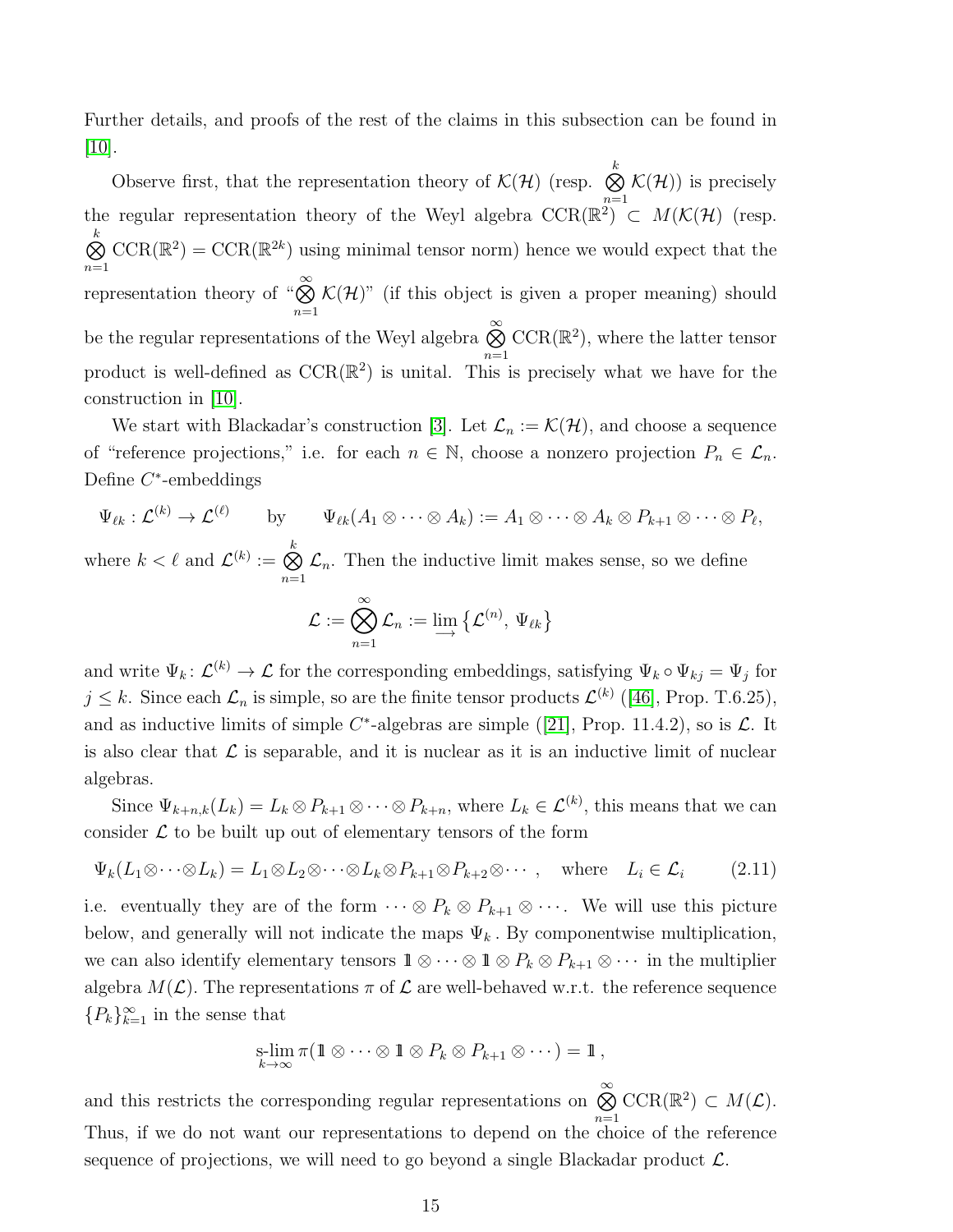As we saw, for every sequence of projections  $P_k \in \mathcal{L}_k$  we obtained a Blackadar product L. We now want to examine a collection of them, where our choices of  $P_k \in \mathcal{L}_k$ will "fill out" the full Hilbert space  $\mathcal{H}$ .

There is a (countable) approximate identity  $(E_n)_{n\in\mathbb{N}}$  in  $\mathcal{K}(\mathcal{H})$  consisting of a strictly increasing sequence of projections  $E_n$  with  $\dim(E_n\mathcal{H}) < \infty$ . For each k, choose such an approximate identity  $(E_n^{(k)})_{n \in \mathbb{N}} \subset \mathcal{L}_k = \mathcal{K}(\mathcal{H}),$  then for each sequence  $\mathbf{n} = (n_1, n_2, \ldots) \in$  $\mathbb{N}^{\infty} := \mathbb{N}^{\mathbb{N}},$  we have a sequence of projections  $(E_{n_1}^{(1)}, E_{n_2}^{(2)}, \dots)$  from which we can construct an infinite tensor product as above, and we will denote it by  $\mathcal{L}[n]$ . For the elementary tensors, we streamline the notation to:

$$
A_1 \otimes \cdots \otimes A_k \otimes E[\mathbf{n}]_{k+1} := A_1 \otimes \cdots \otimes A_k \otimes E_{n_{k+1}}^{(k+1)} \otimes E_{n_{k+2}}^{(k+2)} \otimes \cdots \in \mathcal{L}[\mathbf{n}],
$$

where  $A_i \in \mathcal{L}_i$ , and their closed span is the simple C<sup>\*</sup>-algebra  $\mathcal{L}[\mathbf{n}]$ .

Next we define componentwise multiplication between different  $C^*$ -algebras  $\mathcal{L}[n]$  and  $\mathcal{L}[\mathbf{m}]$ . For componentwise multiplication, the sequences give:

$$
(E_{n_1}^{(1)}, E_{n_2}^{(2)}, \dots) \cdot (E_{m_1}^{(1)}, E_{m_2}^{(2)}, \dots) = (E_{p_1}^{(1)}, E_{p_2}^{(2)}, \dots)
$$

where  $p_j := \min(n_j, m_j)$ , i.e. multiplication reduces the entries, and hence the sequence  $(E_1^{(1)}$  $L_1^{(1)}, E_1^{(2)}, E_1^{(3)} \dots$  is invariant under such multiplication. So we define an embedding  $\mathcal{L}[\mathbf{n}] \subseteq M(\mathcal{L}[1])$  for all **n**, where  $\mathbf{1} := (1, 1, \ldots)$  by

$$
(A_1 \otimes \cdots \otimes A_k \otimes E[\mathbf{n}]_{k+1}) \cdot (B_1 \otimes \cdots \otimes B_n \otimes E[\mathbf{1}]_{n+1})
$$
  
:= 
$$
\begin{cases} A_1 B_1 \otimes \cdots \otimes A_n B_n \otimes A_{n+1} E_1^{(n+1)} \cdots \otimes A_k E_1^{(k)} \otimes E[\mathbf{1}]_{k+1} & \text{if } n \le k \\ A_1 B_1 \otimes \cdots \otimes A_k B_k \otimes E_{n_{k+1}}^{(k+1)} B_{k+1} \cdots \otimes E_{n_n}^{(n)} B_n \otimes E[\mathbf{1}]_{n+1} & \text{if } n \ge k \end{cases}
$$

for the left action, and similar for the right action on  $\mathcal{L}[\mathbf{1}]$ . Since multiplication by elements of  $\mathcal{L}[\mathbf{1}]$  can separate the elements of  $\mathcal{L}[\mathbf{n}]$ , the embeddings are faithful. Using these embeddings  $\mathcal{L}[\mathbf{n}] \subseteq M(\mathcal{L}[\mathbf{1}])$  we see that

<span id="page-15-0"></span>
$$
\mathcal{L}[\mathbf{n}] \cdot \mathcal{L}[\mathbf{m}] \subseteq \mathcal{L}[\mathbf{p}],\tag{2.12}
$$

where  $p_j := \min(n_j, m_j)$ , and in fact

<span id="page-15-1"></span>
$$
\mathcal{L}[\mathbf{n}] \subset M(\mathcal{L}[\mathbf{p}]) \supset \mathcal{L}[\mathbf{m}]. \tag{2.13}
$$

Since  $\mathcal{L}[\mathbf{n}] \subseteq M(\mathcal{L}[\mathbf{1}])$  for all **n**, we can define the C<sup>\*</sup>-algebra in  $M(\mathcal{L}[\mathbf{1}])$  generated by all  $\mathcal{L}[\mathbf{n}]$ , and denote it by  $\mathcal{L}[E]$ . By [\(2.12\)](#page-15-0), this is just the closed span of all  $\mathcal{L}[\mathbf{n}]$  and hence the closure of the dense \*-subalgebra  $\mathcal{L}_0 \subset \mathcal{L}[E]$ , where

$$
\mathcal{L}_0 := \sum_{\mathbf{n} \in \mathbb{N}^\infty} \mathcal{L}[\mathbf{n}]_0 \text{ and } \mathcal{L}[\mathbf{n}]_0 := \bigcup_{k \in \mathbb{N}} \mathcal{L}^{(k)} \otimes E[\mathbf{n}]_{k+1}.
$$

Note that if two sequences **n** and **m** differ only in a finite number of entries, then  $\mathcal{L}[\mathbf{n}] = \mathcal{L}[\mathbf{m}]$ , and hence we actually have that the correct index set for the algebras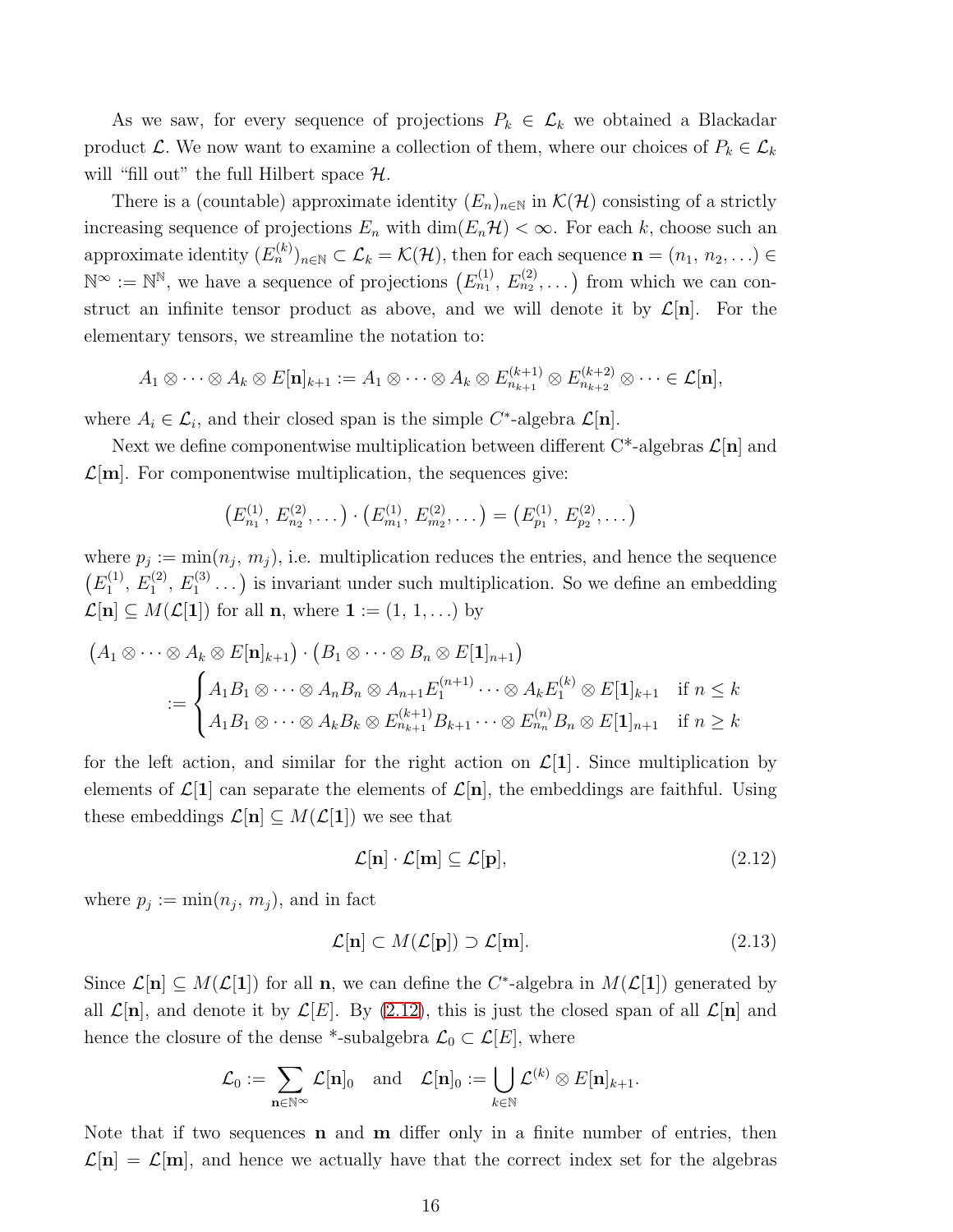$\mathcal{L}[\mathbf{n}]$  is not the sequences  $\mathbb{N}^{\infty}$ , but the set of equivalence classes  $\mathbb{N}^{\infty}/\sim$  where  $\mathbf{n} \sim \mathbf{m}$ if they differ only in finitely many entries. We have a partial ordering of equivalence classes defined by  $[n] \geq [m]$  if for any representatives **n** and **m** resp., we have that there is an N (depending on the representatives) such that  $n_k \ge m_k$  for all  $k > N$ . In particular, we note that products reduce sequences, i.e., we have  $\mathcal{L}[\mathbf{n}] \cdot \mathcal{L}[\mathbf{p}] \subseteq \mathcal{L}[\mathbf{q}]$  for  $q_i = \min(n_i, p_i)$ , so  $[\mathbf{n}] \geq [\mathbf{q}] \leq [\mathbf{p}]$ .

Let  $\phi: \mathbb{N}^{\infty}/\sim \mathbb{N}^{\infty}$  be a section of the factor map. Then  $\mathcal{L}[E]$  is the C<sup>\*</sup>-algebra generated in  $M(\mathcal{L}[\mathbf{1}])$  by  $\{\mathcal{L}[\phi(\gamma)] \mid \gamma \in \mathbb{N}^{\infty}/\sim\}$ , and it is the closure of the span of the elementary tensors in this generating set.

From the reducing property of products, we already know that  $\mathcal{L}[E]$  has the ideal  $\mathcal{L}[1]$  (we will see that it is proper), hence that it is not simple. However, it has in fact infinitely many proper ideals and each of the generating algebras  $\mathcal{L}[\mathbf{n}]$  is contained in such an ideal:

**Proposition 2.2** For the C<sup>\*</sup>-algebra  $\mathcal{L}[E]$ , we have the following:

(i) 
$$
\mathcal{L}[E]
$$
 is nonseparable,

(ii) Define  $\mathcal{I}[\mathbf{n}_1,\ldots,\mathbf{n}_k]$  to be the closed span of

$$
\left\{ \mathcal{L}[\mathbf{q}]_0 \, \mid \, [\mathbf{q}] \leq [\mathbf{n}_{\ell}] \text{ for some } \ell = 1,\ldots,k \right\}.
$$

Let 
$$
[\mathbf{p}] > [\mathbf{n}_{\ell}]
$$
 strictly for all  $\ell \in \{1, ..., k\}$ , then  $\mathcal{L}[\mathbf{p}] \cap \mathcal{I}[\mathbf{n}_1, ..., \mathbf{n}_k] = \{0\}$ .

(iii)  $\mathcal{I}[\mathbf{n}_1,\ldots,\mathbf{n}_k]$  is a proper closed two sided ideal of  $\mathcal{L}[E]$ .

$$
\begin{aligned}\n(iv) \ \text{Define } \mathcal{L}[\mathbf{n}_1, \dots, \mathbf{n}_k] &:= C^* \left( \mathcal{L}[\mathbf{n}_1] \cup \dots \cup \mathcal{L}[\mathbf{n}_k] \right) . \\
\text{Then } \mathcal{L}[\mathbf{n}_1, \dots, \mathbf{n}_k] & \subset \mathcal{I}[\mathbf{n}_1, \dots, \mathbf{n}_k] \text{ and} \\
C^* \left( \mathcal{L}[\mathbf{n}_1, \dots, \mathbf{n}_k] \cdot \mathcal{L}[\mathbf{n}_{k+1}] \right) & \subseteq \mathcal{L}[\mathbf{q}_1, \dots, \mathbf{q}_k], \quad \text{where} \quad (\mathbf{q}_j)_\ell = \min((\mathbf{n}_j)_\ell, (\mathbf{n}_{k+1})_\ell)\n\end{aligned}
$$

.

The main attraction of the C<sup>\*</sup>-algebra  $\mathcal{L}[E]$ , is that its representation theory is exactly the regular representations of  $\overset{\infty}{\bigotimes}$  $n=1$  $CCR(\mathbb{R}^2)$ , which naively is what one would require for the representation theory of " $\otimes$  $n=1$  $\mathcal{K}(\mathcal{H})$ ". One of the main costs of using it, is that the finite tensor products  $\bigotimes$ N  $n=1$  $\mathcal{K}(\mathcal{H})$  are not contained in  $\mathcal{L}[E]$ , but are contained in its multiplier algebra  $M(\mathcal{L}[E])$ . This is not a serious problem because a representation (resp. state) on  $\mathcal{L}[E]$  extends uniquely to  $M(\mathcal{L}[E])$  on the same representation space (resp. as a state), and hence to subalgebras of  $M(\mathcal{L}[E])$ .

One could interpret the sequences of projections as specifying the "type" of infinite lattice in which we embed our finite systems. As these sequences restrict the representations, they have physical content, so in the next main section we will try to obtain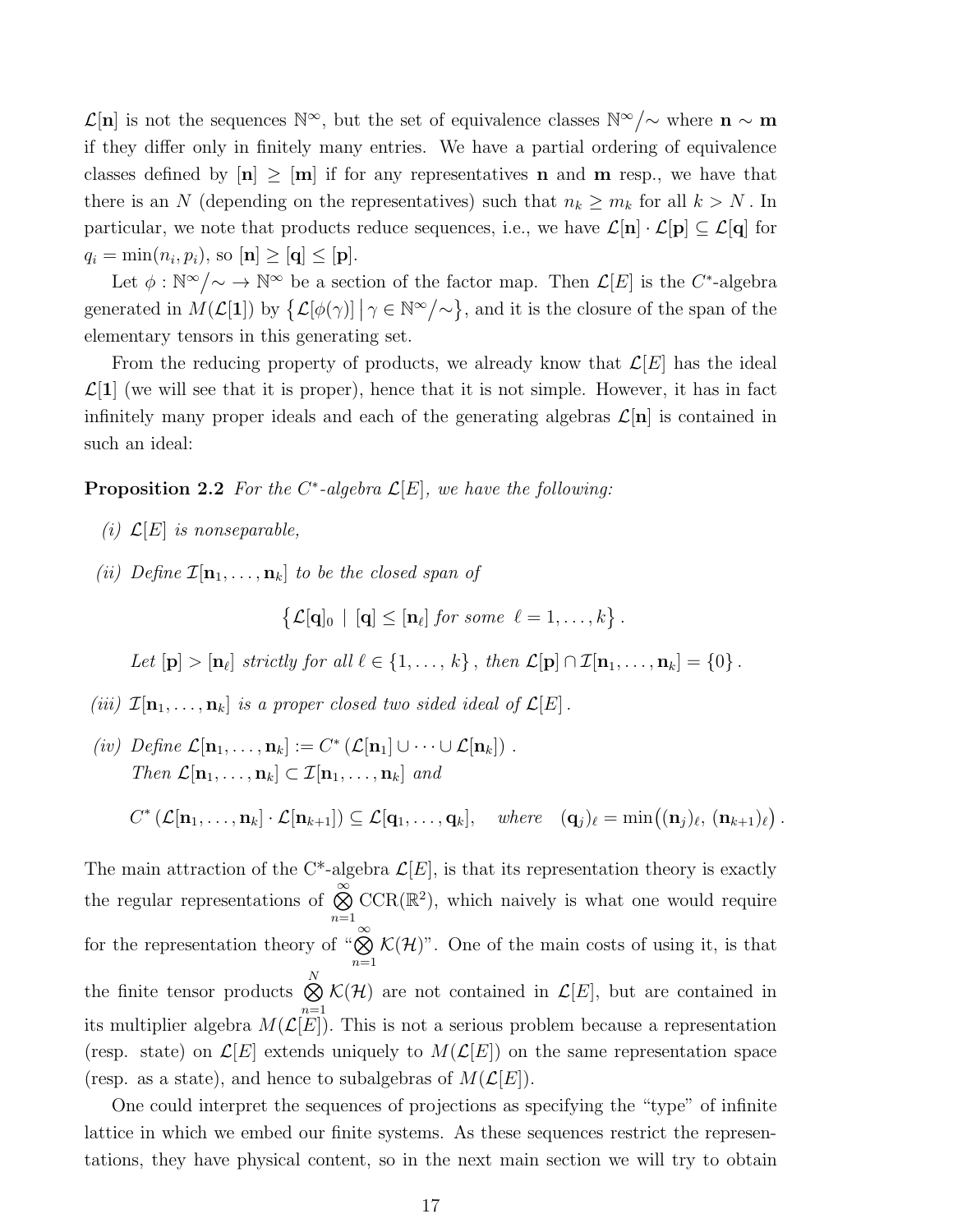sequences which are natural from the physical point of view (e.g. being gauge invariant). To conclude:

**Definition 2.3** The field algebra for the quantum connection fields on a lattice is  $\mathcal{L}[E]$ , where the components  $\mathcal{L}_{\ell} = \mathcal{K}(\mathcal{H}) \cong C(G) \rtimes_{\lambda} G$  are labelled by links  $\ell \in \Lambda^1$ .

# <span id="page-17-0"></span>2.4 The kinematic field algebra.

From the matter and gauge field algebras, it is now natural to take:

**Definition 2.4** The kinematic field algebra is  $\mathfrak{A}_{\Lambda} := \mathfrak{F}_{\Lambda} \otimes \mathcal{L}[E]$ . It has a unique tensor norm as  $\mathfrak{F}_{\Lambda}$  is nuclear.

Note that  $\mathfrak{A}_{\Lambda}$  is not unital since  $\mathcal{L}[E]$  is not unital, and it is not simple since  $\mathcal{L}[E]$  is not simple. As mentioned, we will restrict our choice of approximate identities  $(E_n^{(k)})_{n\in\mathbb{N}}\subset$  $\mathcal{L}_k = \mathcal{K}(\mathcal{H})$  below when we have defined gauge transformations. In fact  $\mathfrak{A}_{\Lambda}$  is not yet the full field algebra, since information of important physical transformations is still absent. Below we will extend it to a crossed product of the gauge transformations, to obtain the full field algebra.

We next consider a natural inductive limit structure for this field algebra. Let  $\mathcal S$ be a directed set of open, bounded convex subsets of  $\mathbb{R}^3$  such that  $\bigcup$ S∈S  $S = \mathbb{R}^3$ , where the partial ordering is set inclusion. Let  $\Lambda_S^i = \{x \in \Lambda^i \mid x \subset S\}$  (using the natural identification of elements of  $\Lambda^i$  with subsets of  $\mathbb{R}^3$ , and note that  $S_1 \subseteq S_2$  implies  $\Lambda_{S_1}^i \subseteq \Lambda_{S_2}^i$  and  $\bigcup$ S∈S  $\Lambda_S^i = \Lambda^i$ . Define  $\mathfrak{F}_S := C^* \left( \bigcup_{x \in \Lambda_S^0} \mathcal{S}_{\mathcal{S}_S} \right)$  $\mathfrak{F}_x$ )  $\subset$   $\mathfrak{F}_\Lambda$  and then  $\mathfrak{F}_\Lambda = \lim_{\longrightarrow} \mathfrak{F}_S$  is an inductive limit w.r.t. the partial ordering in  $S$ .

To identify the analogous inductive limit for  $\mathcal{L}[E]$ , enumerate the links  $\{\ell_1, \ell_2, \ldots\}$  $\Lambda^1$  and recall that  $\mathcal{L}[E]$  has the dense \*-subalgebra

$$
\mathcal{L}_0 := \sum_{\mathbf{n} \in \mathbb{N}^\infty} \mathcal{L}[\mathbf{n}]_0 \quad \text{and} \quad \mathcal{L}[\mathbf{n}]_0 := \bigcup_{k \in \mathbb{N}} \mathcal{L}^{(k)} \otimes E[\mathbf{n}]_{k+1} \quad \text{where} \quad \mathcal{L}^{(k)} = \mathcal{L}_1 \otimes \cdots \otimes \mathcal{L}_k.
$$

This suggests that for an  $S \in \mathcal{S}$  we should take those elementary tensors in each  $\mathcal{L}[\mathbf{n}]_0$ which can only differ from  $E[\mathbf{n}]_1 = E_{n_1}^{(1)} \otimes E_{n_2}^{(2)} \otimes \cdots$  in entries corresponding to links in  $\Lambda_S^1$ . Denote the set of these elementary tensors by  $\mathcal{E}_S[\mathbf{n}]$ , and define

$$
\mathcal{L}_S[E]:=C^*\big(\bigcup_{\mathbf{n}\in\mathbb{N}^\infty}\mathcal{E}_S[\mathbf{n}]\big)\subset\mathcal{L}[E],
$$

<span id="page-17-1"></span>then again we have the inductive limit structure  $\mathcal{L}[E] = \lim_{\longrightarrow} \mathcal{L}_S[E]$  w.r.t. set inclusion, since  $\mathcal{E}_{S_1}[\mathbf{n}] \subseteq \mathcal{E}_{S_2}[\mathbf{n}]$  if  $S_1 \subseteq S_2$ , and  $\mathcal{L}[\mathbf{n}]_0 = \bigcup$ S∈S  $\mathcal{E}_S[\mathbf{n}]$ .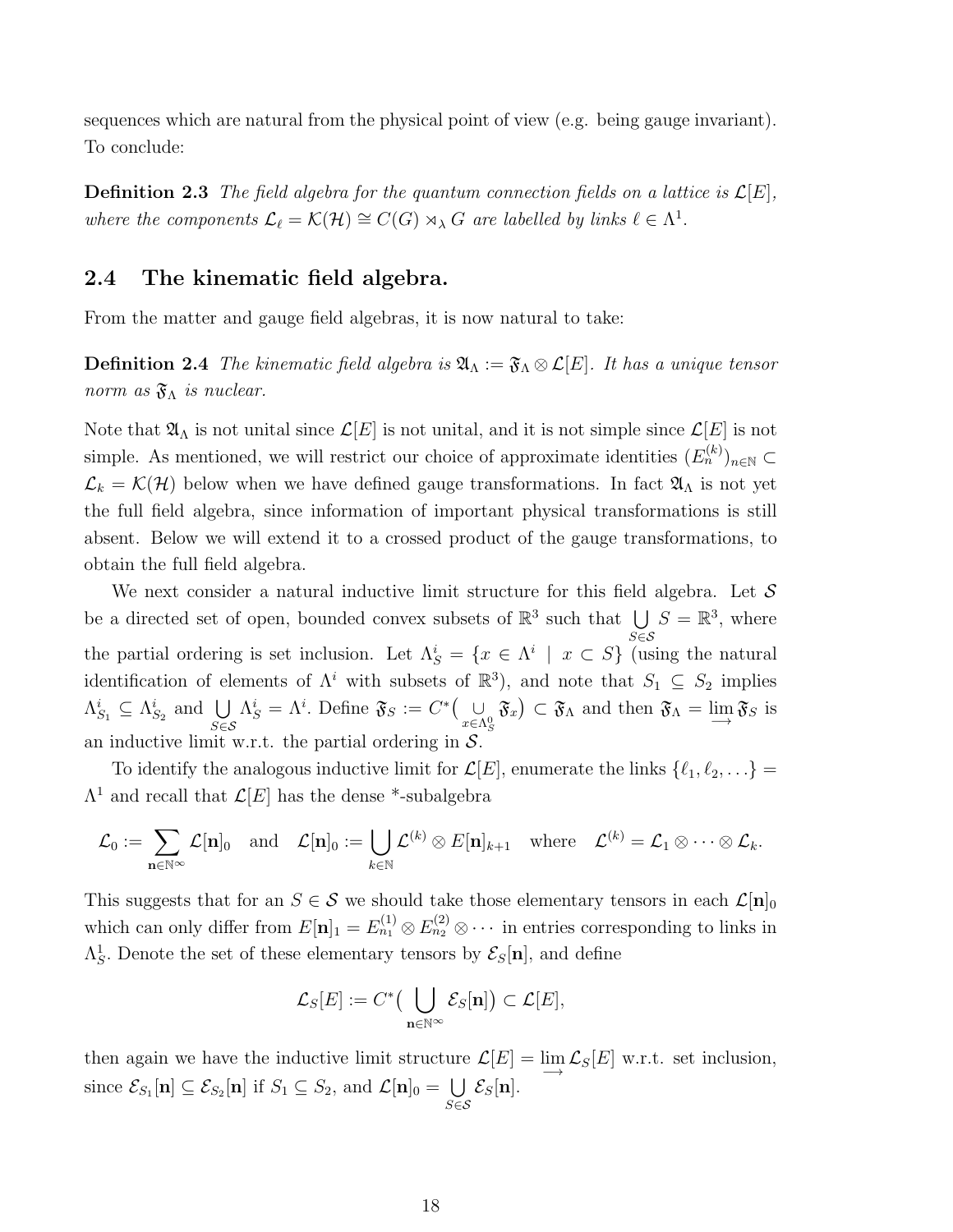**Proposition 2.5** Given as above, a directed set  $S$  of open, bounded convex subsets of  $\mathbb{R}^3$  such that  $\bigcup$ S∈S  $S = \mathbb{R}^3$ , partially ordered by inclusion, then

$$
\mathfrak{A}_{\Lambda}=\displaystyle\lim_{\longrightarrow}\mathfrak{A}_{S}=\displaystyle\lim_{\longrightarrow}\big(\mathfrak{F}_{S}\otimes\mathcal{L}_{S}[E]\big)
$$

where  $\mathfrak{F}_S := C^* \left( \bigcup_{x \in \Lambda_S^0} \mathcal{F}_S \right)$  $\mathfrak{F}_x$ ) and  $\mathcal{L}_S[E] := C^* \left( \bigcup_{\mathbf{n} \in \mathbb{N}^\infty} \mathcal{E}_S[\mathbf{n}] \right).$ 

**Proof:** Now the field algebra  $\mathfrak{A}_{\Lambda} = \mathfrak{F}_{\Lambda} \otimes \mathcal{L}[E] = (\lim_{\longrightarrow} \mathfrak{F}_{S}) \otimes (\lim_{\longrightarrow} \mathcal{L}_{S'}[E])$  and we want to show that this is isomorphic to  $\lim_{\longrightarrow} (\mathfrak{F}_S \otimes \mathcal{L}_S[E])$ . Note first that for a fixed  $S \in \mathcal{S}$ that Span $\{F \otimes L \mid F \in \mathfrak{F}_S, L \in \mathcal{L}_S[\mathcal{E}] \} \subset \mathfrak{A}_{\Lambda}$  is the algebraic tensor product of  $\mathfrak{F}_S$  with  $\mathcal{L}_S[E]$ , and that the restriction of the C<sup>\*</sup>-norm of  $\mathfrak{A}_\Lambda$  to this is still a cross–norm (as it is one on the full algebra). Thus the closure of this space in  $\mathfrak{A}_\Lambda$  is precisely  $\mathfrak{F}_S \otimes \mathcal{L}_S[E] =: \mathfrak{A}_S$ as this algebra has a unique tensor norm. By construction we have that  $\mathfrak{A}_{S_1} \subseteq \mathfrak{A}_{S_2}$  if  $S_1 \subseteq S_2$ , and the \*-algebra  $\bigcup$ S∈S  $\mathfrak{A}_{S}$  contains all of  $\left(\bigcup_{x \in \Lambda^{0}} \mathfrak{F}_{x}\right) \otimes \bigcup_{\mathbf{n} \in \mathbb{N}^{\infty}} \mathcal{L}[\mathbf{n}]_{0}$ , hence it is dense. Thus  $\mathfrak{A}_{\Lambda} = \lim_{\longrightarrow} \mathfrak{A}_{S} = \lim_{\longrightarrow} (\mathfrak{F}_{S} \otimes \mathcal{L}_{S}[E])$  as required.

Recall though that the algebras  $\mathcal{L}_S[E]$  are not the local algebras  $\bigotimes$  $\ell_k \in \Lambda_S^1$  $\mathcal{L}_k \subset M(\mathcal{L}[E]),$ since the elementary tensors  $A_1 \otimes \cdots \otimes A_k \otimes E[n]_{k+1} \in \mathcal{E}_S[n]$  generating the  $\mathcal{L}_S[E]$ contain the extra parts  $E[\mathbf{n}]_{k+1}$ . As remarked above, this is not a serious problem because a representation (resp. state) on  $\mathcal{L}[E]$  extends uniquely to  $M(\mathcal{L}[E])$  on the same representation space (resp. as a state), and hence to subalgebras of  $M(\mathcal{L}[E])$ . Thus  $\mathcal{L}[E]$  determines states and representations on all the local algebras  $\otimes$  $\ell_k \in \Lambda_S^1$  $\mathcal{L}_k.$ 

# <span id="page-18-0"></span>3 Gauge transformations and the local Gauss law

We next consider the gauge transformations. Classically, for the trivial principal bundle  $P = \mathbb{R}^3 \times G$  we have  $\text{Gau } P = C^{\infty}(\mathbb{R}^3, G)$ . However,  $\mathbb{R}^3$  is not compact, and in this case it is customary to assume that local gauge transformations are of compact support (cf. [\[19\]](#page-56-12)). The global gauge transformations are taken to be the constant maps  $\gamma : \mathbb{R}^3 \to G$  (for nontrivial P global gauge transformations need not exist). These maps restrict in the obvious way to the lattice  $\Lambda^0 \subset \mathbb{R}^3$ .

### <span id="page-18-1"></span>3.1 Local gauge transformations.

As the local gauge transformations are of compact support, they restrict on the lattice  $\Lambda^0$  to the group of maps  $\gamma : \Lambda^0 \to G$  of finite support, i.e.

Gau  $\Lambda := G^{(\Lambda^0)} = \{ \gamma : \Lambda^0 \to G \mid \left| \text{supp}(\gamma) \right| < \infty \}, \quad \text{supp}(\gamma) := \{ x \in \Lambda^0 \mid \gamma(x) \neq e \}.$ 

This is an inductive limit indexed by the finite subsets  $S \subset \Lambda^0$ , of the subgroups  $Gau_S\Lambda := \{ \gamma : \Lambda^0 \to G \mid \text{supp}(\gamma) \subseteq S \} \cong \prod$ x∈S G, and we give it the inductive limit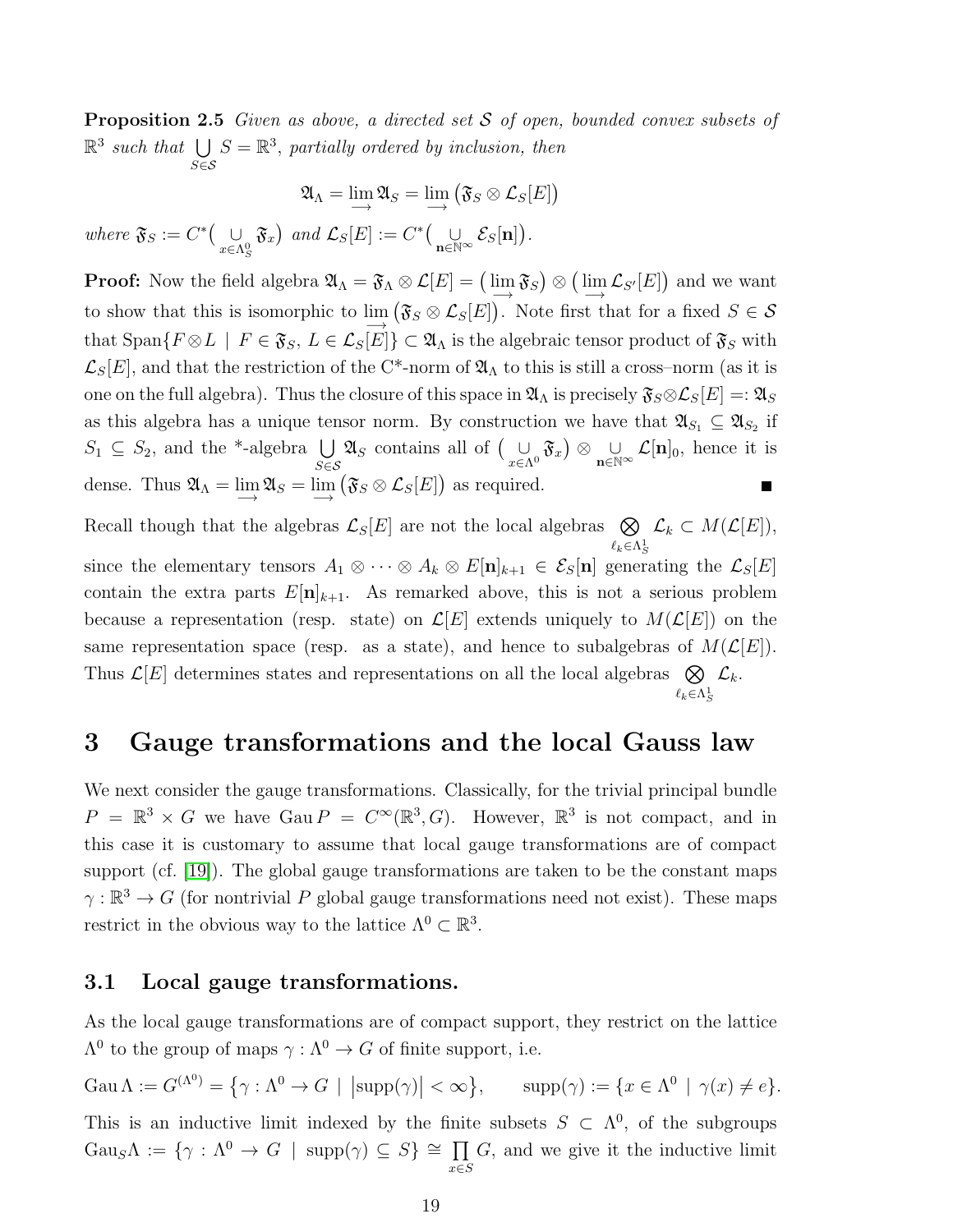topology. As the groups  $\prod G$  are compact,  $\text{Gau }\Lambda$  is amenable, hence any continuous x∈S automorphic action of it on a C\*-algebra will have an invariant state. Moreover, as G is connected, so is any finite product  $\prod G$ , and as every element of Gau  $\Lambda$  is in one of x∈S these,  $Gau \Lambda$  is connected (a more general result is in Prop. 4.4 of [\[9\]](#page-55-5)). By choosing a strictly increasing chain of finite subsets  $S \subset \Lambda^0$  with union  $\Lambda^0$ , we conclude from [\[9\]](#page-55-5) that the inductive limit  $Gau \Lambda$  is an infinite dimensional Lie group, with (infinite dimensional) Lie algebra

$$
\mathfrak{gau}\,\Lambda = \mathfrak{g}^{(\Lambda^0)} = \{ \nu : \Lambda^0 \to \mathfrak{g} \mid \left| \text{supp}(\nu) \right| < \infty \} = \text{Span}\{ Y \cdot \delta_x \mid Y \in \mathfrak{g}, x \in \Lambda^0 \}
$$

where  $\delta_x : \Lambda^0 \to \mathbb{R}$  is  $\delta_x(y) = 1$  if  $y = x$  and zero otherwise.

Next, we consider the action of the gauge group on the lattice. Recall that the action of  $\gamma \in \text{Gau}\,\Lambda$  on classical configuration space  $\left(\begin{array}{c}\n\prod_{i=1}^{n} x_i \end{array}\right)$  $x \in \Lambda^0$  $V$ )  $\times$  (  $\prod$  $\ell \in \Lambda^1$  $G$ ) is by

$$
\left(\prod_{x\in\Lambda^0} v_x\right)\times\left(\prod_{\ell\in\Lambda^1} g_\ell\right)\mapsto \left(\prod_{x\in\Lambda^0} \gamma(x)\cdot v_x\right)\times\left(\prod_{\ell\in\Lambda^1} \gamma(x_\ell) g_\ell\,\gamma(y_\ell)^{-1}\right) \qquad \text{where} \qquad \ell=(x_\ell,y_\ell).
$$

For the quantum case, we define following the discussion in Subsection [2.1,](#page-6-0) an analogous action  $\alpha$ : Gau  $\Lambda \to$  Aut  $\mathfrak{A}_{\Lambda}$  as follows. Using the tensor structure  $\mathfrak{A}_{\Lambda} = \mathfrak{F}_{\Lambda} \otimes \mathcal{L}[E]$ , we define  $\alpha$  as a product action:

$$
\alpha_{\gamma} := \alpha_{\gamma}^{1} \otimes \alpha_{\gamma}^{2} \qquad \text{where} \qquad \alpha^{1} : \text{Gau}\,\Lambda \to \text{Aut}\,\mathfrak{F}_{\Lambda} \qquad \text{and} \qquad \alpha^{2} : \text{Gau}\,\Lambda \to \text{Aut}\,\mathcal{L}[E]
$$

for  $\gamma \in$  Gau  $\Lambda$ . The first component of the action is given by:

$$
\alpha_{\gamma}^{1}(a(f)) := a(\gamma \cdot f) \quad \text{where} \quad (\gamma \cdot f)(x) := \gamma(x)f(x) \quad \text{for all} \quad x \in \Lambda^{0}, \ f \in \ell^{2}(\Lambda^{0}, \mathbf{V})
$$
  
since  $f \mapsto \gamma \cdot f$  defines a unitary on  $\ell^{2}(\Lambda^{0}, \mathbf{V})$ . For the second component action  $\alpha^{2}$ , we  
first show how to define it on an individual tensor factor  $\mathcal{L}_{k} = C(G) \rtimes_{\lambda} G$  of  $\mathcal{L}[E]$ . Fix

a pair  $x, y \in \Lambda^0$  and guided by  $(2.7)$  define:

$$
\tau : \text{Gau}\,\Lambda \to \text{Aut}\,C(G) \qquad \text{by} \qquad (\tau_{\gamma}f)(g) := f(\gamma(x)^{-1}g\,\gamma(y))
$$

which corresponds to the classical action on G. Since  $\tau_{\gamma} \circ \lambda_h = \lambda_{\gamma(x)h \gamma(x)^{-1}} \circ \tau_{\gamma}$ , recalling that  $C(G) \rtimes_{\lambda} G$  is generated by  $\psi \in L^1(G, C(G))$ , we extend  $\tau_{\gamma}$  to an automorphism on  $C(G) \rtimes_{\lambda} G$  by setting  $(\theta_{\gamma}(\psi))(g) := \tau_{\gamma}(\psi(\gamma(x)^{-1}g\gamma(x)))$ . Since the product and adjoint in  $L^1(G, C(G)) \subset C(G) \rtimes_{\lambda} G$  are given by

$$
(\psi_1 \times \psi_2)(g) := \int \psi_1(s) \lambda_s(\psi_2(s^{-1}g)) ds
$$
  

$$
\psi^*(g) := \lambda_g(\psi(g^{-1})^*)
$$

it is clear by straightforward verification that  $\theta$  is an automorphic action. In fact, as it only uses the evaluations of  $\gamma$  at two points, it is a compact action

$$
\theta: G \times G \to \text{Aut}(C(G) \rtimes_{\lambda} G) .
$$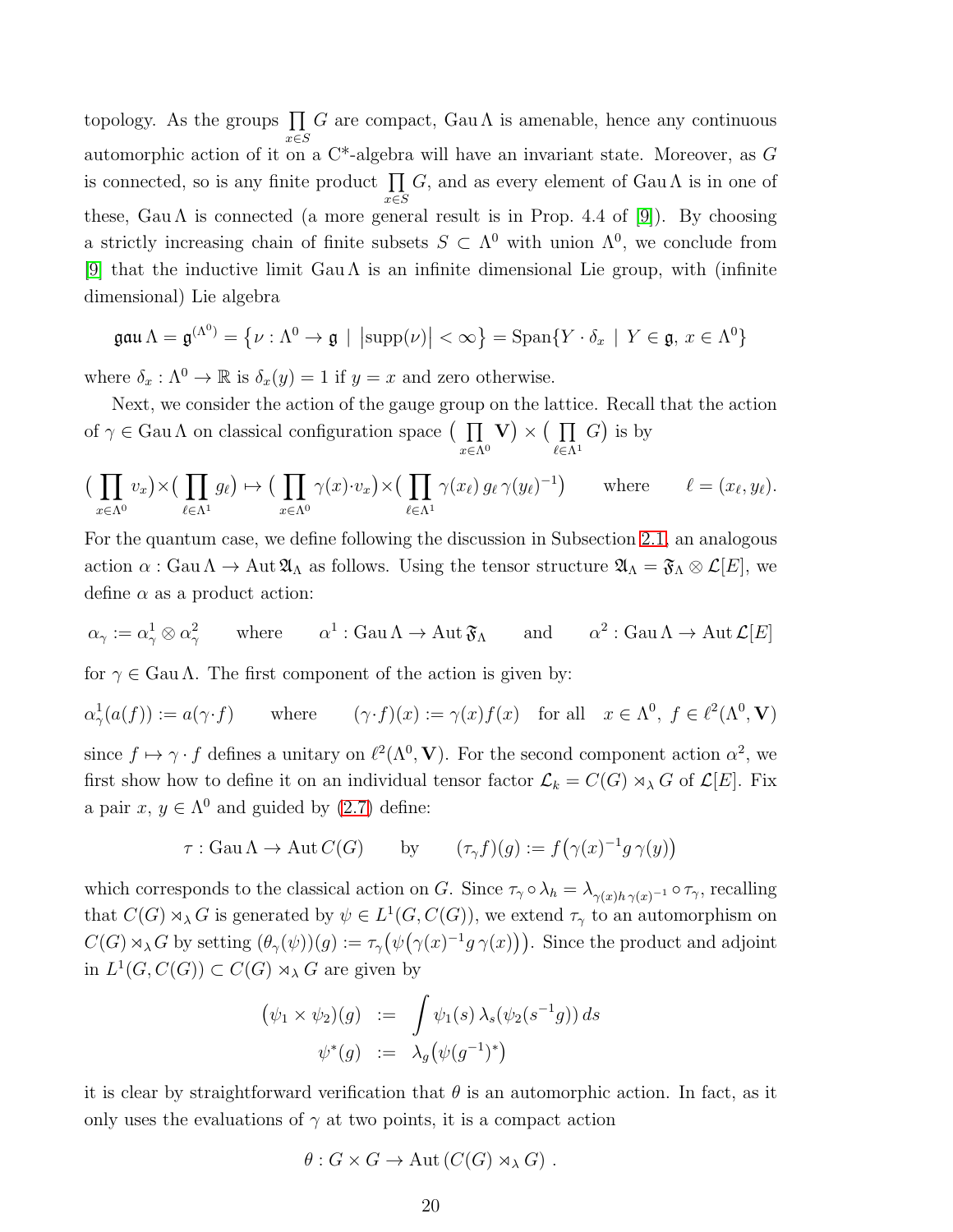This can be simplified by recalling that the crossed product  $C(G) \rtimes_{\lambda} G$  is just the closure of the space spanned by  $L^1(G) \cdot C(G)$ , using the canonical containments  $L^1(G) \subset$  $C^*(G) \subset M(C(G) \rtimes_{\lambda} G) \supset C(G)$  (cf. Thm 2.6.1 in [\[47\]](#page-58-2)). Thus, if we consider  $\varphi \cdot f \in$  $L^1(G) \cdot C(G)$  for  $\varphi \in L^1(G)$ ,  $f \in C(G)$  then

$$
\theta_{\gamma}(\varphi \cdot f) = \sigma_{\gamma}(\varphi) \cdot \tau_{\gamma}(f)
$$
 where  $\sigma_{\gamma}(\varphi)(g) := \varphi(\gamma(x)^{-1}g\gamma(x))$  and

 $(\tau_{\gamma}f)(g) := f(\gamma(x)^{-1}g\gamma(y))$  is as above. This is consistent with the gauge transforma-tion on a link obtained in [\(2.7\)](#page-9-0). Thus  $d\theta(\nu) = d\sigma(\nu) + d\tau(\nu)$  for  $\nu \in \mathfrak{gau}\Lambda$  on the span of  $(L^1(G) \cap C^{\infty}(G)) \cdot C^{\infty}(G)$ . This will be useful below.

Next, to define  $\alpha^2$ , we combine these actions for the full algebra  $\mathcal{L}[E]$ . Recall that we enumerated the links  $\Lambda^1 = \{\ell_n = (x_n, y_n) \mid n \in \mathbb{N}\},\$ and that  $\mathcal{L}[E]$  is generated by the elements

$$
A_1 \otimes \cdots \otimes A_k \otimes E[\mathbf{n}]_{k+1} \in \mathcal{L}^{(k)} \otimes E[\mathbf{n}]_{k+1} \quad \text{where} \quad A_i \in \mathcal{L}_i = C(G) \rtimes_{\lambda} G
$$

(note that  $\mathcal{L}^{(j)} \otimes E[\mathbf{n}]_{j+1} \subset \mathcal{L}^{(k)} \otimes E[\mathbf{n}]_{k+1}$  if  $j < k$ , simply by putting some  $A_i = E_{n_i}^{(i)}$ ). For a given  $\gamma \in \text{Gau}\Lambda$  there is always an m large enough so that  $supp(\gamma) \subset \{x_n, y_n \mid n = 1, \ldots, m\}.$  Thus

$$
\alpha_{\gamma}^{2}(A_{1}\otimes\cdots\otimes A_{k}\otimes E[\mathbf{n}]_{k+1}):=\theta_{\gamma}^{1}(A_{1})\otimes\cdots\otimes\theta_{\gamma}^{k}(A_{k})\otimes E[\mathbf{n}]_{k+1} \text{ for all } k\geq m
$$

where  $\theta^j_\gamma(A_j)$  is  $\theta_\gamma(A_j)$  where the pair  $(x, y)$  is replaced by  $(x_j, y_j) = \ell_j$  in the definition above. Explicitly, if we let  $A_j = \varphi \cdot f \in L^1(G) \cdot C(G)$ , then

<span id="page-20-0"></span>
$$
\theta_{\gamma}^{j}(A_{j})(g) = \sigma_{\gamma}^{j}(\varphi) \cdot \tau_{\gamma}^{j}(f) \quad \text{where} \quad \sigma_{\gamma}^{j}(\varphi)(g) := \varphi(\gamma(x_{j})^{-1}g\gamma(x_{j})) \quad \text{and} \tag{3.14}
$$

 $(\tau^j_\gamma f)(g) := f(\gamma(x_j)^{-1} g \gamma(y_j)).$  This completely defines  $\alpha^2$ : Gau  $\Lambda \to \text{Aut } \mathcal{L}[E]$  and hence  $\alpha_{\gamma} := \alpha_{\gamma}^1 \otimes \alpha_{\gamma}^2$ . Note that  $\alpha$  is continuous w.r.t. the inductive limit topology of Gau Λ.

#### Remarks:

- 1. Note that the orientation of links in  $\Lambda^1$  was used in the definition of  $\alpha^2$ , because the definition of  $\theta$  based on a pair  $(x, y)$  treated the x and y differently.
- 2. The use of compact support for the gauge transformations was crucial. If one did not assume this, then it may not be possible to define  $\alpha_\gamma^2$  because  $\gamma$  may not map elementary tensors of the type  $A_1 \otimes \cdots \otimes A_k \otimes E[n]_{k+1}$  to one of the type  $B_1 \otimes \cdots \otimes B_j \otimes E[\mathbf{m}]_{j+1}$  as it may not preserve the approximate identities which they are based on. This means that global gauge transformations cannot be defined, unless one chooses approximate identities  $(E_n^{(k)})_{n\in\mathbb{N}}$  which are invariant with respect to the gauge action. This is what we will do in the next subsection.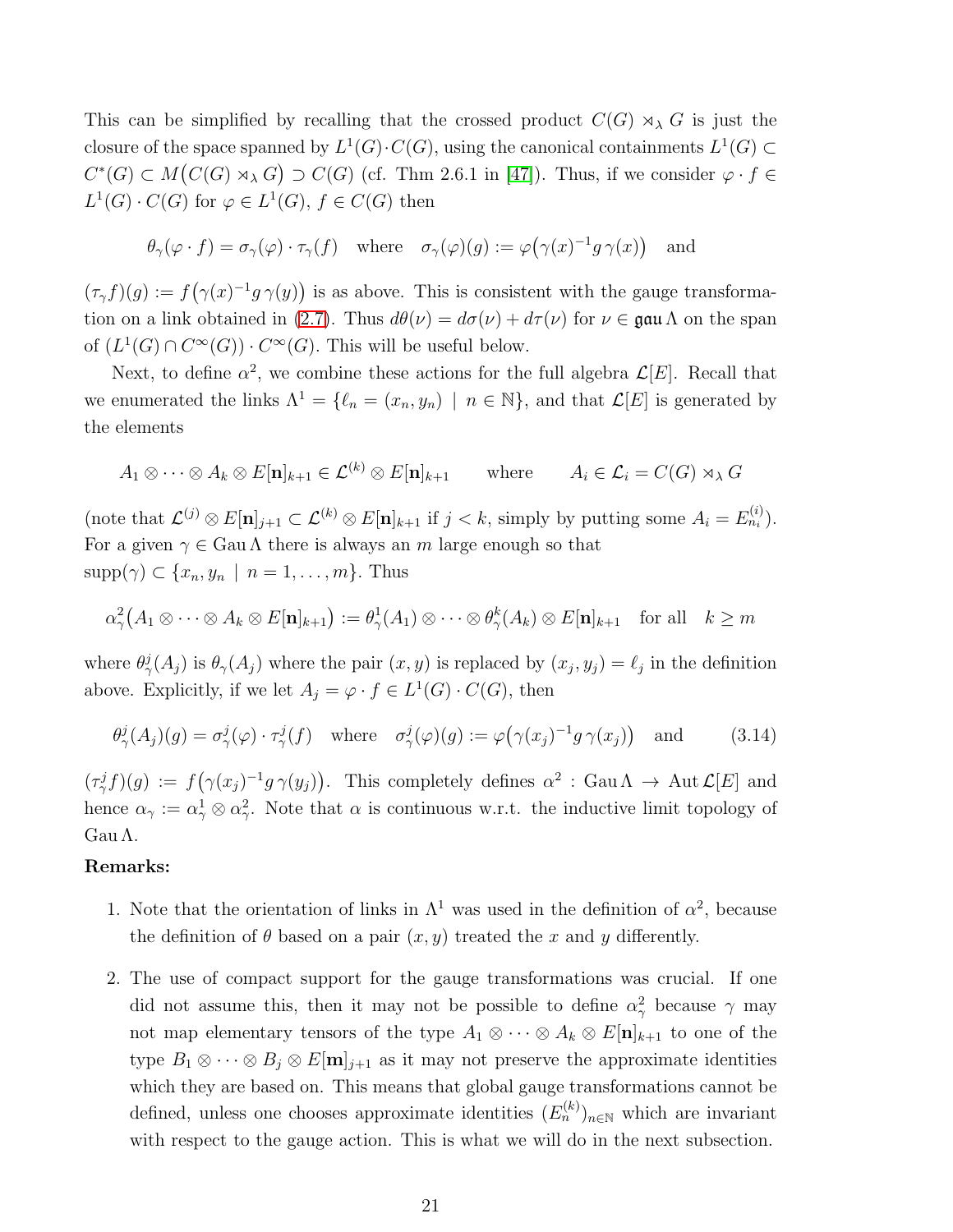## <span id="page-21-0"></span>3.2 Global gauge transformations.

As mentioned in the last remark, the action  $\alpha^2$ : Gau  $\Lambda \to \text{Aut } \mathcal{L}[E]$  cannot in general be extended to the constant maps, unless the  $(E_n^{(k)})_{n\in\mathbb{N}}$  are chosen to be gauge invariant. We examine this issue. Recall that for  $\gamma \in$  Gau  $\Lambda$ ,  $\alpha_\gamma^2$  is given by  $\theta_\gamma^k$  in the k<sup>th</sup> factor for all k, so we consider the invariance of  $(E_n^{(k)})_{n\in\mathbb{N}}$  w.r.t.  $\theta^k$ : Gau  $\Lambda \to \text{Aut }\mathcal{L}_k$ . Explicitly this action is  $\theta_{\gamma}^{k}(L) = \theta_{(\gamma(x_k), \gamma(y_k))}(L)$  where

<span id="page-21-1"></span>
$$
\theta: G \times G \to \text{Aut}(C(G) \rtimes_{\lambda} G)
$$

is given as follows. Let  $\varphi \in L^1(G)$ ,  $f \in C(G)$ , then for  $L = \varphi \cdot f \in L^1(G) \cdot C(G) \subset$  $C(G) \rtimes_{\lambda} G$  we have

$$
\theta_{(h,s)}(L) = \theta_{(h,s)}(\varphi \cdot f) = \sigma_{(h,s)}(\varphi) \cdot \tau_{(h,s)}(f) \quad \text{where} \quad \sigma_{(h,s)}(\varphi)(g) := \varphi\left(h^{-1}g \, h\right)
$$

and  $(\tau_{(h,s)}f)(g) := f(h^{-1}g s).$ 

**Lemma 3.1** (i) Let  $\pi_0$ :  $C(G) \rtimes_{\lambda} G \rightarrow \mathcal{B}(L^2(G))$  be the irreducible representation given by  $\pi_0(\varphi \cdot f) = \pi_1(\varphi) \pi_2(f)$  for  $\varphi \in L^1(G)$  and  $f \in C(G)$  where

$$
(\pi_1(\varphi)\psi)(g) := \int \varphi(h)\psi(h^{-1}g) dh \quad \text{and} \quad (\pi_2(f)\psi)(g) := f(g)\psi(g)
$$

for all  $\psi \in L^2(G)$  (Schrödinger representation). Then  $\pi_0$  is a covariant representation for  $\theta$  with unitary implementers  $W_{(h,s)} \in U(L^2(G))$ ,  $h, s \in G$ , given by  $(W_{(h,s)}\psi)(g) := \psi(h^{-1}gs)$ . Constant vectors, i.e.  $\psi(g) = c \in \mathbb{C}$  for all g are in  $L^2(G)$  and invariant w.r.t. W.

(ii) There is an approximate identity of commuting projections  $(E_n)_{n\in\mathbb{N}}$  for  $C(G)\rtimes_\lambda G$ which is invariant w.r.t.  $\theta: G \times G \to \text{Aut}(C(G) \rtimes_{\lambda} G)$ .

**Proof:** (i) We have that  $\pi_0(C(G) \rtimes_{\lambda} G) = \mathcal{K}(L^2(G))$  (cf. Theorem II.10.4.3 in [\[2\]](#page-54-2)), hence that  $\pi_0$  is irreducible. Direct verification also shows that  $W : G \times G \to U(L^2(G))$ is a continuous unitary representation. We verify implementation of  $\theta$ :

$$
(W_{(h,s)}\pi_1(\varphi)W_{(h,s)}^{-1}\psi)(g) = (\pi_1(\varphi)W_{(h,s)}^{-1}\psi)(h^{-1}gs)
$$
  
=  $\int \varphi(t) (W_{(h,s)}^{-1}\psi)(t^{-1}h^{-1}gs) dt = \int \varphi(t) (\psi)(ht^{-1}h^{-1}g) dt$   
=  $\int \varphi(h^{-1}th)(\psi)(t^{-1}g) dt = (\pi_1(\sigma_{(h,s)}(\varphi))\psi)(g)$   

$$
(W_{(h,s)}\pi_2(f)W_{(h,s)}^{-1}\psi)(g) = (\pi_2(f)W_{(h,s)}^{-1}\psi)(h^{-1}gs)
$$
  
=  $f(h^{-1}gs)(W_{(h,s)}^{-1}\psi)(h^{-1}gs) = (\pi_2(\tau_{(h,s)}f)\psi)(g)$ 

which produces  $W_{(h,s)} \pi(L) W_{(h,s)}^{-1} = \pi(\theta_{(h,s)}(L))$  as required.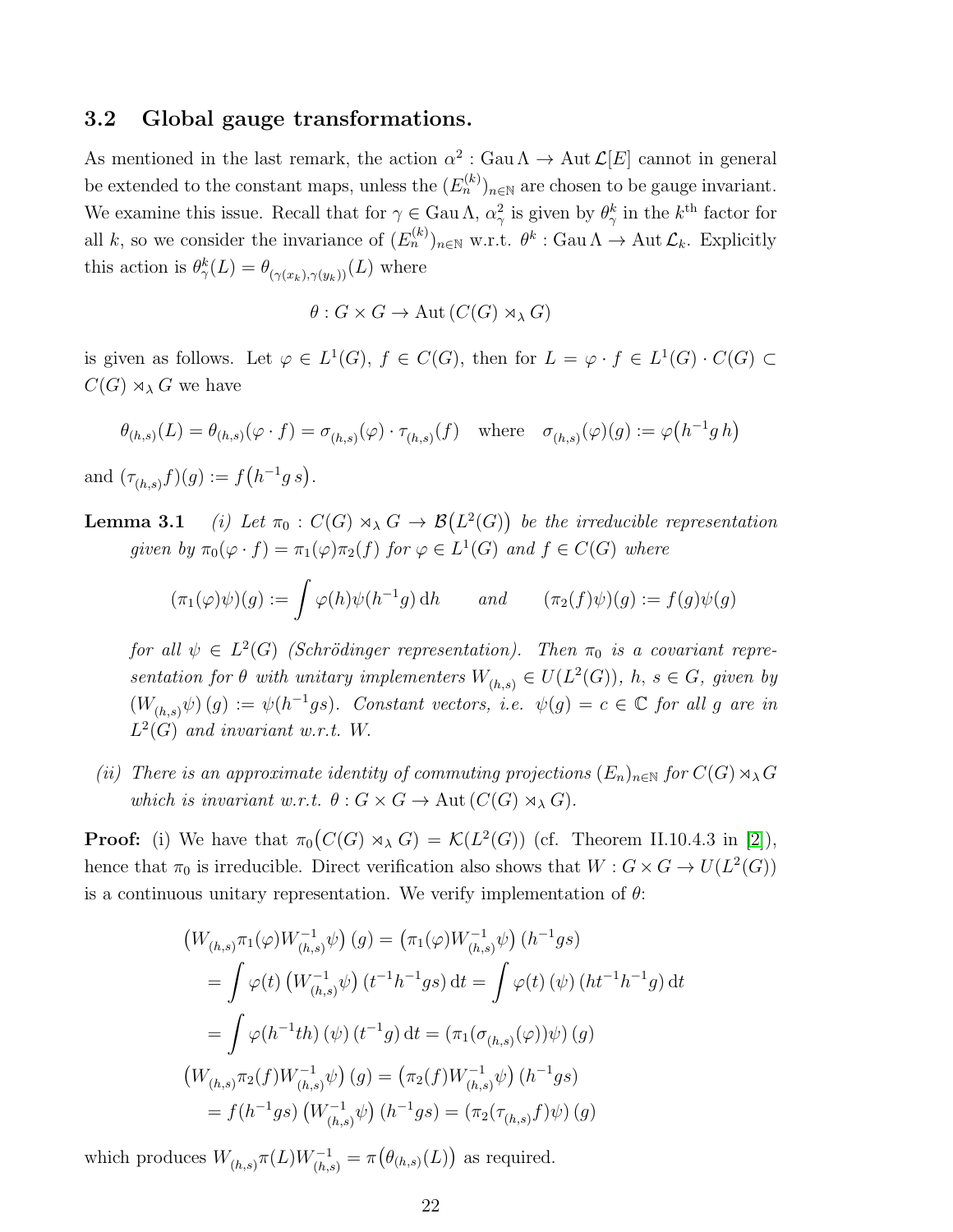(ii) Since  $G \times G$  is compact, the representation  $W : G \times G \to U(L^2(G))$  is a direct orthogonal sum of finite dimensional irreducible representations of  $G \times G$ . The projections onto these finite dimensional subspaces are therefore in  $\mathcal{K}(L^2(G)) = \pi_0(C(G) \rtimes_{\lambda} G)$ , and as these projections commute with W they are invariant w.r.t.  $\theta : G \times G \rightarrow$ Aut  $(C(G) \rtimes_{\lambda} G)$ . Moreover, they form a commuting set with total sum the identity, hence by taking larger and larger sums of them we obtain the desired approximate identity.

Given this Lemma, one may therefore choose approximate identities  $(E_n^{(k)})_{n\in\mathbb{N}}$  invariant with respect to  $\theta$ , and use these to construct  $\mathcal{L}[E]$ . Henceforth we will assume that such a choice has been fixed, and we assume that approximate identities  $(E_n^{(k)})_{n\in\mathbb{N}}$  have been chosen such that the constant vector  $\psi_0 := 1$  is in the range space of each  $E_n^{(k)}$  in the Schrödinger representation  $\pi_0$ .

Given this choice of approximate identities, we now have for  $\mathcal{L}[E]$ , that the action  $\alpha$ : Gau  $\Lambda \to$  Aut  $\mathfrak{A}_{\Lambda}$  extends from Gau  $\Lambda = G^{(\Lambda^0)}$  to all of  $G^{\Lambda^0}$ , which includes the constant maps, i.e global gauge transformations. In particular on  $\mathfrak{A}_{\Lambda} = \mathfrak{F}_{\Lambda} \otimes \mathcal{L}[E]$ , we have a product action:  $\alpha_{\gamma} := \alpha_{\gamma}^{1} \otimes \alpha_{\gamma}^{2}, \gamma \in G^{\Lambda^0}$  where as before

$$
\alpha_{\gamma}^{1}(a(f)) := a(\gamma \cdot f) \quad \text{where} \quad (\gamma \cdot f)(x) := \gamma(x)f(x) \quad \text{for all} \quad x \in \Lambda^{0}, \ f \in \ell^{2}(\Lambda^{0}, \mathbf{V})
$$

since  $f \mapsto \gamma \cdot f$  defines a unitary on  $\ell^2(\Lambda^0, V)$ . Moreover, by the invariance of  $(E_n^{(k)})_{n \in \mathbb{N}},$ the same formula

$$
\alpha_{\gamma}^{2}(A_{1}\otimes\cdots\otimes A_{k}\otimes E[\mathbf{n}]_{k+1}) := \theta_{\gamma}^{1}(A_{1})\otimes\cdots\otimes\theta_{\gamma}^{k}(A_{k})\otimes E[\mathbf{n}]_{k+1}
$$

is valid, but now for all  $\gamma \in G^{\Lambda^0}$ . So global gauge transformations are given by  $\alpha_{\gamma}$  where  $\gamma(x) = g \in G$  for all  $x \in \Lambda^0$ .

#### Remarks:

1. Recall from Proposition [2.5](#page-17-1) that for a directed set  $S$  of open, bounded convex subsets of  $\mathbb{R}^3$  such that  $\bigcup$ S∈S  $S = \mathbb{R}^3$ , then

$$
\mathfrak{A}_\Lambda=\lim\limits_{\longrightarrow}\mathfrak{A}_S=\lim\limits_{\longrightarrow}\big(\mathfrak{F}_S\otimes\mathcal{L}_S[E]\big)
$$

where  $\mathfrak{F}_S := C^* \left( \bigcup_{x \in \Lambda_S^0} \mathcal{L}$  $\mathfrak{F}_x$ ) and  $\mathcal{L}_S[E] := C^* \left( \bigcup_{\mathbf{n} \in \mathbb{N}^\infty} \mathcal{E}_S[\mathbf{n}] \right)$ . With the choice of invariant approximate identities  $(E_n^{(k)})_{n\in\mathbb{N}}$  above, it is clear that the extended action  $\alpha: G^{\Lambda^0} \to \text{Aut } \mathfrak{A}_{\Lambda}$  preserves each of the "local" algebras  $\mathfrak{A}_S = \mathfrak{F}_S \otimes \mathcal{L}_S[E]$ . Moreover, a "local" algebra  $\mathfrak{A}_S$  cannot tell the global gauge transformations apart from certain local gauge transformations. That is, given any global gauge transforma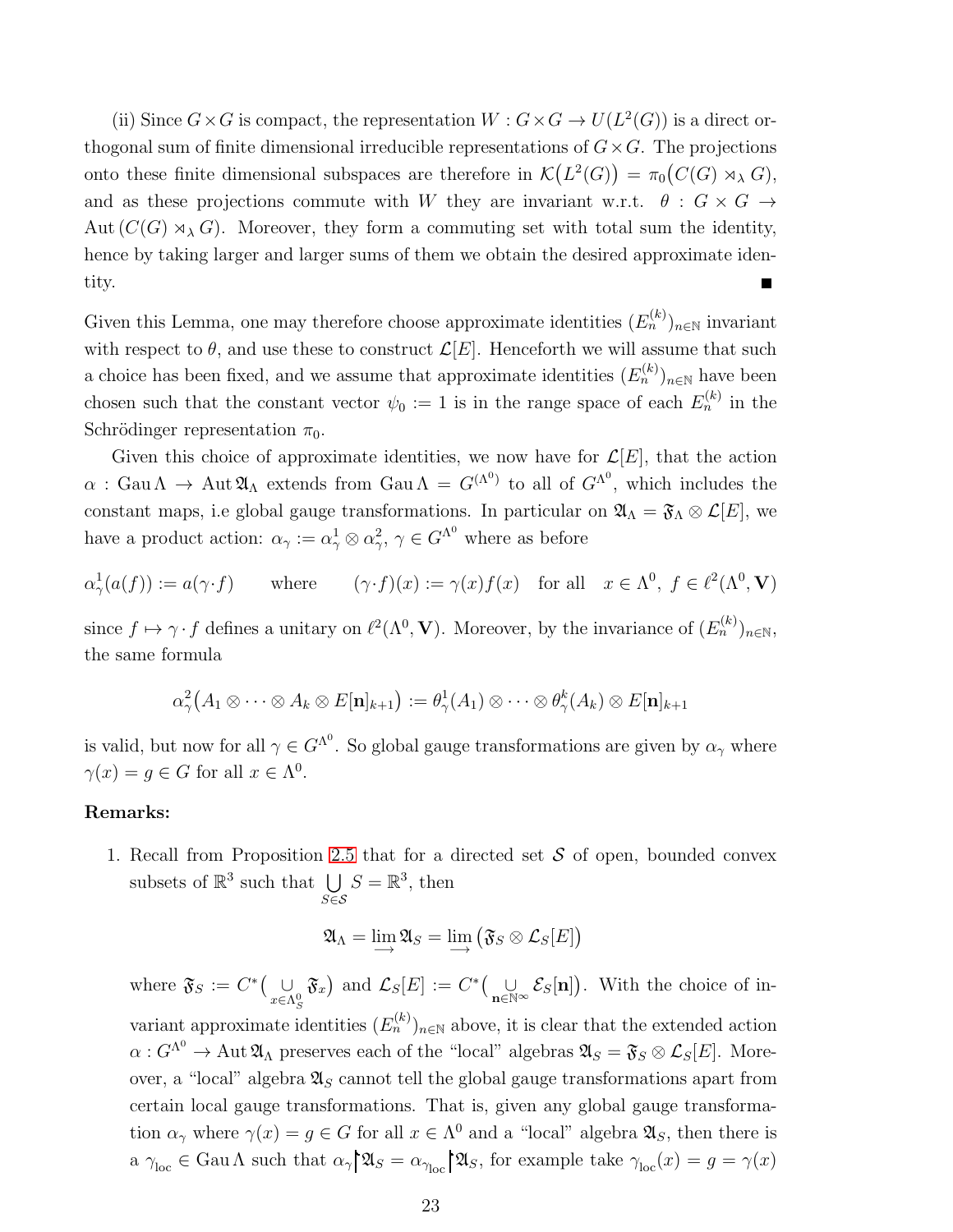if  $x \in S$  and  $\gamma_{\text{loc}}(x) = e$  if  $x \notin S$ . This is not true for the full algebra  $\mathfrak{A}_{\Lambda}$  because given a global gauge transformation  $\alpha_{\gamma}$ , we cannot find a  $\gamma_{\text{loc}} \in \text{Gau}\Lambda$  which will work for all  $\mathfrak{A}_S \subset \mathfrak{A}_\Lambda$ .

2. From Lemma [3.1,](#page-21-1) we obtain a very natural representation for  $\mathcal{L}[E]$  with the choice of approximate identity made here. For  $\mathfrak{A}_{\Lambda} = \mathfrak{F}_{\Lambda} \otimes \mathcal{L}[E]$  define a product representation  $\pi = \pi_{Fock} \otimes \pi_{\infty}$  where  $\pi_{Fock}$  is the Fock representation of  $\mathfrak{F}_{\Lambda} = \text{CAR}(\mathcal{H})$ , and  $\pi_{\infty}$  is an infinite tensor product of Schrödinger representations  $\pi_0$  (one for each factor  $\mathcal{L}_{\ell}$  of  $\mathcal{L}[E]$ , but where we choose the reference sequence to be just the sequence  $(\psi_0, \psi_0, \ldots)$  where  $\psi_0 = 1$  is the constant vector. This means we can consider the representation space  $\mathcal{H}_{\infty}$  of  $\pi_{\infty}$  to be spanned by elementary tensors of the type

$$
\varphi_1 \otimes \cdots \otimes \varphi_k \otimes \psi_0 \otimes \psi_0 \otimes \cdots, \quad \varphi_i \in L^2(G).
$$

Then, if we consider the action of  $\mathcal{L}[E]$  on it, we see

$$
\pi_{\infty}(A_1 \otimes \cdots \otimes A_k \otimes E[\mathbf{n}]_{k+1})(\varphi_1 \otimes \cdots \varphi_k \otimes \psi_0 \otimes \psi_0 \otimes \cdots)
$$
  
=  $\pi_0(A_1)\varphi_1 \otimes \cdots \otimes \pi_0(A_k)\varphi_k \otimes \psi_0 \otimes \psi_0 \otimes \cdots$ 

because  $\pi_0(E_n^{(j)})\psi_0 = \psi_0$  for all n and j. Hence all of  $\mathcal{L}[E]$  can be represented on  $\mathcal{H}_{\infty}$ . In fact, since each factor of the representation is covariant, and  $\psi_0$  is an invariant vector, we also get that  $\pi$  is covariant w.r.t.  $\alpha: G^{\Lambda^0} \to \text{Aut } \mathfrak{A}_{\Lambda}$ , and it has an invariant vector  $\Omega \otimes (\psi_0 \otimes \psi_0 \otimes \cdots)$  where  $\Omega$  is the Fock vacuum vector. Thus the vector state of this vector is a  $\alpha(G^{\Lambda^0})$ -invariant state on  $\mathfrak{A}_{\Lambda}$ . This is interesting as this means that we have an invariant state for the much larger group action  $\alpha: G^{\Lambda^0} \to \text{Aut } \mathfrak{A}_{\Lambda}$ , not just for its restriction to the amenable group Gau  $\Lambda$ .

We claim that the representation  $\pi = \pi_{Fock} \otimes \pi_{\infty}$  is faithful. Since  $\pi_{Fock}$  is already known to be faithful, we only have to show that  $\pi_{\infty}$  is faithful (since the tensor norm for  $\mathfrak{F}_\Lambda \otimes \mathcal{L}[E]$  is unique, using Theorem 4.9(iii), p208 in [\[43\]](#page-57-6)). Recall that  $\mathcal{L}[E]$  is the C<sup>\*</sup>-algebra constructed from all  $\mathcal{L}[\mathbf{n}] \subseteq M(\mathcal{L}[\mathbf{1}])$  in  $M(\mathcal{L}[\mathbf{1}])$ , hence we have a faithful embedding  $\mathcal{L}[E] \subset M(\mathcal{L}[1])$ . Now the restriction  $\pi_{\infty}[\mathcal{L}[1]$  is faithful as  $\mathcal{L}[1]$  is simple and  $\pi_{\infty}$  is nonzero on it. But then the extension of  $\pi_{\infty}$ to  $M(\mathcal{L}[\mathbf{1}])$  is faithful, hence  $\pi_{\infty}$  is faithful on  $\mathcal{L}[E]$ .

# <span id="page-23-0"></span>3.3 Defining the full field algebra.

There is physical information contained in the gauge action  $\alpha$  :  $G^{\Lambda^0} \to$  Aut  $\mathfrak{A}_{\Lambda}$  as  $\alpha(Gau \Lambda)$  is the local gauge transformations and  $\alpha(G)$  is the global gauge transformations (identifying G with the constant maps in  $G^{\Lambda^0}$ ). It is therefore desirable to extend the field algebra  $\mathfrak{A}_{\Lambda}$  to ensure that in physical representations, the generators of the unitary implementers of  $\alpha$  are affiliated to our field algebra. Usually, one takes the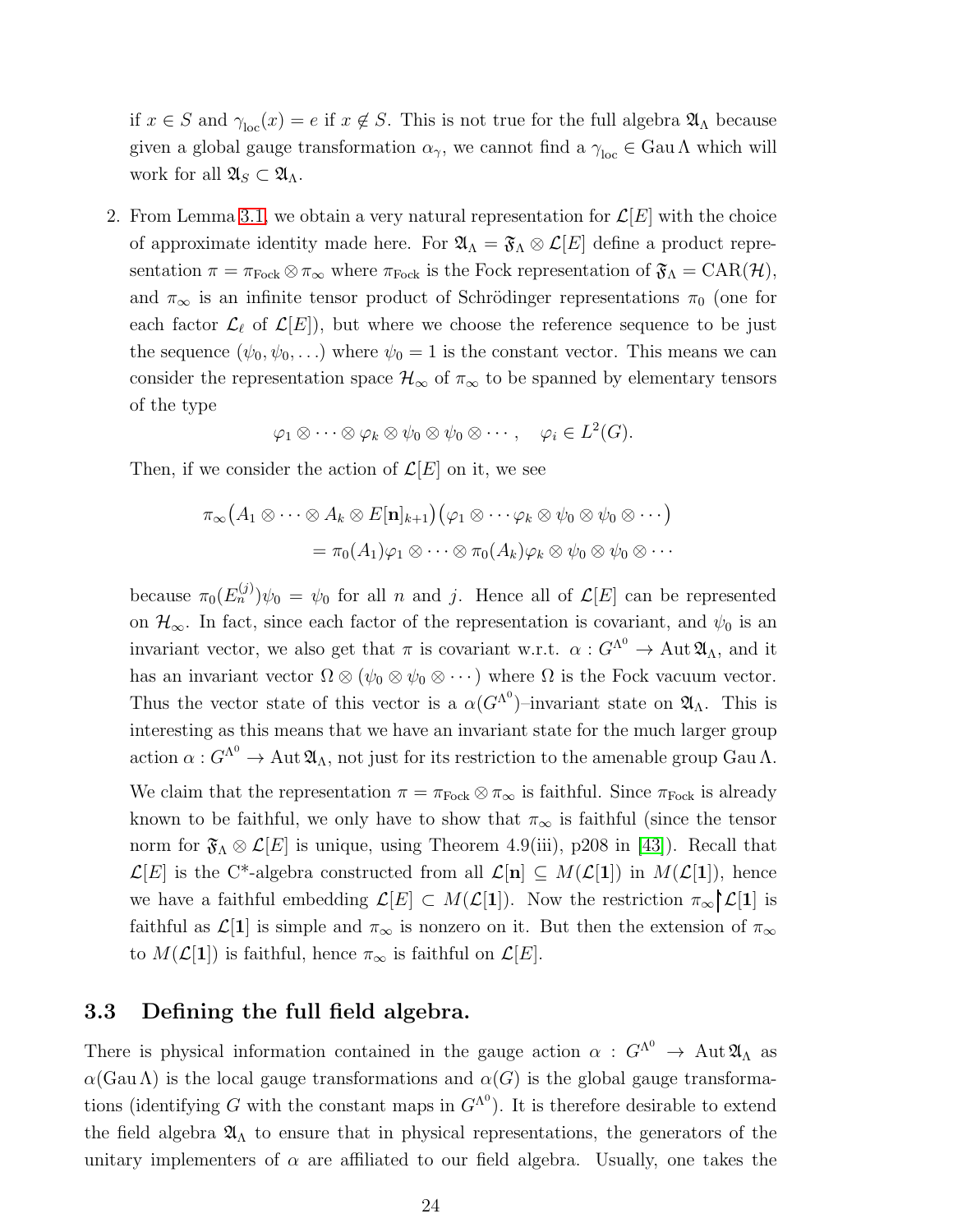crossed product, but in this context e.g. the crossed product " $\mathfrak{A}_{\Lambda} \rtimes_{\alpha} (\text{Gau}\Lambda)$ " cannot be defined because  $\text{Gau }\Lambda$  is not locally compact. In fact for non-locally compact groups, it is a very hard question as to what  $C^*$ -algebra should play the role of the crossed product. In such a situation, the best one can do at the moment, is to endow the given group with the discrete topology, which makes it locally compact, and then to use the crossed product w.r.t. this discrete group. This has the disadvantage of having too many representations, in particular it allows those covariant representations where the unitary implementers are not continuous w.r.t. the original group topology. In the present context one may argue that as the gauge transformations will be factored out by a constraint procedure, the topology of the gauge group is not physically relevant.

Concretely, our strategy is as follows. Let  $Gau^{\epsilon} \Lambda$  denote our chosen group in  $G^{\Lambda^0}$  of physically relevant transformations (this should at least contain the local gauge transformations Gau  $\Lambda \subset G^{\Lambda^0}$ ). Let  $\text{Gau}_d^e \Lambda$  denote  $\text{Gau}^e \Lambda$  equipped with the *discrete* topology. Then take the discrete crossed product  $\mathfrak{A}_{\Lambda} \rtimes_{\alpha} (\text{Gau}^e_{d} \Lambda)$ . As it is convenient to have an identity in our field algebra, we will take instead

$$
\mathcal{F}_e := (\mathfrak{A}_{\Lambda} \oplus \mathbb{C}) \rtimes_{\alpha} (\text{Gau}^e_d \Lambda)
$$

where  $\mathfrak{A}_{\Lambda}\oplus\mathbb{C}$  denotes  $\mathfrak{A}_{\Lambda}$  with an identity adjoined. It is generated as a C<sup>\*</sup>-algebra by a copy of  $\mathfrak{A}_{\Lambda}$  as well as by unitaries  $U_g$ ,  $g \in \text{Gau}^e \Lambda$  such that  $U_g A U_g^* = \alpha_g(A)$  for all  $A \in \mathfrak{A}_{\Lambda}$ , and  $U_g U_h = U_{gh}$ . Algebraically

$$
\mathcal{F}_e = (\mathfrak{A}_{\Lambda} \oplus \mathbb{C}) \rtimes_{\alpha} (\text{Gau}_d^e \Lambda) = C^* (U_{\text{Gau}_d^e \Lambda} \cup \mathfrak{A}_{\Lambda}) \quad \text{where} \quad \mathfrak{A}_{\Lambda} := \mathfrak{F}_{\Lambda} \otimes \mathcal{L}[E]
$$

$$
= [U_{\text{Gau}_d^e \Lambda} \cdot \mathfrak{A}_{\Lambda}] + [U_{\text{Gau}_d^e \Lambda}]
$$

where we use the notation  $\lceil \cdot \rceil$  for the closed linear space generated by its argument. The representations of  $\mathcal{F}_e$  consist of all covariant representations for  $\alpha$ : Gau<sup>e</sup>  $\Lambda \to$  $Aut(\mathfrak{A}_{\Lambda}\oplus\mathbb{C}),$  whether continuous or not.

The natural choice for our full field algebra, is  $\mathcal{F}_e$  where we take  $Gau^e \Lambda$  to be the group generated in  $G^{\Lambda^0}$  by Gau  $\Lambda$  and  $G$  (the constant maps in  $G^{\Lambda^0}$ ), as this will include both local and global gauge transformations. However, with our eye on the subsequent work below (enforcing constraints) we will make the smaller choice where we take  $\mathcal{F}_e$  with Gau<sup>e</sup>  $\Lambda =$  Gau  $\Lambda$ . The reason why we will not include unitaries corresponding to global gauge transformations, is because locally these implement the same automorphisms as some local gauge transformations (see remark (1) at end of Subsect. [3.2\)](#page-21-0). Thus, if we enforce local gauge invariance through constraints, then the images of these unitaries will commute with all the local algebras, hence with the image of  $\mathfrak{A}_{\Lambda}$ , and hence will be of no physical relevance. Thus, to conclude, henceforth for our full field algebra we will take

$$
\mathcal{F}_e = (\mathfrak{A}_{\Lambda} \oplus \mathbb{C}) \rtimes_{\alpha} (\text{Gau}_d \Lambda) = C^* (U_{\text{Gau}_d \Lambda} \cup \mathfrak{A}_{\Lambda}).
$$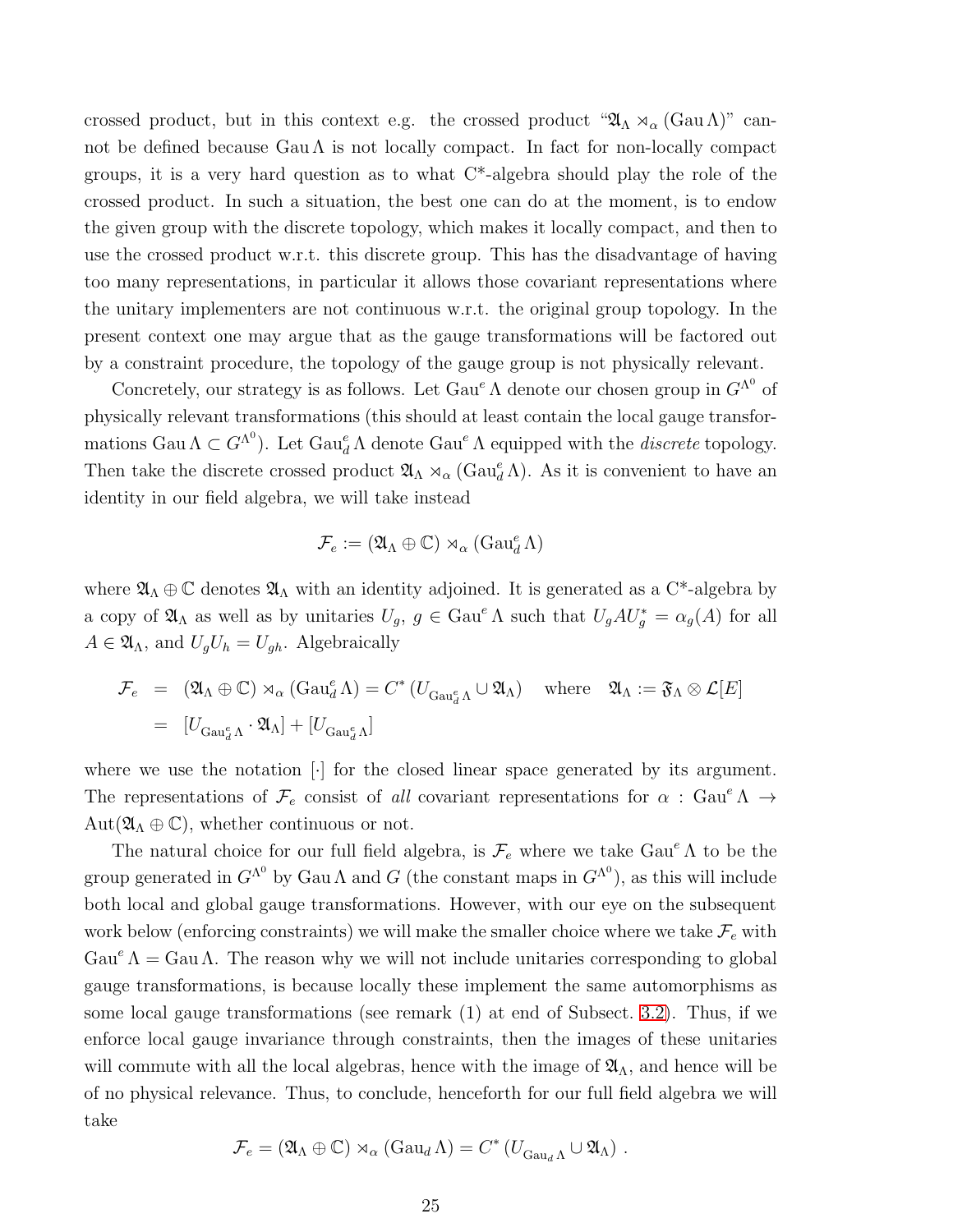### <span id="page-25-0"></span>3.4 The local Gauss law.

We consider the local gauge transformations. Given the action  $\alpha$ : Gau  $\Lambda \to \text{Aut } \mathfrak{A}_{\Lambda}$ defined above, an (abstract) Gauss law element will be a nonzero element in the range of the derived action  $d\alpha$ :  $\mathfrak{g} \mathfrak{a} \mathfrak{u} \Lambda \to \mathrm{Der}(\mathfrak{A}^{\infty}_{\Lambda})$  $\chi^{\infty}_{\Lambda}$  where  $\mathfrak{A}^{\infty}_{\Lambda}$  $\frac{\infty}{\Lambda}$  is the algebra of smooth elements of the action. Since  $\alpha_{\gamma} := \alpha_{\gamma}^{1} \otimes \alpha_{\gamma}^{2}$ , it is of the form

$$
d\alpha(\nu) = d\alpha^1(\nu) \otimes 1 + 1 \otimes d\alpha^2(\nu), \ \nu \in \text{gau }\Lambda, \quad \text{on} \quad \mathfrak{F}_\Lambda^\infty \otimes \mathcal{L}[E]^\infty \subseteq \mathfrak{A}_\Lambda^\infty,
$$

i.e. it is a sum of a matter part and a radiation part. The Gauss law condition, is simply the enforcement of of it as a constraint, i.e. setting it to zero in an appropriate way. We will investigate this below. Concrete Gauss law elements consist of implementers of the derivations  $d\alpha(\nu)$  in  $\alpha$ –covariant representations by selfadjoint operators, and clearly these will be the generators of the unitaries implementing the one–parameter groups  $t \mapsto \alpha(\exp(t\nu)).$ 

To obtain an explicit form for  $d\alpha(\nu)$ , recall that  $\beta\alpha(\nu)$  consists of finite spans of elements  $\nu = Y \cdot \delta_x$  for  $Y \in \mathfrak{g}, x \in \Lambda^0$ , and these are the generators of the oneparameter groups  $t \mapsto \exp(tY \cdot \delta_x) \in \text{Gau}\,\Lambda$ . Thus the matter part of the Gauss law,  $d\alpha^1(Y \cdot \delta_x) \in \text{Der}(\mathfrak{F}^{\infty}_{\Lambda})$  $_{\Lambda}^{\infty}$ ), is given by

$$
d\alpha^{1}(Y \cdot \delta_{x})\big(a(f)\big) = \frac{d}{dt}a\left(\exp(tY \cdot \delta_{x})f\right)\Big|_{t=0} = a\left(\delta_{x} \cdot Yf\right) \in \mathfrak{F}_{x} = \text{CAR}(V_{x}).
$$

In fact, as V is finite dimensional, this is defined for all  $f \in \mathfrak{F}_{\Lambda}$ , hence  $\mathfrak{F}_{\Lambda}^{\infty}$  $\alpha$  contains the dense \*-algebra generated in  $\mathfrak{F}_{\Lambda}$  by the set  $\{a(f) | f \in \ell^2(\Lambda^0, V)\}.$ 

Next, we consider the radiation part of the Gauss law, hence  $\alpha^2$ . Recall that we have enumerated the links  $\Lambda^1 = \{\ell_n = (x_n, y_n) \mid n \in \mathbb{N}\},\$ and that for each link  $\ell_k = (x_k, y_k)$  there is an action  $\theta^k$ : Gau  $\Lambda \to$  Aut  $\mathcal{L}_k$  where  $\theta^k_\gamma$  only depends on  $\gamma(x_k)$ and  $\gamma(y_k)$ . Thus  $\alpha^2(\gamma) = \alpha^2(\exp(tY \cdot \delta_x))$  will only affect the links which contain x. Let  $L(x) := \{k \in \mathbb{N} \mid \ell_k = (x, y_k) \text{ or } \ell_k = (x_k, x)\}.$  As  $\Lambda$  is a cubic lattice, there are at most 6 links connected to a vertex x so  $|L(x)| \leq 6$ , hence  $L(x) = \{k_1, k_2, \ldots, k_j\}$  where  $j \leq 6$ . Then

$$
\alpha_{\gamma}^{2}(\overset{n}{\underset{i=1}{\otimes}}A_{i}\otimes E[\mathbf{n}]_{n}) =
$$
\n
$$
A_{1}\otimes\cdots A_{k_{1}-1}\otimes\theta_{\gamma}^{k_{1}}(A_{k_{1}})\otimes A_{k_{1}+1}\otimes\cdots A_{k_{j}-1}\otimes\theta_{\gamma}^{k_{j}}(A_{k_{j}})\otimes A_{k_{j}+1}\otimes\cdots A_{n}\otimes E[\mathbf{n}]_{n}
$$

for  $n > k_j$ , and so

$$
d\alpha^{2}(Y \cdot \delta_{x}) = \sum_{k \in L(x)} d\theta^{k}(Y \cdot \delta_{x}) = \sum_{k \in L(x)} \left( d\sigma^{k}(Y \cdot \delta_{x}) + d\tau^{k}(Y \cdot \delta_{x}) \right)
$$

since  $d\theta^k(\nu) = d\sigma^k(\nu) + d\tau^k(\nu)$  for  $\nu \in \mathfrak{gau} \Lambda$  on the span of  $(L^1(G) \cap C^{\infty}(G)) \cdot C^{\infty}(G)$ . In particular, if  $k \in L_1(x) := \{k \in L(x) \mid \ell_k = (x, y_k)\}\$ , then from [\(3.14\)](#page-20-0) we get for  $A_k = \varphi \cdot f \in (L^1(G) \cap C^{\infty}(G)) \cdot C^{\infty}(G)$  that

$$
\theta^k_\gamma(A_k)(g) = \sigma^k_\gamma(\varphi) \cdot \tau^k_\gamma(f) \quad \text{where} \quad \sigma^k_\gamma(\varphi)(g) := \varphi\big(e^{-tY}g \, e^{tY}\big) \quad \text{and}
$$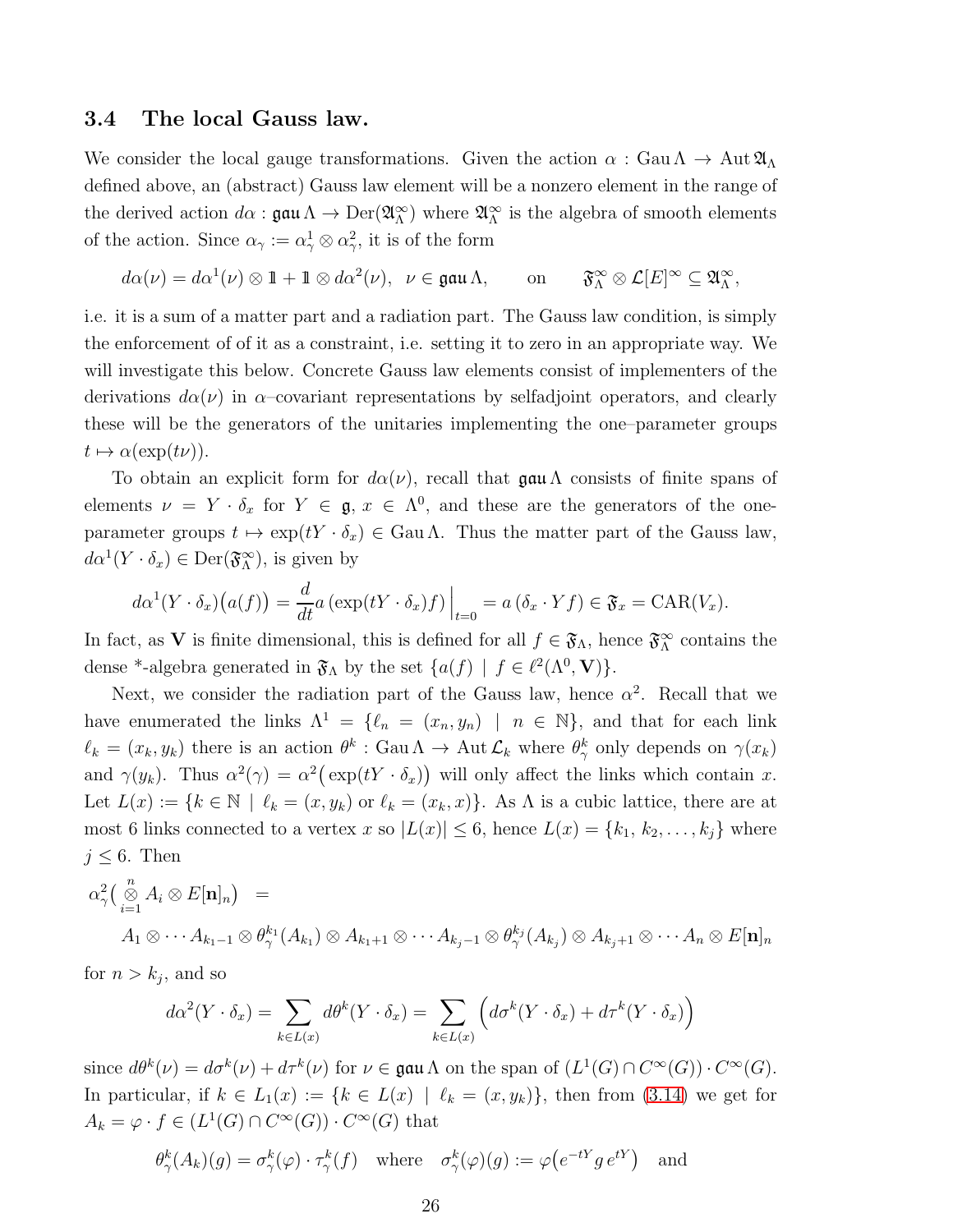$(\tau^k_\gamma f)(g) := f(e^{-tY}g)$  as  $\gamma(x) = \exp(tY)$ . Then clearly  $d\tau^k(Y \cdot \delta_x)(f)(g) = \frac{d}{dt} f(e^{-tY}g)|_{t=0} = -(\widetilde{Y}f)(g) = -df(\widetilde{Y})(g)$  and  $d\sigma^k(Y\cdot\delta_x)(\varphi)(e^Z) = \frac{d}{dt}$  $\frac{d}{dt}\varphi\left(e^{-tY}e^{Z}e^{tY}\right)\big|_{t=0}=$ d  $\frac{d}{dt}\varphi(\exp(-t\operatorname{ad}_Y(Z)))\big|_{t=0}$  $= \text{ad}_Y(Z)(\varphi)(e^Z) \quad \forall Z \in \mathfrak{g}$ 

where  $\tilde{Y}$  is the right invariant vector field on G generated by  $t \to e^{tY}g$ . On the other hand, if  $k \in L_2(x) := L(x) \backslash L_1(x) = \{ k \in L(x) \mid \ell_k = (x_k, x) \}$  then  $\sigma_{\gamma}^k$  is the identity, so

$$
\theta_{\gamma}^{k}(A_{k})(g) = \varphi \cdot \tau_{\gamma}^{k}(f) \quad \text{where} \quad (\tau_{\gamma}^{k}f)(g) := f(g e^{tY})
$$
\n
$$
d\tau^{k}(Y \cdot \delta_{x})(f)(g) = \frac{d}{dt}f(g e^{tY})|_{t=0} = (Yf)(g) = df(Y)(g).
$$

hence

So all components of the Gauss law elements have been made explicit

$$
d\alpha(Y \cdot \delta_x) = d\alpha^1(Y \cdot \delta_x) \otimes 1 \! 1 + 1 \! 1 \otimes \sum_{k \in L(x)} \left( d\sigma^k(Y \cdot \delta_x) + d\tau^k(Y \cdot \delta_x) \right) \qquad \forall x \in \Lambda^0, Y \in \mathfrak{g}.
$$

For the algebra  $\mathfrak{F}_{\Lambda}^{\infty} \otimes \mathcal{L}[E]^{\infty} \subseteq \mathfrak{A}_{\Lambda}^{\infty}$  $\frac{\infty}{\Lambda}$  on which this acts, the first factor  $\mathfrak{F}^{\infty}_{\Lambda}$  $\int_{\Lambda}^{\infty}$  contains \*-alg $\{a(f) \mid f \in \ell^2(\Lambda^0, V)\},$  and the second factor  $\mathcal{L}[E]^\infty$  contains the span of all elementary tensors  $A_1 \otimes \cdots \otimes A_k \otimes E[n]_{k+1} \in \mathcal{L}[E]$  such that  $A_j \in$  $(L^1(G) \cap C^{\infty}(G)) \cdot C^{\infty}(G) \subset \mathcal{L}_j$  for all j.

Note that the Gauss law elements will only be represented concretely in representations  $\pi$  for which  $t \to \pi(U_{\exp(t\nu)})$  is continuous for all  $\nu \in \mathfrak{gau}\Lambda$ . Moreover, in the case that G is abelian, i.e.  $G = \mathbb{T}$  (electromagnetism) we see that  $d\sigma^k = 0$  for all k, which simplifies the last expression.

# <span id="page-26-0"></span>4 Enforcement of local Gauss law Constraints.

Here we want to obtain the algebra of physical observables from our chosen field algebra  $\mathcal{F}_e = (\mathfrak{A}_\Lambda \oplus \mathbb{C}) \rtimes_\alpha (\text{Gau}_d \Lambda)$  by enforcing the local Gauss law constraint, and by imposing gauge invariance in an appropriate form. There is a wide range of methods in the literature for enforcing quantum constraints, not all equivalent [\[6\]](#page-55-6). For lattice QCD, so far constraint methods include the method developed by Kijowski and Rudolph in [\[22\]](#page-56-0), the direct construction of explicit gauge invariant quantities through either Wilson loops of Fermi bilinears connected with a flux line (cf. [\[26\]](#page-56-8)) or by taking group averages over compact local gauge groups (cf. [\[7\]](#page-55-7)), e.g. for finite lattices.

In this section we will consider two methods:

• The method developed by Kijowski and Rudolph in [\[22,](#page-56-0) [20\]](#page-56-13), which is summarized below, following Theorem [4.5.](#page-30-0)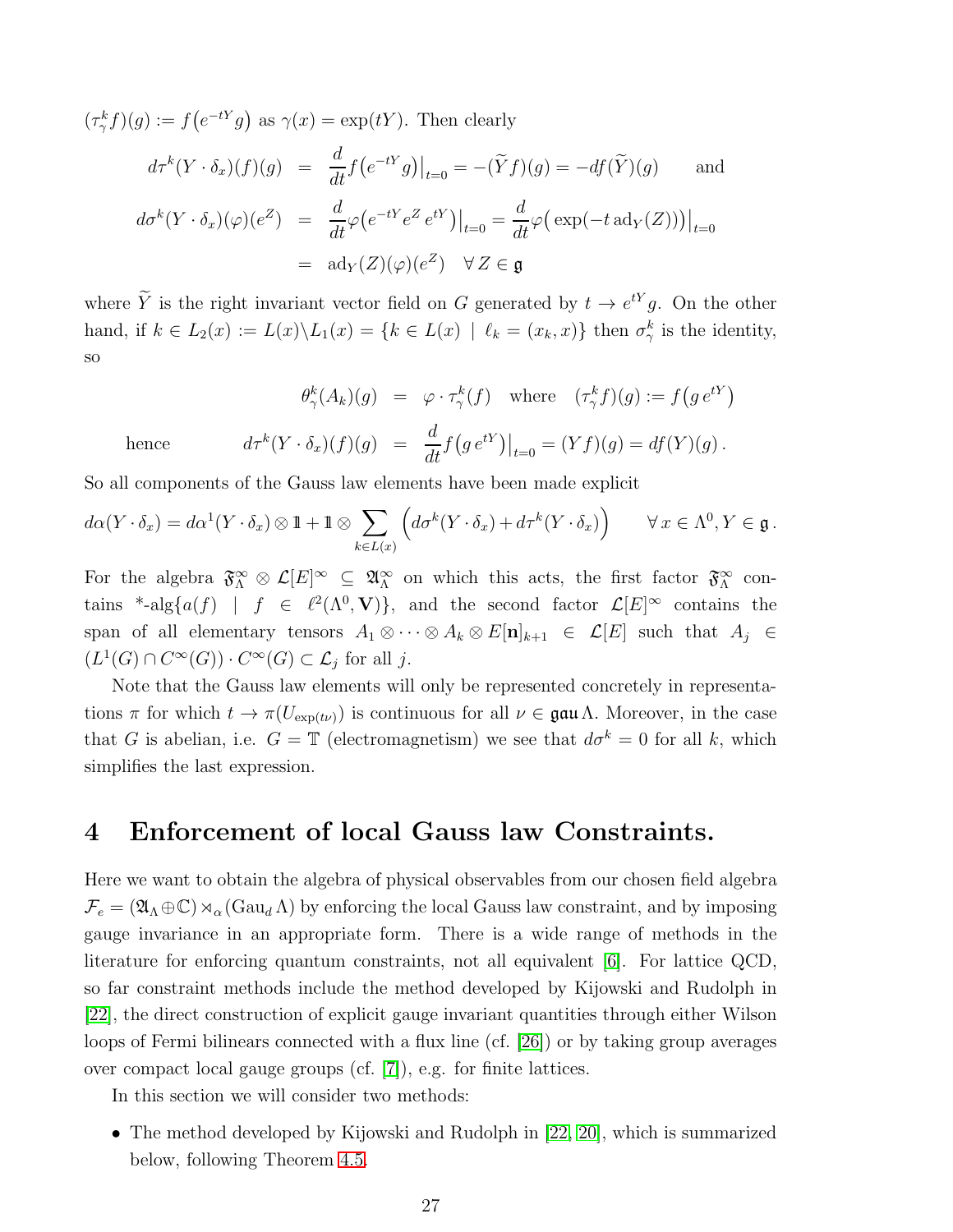• The **T-procedure** developed by Grundling and Hurst (reviewed in [\[11\]](#page-55-1)) is based on enforcing the constraints as state conditions in the universal representation. It is based on Dirac's method for enforcement of constraints, and it is summa-rized below in Subsection [4.1.](#page-27-0) This method is ideally suited to  $C^*$ -algebras, has produced correct results in explicit examples, will always include gauge invariant elements in the algebra if there are any, and has managed to sidestep difficulties such as indefinite metric representations or continuous spectrum problems.

For the case of a finite lattice, we will show below in Theorem [4.13](#page-39-0) that these two methods produce the same result. We want to apply these methods to the system constructed in Section [3.](#page-18-0)

# <span id="page-27-0"></span>4.1 Enforcing constraints by T-procedure - method.

In this section we review the T-procedure for the enforcement of constraints, and we show that the system defined in Section [3](#page-18-0) satisfies its input assumptions. A convenient review of the T-procedure is in [\[11\]](#page-55-1). The starting point is:

Definition 4.1 A quantum system with constraints is a pair  $(F, C)$  where the field algebra F is a unital C<sup>\*</sup>-algebra containing the constraint set  $C = C^*$ . A constraint condition on  $(F, \mathcal{C})$  consists of the selection of the physical state space by:

$$
\mathfrak{S}_D := \left\{ \omega \in \mathfrak{S}(\mathcal{F}) \mid \pi_\omega(C)\Omega_\omega = 0 \quad \forall C \in \mathcal{C} \right\},\
$$

where  $\mathfrak{S}(\mathcal{F})$  denotes the state space of  $\mathcal{F}$ , and  $(\pi_{\omega}, \mathcal{H}_{\omega}, \Omega_{\omega})$  denotes the GNS-data of  $\omega$ . The elements of  $\mathfrak{S}_D$  are called **Dirac states**. The case of **unitary constraints** means that  $C = U - \mathbb{1}$  for a set of unitaries  $U \subset \mathcal{F}_u$ , and for this we will also use the notation  $(F, U)$ .

Thus in the GNS-representation of each Dirac state, the GNS cyclic vector  $\Omega_{\omega}$  satisfies the physical selection condition  $\pi_{\omega}(C)\psi = 0$  for all  $C \in \mathcal{C}$  for physical states  $\psi$ . The assumption is that all physical information is contained in the pair  $(\mathcal{F}, \mathfrak{S}_D)$ .

In our case, of the system defined in Section [3,](#page-18-0) we will take the field algebra defined above:  $\mathcal{F}_e := (\mathfrak{A}_\Lambda \oplus \mathbb{C}) \rtimes_\alpha (\text{Gau}_d \Lambda)$ . In representations  $\pi$  for which  $t \to$  $\pi(U_{\exp(t\nu)})$  is continuous for all  $\nu \in \mathfrak{gau}\Lambda$ , the concrete Gauss law elements  $\pi(d\alpha(\nu)) \in$  $\mathrm{Der}(\pi(\mathfrak{F}_\Lambda^\infty \otimes \mathcal{L}[E]^\infty))$  are given by  $\pi(d\alpha(\nu))(A) = i[B_\nu, A]$  for  $A \in \pi(\mathfrak{F}_\Lambda^\infty \otimes \mathcal{L}[E]^\infty)$  where  $\pi(U_{\exp(t\nu)}) = \exp(itB_\nu)$ . These are enforced as state constraints by selecting the physical subspace by the condition  $B_{\nu}\psi = 0$ . This condition is the same as  $\pi(U_{\exp(t\nu)})\psi = \psi$  for all  $t \in \mathbb{R}$ . As G is a compact connected Lie group, each element in G is an exponential, hence this also holds for any finite product of G's and hence for  $Gau \Lambda$ . Thus the condition  $B_{\nu}\psi = 0$  for all  $\nu$  is the same as  $\pi(U_q)\psi = \psi$  for all  $q \in \text{Gau}\Lambda$ . This justifies our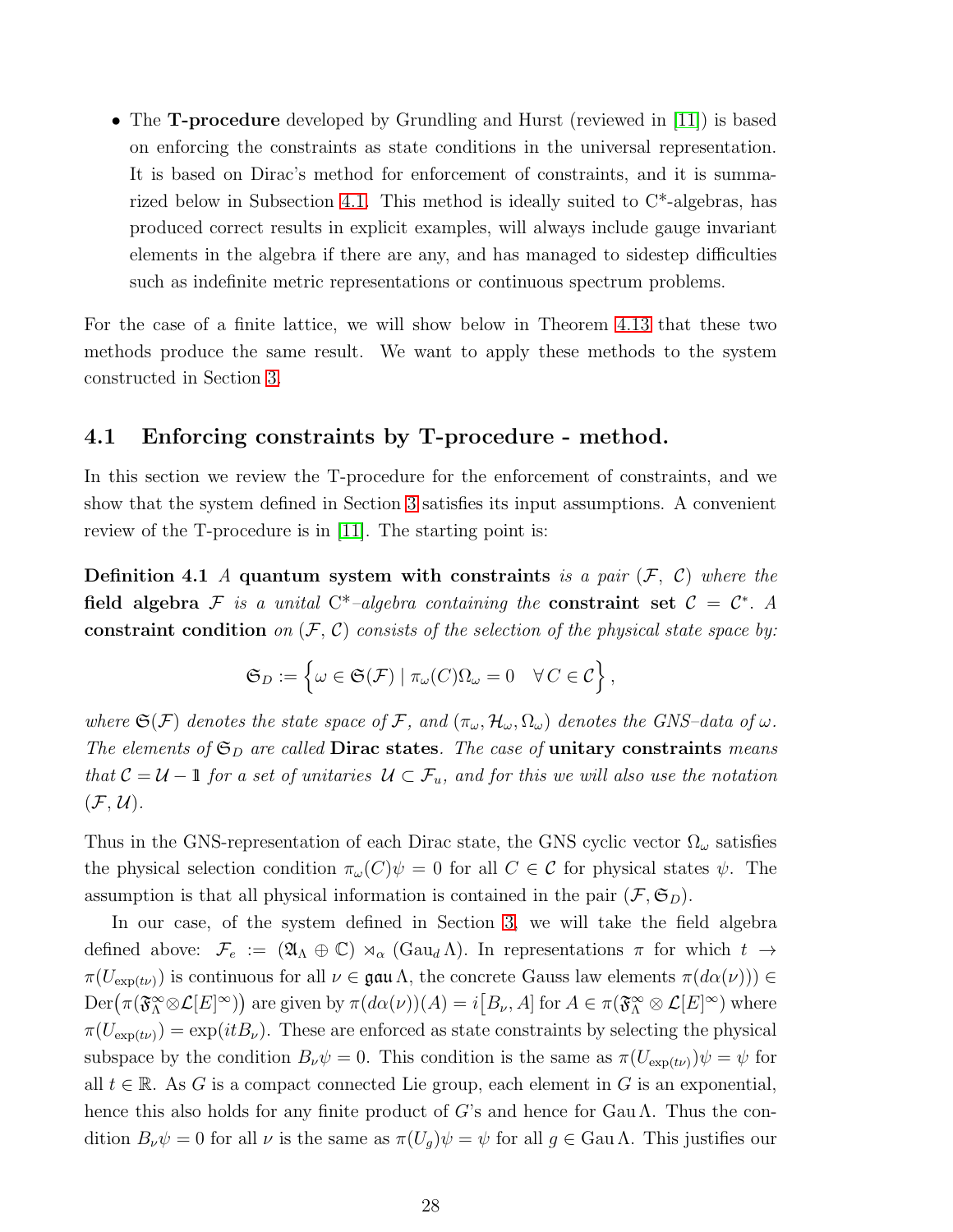choice for constraint set as  $C = U_{\text{Gau}\Lambda} - \mathbb{1}$ , i.e. we have the case of unitary constraints with  $U = U_{\text{Gau }\Lambda}$ . Our system with unitary constraints is the pair  $(\mathcal{F}_e, U_{\text{Gau }\Lambda})$ .

For the general case of unitary constraints  $(F, U)$ , we have the following equivalent characterizations of the Dirac states (cf. [\[12,](#page-55-8) Theorem 2.19 (ii)]):

<span id="page-28-0"></span>
$$
\mathfrak{S}_D = \left\{ \omega \in \mathfrak{S}(\mathcal{F}) \mid \omega(U) = 1 \quad \forall U \in \mathcal{U} \right\}
$$
\n(4.15)

$$
= \left\{ \omega \in \mathfrak{S}(\mathcal{F}) \mid \omega(FU) = \omega(F) = \omega(UF) \quad \forall F \in \mathcal{F}, \ U \in \mathcal{U} \right\}.
$$
 (4.16)

From these, we note that  $\mathfrak{S}_D$  is already selected by any set  $\mathcal{U}_0 \subset \mathcal{F}_u$  which generates the same group as  $\mathcal U$  in  $\mathcal F_u$ . In particular, in the context of our lattice model, a useful generating subset of  $U_{\text{Gau}\Lambda}$  is

<span id="page-28-1"></span>
$$
\mathcal{U}_0 := \{ U_{\exp(t\nu)} \mid t \in \mathbb{R}, \ \nu = Y \cdot \delta_x \quad \text{for all} \quad Y \in \mathfrak{g}, \ x \in \Lambda^0 \},
$$

and in fact the system we will analyze below is  $(\mathcal{F}_e, \mathcal{U}_0)$ .

Observe that [\(4.16\)](#page-28-0) shows that  $\alpha_{\text{Gau}\Lambda}$  leaves every Dirac state invariant, i.e. we have  $\omega \circ \alpha_g = \omega$  for all  $\omega \in \mathfrak{S}_D$ ,  $g \in \text{Gau}\Lambda$ . Since  $\mathcal{F}_e$  is a crossed product, on the kinematic field algebra  $\mathfrak{A}_{\Lambda} \subset \mathcal{F}_e$  we also have the converse:

**Proposition 4.2** For the system above with unitary constraints  $(\mathcal{F}_e, U_{\text{Gau}\Lambda})$ , we have  $\text{that } \mathfrak{S}_D \big| \mathfrak{A}_\Lambda = \mathfrak{S}^{\text{Gau}} \big| \mathfrak{A}_\Lambda$  where  $\mathfrak{S}^{\text{Gau}} = \big\{ \omega \in \mathfrak{S}(\mathcal{F}_e) \mid \omega \circ \alpha_g = \omega \quad \forall g \in \text{Gau} \Lambda \big\}$ , and where  $\alpha_g$  was extended from  $\mathfrak{A}_{\Lambda}$  to  $\mathcal{F}_e$  by setting it to be  $\alpha_g = \text{Ad}(U_g)$ .

**Proof:** We already know that  $\mathfrak{S}_D \subseteq \mathfrak{S}^{\text{Gau}}$ , hence that  $\mathfrak{S}_D \upharpoonright \mathfrak{A}_\Lambda \subseteq \mathfrak{S}^{\text{Gau}} \upharpoonright \mathfrak{A}_\Lambda$ . We only need to prove the inclusion  $\mathfrak{S}^{\text{Gau}}\left[\mathfrak{A}_{\Lambda}\subseteq\mathfrak{S}_{D}\right]\mathfrak{A}_{\Lambda}$ , i.e. that any  $\omega\in\mathfrak{S}^{\text{Gau}}\left[\mathfrak{A}_{\Lambda}\right]$  has an extension to  $\mathcal{F}_e$  as a Dirac state. First recall that

$$
\mathcal{F}_e = (\mathfrak{A}_{\Lambda} \oplus \mathbb{C}) \rtimes_{\alpha} (\text{Gau}_d \Lambda) = [U_{\text{Gau}\Lambda} \cdot (\mathfrak{A}_{\Lambda} \oplus \mathbb{C})]
$$

where we use the notation  $\lceil \cdot \rceil$  for the closed linear space generated by its argument. Let  $\omega \in \mathfrak{S}^{\text{Gau}}(\mathfrak{A}_{\Lambda})$ , then by Corr. 2.3.17 [\[4\]](#page-55-9) we obtain a covariant representation  $(\pi_{\omega}, V^{\omega})$ of the action  $\alpha$ : Gau  $\Lambda \to Aut(\mathfrak{A}_{\Lambda} \oplus \mathbb{C})$  such that  $V_g^{\omega} \Omega_{\omega} = \Omega_{\omega}$  for all  $g \in \text{Gau} \Lambda$ . By Prop. 7.6.4 and Theorem 7.6.6 in [\[34\]](#page-57-7) we know that this covariant pair defines a representation  $\widetilde{\pi}: (\mathfrak{A}_{\Lambda} \oplus \mathbb{C}) \rtimes_{\alpha} \text{Gau}_{d} \Lambda \to \mathcal{B}(\mathcal{H}_{\omega})$  by  $\widetilde{\pi}(A) := \pi_{\omega}(A)$  and  $\widetilde{\pi}(U_g) := V_g^{\omega}$ for all  $A \in \mathfrak{A}_{\Lambda}$ ,  $g \in \text{Gau}\Lambda$ . It is obvious that this representation extends  $\pi_{\omega}$ , hence we can define an extension of  $\omega$  to  $\mathcal{F}_e$  by  $\widetilde{\omega}(F) := (\Omega_\omega, \widetilde{\pi}(F)\Omega_\omega)$  for all  $F \in \mathcal{F}_e$ . Since  $\widetilde{\omega}$  is a state, and as  $\widetilde{\omega}(U_g) = (\Omega_\omega, V_g^{\omega} \Omega_\omega) = 1$  it follows that  $\widetilde{\omega} \in \mathfrak{S}_D$  on  $\mathcal{F}_e$ , and this concludes the proof. Γ

Thus on the kinematical field algebra  $\mathfrak{A}_{\Lambda}$ , the Dirac states and the Gau  $\Lambda$ -invariant states are the same.

The choice of the Dirac states for a constraint system  $(\mathcal{F}, \mathcal{C})$ , determines a lot of structure. First, let  $N_\omega := \{F \in \mathcal{F} \mid \omega(F^*F) = 0\}$  be the left kernel of a state  $\omega$  and let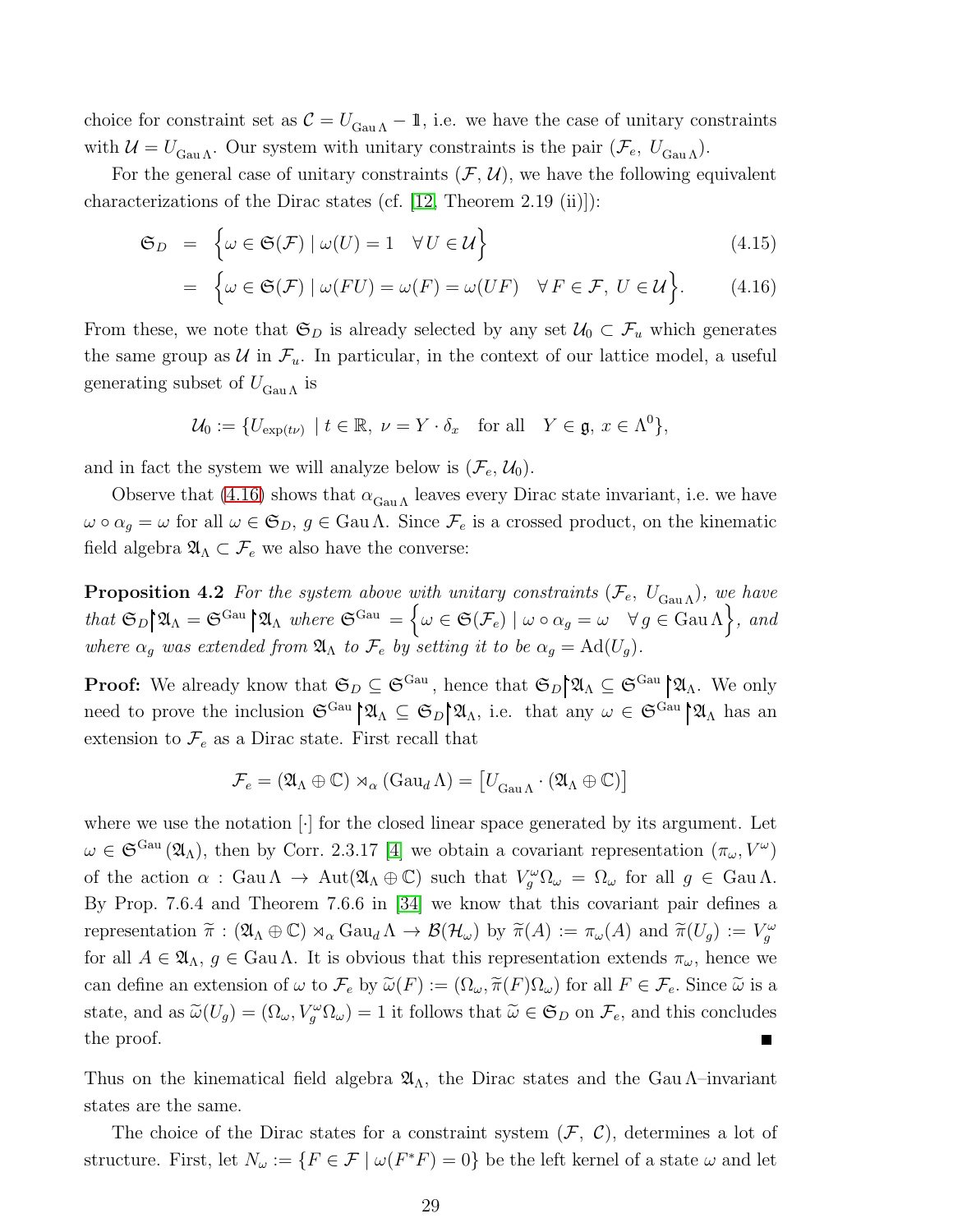$\mathcal{N} := \cap \{N_{\omega} \mid \omega \in \mathfrak{S}_D\}.$  Then  $\mathcal{N} = [\mathcal{FC}]$  (where we use the notation  $[\cdot]$  for the closed linear space generated by its argument), as every closed left ideal is the intersection of the left kernels which contains it (cf. 3.13.5 in [\[34\]](#page-57-7)). Thus  $\mathcal N$  is the left ideal generated by  $\mathcal C$ . Since C is selfadjoint and contained in N we conclude  $\mathcal{C} \subset C^*(\mathcal{C}) \subset \mathcal{N} \cap \mathcal{N}^* = [\mathcal{FC}] \cap [\mathcal{CF}],$ where  $C^*(\cdot)$  denotes the  $C^*$ -algebra in  $\mathcal F$  generated by its argument.

By Theorem 5.2.2 in [\[33\]](#page-57-8), we know that if  $A$  is a Banach algebra with a bounded left approximate identity and  $T : \mathcal{A} \to \mathcal{B}(X)$  is a continuous representation of  $\mathcal A$  on the Banach space X, then for each  $y \in \overline{\text{Span}(T(\mathcal{A})X)}$  there are elements  $a \in \mathcal{A}$  and  $x \in X$ with  $y = T(a)x$ , i.e.  $[T(A)X] = T(A)X$ . Thus, if  $X = F$  and  $T : C^*(C) \to B(X)$  is defined by  $T(C)F := CF$ , then  $\mathcal{N}^* = [\mathcal{CF}] = [C^*(\mathcal{C})\mathcal{F}] = C^*(\mathcal{C})\mathcal{F}$ , hence  $\mathcal{N} = \mathcal{FC}^*(\mathcal{C})$ .

**Theorem 4.3** Now for the Dirac states we have  $[15]$ :

- (i)  $\mathfrak{S}_D \neq \emptyset$  iff  $\mathbb{1} \notin C^*(\mathcal{C})$  iff  $\mathbb{1} \notin \mathcal{N} \cap \mathcal{N}^* =: \mathcal{D}$ .
- (ii)  $\omega \in \mathfrak{S}_D$  iff  $\pi_{\omega}(\mathcal{D})\Omega_{\omega} = 0$ .
- (iii) An extreme Dirac state is pure.

We will call a constraint set C first class if  $\mathbb{1} \notin C^*(\mathcal{C})$ , and this is the nontriviality condition which needs to be checked [\[13,](#page-55-10) Section 3].

For our system  $(\mathcal{F}_e, U_{\text{Gau}\Lambda})$ , we automatically have  $\mathfrak{S}_D \neq \emptyset$ , since  $\mathcal{F}_e$  always has the trivial Dirac state  $\omega_0$  given by  $\omega_0(U_{\text{Gau}\Lambda} \mathfrak{A}_{\Lambda}) = 0$ ,  $\omega_0(U_{\text{Gau}\Lambda}) = 1$  on  $\mathcal{F}_e$ . However, to verify that constraining will produce physically nontrivial results, we need to check via Proposition [4.2](#page-28-1) that there are gauge invariant states on  $\mathfrak{A}_{\Lambda} \subset \mathcal{F}_e$ , as these will extend to Dirac states on  $\mathcal{F}_e$  for which  $N_\omega \cap N_\omega^*$  will not contain  $\mathfrak{A}_\Lambda$ . At the end of Subsection [3.2](#page-21-0) we constructed a representation  $\pi = \pi_{Fock} \otimes \pi_{\infty}$  which was covariant and had a nonzero invariant vector. The vector state of this invariant vector is therefore a gauge invariant state on  $\mathfrak{A}_{\Lambda}$ , and shows that our constraint system is physically nontrivial.

We recall the rest of the T-procedure before we implement it for the present system. Define

$$
\mathcal{O} := \{ F \in \mathcal{F} \mid [F, D] := FD - DF \in \mathcal{D} \quad \forall D \in \mathcal{D} \}.
$$

<span id="page-29-0"></span>Then  $\mathcal O$  is the C<sup>\*</sup>-algebraic analogue of Dirac's observables (the weak commutant of the constraints) [\[8\]](#page-55-11).

**Theorem 4.4** With the preceding notation we have  $[15]$ :

- (i)  $\mathcal{D} = \mathcal{N} \cap \mathcal{N}^*$  is the unique maximal C<sup>\*</sup>-algebra in  $\cap$  {Ker  $\omega \mid \omega \in \mathfrak{S}_D$ }. Moreover  $\mathcal D$  is a hereditary C<sup>\*</sup>-subalgebra of  $\mathcal F$ , and  $\mathcal D = [\mathcal{C} \mathcal{F} \mathcal{C}].$
- (ii)  $\mathcal{O} = M_{\mathcal{F}}(\mathcal{D}) := \{ F \in \mathcal{F} \mid FD \in \mathcal{D} \ni DF \quad \forall D \in \mathcal{D} \}, i.e. it is the relative$ multiplier algebra of  $D$  in  $\mathcal{F}.$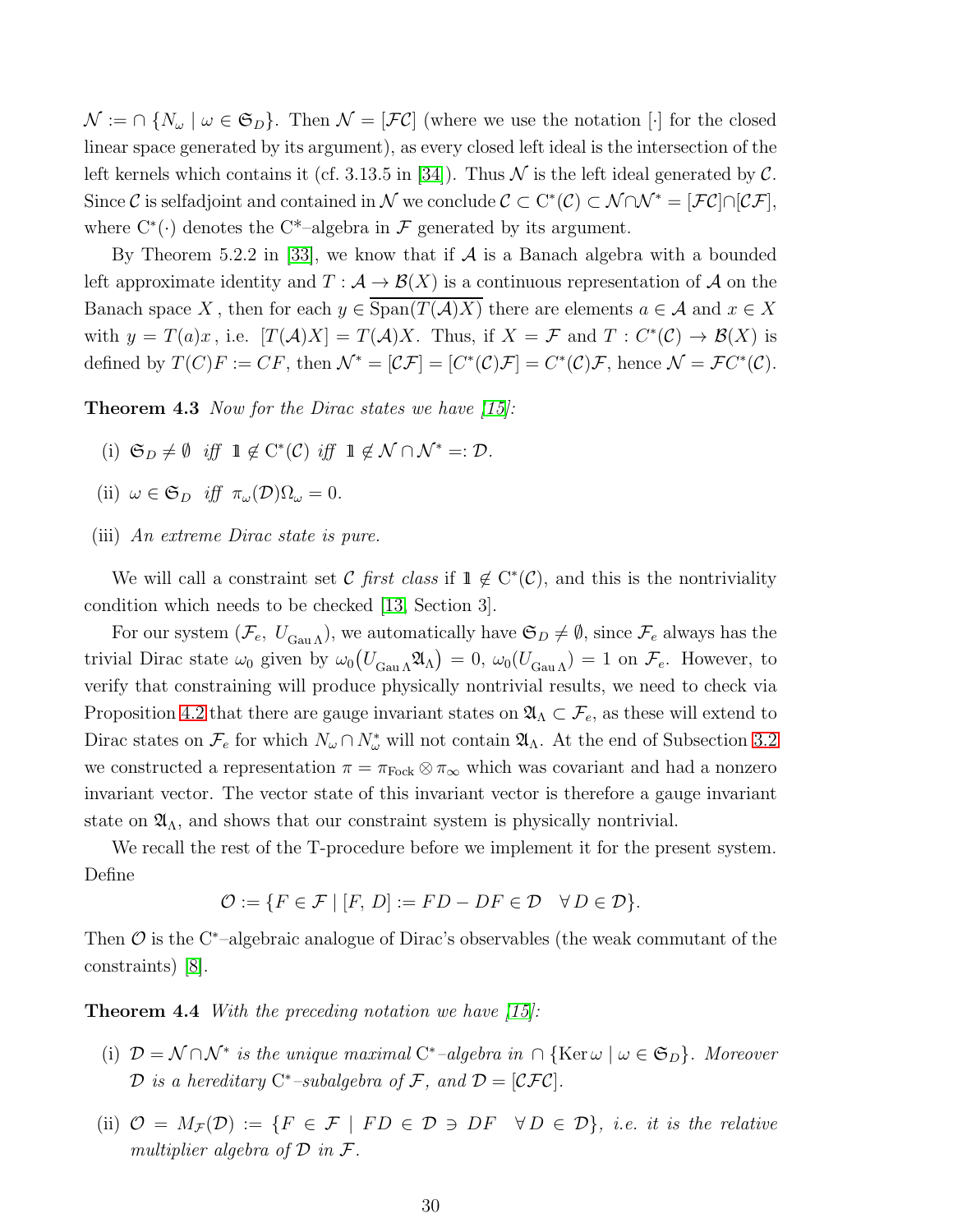- (iii)  $\mathcal{O} = \{F \in \mathcal{F} \mid [F, C] \subset \mathcal{D}\}.$
- (iv)  $\mathcal{D} = [\mathcal{O}\mathcal{C}] = [\mathcal{CO}] = [\mathcal{CO}\mathcal{C}]$ . (Thus  $\mathcal{D} = \mathcal{O}C^*(\mathcal{C}) = C^*(\mathcal{C})\mathcal{O}$  by Theorem 5.2.2 in [\[33\]](#page-57-8) quoted above).
- (v) For the present case  $C = U_{\text{Gau}\Lambda} 1$ , we have  $U_{\text{Gau}\Lambda} \subset O$  and  $O =$  ${F \in \mathcal{F}_e \mid \alpha_q(F) - F \in \mathcal{D} \quad \forall g \in \text{Gau}\,\Lambda}.$

**Proof:** Only the last statement in (i) needs proof, as the rest is in [\[15\]](#page-55-2). Clearly  $[\mathcal{C}\mathcal{F}\mathcal{C}] \subseteq$  $\mathcal{N} \cap \mathcal{N}^* = \mathcal{D}$  is hereditary by Theorem 3.2.2 in [\[30\]](#page-56-14). Since

$$
\mathcal{N} = [\mathcal{FC}] = \{ F \in \mathcal{F} \mid F^*F \in [\mathcal{CFC}] \}
$$

П

it follows from Theorem 3.2.1 in [\[30\]](#page-56-14) that  $[\mathcal{C} \mathcal{F} \mathcal{C}] = \mathcal{N} \cap \mathcal{N}^* = \mathcal{D}$ .

Thus D is a closed two-sided ideal of O and it is proper when  $\mathfrak{S}_D \neq \emptyset$  (which is the case for our current example). From (iii) above, we see that the traditional observables  $\mathcal{C}' \subset \mathcal{O}$ , where  $\mathcal{C}'$  denotes the relative commutant of  $\mathcal{C}$  in  $\mathcal{F}_e$ . (In our case  $\mathcal{C}'$  is just the gauge invariant elements of  $\mathcal{F}_e$ .) Note also that two constraint sets  $\mathcal{C}_1$ ,  $\mathcal{C}_2$  which select the same set of Dirac states  $\mathfrak{S}_D$ , will produce the same algebras D and O, but need not produce the same traditional observables, i.e.  $C_1' \neq C_2'$  $y'_2$  is possible. In examples,  $\mathcal O$  is generally much harder to obtain explicitly than  $\mathcal{C}' \subset \mathcal{O}$ . In our example,  $U_{\text{Gau}\Lambda}$  and  $\mathcal{U}_0$ will produce the same  $\mathcal D$  and  $\mathcal O$ .

Define the maximal  $C^*$ -algebra of physical observables as

$$
\mathcal{R}:=\mathcal{O}/\mathcal{D}.
$$

This method of constructing R from  $(F, C)$  is called the **T–procedure**. We call the factoring map  $\xi: \mathcal{O} \to \mathcal{R}$  the **constraining homomorphism**. We require that after the T–procedure all physical information is contained in the pair  $(\mathcal{R}, \mathfrak{S}(\mathcal{R}))$ , where  $\mathfrak{S}(\mathcal{R})$  denotes the set of states on  $\mathcal{R}$ . The following result justifies the choice of  $\mathcal R$  as the algebra of physical observables (cf. Theorem 2.20 in [\[12\]](#page-55-8)):

<span id="page-30-0"></span>**Theorem 4.5** There exists a w<sup>\*</sup>–continuous isometric affine bijection between the Dirac states on  $O$  and the states on  $R$ .

An established alternative method for enforcing constraints (cf. [\[22\]](#page-56-0)) for lattice QCD, is to take the traditional observables  $\mathcal{C}'$  (gauge invariant observables) and then to factor out by the ideal generated by the Gauss law (the state constraint  $\mathcal{C}$ ). Since  $\mathcal{C}$  need not be in  $\mathcal{C}'$  (e.g. for nonabelian gauge theory), the term "ideal generated by the Gauss law" needs interpretation. The easiest interpretation of this ideal, is as the intersection of  $\mathcal{C}'$ with the ideal which C generates in  $C^*(\mathcal{C}' \cup \mathcal{C}) \subseteq \mathcal{O}$ . By Theorem [A.1](#page-54-3) below, the ideal generated by C in  $C^*(\mathcal{C}' \cup \mathcal{C})$  is just  $C^*(\mathcal{C}' \cup \mathcal{C}) \cap \mathcal{D}$ , hence the "ideal generated in C' by C" is just  $\mathcal{D} \cap \mathcal{C}'$ . Thus the physical algebra obtained is  $\mathcal{C}'/(\mathcal{D} \cap \mathcal{C}') \subset \mathcal{O}/\mathcal{D} = \mathcal{R}$ . For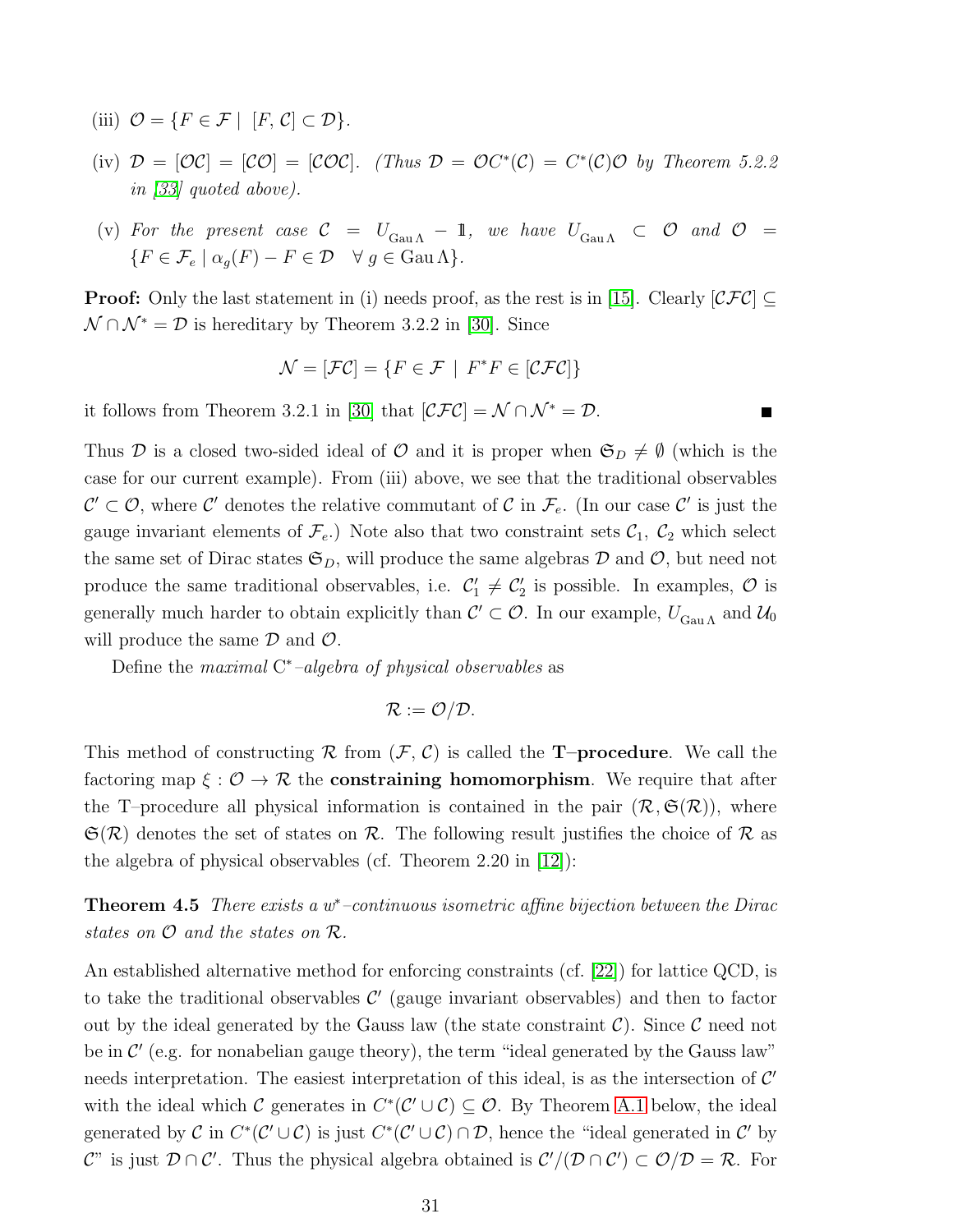particular field algebras, these algebras can coincide (cf. [\[15\]](#page-55-2) for the Weyl algebra with linear constraints), and below in Theorem [4.12](#page-36-0) we will show for our model on a finite lattice, that they also do.

We can gain further understanding of the algebras  $\mathcal{D}, \mathcal{O}, \mathcal{R}$  through the hereditary property of  $\mathcal D$ . Denote by  $\pi_u$  the universal representation of  $\mathcal F$  on the universal Hilbert space  $\mathcal{H}_u$  [\[34,](#page-57-7) Section 3.7].  $\mathcal{F}''$  is the strong closure of  $\pi_u(\mathcal{F})$  and since  $\pi_u$  is faithful we make the usual identification of  $\mathcal F$  with a subalgebra of  $\mathcal F''$ , i.e. generally omit explicit indication of  $\pi_u$ . If  $\omega \in \mathfrak{S}(\mathcal{F})$ , we will use the same symbol for the unique normal extension of  $\omega$  from F to F''. Recall the definition from Pedersen [\[34\]](#page-57-7):

**Definition 4.6** For a C<sup>\*</sup>-algebra F, a projection  $P \in \mathcal{F}''$  is **open** if  $\mathcal{L} = \mathcal{F} \cap (\mathcal{F}''P)$  is a closed left ideal of F.

<span id="page-31-0"></span>We then know from Theorem 3.10.7, Proposition 3.11.9 and Remark 3.11.10 in Peder-sen [\[34\]](#page-57-7) that the open projections are in bijection with hereditary  $C^*$ -subalgebras of  $\mathcal F$ by  $P \to P \mathcal{F}'' P \cap \mathcal{F}$ .

**Theorem 4.7** For a constrained system  $(F, C)$  there is an open projection  $P \in \mathcal{F}''$  such that  $[15]$ :

- (i)  $\mathcal{N} = \mathcal{F}'' P \cap \mathcal{F}$ ,
- (ii)  $\mathcal{D} = P \mathcal{F}'' P \cap \mathcal{F}$  and
- <span id="page-31-1"></span>(iii)  $\mathfrak{S}_D = \{ \omega \in \mathfrak{S}(\mathcal{F}) \mid \omega(P) = 0 \}.$

**Theorem [4](#page-31-0).8** Let P be the open projection in Theorem 4.7. Then  $[15]$ :

$$
\mathcal{O} = \{ A \in \mathcal{F} \mid PA(\mathbb{1} - P) = 0 = (\mathbb{1} - P)AP \} = P' \cap \mathcal{F}
$$

What these two last theorems mean, is that with respect to the decomposition

$$
\mathcal{H}_u = P\,\mathcal{H}_u \oplus \left(\mathbb{1} - P\right)\mathcal{H}_u
$$

we may rewrite

$$
\mathcal{D} = \left\{ F \in \mathcal{F} \mid F = \begin{pmatrix} D & 0 \\ 0 & 0 \end{pmatrix}, D \in P\mathcal{F}''P \right\} \text{ and}
$$

$$
\mathcal{O} = \left\{ F \in \mathcal{F} \mid F = \begin{pmatrix} A & 0 \\ 0 & B \end{pmatrix}, A \in P\mathcal{F}''P, B \in (\mathbb{I} - P)\mathcal{F}''(\mathbb{I} - P) \right\}.
$$

It is clear that in general  $\mathcal{O} = P' \cap \mathcal{F}$  can be much greater than the traditional observables  $\mathcal{C}' \cap \mathcal{F}$ . To appreciate this difference, consider the example where  $\mathcal{F} = \mathcal{B}(\mathcal{H})$  for a separable Hilbert space H, and let  $\mathcal{C} = \mathcal{K}(\mathcal{H}) \equiv$  compact operators. Then  $\mathcal{C}' = \mathbb{C} \mathbb{1}$ , but  $\mathcal{O} = \mathcal{B}(\mathcal{H}).$ 

We can identify the final algebra of physical observables  $\mathcal R$  with a subalgebra of  $\mathcal F''$ :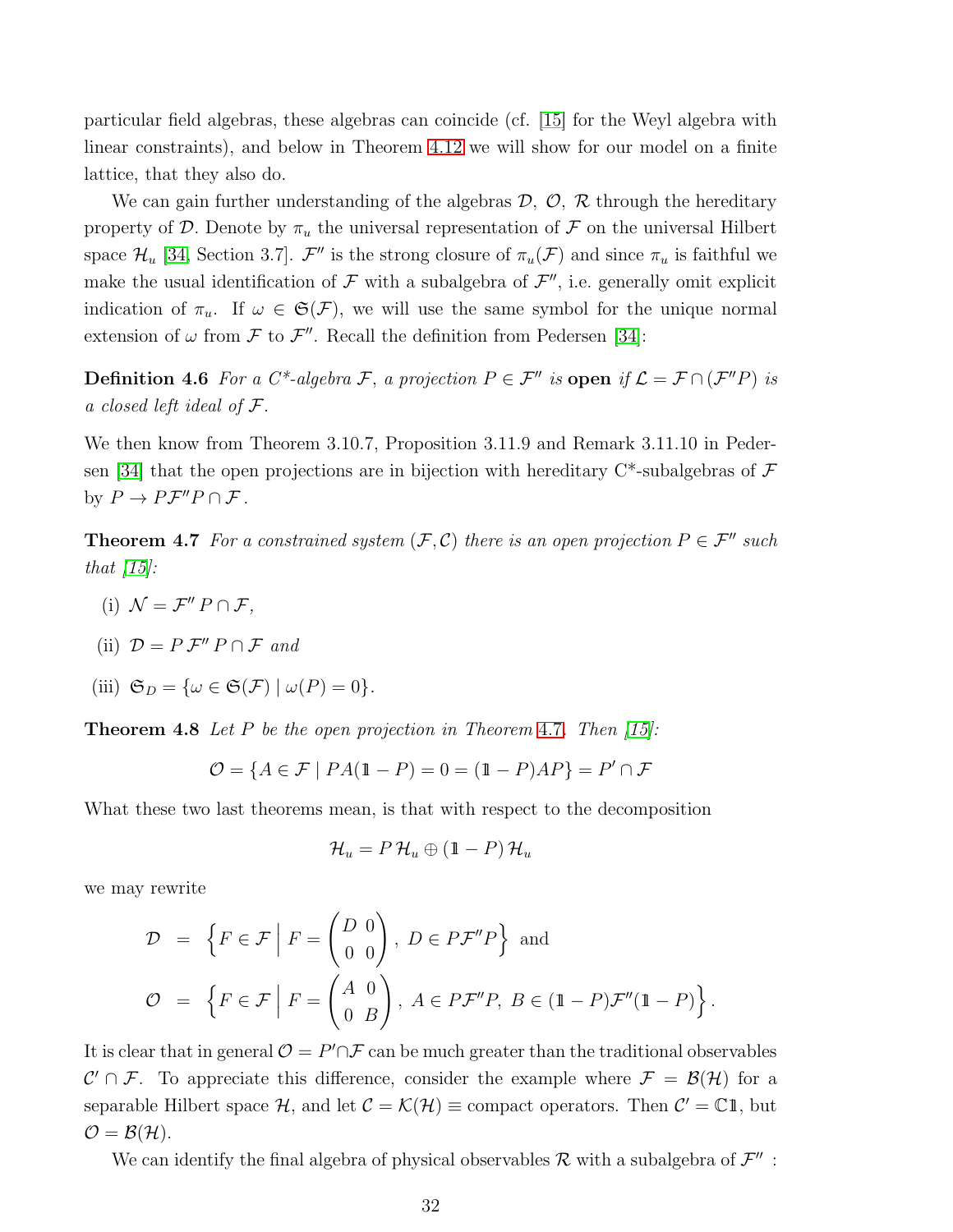**Theorem 4.9** For  $P$  as above we have:

$$
\mathcal{R} \cong (1 - P) (P' \cap \mathcal{F}) \subset \mathcal{F}''.
$$

Notice that this just means that R is the restriction of  $P' \cap \mathcal{F}$  to the subspace  $(1-P)\mathcal{H}_u$ of the universal representation, and that  $(1 - P)\mathcal{H}_u$  is the annihilator of N, hence of  $\mathcal C$ . Thus a simplified (equivalent) version of the T-procedure, is to select the space  $\{\psi \in \mathcal{H}_u \mid \pi_u(\mathcal{C})\psi = 0\} = (1 - P)\mathcal{H}_u$ , select the set of all elements of F which preserves this space together with their adjoints (this is  $P' \cap \mathcal{F}$ ), and restrict it to  $(1 - P)\mathcal{H}_u$  to obtain  $\mathcal R$ . In other words, it is just the enforcement of the constraints by state condition in the universal representation.

Regarding transformations of the system, consider the automorphisms of  $\mathcal F$  which factor through to  $\mathcal{R}$ , i.e. those which preserve both  $\mathcal{O}$  and  $\mathcal{D}$ . Define

$$
\Upsilon := \left\{ \alpha \in \text{Aut}\,\mathcal{F} \mid \mathcal{D} = \alpha(\mathcal{D}) \right\},\
$$

then since  $\mathcal{O} = \mathcal{M}_{\mathcal{F}}(\mathcal{D})$ , an  $\alpha \in \Upsilon$  also preserves  $\mathcal{O}$  and so defines canonically an automorphism  $\alpha'$  on  $\mathcal R$  when we factor out by  $\mathcal D$ . Define the group homomorphism  $T: \Upsilon \mapsto \text{Aut } \mathcal{R}$  by  $T(\alpha) = \alpha'$ , then Ker T consists of all the transformations which become the identity on the physical algebra  $\mathcal{R}$ , i.e. "gauge transformations" (in a different sense than encountered above). In fact, in the case of our assumed constraint system  $(\mathcal{F}_e, U_{\text{Gau}\Lambda})$  we obtain from Theorem [4.4\(](#page-29-0)v)and (ii) that  $\alpha_{\text{Gau}\Lambda} = \text{Ad} U_{\text{Gau}\Lambda}$ Ker T, so we can indeed claim that  $R$  consists of gauge invariant observables, though not necessarily obtained from the traditional gauge invariant observables  $U'_{\text{Gau}\Lambda} \subset \mathcal{F}_e$ .

We now return for a more detailed analysis of our assumed constraint system  $(\mathcal{F}_e, \mathcal{U}_0)$ . Our strategy in the rest of this paper, will be to first analyze the constraint systems for finite lattices, and then to use these to analyze the full system.

Recall from Proposition [2.5](#page-17-1) that  $\mathfrak{A}_{\Lambda}$  has an inductive limit structure over any directed set S of open, bounded convex subsets of  $\mathbb{R}^3$  such that  $\bigcup$ S∈S  $S = \mathbb{R}^3$ , partially ordered by inclusion. In particular

$$
\mathfrak{A}_\Lambda=\lim\limits_{\longrightarrow}\mathfrak{A}_S=\lim\limits_{\longrightarrow}\big(\mathfrak{F}_S\otimes\mathcal{L}_S[E]\big)
$$

where  $\mathfrak{F}_S := C^* \left( \bigcup_{x \in \Lambda_S^0} \mathcal{F}_S \right)$  $\mathfrak{F}_x$ ) and  $\mathcal{L}_S[E] := C^* \left( \bigcup_{\mathbf{n} \in \mathbb{N}^\infty} \mathcal{E}_S[\mathbf{n}] \right)$ . Here we will only be concerned with the particular case where S is a linear increasing chain  $S = \{S_k | k \in \mathbb{N}\}, S_1 \subset$  $S_2 \subset S_3 \subset \cdots$ . Note that as each  $S_i$  is open bounded and convex, it only contains finitely many lattice points. We can equip

$$
\mathcal{U}_0 := \{ U_{\exp(t\nu)} \mid t \in \mathbb{R}, \ \nu = Y \cdot \delta_x \quad \text{for all} \quad Y \in \mathfrak{g}, \ x \in \Lambda^0 \},
$$

with the same inductive limit structure as follows. Let

$$
\mathcal{U}_0^S := \{ U \in \mathcal{U}_0 \mid [U, \mathfrak{A}_S] \neq 0 \} = \{ U_{\exp(tY \cdot \delta_x)} \mid t \in \mathbb{R} \setminus 0, \ Y \in \mathfrak{g} \setminus 0, \ x \in S_e \}
$$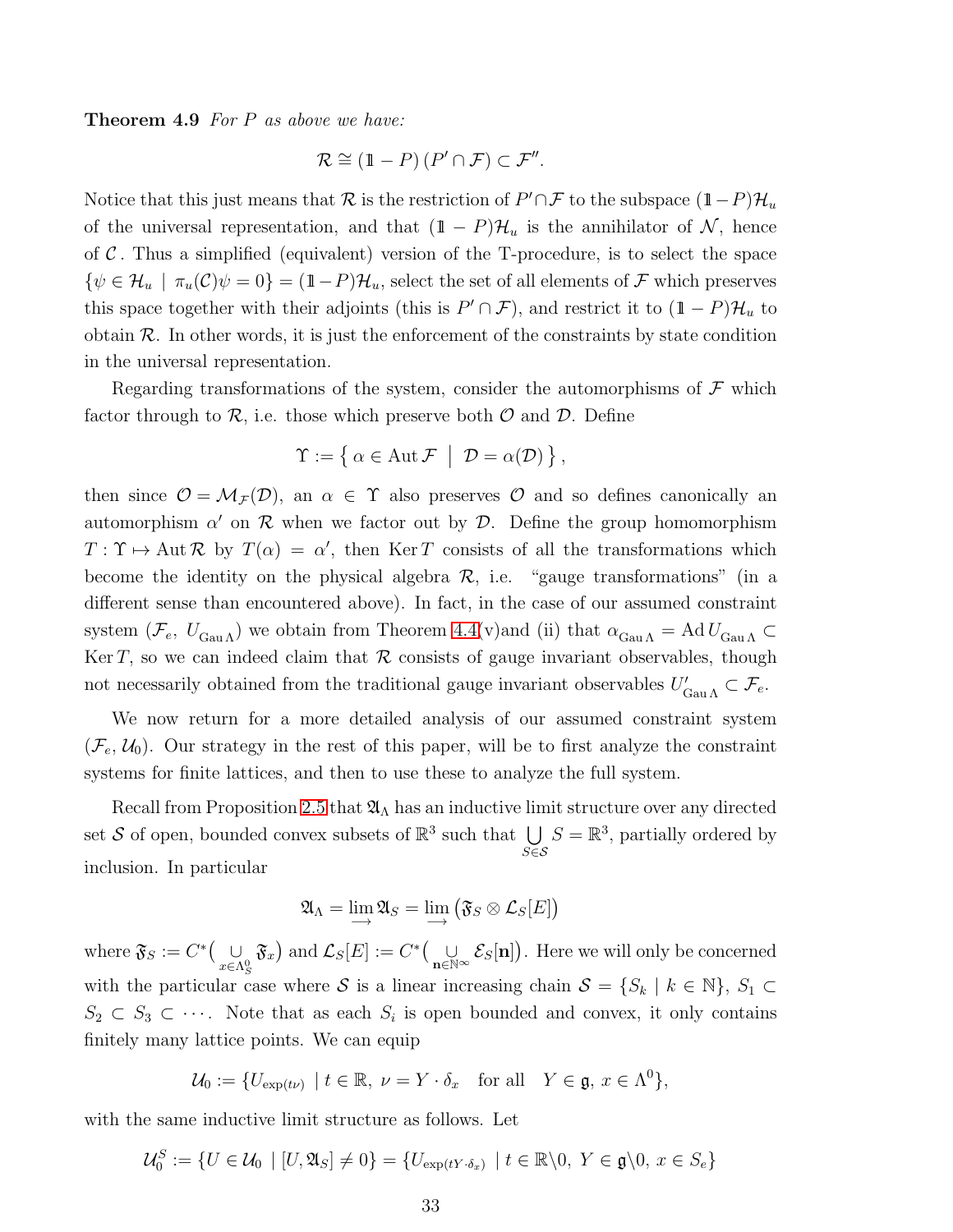where the "lattice envelope"  $S_e$  of  $S \in \mathcal{S}$  is

$$
S_e := \{ x \in \Lambda^0 \mid \exists \ell = (x_\ell, y_\ell) \in \Lambda^1 \text{ such that } \ell \cap S \neq \emptyset \text{ and } x_\ell = x \text{ or } y_\ell = x \}.
$$

If we denote  $\mathcal{C}_i := \mathcal{U}_0^{S_i} - \mathbb{1}$ , then  $\mathcal{C}_1 \subset \mathcal{C}_2 \subset \ldots$ , and  $\mathcal{C} = \mathcal{U}_0 - \mathbb{1} = \bigcup_{i=1}^{\infty} \mathcal{C}_i$ . The group generated by  $\mathcal{U}_0^{S_i}$  is denoted by  $U_{\text{Gau }S_i}$ , so these sets of unitaries produce equivalent constraint sets. We also obtain an inductive limit for  $\mathcal{F}_e = [U_{\text{Gau}_d\Lambda} \cdot (\mathfrak{A}_\Lambda \oplus \mathbb{C})]$  by

$$
\mathcal{F}_e = \lim_{\longrightarrow} \mathcal{F}_S \quad \text{where} \quad \mathcal{F}_S := \left[ U_{\text{Gau }S} \cdot (\mathfrak{A}_S \oplus \mathbb{C}) \right] = \left[ U_{\text{Gau }S} \cdot (\mathfrak{F}_S \otimes \mathcal{L}_S[E] \oplus \mathbb{C}) \right].
$$

This suggests that we analyze the "local constraint systems"  $(\mathcal{F}_{S_i}, \mathcal{C}_i)$ . Below we will see that  $i < j$  implies that  $\mathcal{U}_0^{S_i} = \mathcal{U}_0^{S_j} \cap \mathcal{F}_{S_i}$ , hence the set of constraint systems  $(\mathcal{F}_{S_i}, \mathcal{C}_i)$ ,  $i \in \mathbb{N}$ , is a system of local quantum constraints in the sense of [\[15\]](#page-55-2) (Def. 3.3). Such systems were studied in detail in [\[15\]](#page-55-2), and in Section [4.4](#page-46-0) below, we will apply this analysis. However, first we need to solve the constraint system for an individual "local" system  $(\mathcal{F}_{S_i}, \mathcal{C}_i)$ . To do so, we will solve the corresponding system for a finite lattice in the next subsection.

We start with the constraint system for the *finite* lattice, i.e. the system  $(\mathcal{F}_{S_i}^F, \mathcal{C}_i)$ where

$$
\mathcal{F}_{S_i}^F := [U_{\text{Gau }S_i} \cdot (\text{CAR}(\mathcal{H}_{S_i}) \otimes \mathcal{L}^{(S_i)} \oplus \mathbb{C})] \subset M(\mathfrak{A}_{\Lambda} \rtimes_{\alpha} (\text{Gau}_d \Lambda)) \supset \mathcal{F}_e
$$

with the same constraints  $\mathcal{C}_i := \mathcal{U}_0^{S_i} - \mathbb{1}$ . Note that  $\mathcal{F}_{S_i}^F$  is not contained in  $\mathcal{F}_e$ , though  $\mathcal{C}_i \subset \mathcal{F}_e \cap \mathcal{F}_{S_i}^F$ . Moreover  $\mathcal{F}_{S_i}^F$  only differs from  $\mathcal{F}_{S_i}$  by the replacement of  $\mathcal{L}^{S_i}$  by  $\mathcal{L}_{S_i}[E]$ .

### <span id="page-33-0"></span>4.2 Enforcing the Gauss law constraint for finite lattices.

In this subsection we will obtain a full analysis of the constraint data  $(\mathcal{D}_i^F, \mathcal{O}_i^F, \mathcal{R}_i^F)$ for the the finite lattice system  $(\mathcal{F}_{S_i}^F, \mathcal{C}_i)$  in  $S_i$ . First observe that

<span id="page-33-1"></span>
$$
\mathcal{F}_{S_i}^F = [U_{\text{Gau } S_i} \cdot (\mathcal{A}_{S_i} \oplus \mathbb{C})] = (\mathcal{A}_{S_i} + \mathbb{C}) \rtimes_{\alpha} (\text{Gau}_d S_i)
$$
  
=  $[U_{\text{Gau } S_i} \cdot \mathcal{A}_{S_i}] + [U_{\text{Gau } S_i}]$  where  $\mathcal{A}_{S_i} := \mathfrak{F}_{S_i} \otimes \mathcal{L}^{(S_i)}$ 

and  $\text{Gau}_d S_i := \{ \gamma \in \text{Gau}\,\Lambda \mid \text{supp}(\gamma) \subset (S_i)_e \} \cong \prod$  $x \in (S_i)_e$ G with the discrete topology.

**Lemma 4.10** With notation as above, we have that  $[U_{\text{Gau }S_i} \mathcal{A}_{S_i}]$  is a closed two-sided ideal of  $\mathcal{F}_{S_i}^F$ . Moreover  $[U_{\text{Gau }S_i}\mathcal{A}_{S_i}] \cap [U_{\text{Gau }S_i}] = \{0\}$ , i.e.  $\mathcal{F}_{S_i}^F/[U_{\text{Gau }S_i}\mathcal{A}_{S_i}] \cong [U_{\text{Gau }S_i}]$ .

**Proof:** That  $[U_{\text{Gau }S_i} A_{S_i}]$  is a closed two-sided ideal of  $\mathcal{F}_{S_i}^F$  is clear by construction, so we prove the second statement. Consider a faithful representation  $V: [U_{\text{Gau }S_i}] \to$  $\mathcal{B}(\mathcal{H})$ , and let  $\varphi : \mathcal{A}_{S_i} + \mathbb{C} \to \mathcal{B}(\mathcal{H})$  be the character  $\varphi(A + \lambda \mathbb{1}) = \lambda \mathbb{1}$  for all  $A \in$  $\mathcal{A}_{S_i}, \lambda \in \mathbb{C}$ . Then the pair  $(V, \varphi)$  defines a covariant representation, i.e.  $\varphi(\alpha_g(B)) =$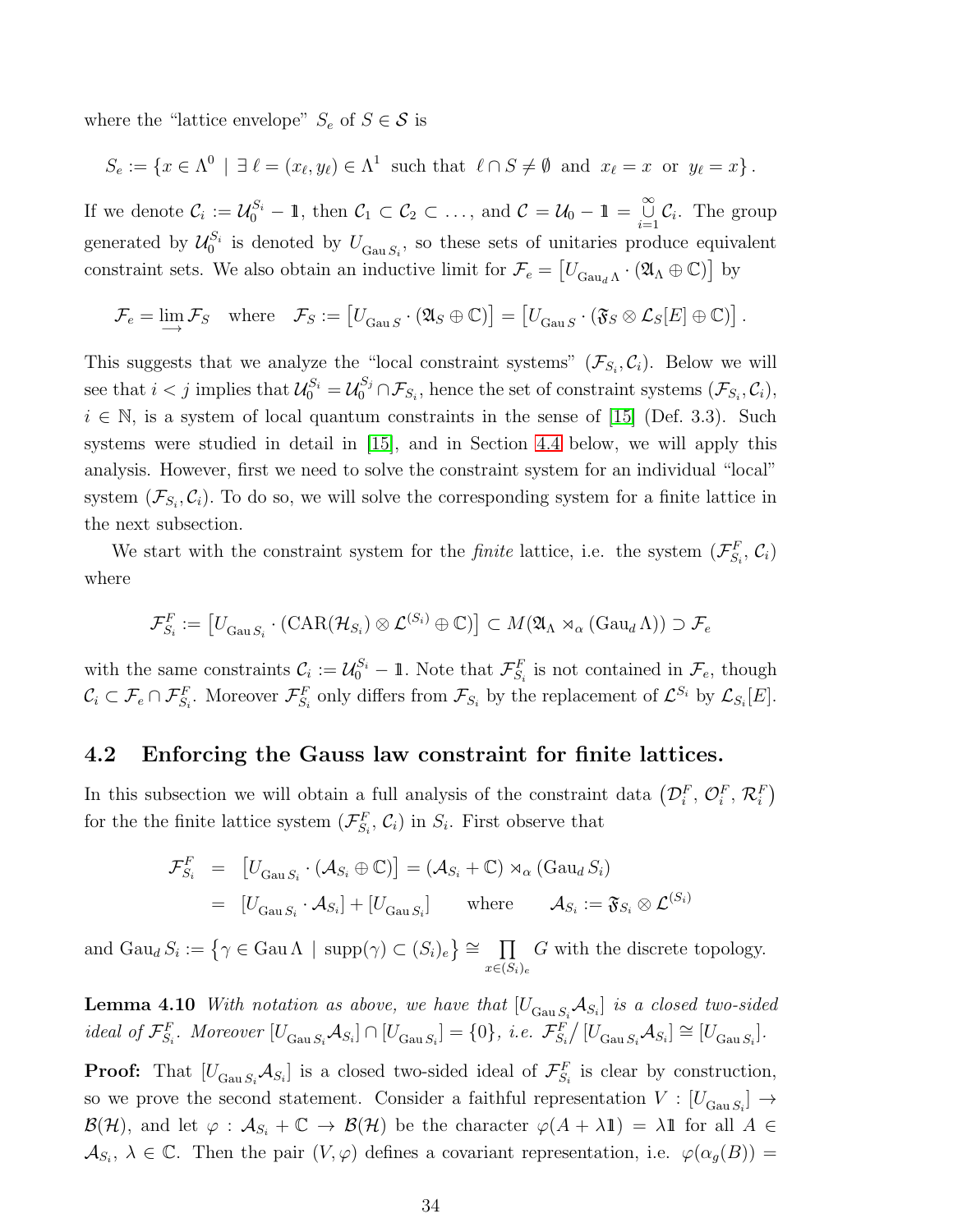$V(U_g)\varphi(B)V(U_g)^* = \varphi(B)$  for all  $B \in \mathcal{A}_{S_i} + \mathbb{C}$  and  $g \in \text{Gau } S_i$ . Thus it defines a representation  $\pi$  of the crossed product  $\mathcal{F}_{S_i}^F = (\mathcal{A}_{S_i} + \mathbb{C}) \rtimes_\alpha (\text{Gau}_d S_i)$  on  $\mathcal{H}$  by  $\pi(B) :=$  $\varphi(B)$  for all  $B \in \mathcal{A}_{S_i} + \mathbb{C}$ , and  $\pi(U_g) = V(U_g)$  for all  $g \in \text{Gau } S_i$ . As  $\mathcal{F}_{S_i}^F = [U_{\text{Gau } S_i} \mathcal{A}_{S_i}] +$  $[U_{\text{Gau }S_i}]$ , it is obvious that  $\pi([U_{\text{Gau }S_i}\cdot A_{S_i}])=0$  and  $\pi$  is faithful on  $[U_{\text{Gau }S_i}]$ , hence  $\pi(\mathcal{F}_{S_i}^F) \cong [U_{\text{Gau }S_i}]$  and  $\text{Ker }(\pi) = [U_{\text{Gau }S_i} A_{S_i}].$ ■

As  $\mathcal{H}_{S_i}$  is finite dimensional,  $\mathfrak{F}_{S_i} = \text{CAR}(\mathcal{H}_{S_i})$  is just a (full) matrix algebra, and as  $\mathcal{L}^{(S_i)} = \bigotimes \{ \mathcal{L}_k \mid \ell_k \cap S_i \neq \emptyset \}$  is a finite tensor product of factors  $\mathcal{L}_k \cong \mathcal{K}(\mathcal{H})$ , it is isomorphic to  $\mathcal{K}(\mathcal{H})$  and hence  $CAR(\mathcal{H}_{S_i}) \otimes \mathcal{L}^{(S_i)} \cong \mathcal{K}(\mathcal{H})$ . This has the following consequences:

- The algebra  $\mathcal{A}_{S_i} := \text{CAR}(\mathcal{H}_{S_i}) \otimes \mathcal{L}^{(S_i)} \cong \mathcal{K}(\mathcal{H})$  has (up to unitary equivalence) only one irreducible representation  $\pi : \mathcal{A}_{S_i} \to \mathcal{B}(\mathcal{H}_{\pi})$ . This representation  $\pi$  is faithful, and  $\pi(\mathcal{A}_{S_i}) = \mathcal{K}(\mathcal{H}_{\pi}).$
- Note that the enforcement of the constraints  $\mathcal{C}_i := \mathcal{U}_0^{S_i} \mathbb{1}$  will put  $[\mathcal{U}_0^{S_i}] \subset \mathcal{F}_{S_i}^F$ and hence  $[U_{\text{Gau }S_i}]$  equal to  $\mathbb{C}1$ , hence the only nontrivial part of  $\mathcal{F}^F_{S_i}$  which needs to be analyzed w.r.t. constraints is the closed two-sided ideal  $[U_{\text{Gau }S_i} \cdot A_{S_i}] =$  $\mathcal{A}_{S_i} \rtimes_{\alpha} (\text{Gau}_d S_i) \subset \mathcal{F}_{S_i}^F$ .
- For the action  $\alpha$ : Gau  $S_i \to \text{Aut } \mathcal{A}_{S_i}$ , as Gau  $S_i \cong \prod$  $x \in (S_i)_e$ G is compact, we know from [\[37\]](#page-57-9) that the invariance algebra is  $\mathcal{A}_{S_i}^{\alpha} = p(\mathcal{A}_{S_i} \rtimes_{\alpha} (\text{Gau } S_i))p$  for some projection  $p \in M(\mathcal{A}_{S_i} \rtimes_\alpha (\text{Gau } S_i)),$  where the equality is realised in the multiplier algebra  $M\bigl(\mathcal{A}_{S_i}\rtimes_\alpha (\text{Gau}\,S_i)\bigr)$  using the imbedding of  $\mathcal{A}_{S_i}$  in it. We will find a similar structure in Theorem [4.12](#page-36-0) below.
- All automorphisms of  $\mathcal{K}(\mathcal{H}) \cong \mathcal{A}_{S_i}$  are inner, hence there are unitaries  $W_g \in$  $M(\mathcal{A}_{S_i})$  implementing  $\alpha_g \in \text{Aut } \mathcal{A}_{S_i} = \text{Aut } (\mathcal{A}_{S_i} + \mathbb{C}), g \in \text{Gau } S_i$ , and the unitaries are unique up to scalar multiples. The map  $g \mapsto W_g$  need not be a group homomorphism, and it is well known that the obstruction for this to be the case, is a nontrivial  $H^2(\text{Gau }S_i, \mathbb{T})$  (second Moore cohomology group), cf. [\[35\]](#page-57-10). Sufficient conditions for a trivial  $H^2(\text{Gau }S_i, \mathbb{T})$  are in [\[45\]](#page-58-3).

#### <span id="page-34-0"></span>**Proposition 4.11** Let G be a connected compact Lie group. Then

- (i) there is a representation of  $\mathcal{F}_{S_i}^F$  which is irreducible on the subalgebra  $\mathcal{A}_{S_i} \subset \mathcal{F}_{S_i}^F$ . Hence the irreducible representation  $\pi$  of  $\mathcal{A}_{S_i} = \text{CAR}(\mathcal{H}_{S_i}) \otimes \mathcal{L}^{(S_i)}$  is also covariant for the action  $\alpha$  : Gau  $S_i \to \text{Aut } \mathcal{A}_{S_i}$ .
- (ii) the action  $\alpha$  : Gau  $S_i \rightarrow \text{Aut } \mathcal{A}_{S_i}$  is inner, i.e. there is a strictly continuous homomorphism  $V : \text{Gau } S_i \to UM(\mathcal{A}_{S_i})$  which implements  $\alpha$ .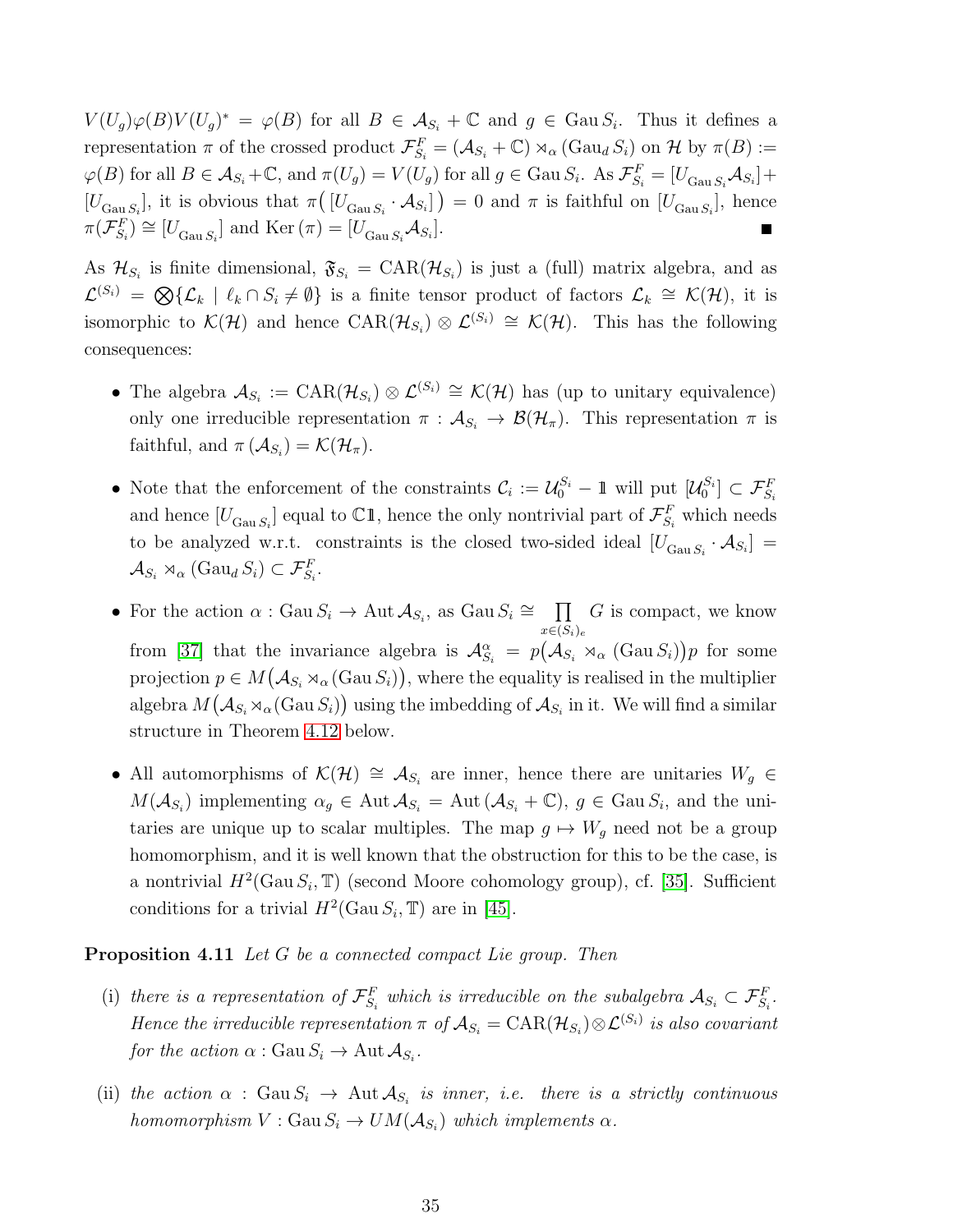- (iii) Let H denote either  $\text{Gau}_i S_i$  or  $\text{Gau}_d S_i$ . Then we have an isomorphism  $\varphi_H: \mathcal{A}_{S_i} \rtimes_{\alpha} H \to \mathcal{A}_{S_i} \otimes C^*(H)$ . Explicitly it is obtained by defining  $\varphi_H^{-1}(A \otimes f) \in$  $C_c(H, \mathcal{A}_{S_i})$  by  $\varphi_H^{-1}(A \otimes f)(g) = AV_g^{-1}f(g)$  for  $A \in \mathcal{A}_{S_i}$ ,  $f \in C_c(H)$  and  $g \in H$ .
- (iv) We have that

$$
\mathcal{F}_{S_i}^F = (\mathcal{A}_{S_i} + \mathbb{C}) \rtimes_{\alpha} (\text{Gau}_d S_i) = \mathcal{A}_{S_i} \rtimes_{\alpha} (\text{Gau}_d S_i) + C^*(\text{Gau}_d S_i)
$$
  
and that 
$$
\xi : [\mathcal{A}_{S_i} \otimes C^*(\text{Gau}_d S_i) + \mathbb{1} \otimes C^*(\text{Gau}_d S_i)] \to \mathcal{F}_{S_i}^F
$$

is an isomorphism where  $\xi(A \otimes f_1 + \mathbb{1} \otimes f_2)(g) = A V_g^{-1} f_1(g) + V_g^{-1} f_2(g)$  for  $A \in \mathcal{A}_{S_i}$ and  $f_i \in C_c(\text{Gau}_d S_i)$ .

Proof: (i) Recall that

$$
\alpha_{\gamma} := \alpha_{\gamma}^1 \otimes \alpha_{\gamma}^2 \quad \text{where} \quad \alpha^1 : \text{Gau } S_i \to \text{Aut } \text{CAR}(\mathcal{H}_{S_i}) \quad \text{and} \quad \alpha^2 : \text{Gau } S_i \to \text{Aut } \mathcal{L}^{(S_i)}.
$$

We show there is a product representation of irreducible covariant representations. For  $\alpha^1$ : Gau  $S_i \to$  Aut CAR $(\mathcal{H}_{S_i})$ , we only need to take the Fock representation, which is irreducible and covariant. Regarding  $\alpha^2$ : Gau  $S_i \to \text{Aut } \mathcal{L}^{(S_i)}$ , recall that  $\mathcal{L}^{(S_i)} = \Box \bigotimes$  $\ell_k \in \Lambda^1_{S_i}$  $\mathcal{L}_k$  where  $\Lambda^1_{S_i} := \{ \ell \in \Lambda^1 \mid \ell \cap S_i \neq \emptyset \}$ , and that  $\alpha^2 = \emptyset$  $\ell_k \in \Lambda^1_{S_i}$  $\theta^k$ . However,

by Lemma [3.1\(](#page-21-1)i), we have for each  $\mathcal{L}_k$  an irreducible representation  $\pi_0$  which is covariant w.r.t.  $\theta^k$ :  $G^2 \to \text{Aut } \mathcal{L}_k$ . Thus, by taking the (finite) tensor product of all of these covariant representations  $\pi_0$  for  $\theta^k$ ,  $\ell_k \in \Lambda_{S_i}^1$ , we obtain an irreducible covariant representation for  $\alpha^2$ : Gau  $S_i \to$  Aut  $\mathcal{L}^{(S_i)}$ , and tensoring it with the Fock representation produces the desired irreducible covariant representation for  $\alpha$ : Gau  $S_i \to$  Aut  $\mathcal{A}_{S_i}$ . As  $\mathcal{F}^F_{S_i}$  is a crossed product, this defines then a representation of  $\mathcal{F}^F_{S_i}$  which is irreducible on  $\mathcal{A}_{S_i}.$ 

(ii) The representation  $\pi : \mathcal{F}_{S_i}^F \to \mathcal{B}(\mathcal{H}_\pi)$  in (i) is irreducible (hence faithful) on  $\mathcal{A}_{S_i}$ . As  $\pi(\mathcal{A}_{S_i}) = \mathcal{K}(\mathcal{H}_{\pi})$ , which is an essential ideal in  $\mathcal{B}(\mathcal{H}_{\pi}) = M(\mathcal{K}(\mathcal{H}_{\pi}))$ ,  $\pi$  produces a faithful homomorphism from  $\mathcal{B}(\mathcal{H}_{\pi})$  into  $M(\mathcal{A}_{S_i})$  by Prop. 3.12.8 in [\[34\]](#page-57-7). Since  $\pi$ is covariant we have the unitary implementers  $U_g^{\pi} := \pi(U_g) \in \mathcal{B}(\mathcal{H}_{\pi})$ , which therefore define the unitaries  $V_g \in UM(\mathcal{A}_{S_i})$  which also implement  $\alpha_g$ . It is clear that  $g \to V_g$  is a homomorphism which is strictly continuous, since the strong operator topology and strict topology w.r.t. the compacts coincide on unitaries. Thus the action  $\alpha$ : Gau  $S_i \to \text{Aut } \mathcal{A}_{S_i}$  is inner.

(iii) By (ii), the action  $\alpha$  is inner for H. Thus by Lemma 2.68 and Remark 2.71 of [\[47\]](#page-58-2), the action  $\alpha: H \to \text{Aut } \mathcal{A}_{S_i}$  is exterior equivalent to the trivial action  $\iota: H \to \text{Aut } \mathcal{A}_{S_i}$ , hence the crossed products are isomorphic by  $\psi_1 : A_{S_i} \rtimes_{\iota} H \to A_{S_i} \rtimes_{\alpha} H$ , where the isomorphism is given by  $\psi_1(A \cdot f)(g) := Af(g)V_g^{-1}$  for  $A \in \mathcal{A}_{S_i}$  and  $f \in C_c(H)$ . How-ever, by Lemma 2.73 of [\[47\]](#page-58-2) we know that the crossed product  $\mathcal{A}_{S_i} \rtimes_{\iota} H$  is isomorphic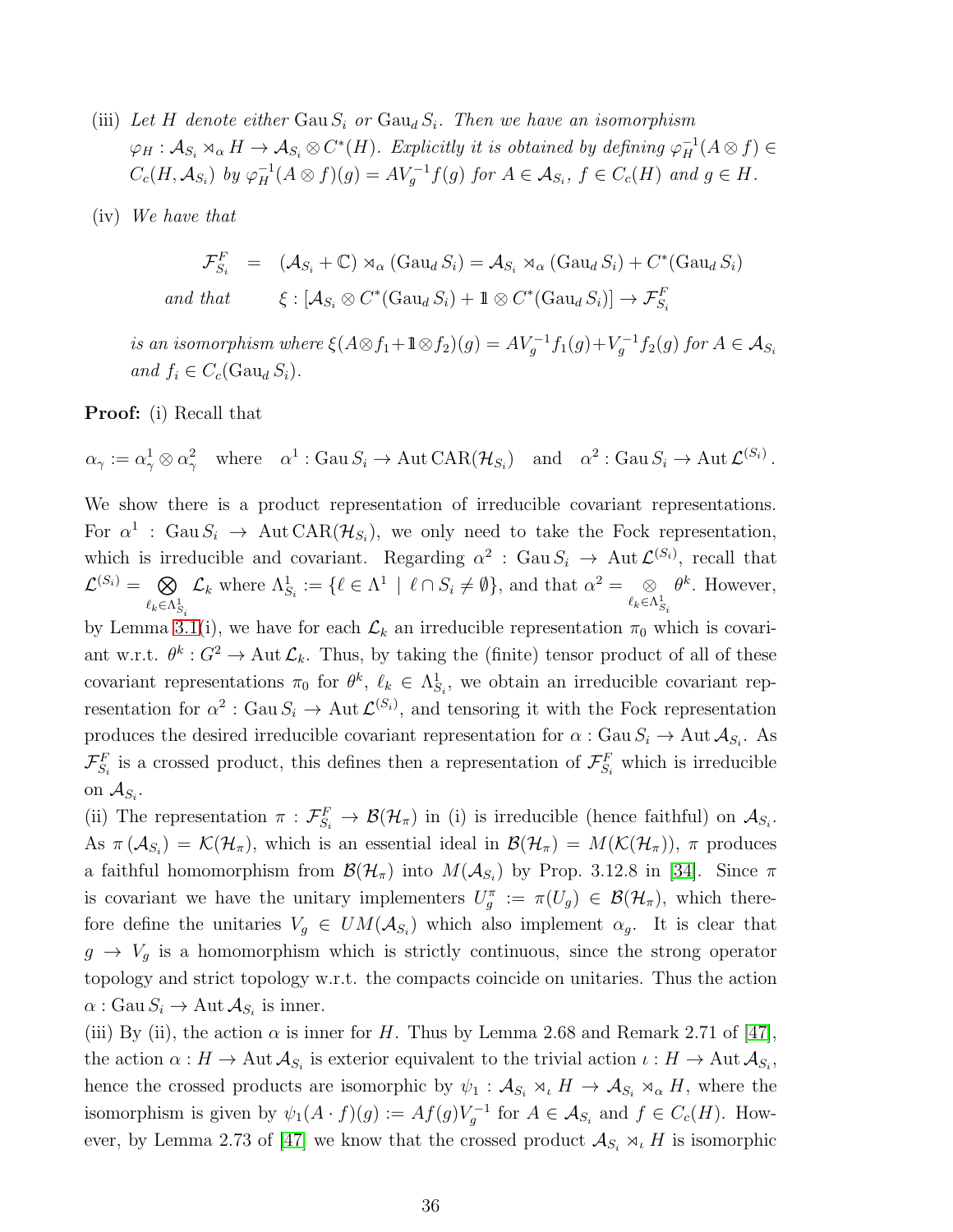to the tensor product  $\mathcal{A}_{S_i} \otimes C^*(H)$  (using nuclearity of  $\mathcal{A}_{S_i}$  for the tensor norm). Explicitly this isomorphism  $\psi_0: \mathcal{A}_{S_i} \otimes C^*(H) \to \mathcal{A}_{S_i} \rtimes_{\iota} H$  is given by  $\psi_0(A \otimes f) = A \cdot f$ . Thus we obtain the claimed isomorphism  $\varphi_H^{-1} := \psi_1 \circ \psi_0$ , which explicitly is given by  $\varphi_H^{-1}(A \otimes f)(g) = \psi_1(A \cdot f)(g) = Af(g)V_g^{-1}.$ 

(iv) This follows from the previous part, keeping in mind that  $\mathcal{F}^F_{S_i} = C^* (\mathcal{U}_0^{S_i} \cup \mathcal{A}_{S_i}) =$  $C^*(U_{\text{Gau }S_i} \cup \mathcal{A}_{S_i}) = [U_{\text{Gau }S_i} \cdot \mathcal{A}_{S_i} + U_{\text{Gau }S_i}]$ , and that  $[U_{\text{Gau }S_i} \cdot \mathcal{A}_{S_i}] = \mathcal{A}_{S_i} \rtimes_\alpha \text{Gau}_d S_i$ .

**Remark:** Observe in part (iv) that if we extend  $\xi$  to  $M(\mathcal{A}_{S_i}) \otimes C^*(\text{Gau}_d S_i)$ , then  $\xi(V_g \otimes \delta_g) = \delta_g = U_g$  where  $\delta_x(y) = 1$  if  $x = y$  and it is zero otherwise. So we may consider  $U_g$  to be the product of  $V_g$  with some independent part which commutes with  $\mathcal{A}_{S_i}$ . Note that  $V_g^{-1}U_g$  commutes with all of  $M(\mathcal{A}_{S_i})$ .

<span id="page-36-0"></span>**Theorem 4.12** For the system  $(\mathcal{F}_{S_i}^F, \mathcal{C}_i)$  above, we have that

(i) There is a projection  $P_{\alpha} \in M(\mathcal{A}_{S_i})$  such that  $\alpha_g(P_{\alpha}) = P_{\alpha}$  for all  $g \in \text{Gau } S_i$  and

$$
\mathcal{O}_i^F \cap \mathcal{A}_{S_i} = P_{\alpha} \mathcal{A}_{S_i} P_{\alpha} \oplus (\mathbb{1} - P_{\alpha}) \mathcal{A}_{S_i} (\mathbb{1} - P_{\alpha}),
$$
  

$$
\mathcal{D}_i^F \cap \mathcal{A}_{S_i} = (\mathbb{1} - P_{\alpha}) \mathcal{A}_{S_i} (\mathbb{1} - P_{\alpha})
$$
  
and 
$$
(\mathcal{O}_i^F \cap \mathcal{A}_{S_i}) / (\mathcal{D}_i^F \cap \mathcal{A}_{S_i}) \cong P_{\alpha} \mathcal{A}_{S_i} P_{\alpha}.
$$

Moreover  $U_qP_\alpha = P_\alpha = P_\alpha U_q$  for all  $g \in$  Gau  $S_i$  and so  $C_iP_\alpha = 0$  where these relations hold in the algebra  $[U_{\text{Gau }S_i} \cdot (M(\mathcal{A}_{S_i}) \oplus \mathbb{C})] = (M(\mathcal{A}_{S_i}) + \mathbb{C}) \rtimes_{\alpha} (\text{Gau}_d S_i) \supset$  $\mathcal{F}^F_{S_i}.$ 

(ii) Let  $\pi : \mathcal{F}_{S_i}^F \to \mathcal{B}(\mathcal{H}_\pi)$  be a representation which is irreducible (hence faithful) on  $\mathcal{A}_{S_i}$ . Then  $\pi(P_\alpha)$  is the projection onto  $\mathcal{H}_\pi^G := \{ \psi \in \mathcal{H}_\pi \mid U_g^{\pi} \psi = \psi \ \forall g \in \mathcal{H}_\pi \mid U_g^{\pi} \psi = \psi \ \forall g \in \mathcal{H}_\pi$  $\text{Gau}_d S_i$ , where  $U_g^{\pi} := \pi(U_g)$ , and

$$
\pi\big(\mathcal{O}_i^F \cap \mathcal{A}_{S_i}\big) = \mathcal{K}(\mathcal{H}_{\pi}^G) \oplus \mathcal{K}\big((\mathcal{H}_{\pi}^G)^{\perp}\big), \qquad \pi\big(\mathcal{D}_i^F \cap \mathcal{A}_{S_i}\big) = \mathcal{K}\big((\mathcal{H}_{\pi}^G)^{\perp}\big)
$$
\n
$$
and \qquad \widetilde{\pi}\big((\mathcal{O}_i^F \cap \mathcal{A}_{S_i})\big) \big(\mathcal{D}_i^F \cap \mathcal{A}_{S_i}\big)\big) = \mathcal{K}(\mathcal{H}_{\pi}^G),
$$

where  $\widetilde{\pi}$  is the restriction of  $\pi\left(\mathcal{O}_i^F \cap \mathcal{A}_{S_i}\right)$  to  $\mathcal{H}_{\pi}^G$ .

- (*iii*) We have  $\mathcal{H}_{\pi}^G \neq \{0\}.$
- (iv)  $P_{\alpha} = (1 P_{S_i})P_J$  where  $P_{S_i} \in (\mathcal{F}_{S_i}^F)^{\prime\prime}$  is the open projection of Theorem [4.7](#page-31-0) for the constraint system  $(\mathcal{F}_{S_i}^F, \mathcal{C}_i)$ , and  $P_J \in (\mathcal{F}_{S_i}^F)'$  is the central projection determined by the ideal  $[U_{\text{Gau }S_i} \cdot A_{S_i}]$  of  $\mathcal{F}^F_{S_i}$ .

**Proof:** (ii) From Proposition [4.11,](#page-34-0) we have the representation  $\pi : \mathcal{F}_{S_i}^F \to \mathcal{B}(\mathcal{H}_{\pi})$  which is irreducible and faithful on  $\mathcal{A}_{S_i}$ . As  $\pi(\mathcal{A}_{S_i}) = \mathcal{K}(\mathcal{H}_{\pi})$ , which is an essential ideal in  $\mathcal{B}(\mathcal{H}_\pi) = M(\mathcal{K}(\mathcal{H}_\pi)), \pi$  produces a faithful homomorphism from  $\mathcal{B}(\mathcal{H}_\pi)$  into  $M(\mathcal{A}_{S_i})$ by Prop. 3.12.8 in [\[34\]](#page-57-7). Thus there exists a unique projection  $P_{\alpha} \in M(\mathcal{A}_{S_i})$  such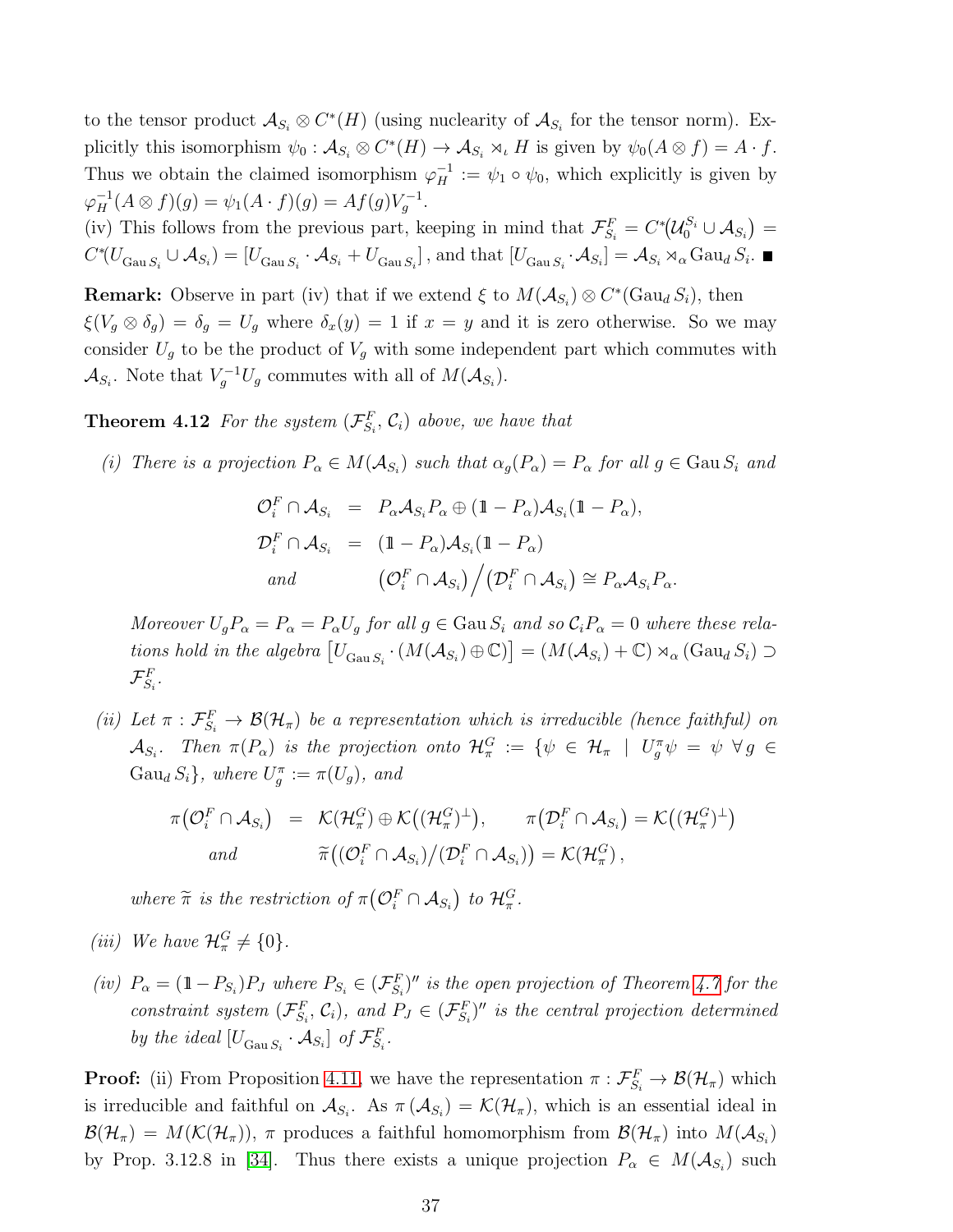that  $\widetilde{\pi}(P_{\alpha})$  is the projection  $P^G$  onto  $\mathcal{H}_{\pi}^G$  where  $\widetilde{\pi}$  is the unique extension of  $\pi$  to  $M(A_{S_i})$  on  $\mathcal{H}_{\pi}$ . By definition we have that  $\pi(U_g)\widetilde{\pi}(P_{\alpha}) = \widetilde{\pi}(P_{\alpha})$  and so in the algebra  $[U_{\text{Gau }S_i} \cdot (M(\mathcal{A}_{S_i}) \oplus \mathbb{C})] = (M(\mathcal{A}_{S_i}) + \mathbb{C}) \rtimes_\alpha (\text{Gau}_d S_i) \supset \mathcal{F}_{S_i}^F$  we obtain  $U_g P_\alpha = P_\alpha =$  $P_{\alpha}U_q$  and so  $C_iP_{\alpha}=0$ .

As  $\pi$  is irreducible, it is cyclic, hence there is a projection  $P^{\pi} \in \pi_u(\mathcal{F}_{S_i}^F)'$  on the Hilbert space  $\mathcal{H}_u$  of the universal representation  $\pi_u : \mathcal{F}^F_{S_i} \to \mathcal{B}(\mathcal{H}_u)$  such that  $P^{\pi}\mathcal{H}_u \to$  $\mathcal{H}_{\pi}$  and  $P^{\pi} \circ \pi_u = \pi$ .

Let  $P_{S_i} \in (\mathcal{F}_{S_i}^F)''$  be the open projection of Theorem [4.7](#page-31-0) for the constraint system  $(\mathcal{F}_{S_i}^F, \mathcal{C}_i)$ , specified by  $\omega(P_{S_i}) = 0$  iff  $\pi_\omega(\mathcal{C}_i) \Omega_\omega = 0$  for  $\omega \in \mathfrak{S}(\mathcal{F}_{S_i}^F)$ . Thus  $1\!\!1-P_{S_i}$  projects onto the  $U_{\text{Gau }S_i}$ -invariant subspace in all representations, and so  $P^G := (\mathbb{1} - P_{S_i})P^{\pi}$  is the projection of  $\mathcal{H}_{\pi}$  onto  $\mathcal{H}_{\pi}^G$ .

By Theorem [4.8](#page-31-1) we have that  $\mathcal{O}_i^F \cap \mathcal{A}_{S_i} = P'_{S_i}$  $S_i' \cap \mathcal{A}_{S_i}$ , so

$$
\pi\left(\mathcal{O}_i^F \cap \mathcal{A}_{S_i}\right) := P^{\pi}\left(P'_{S_i} \cap \mathcal{A}_{S_i}\right)
$$
  
\n
$$
= \left\{\pi(A) \mid A \in \mathcal{A}_{S_i} \text{ such that } \left[\pi(A), P^{\pi}(\mathbb{1} - P_{S_i})\right] = 0\right\} \text{ as } P^{\pi} \in (\mathcal{F}_{S_i}^F)'
$$
  
\n
$$
= (P^G)^{\prime} \cap \pi(\mathcal{A}_{S_i})
$$
  
\n
$$
\left\{\pi(A) \in \pi(\mathcal{A}_{S_i}) \mid \pi(A) = \begin{pmatrix} C & 0 \\ 0 & D \end{pmatrix}, C \in P^G \pi(\mathcal{A}_{S_i}) P^G, D \in (\mathbb{1} - P^G) \pi(\mathcal{A}_{S_i})(\mathbb{1} - P^G)\right\},
$$

where the matrix decomposition corresponds to the decomposition  $\mathcal{H}_{\pi} = \mathcal{H}_{\pi}^G \oplus (\mathcal{H}_{\pi}^G)^{\perp}$ . Since  $\pi(\mathcal{A}_{S_i}) = \mathcal{K}(\mathcal{H}_{\pi})$  we have that  $P^G \pi(\mathcal{A}_{S_i}) P^G \in \pi(\mathcal{A}_{S_i})$ , hence

$$
\pi\big(\mathcal{O}_i^F\cap\mathcal{A}_{S_i}\big)=P^G\pi(\mathcal{A}_{S_i})P^G\oplus\left(\mathbb{1}-P^G\right)\pi(\mathcal{A}_{S_i})(\mathbb{1}-P^G)=\mathcal{K}(\mathcal{H}_\pi^G)\oplus\mathcal{K}\big((\mathcal{H}_\pi^G)^{\perp}\big).
$$

Since  $\mathcal{D}_i^F \subseteq P_{S_i} \mathcal{O}_i^F$ , we conclude that

=

$$
\pi(\mathcal{D}_i^F \cap \mathcal{A}_{S_i}) = (\mathbb{1} - P^G) \pi(\mathcal{A}_{S_i}) (\mathbb{1} - P^G) = \mathcal{K}((\mathcal{H}_\pi^G)^{\perp}),
$$

hence as  $\pi$  is faithful,  $\mathcal{O}_i^F \cap \mathcal{A}_{S_i} \cong \mathcal{K}(\mathcal{H}_{\pi}^G) \oplus \mathcal{K}((\mathcal{H}_{\pi}^G)^{\perp})$  and  $\mathcal{D}_i^F \cap \mathcal{A}_{S_i} \cong \mathcal{K}((\mathcal{H}_{\pi}^G)^{\perp})$  and hence the physical algebra in  $\mathcal{A}_{S_i}$  is

$$
\left(\mathcal{O}_i^F\cap\mathcal{A}_{S_i}\right)\Big/\left(\mathcal{D}_i^F\cap\mathcal{A}_{S_i}\right)\cong\mathcal{K}(\mathcal{H}_\pi^G)\,,
$$

where the isomorphism is obtained from restricting  $\pi(\mathcal{O}_i^F \cap \mathcal{A}_{S_i})$  to  $\mathcal{H}_\pi^G$ .

(i) Using the faithful homomorphism from  $\mathcal{B}(\mathcal{H}_{\pi})$  into  $M(\mathcal{A}_{S_i})$ , we obtain the corresponding statements in  $\mathcal{A}_{S_i}$  for the projection  $P_\alpha \in M(\mathcal{A}_{S_i})$  such that  $\widetilde{\pi}(P_\alpha) = P^G$ from part (ii).

(iii) To see that  $\mathcal{H}^G_\pi \neq \{0\}$ , recall from the proof of Proposition [4.11\(](#page-34-0)i) that we have a specific representation  $\pi$  as in (ii), and it is  $\pi = \pi_1 \otimes \pi_2$  where  $\pi_1$  is the Fock representation on the CAR-part of  $\mathcal{A}_{S_i} = \text{CAR}(\mathcal{H}_{S_i}) \otimes \mathcal{L}^{(S_i)}$ , and  $\pi_2$  is the (finite) tensor product of copies of the usual regular representation of  $C(G) \rtimes_{\lambda} G \cong \mathcal{K}(\mathcal{H}) \cong \mathcal{L}_{\ell}$  on  $L^2(G)$ . The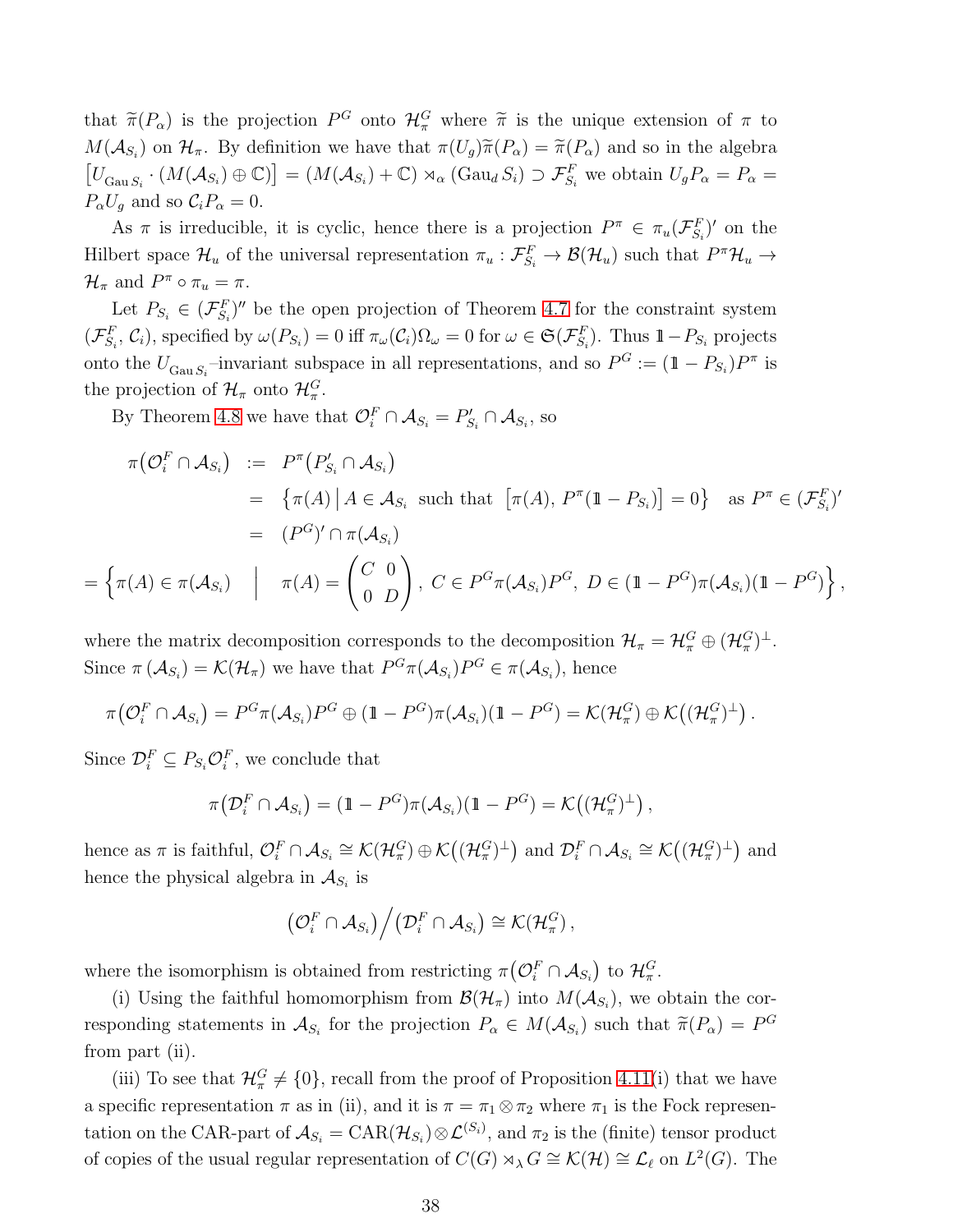implementing unitaries of  $\alpha^1$  for  $\pi_1$  act on the Fock space of the first factor by second quantized unitaries, hence the vacuum vector is an invariant vector. The implementing unitaries  $W_{(h,s)} \in U(L^2(G))$  for the factor actions  $\theta$  w.r.t. the representation  $\pi_0$  (cf. Lemma [3.1\)](#page-21-1) are given by  $(W_{(h,s)}\psi)(g) := \psi(h^{-1}gs)$ . It is clear that if  $\psi$  is constant then it is invariant w.r.t. W (as G is compact, the constant functions are in  $L^2(G)$ ). Thus, the tensor product of the Fock vacuum with copies of these constant vectors will produce a nonzero element in  $\mathcal{H}_{\pi}^G$ . Thus by (ii) the factor algebra  $(\mathcal{O}_i^F \cap \mathcal{A}_{S_i})/(\mathcal{D}_i^F \cap \mathcal{A}_{S_i})$ is nontrivial, and as all representations as in (ii) are faithful, we obtain from (ii) that  $\mathcal{K}(\mathcal{H}_{\pi}^G) \neq \{0\}$  hence  $\mathcal{H}_{\pi}^G \neq \{0\}$  for all  $\pi$  as in (ii).

(iv) All representations  $\pi : \mathcal{F}_{S_i}^F \to \mathcal{B}(\mathcal{H})$  decompose uniquely into  $\pi = \pi_1 \oplus \pi_2$ where  $\pi_1(P_J) = 1$  and  $\pi_2(P_J) = 0$  as  $[U_{\text{Gau }S_i} \cdot \mathcal{A}_{S_i}]$  is an ideal of  $\mathcal{F}_{S_i}^F$ . It suffices to verify the claim in all representations of these two types, since then it follows for the universal representation. If  $\pi_1(P_J) = \mathbb{1}$ , then  $\pi_1$  is nondegenerate on  $[U_{\text{Gau }S_i} \cdot A_{S_i}] \cong$  $\mathcal{A}_{S_i} \rtimes_\alpha (\text{Gau}_d S_i)$ , hence on  $\mathcal{A}_{S_i}$  by this property for crossed products. In particular, for the representation in (ii) we get that  $\pi_1((1 - P_{S_i})P_J) = \pi_1(1 - P_{S_i}) = P^G =$  $\pi_1(P_\alpha)$ . This determines it in the multiplier of  $\mathcal{A}_{S_i}$ , hence for any representation which is nondegenerate on  $\mathcal{A}_{S_i}$ , which includes all representations of  $\mathcal{F}_{S_i}^F$  such that  $\pi(P_J) = 1$ . On the other hand, for a representation  $\pi_2$  with  $\pi_2(P_J) = 0$ , we have that  $\pi_2((1 - P_{S_i})P_J) =$ 0. Moreover as  $A_{S_i} \subset [U_{\text{Gau }S_i} \cdot A_{S_i}]$  we have (using ideal structure):

$$
P_{\alpha} \in M(\mathcal{A}_{S_i}) \subset \mathcal{A}_{S_i}'' \subset [U_{\text{Gau }S_i} \cdot \mathcal{A}_{S_i}]'' = P_J(\mathcal{F}_{S_i}^F)'' \subset (\mathcal{F}_{S_i}^F)''
$$

and so it is clear that  $\pi_2(P_J) = 0$  implies that  $\pi_2(P_\alpha) = 0$ . Hence we conclude that  $P_{\alpha} = (1 - P_{S_i})P_J.$ 

#### Remarks:

- 1. Observe that as  $\mathcal{K}(\mathcal{H}_1) \cong \mathcal{K}(\mathcal{H}_2)$  iff  $\dim(\mathcal{H}_1) = \dim(\mathcal{H}_2)$ , we conclude from (ii) that  $\dim(\mathcal{H}_{\pi}^G)$  is the same for all representations  $\pi : \mathcal{F}_{S_i}^F \to \mathcal{B}(\mathcal{H}_{\pi})$  which are irreducible on  $\mathcal{A}_{S_i}$ .
- 2. Note that as  $\text{Gau } S_i$  is compact and  $V : \text{Gau } S_i \to UM(\mathcal{A}_{S_i})$  a strictly continuous homomorphism (cf. Proposition [4.11\)](#page-34-0), that  $P_{\alpha}$  is the group average of V where the average is taken w.r.t. the strict topology. Thus  $P_{\alpha}$  is the projection onto the invariant subspace of  $V$  in any representation.
- 3. Observe that from Theorem [4.12\(](#page-36-0)i),  $P_{\alpha}A_{S_i}P_{\alpha}$  is the gauge invariant part of the observables  $\mathcal{O}_i^F \cap \mathcal{A}_{S_i}$ . Since  $\alpha$ : Gau  $S_i \to$  Aut  $\mathcal{A}_{S_i}$  is strongly continuous and Gau  $S_i$  is compact, we can obtain  $P_{\alpha}A_{S_i}P_{\alpha}$  as a group average, i.e.

$$
P_{\alpha}AP_{\alpha} = \int_{\text{Gau }S_i} \alpha_g(A) d\mu(g) \quad \text{where } \mu \text{ is the normalized Haar measure of } \text{Gau } S_i
$$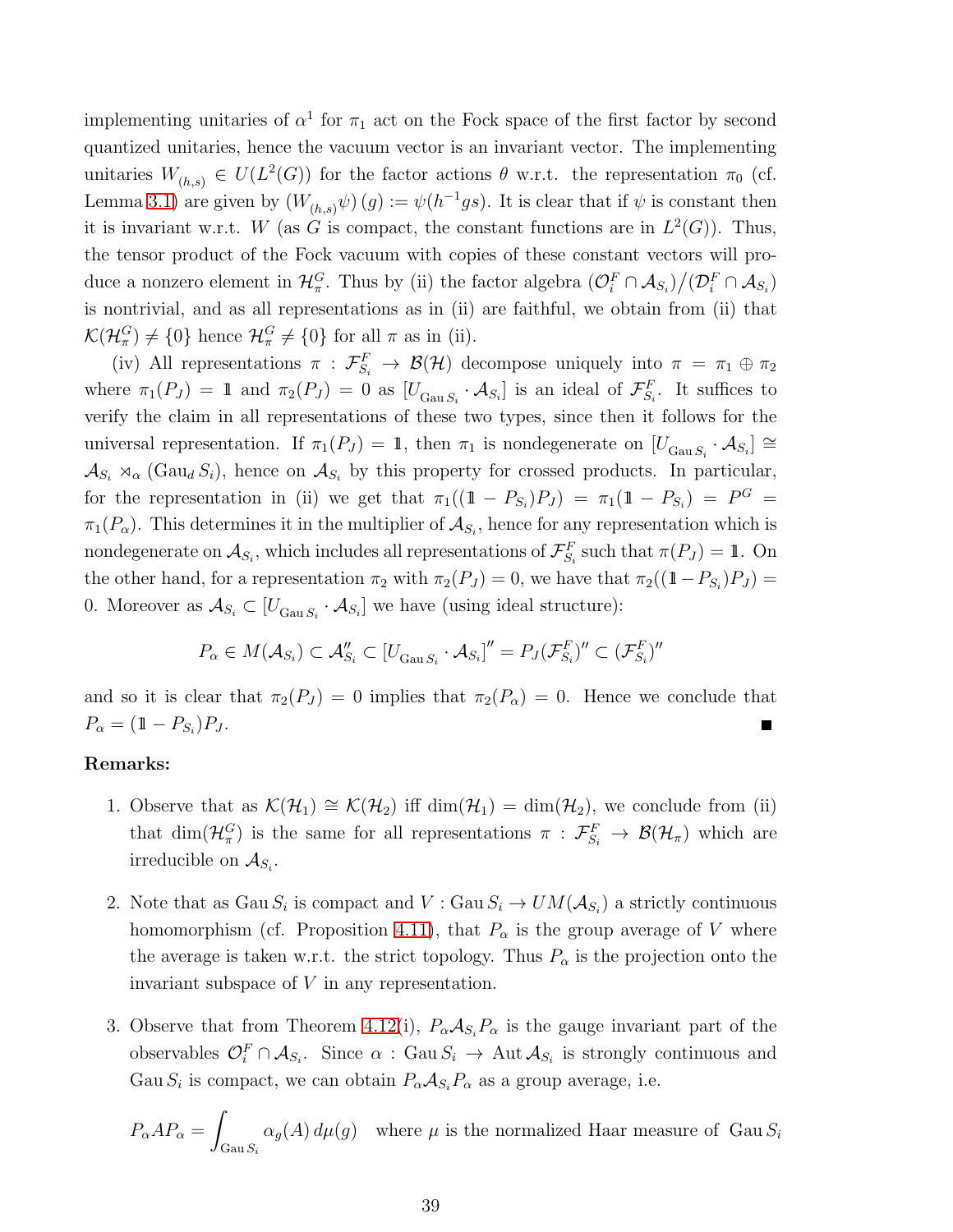for  $A \in \mathcal{A}_{S_i}$ . This produces a well-known method for construction of gauge invariant observables for finite lattice systems. In fact, from Theorem [4.14](#page-40-0) below, we will see that for finite lattice systems,  $\mathcal{R}_i^F = \mathcal{O}_i^F / \mathcal{D}_i^F \cong [P_\alpha A_{S_i} P_\alpha] + \mathbb{C}$ , so all physically relevant observables in  $\mathcal{F}_{S_i}^F$  can be obtained this way.

<span id="page-39-0"></span>We will now show that the physical algebra obtained above, coincides with the physical algebra produced by the traditional constraint method (cf. Theorem 4.1 in [\[20\]](#page-56-13)):

**Theorem 4.13** For the system  $(\mathcal{F}_{S_i}^F, \mathcal{C}_i)$  above, the set of traditional observables in  $\mathcal{A}_{S_i}$ , i.e.  $\mathcal{C}'_i \cap \mathcal{A}_{S_i}$ , is the gauge invariant part  $\mathcal{A}_{S_i}^G$  of  $\mathcal{A}_{S_i}$ . Let  $\pi : \mathcal{F}_{S_i}^F \to \mathcal{B}(\mathcal{H}_{\pi})$  be an irreducible representation which is irreducible on  $\mathcal{A}_{S_i}$ , then

$$
\pi(\mathcal{A}_{S_i}^G)=\pi(C_i'\cap\mathcal{A}_{S_i})=\mathcal{K}(\mathcal{H}_{\pi}^G)\oplus \left(\mathcal{K}((\mathcal{H}_{\pi}^G)^{\perp})\cap \pi(C_i)'\right).
$$

The "ideal generated in  $\mathcal{A}_{S_i}^G$  by the Gauss law" is taken to be  $\mathcal{D}_i^F \cap \mathcal{A}_{S_i}^G$ , and its image w.r.t.  $\pi$  is

$$
\pi\big(\mathcal{D}_i^F\cap\mathcal{A}_{S_i}^G\big)=\mathcal{K}\big((\mathcal{H}_\pi^G)^{\perp}\big)\cap\pi(\mathcal{C}_i)',
$$

hence the (traditional) algebra of physical observables is

$$
\mathcal{A}^G_{S_i}/(\mathcal{D}_i^F \cap \mathcal{A}^G_{S_i}) \cong \mathcal{K}(\mathcal{H}^G_\pi)
$$

where the isomorphism is obtained by restricting  $\pi(\mathcal{A}_{S_i}^G)$  to  $\mathcal{H}_{\pi}^G$ .

**Proof:** As  $\mathcal{A}_{S_i}$  commutes with  $\mathcal{U}_0 \backslash \mathcal{U}_0^{S_i}$  we have  $\mathcal{A}_{S_i}^G = \mathcal{A}_{S_i}^{G_i} = \mathcal{A}_{S_i} \cap (\mathcal{U}_0^{S_i})' = \mathcal{A}_{S_i} \cap \mathcal{C}_i' \subseteq$  $\mathcal{O}_i^F \cap \mathcal{A}_{S_i}$ . Thus by Theorem [4.12\(](#page-36-0)ii):

$$
\pi(\mathcal{A}_{S_i}^G) \subseteq \pi(\mathcal{O}_i^F \cap \mathcal{A}_{S_i}) = \mathcal{K}(\mathcal{H}_{\pi}^G) \oplus \mathcal{K}((\mathcal{H}_{\pi}^G)^{\perp}) = \left\{ \begin{pmatrix} C & 0 \\ 0 & D \end{pmatrix} \, \middle| \, C \in \mathcal{K}(\mathcal{H}_{\pi}^G), \ D \in \mathcal{K}((\mathcal{H}_{\pi}^G)^{\perp}) \right\}
$$

Note that for  $g \in \text{Gau}_d S_i$  we have the decomposition

$$
U_g^{\pi} = \begin{pmatrix} 1 & 0 \\ 0 & V_g \end{pmatrix} \quad \text{for} \quad V_g = (1 - P^G) U_g^{\pi} \in U((\mathcal{H}_\pi^G)^{\perp}),
$$

hence

$$
\pi(\mathcal{A}_{S_i}^G) \subseteq (U_{\text{Gau}_d S_i}^{\pi})' \cap \left\{ \begin{pmatrix} C & 0 \\ 0 & D \end{pmatrix} \middle| C \in \mathcal{K}(\mathcal{H}_{\pi}^G), D \in \mathcal{K}((\mathcal{H}_{\pi}^G)^{\perp}) \right\}
$$
  

$$
= \left\{ \begin{pmatrix} C & 0 \\ 0 & D \end{pmatrix} \middle| C \in \mathcal{K}(\mathcal{H}_{\pi}^G), D \in \mathcal{K}((\mathcal{H}_{\pi}^G)^{\perp}) \cap (V_{\text{Gau}_d S_i})' \right\}
$$
  

$$
= \mathcal{K}(\mathcal{H}_{\pi}^G) \oplus \left( \mathcal{K}((\mathcal{H}_{\pi}^G)^{\perp}) \cap \pi(C_i)'\right).
$$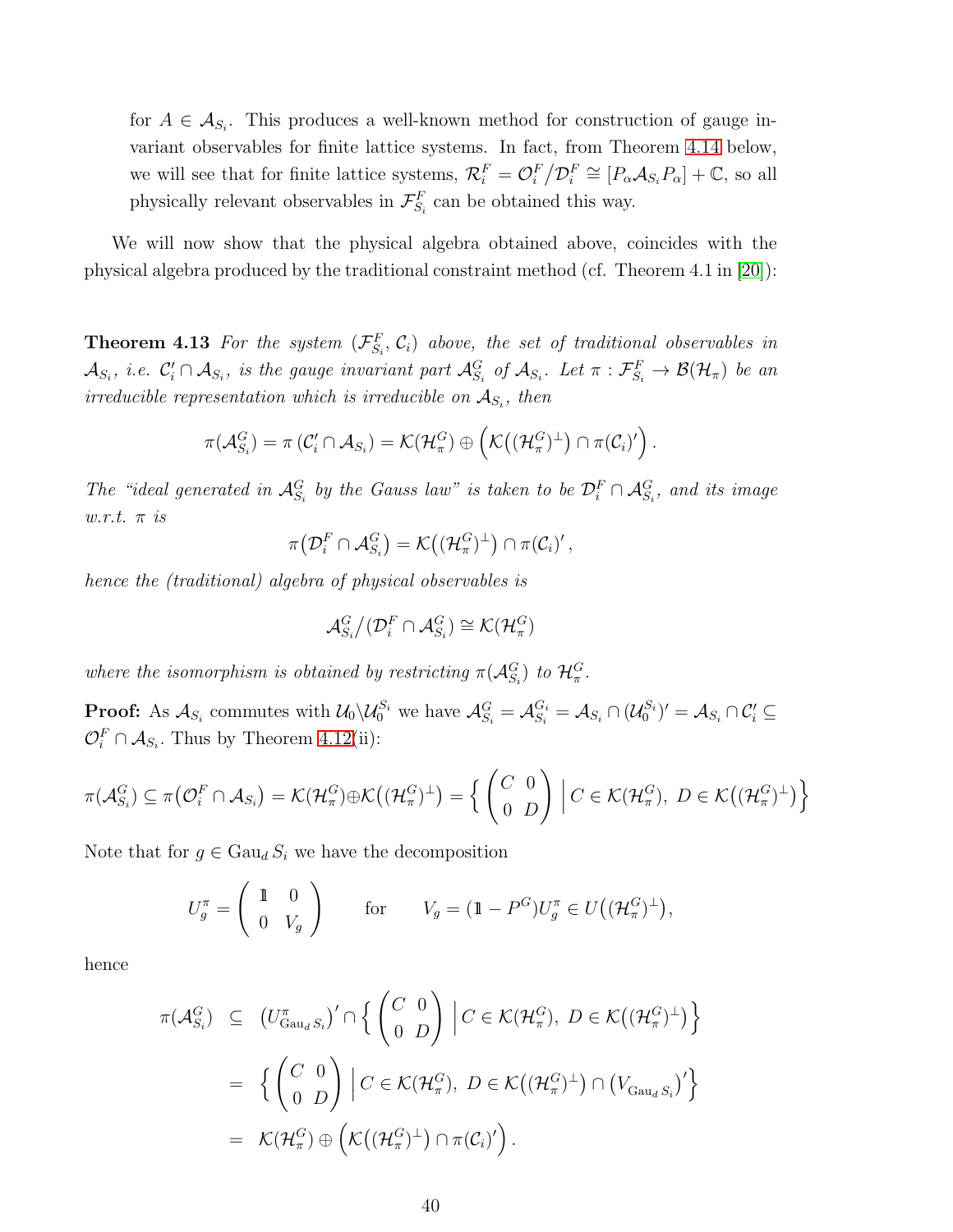We prove that the inclusion is an equality. If  $A + B \in \mathcal{K}(\mathcal{H}_{\pi}^G) \oplus \left( \mathcal{K}((\mathcal{H}_{\pi}^G)^{\perp}) \cap \pi(\mathcal{C}_i)' \right)$ , then as  $A \in \mathcal{K}(\mathcal{H}_{\pi}^G) \subset \pi(\mathcal{O}_i^F \cap \mathcal{A}_{S_i}) \supset \mathcal{K}((\mathcal{H}_{\pi}^G)^{\perp}) \cap \pi(\mathcal{C}_i)' \ni B$ , and  $\pi$  is faithful on  $\mathcal{A}_{S_i}$ , there are unique  $A_0, B_0 \in \mathcal{O}_i^F \cap \mathcal{A}_{S_i}$  such that  $\pi(A_0) = A$  and  $\pi(B_0) = B$ . As  $\pi$  is covariant and both A and B commute with all implementers  $U_g^{\pi}$ ,  $g \in \text{Gau}_d S_i$ , we see that  $A_0, B_0 \in \mathcal{O}_i^F \cap \mathcal{A}_{S_i}$  are G-invariant, using faithfulness of  $\pi$  on  $\mathcal{A}_{S_i}$ , hence  $A_0 + B_0 \in \mathcal{A}_{S_i}^G$ . Thus

$$
\pi({\mathcal A}_{S_i}^G) = \mathcal{K}({\mathcal H}_\pi^G) \oplus \left( \mathcal{K}\big(({\mathcal H}_\pi^G)^\perp\big) \cap \pi({\mathcal C}_i)' \right).
$$

Then

$$
\pi(\mathcal{D}_{i}^{F} \cap \mathcal{A}_{S_{i}}^{G}) = \pi(\mathcal{D}_{i}^{F} \cap \mathcal{A}_{S_{i}}) \cap \pi(\mathcal{A}_{S_{i}}^{G})
$$
  
\n
$$
= \mathcal{K}((\mathcal{H}_{\pi}^{G})^{\perp}) \cap (\mathcal{K}(\mathcal{H}_{\pi}^{G}) \oplus (\mathcal{K}((\mathcal{H}_{\pi}^{G})^{\perp}) \cap \pi(\mathcal{C}_{i})'))
$$
  
\n
$$
= \mathcal{K}((\mathcal{H}_{\pi}^{G})^{\perp}) \cap \pi(\mathcal{C}_{i})',
$$

and clearly  $\pi(\mathcal{A}_{S_i}^G)$   $\bigg\vert \mathcal{H}_{\pi}^G = \mathcal{K}(\mathcal{H}_{\pi}^G)$ , and the claim follows.

<span id="page-40-0"></span>Now  $\mathcal{F}^F_{S_i} = C^* (\mathcal{U}_0^{S_i} \cup \mathcal{A}_{S_i})$  hence to obtain the full algebras  $\mathcal{D}_i^F$  and  $\mathcal{O}_i^F$  we need to consider the role of  $\mathcal{U}_0^{S_i}$ . By construction,  $\mathcal{C}_i \subset \mathcal{D}_i^F \subset \mathcal{O}_i^F \ni \mathbb{I}$ , hence  $\mathcal{U}_0^{S_i} = \mathcal{C}_i + \mathbb{I} \subset \mathcal{O}_i^F$ .

Ξ

**Theorem 4.14** With notation as above, we have that

$$
\mathcal{O}_i^F = [U_{\text{Gau }S_i} \cdot (\mathcal{O}_i^F \cap \mathcal{A}_{S_i} + \mathbb{C})] = [P_{\alpha} \mathcal{A}_{S_i} P_{\alpha}] + [(1 - P_{\alpha}) U_{\text{Gau }S_i} \mathcal{A}_{S_i} (1 - P_{\alpha})] + [U_{\text{Gau }S_i}]
$$
  
\nand  $\mathcal{D}_i^F = \mathcal{B}_i + [\mathcal{C}_i U_{\text{Gau }S_i}]$  where  
\n
$$
\mathcal{B}_i := [\mathcal{C}_i U_{\text{Gau }S_i} (\mathcal{D}_i^F \cap \mathcal{A}_{S_i})] = [\mathcal{C}_i U_{\text{Gau }S_i} \mathcal{A}_{S_i} \mathcal{C}_i]
$$
  
\n
$$
= [(\mathbb{1} - P_{\alpha}) U_{\text{Gau }S_i} \mathcal{A}_{S_i} (\mathbb{1} - P_{\alpha})] = \mathcal{D}_i^F \cap [U_{\text{Gau }S_i} \mathcal{A}_{S_i}] .
$$
  
\nMoreover:  
\n
$$
\mathcal{R}_i^F = \mathcal{O}_i^F / \mathcal{D}_i^F \cong [P_{\alpha} \mathcal{A}_{S_i} P_{\alpha}] + \mathbb{C} \cong \mathcal{K}(\mathcal{H}_{\pi}^G) + \mathbb{C},
$$

where the last isomorphism is concretely realized in the representation  $\pi$  of Theorem [4.12\(](#page-36-0)ii).

**Proof:** From the fact that  $\mathcal{U}_0^{S_i}$  generates  $U_{\text{Gau }S_i}$  as a group, we have that  $C^*(\mathcal{U}_0^{S_i}) =$  $[U_{\text{Gau }S_i}]$  hence via the implementing relations we obtain:

$$
\mathcal{F}_{S_i}^F = C^* (\mathcal{U}_0^{S_i} \cup \mathcal{A}_{S_i}) = (\mathcal{A}_{S_i} + \mathbb{C}) \rtimes_{\alpha} (\text{Gau}_d S_i) = [U_{\text{Gau }S_i} \cdot \mathcal{A}_{S_i}] + [U_{\text{Gau }S_i}].
$$

As  $\mathcal{U}_0^{S_i} \subset \mathcal{O}_i^F$  it is obvious that

$$
\mathcal{O}_i^F \supseteq \left[ U_{\text{Gau } S_i} \cdot (\mathcal{O}_i^F \cap \mathcal{A}_{S_i} + \mathbb{C}) \right],
$$

so we show the converse inclusion. By Theorem [4.8](#page-31-1) we have that  $\mathcal{O}_i^F = P'_s$  $S_i \cap \mathcal{F}^F_{S_i}$ where  $P_{S_i} \in (\mathcal{F}_{S_i}^F)''$  is the open projection of Theorem [4.7](#page-31-0) for the constraint system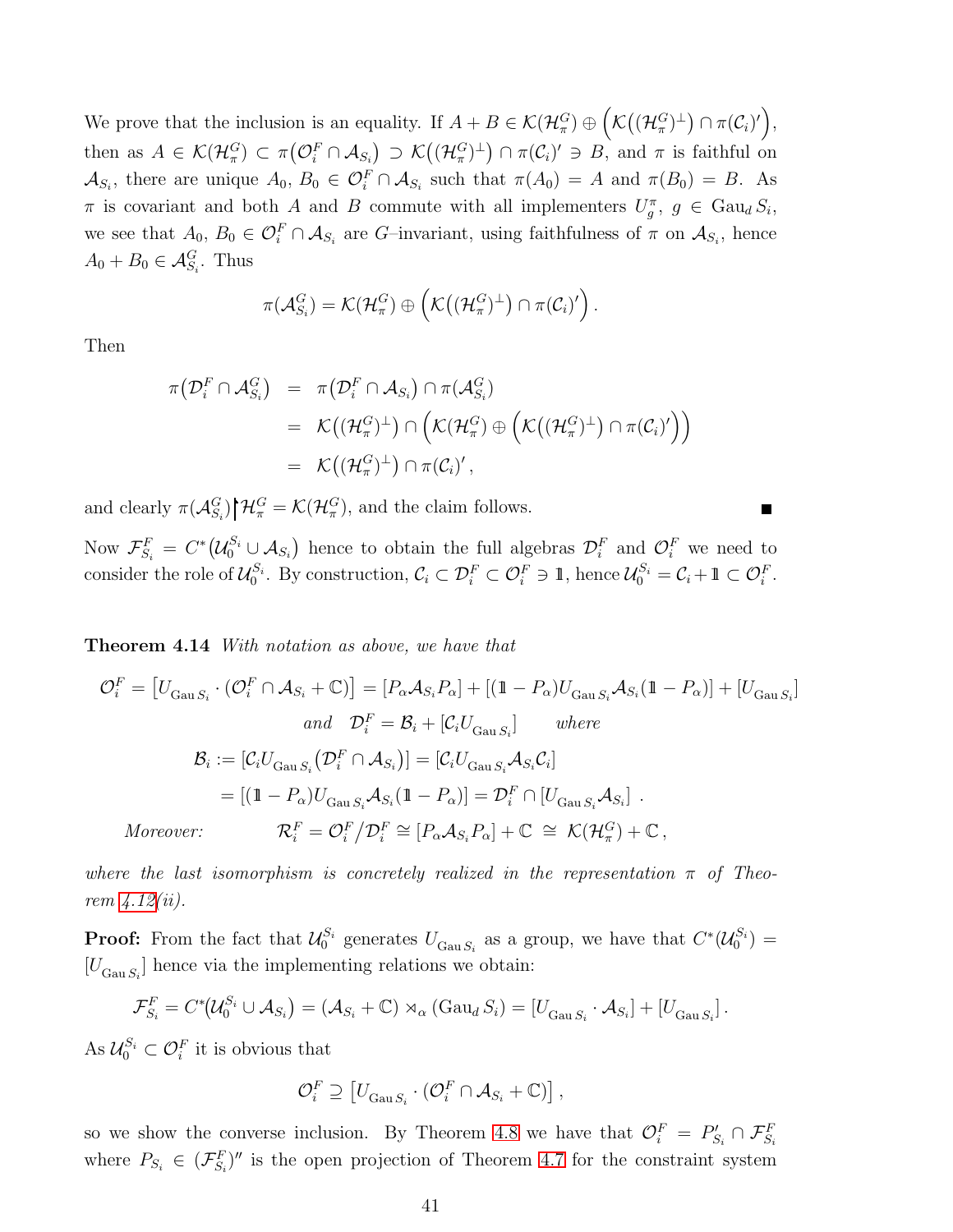$(\mathcal{F}_{S_i}^F, \mathcal{C}_i)$ , specified by  $\omega(P_{S_i}) = 0$  iff  $\pi_\omega(\mathcal{C}_i)\Omega_\omega = 0$  for  $\omega \in \mathfrak{S}(\mathcal{F}_{S_i}^F)$ . Let  $B \in \mathcal{O}_i^F \subset$  $[U_{\text{Gau }S_i} \cdot A_{S_i}] + [U_{\text{Gau }S_i}] = \mathcal{F}_{S_i}^F$ , then since we already know that  $[U_{\text{Gau }S_i}] \subset \mathcal{O}_i^F$ , it suffices to assume that  $B \in [U_{\text{Gau }S_i} \cdot \mathcal{A}_{S_i}] \cap \mathcal{O}_i^F$ , i.e.

$$
B = \lim_{n \to \infty} \sum_{j=1}^{N_n} U_j^{(n)} A_j^{(n)} \qquad \text{for} \qquad U_j^{(n)} \in U_{\text{Gau } S_i} \quad \text{and} \quad A_j^{(n)} \in \mathcal{A}_{S_i}
$$

such that  $[B, P_{S_i}] = 0$ , i.e.  $B = P_{S_i}BP_{S_i} + (\mathbb{1} - P_{S_i})B(\mathbb{1} - P_{S_i})$ . Recall from Theo-rem [4.12\(](#page-36-0)iv) that  $P_{\alpha} = (1 - P_{S_i})P_J$  where  $P_J \in (\mathcal{F}_{S_i}^F)'$  is the central projection determined by the ideal  $[U_{\text{Gau }S_i} \cdot A_{S_i}]$  of  $\mathcal{F}^F_{S_i}$ . Thus, since B is in this ideal, we get

$$
B = P_J B P_J = (\mathbb{1} - P_\alpha)B(\mathbb{1} - P_\alpha) + P_\alpha B P_\alpha
$$

and hence

<span id="page-41-0"></span>
$$
B = \lim_{n \to \infty} \sum_{j=1}^{N_n} U_j^{(n)} \big( (\mathbb{1} - P_\alpha) A_j^{(n)} (\mathbb{1} - P_\alpha) + P_\alpha A_j^{(n)} P_\alpha \big). \tag{4.17}
$$

However we have that  $(1 - P_{\alpha})A_i^{(n)}$  $j^{(n)}(1 - P_{\alpha}) + P_{\alpha}A_j^{(n)}P_{\alpha} \in \mathcal{O}_i^F \cap \mathcal{A}_{S_i}$  by The-orem [4.12\(](#page-36-0)i), and hence  $B \in [U_{\text{Gau }S_i}(\mathcal{O}_i^F \cap \mathcal{A}_{S_i})]$ . We conclude that  $\mathcal{O}_i^F =$  $\left[U_{\mathrm{Gau}\,S_i}\cdot\left(\mathcal{O}_i^F\cap\mathcal{A}_{S_i}+\mathbb{C}\right)\right]$  , as claimed.

By Theorem [4.12\(](#page-36-0)i) we have a projection  $P_{\alpha} \in M(\mathcal{A}_{S_i})$  such that  $U_g P_{\alpha} = P_{\alpha} = P_{\alpha} U_g$ for all  $g \in$  Gau  $S_i$  and

<span id="page-41-1"></span>
$$
\mathcal{O}_i^F \cap \mathcal{A}_{S_i} = P_\alpha \mathcal{A}_{S_i} P_\alpha \oplus (\mathbb{1} - P_\alpha) \mathcal{A}_{S_i} (\mathbb{1} - P_\alpha)
$$
\n(4.18)

from which we obtain the second equality for  $\mathcal{O}_i^F$ .

Next, recall from Theorem [4.4\(](#page-29-0)iv) that we have

$$
\mathcal{D}_i^F = [\mathcal{C}_i \mathcal{O}_i^F] = [\mathcal{C}_i U_{\text{Gau }S_i} (\mathcal{O}_i^F \cap \mathcal{A}_{S_i})] + [\mathcal{C}_i U_{\text{Gau }S_i}].
$$

However  $DP_{S_i}$  = D for all  $D \in \mathcal{D}_i^F \supset \mathcal{C}_i$ , hence  $[\mathcal{C}_i U_{\text{Gau }S_i} (\mathcal{O}_i^F \cap \mathcal{A}_{S_i})]$  =  $[\mathcal{C}_i P_{S_i} U_{\text{Gau } S_i} (O_i^F \cap \mathcal{A}_{S_i})] = [\mathcal{C}_i (1 - P_{\alpha}) U_{\text{Gau } S_i} (O_i^F \cap \mathcal{A}_{S_i})] = [\mathcal{C}_i U_{\text{Gau } S_i} (D_i^F \cap \mathcal{A}_{S_i})]$  by the decomposition in Equation [\(4.17\)](#page-41-0) for elements of  $[U_{\text{Gau }S_i}(\mathcal{O}_i^F \cap \mathcal{A}_{S_i})]$ . This establishes the first equality  $\mathcal{B}_i = [\mathcal{C}_i U_{\text{Gau } S_i} (\mathcal{D}_i^F \cap \mathcal{A}_{S_i})]$  for  $\mathcal{D}_i^F$ .

It is clear via Lemma [4.10,](#page-33-1) that  $\mathcal{B}_i = \mathcal{D}_i^F \cap [U_{\text{Gau } S_i} \mathcal{A}_{S_i}]$  since  $[U_{\text{Gau } S_i} \mathcal{A}_{S_i}]$  is a closed two-sided ideal of  $\mathcal{F}_{S_i}^F = [U_{\text{Gau }S_i} A_{S_i}] + [U_{\text{Gau }S_i}]$  and  $[\mathcal{C}_i U_{\text{Gau }S_i}] \subset [U_{\text{Gau }S_i}]$ . For the second equality for  $\mathcal{B}_i$  use  $\mathcal{C}_i P_\alpha = 0$  and

$$
\mathcal{D}_i^F = [C_i \mathcal{O}_i^F C_i] = [C_i \Big( [P_\alpha \mathcal{A}_{S_i} P_\alpha] + [(1 - P_\alpha) U_{\text{Gau } S_i} \mathcal{A}_{S_i} (1 - P_\alpha)] + [U_{\text{Gau } S_i}] \Big) C_i]
$$
  
=  $[C_i U_{\text{Gau } S_i} \mathcal{A}_{S_i} C_i] + [U_{\text{Gau } S_i} C_i]$ 

and so  $\mathcal{B}_i = \mathcal{D}_i^F \cap [U_{\text{Gau } S_i} A_{S_i}] = [\mathcal{C}_i U_{\text{Gau } S_i} A_{S_i} \mathcal{C}_i].$  For the third equality recall from Theorem [4.12](#page-36-0) that  $(1-P_\alpha)\mathcal{A}_{S_i}(1-P_\alpha)=\mathcal{D}_i^F\cap\mathcal{A}_{S_i}\subset \mathcal{D}_i^F\cap [U_{\text{Gau }S_i}\mathcal{A}_{S_i}]=[\mathcal{C}_iU_{\text{Gau }S_i}\mathcal{A}_{S_i}\mathcal{C}_i]$ hence

$$
[(\mathbb{1} - P_{\alpha})U_{\text{Gau }S_i} \mathcal{A}_{S_i} (\mathbb{1} - P_{\alpha})] \subseteq [\mathcal{C}_i U_{\text{Gau }S_i} \mathcal{A}_{S_i} \mathcal{C}_i] \tag{(*)}
$$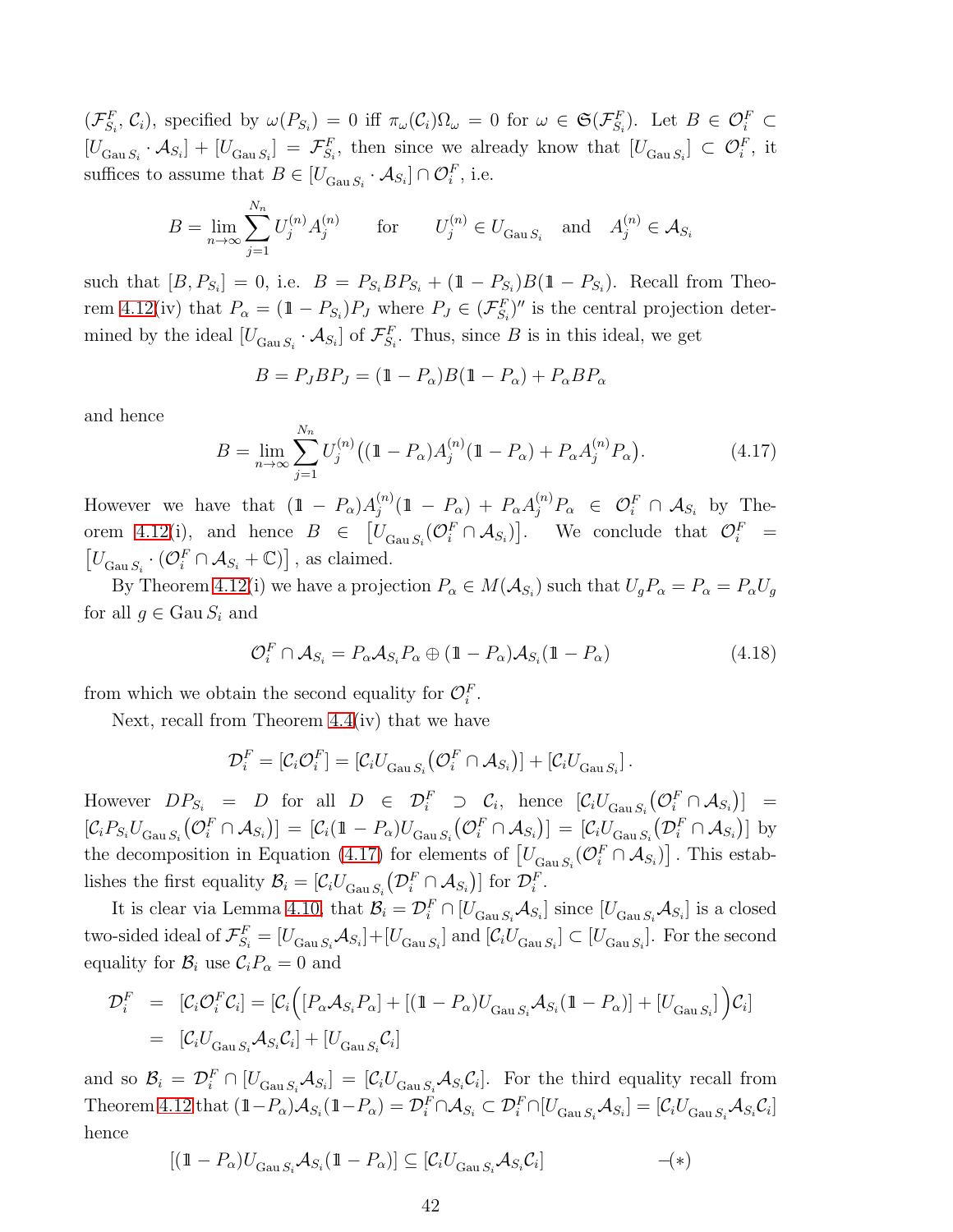To get equality, note that  $\mathcal{O}_i^F \cap [U_{\text{Gau }S_i} \mathcal{A}_{S_i}] = [P_\alpha \mathcal{A}_{S_i} P_\alpha] + [(1 - P_\alpha)U_{\text{Gau }S_i} \mathcal{A}_{S_i}(1 - P_\alpha)]$ is a sum of two ideals with trivial intersection, and that  $[\mathcal{C}_i U_{\text{Gau } S_i} A_{S_i} C_i] = \mathcal{D}_i^F \cap$  $[U_{\text{Gau }S_i}\mathcal{A}_{S_i}] \subset \mathcal{O}_i^F \cap [U_{\text{Gau }S_i}\mathcal{A}_{S_i}]$  is also an ideal, as it is the intersection of two ideals. By (\*) it suffices to show that  $[\mathcal{C}_i U_{\text{Gau }S_i} A_{S_i} \mathcal{C}_i] \cap [P_\alpha A_{S_i} P_\alpha] = \{0\}$ . If  $B \in [P_\alpha A_{S_i} P_\alpha]$ then  $P_{\alpha}B = B$ , however for any element  $B \in [C_i U_{\text{Gau } S_i} A_{S_i} C_i]$  we have  $P_{\alpha}B = 0$ . It follows that  $[\mathcal{C}_i U_{\text{Gau }S_i} A_{S_i} \mathcal{C}_i] \cap [P_\alpha A_{S_i} P_\alpha] = \{0\}$  and hence  $\mathcal{B}_i = [\mathcal{C}_i U_{\text{Gau }S_i} A_{S_i} \mathcal{C}_i] =$  $[(\mathbb{1}-P_{\alpha})U_{\text{Gau }S_i}\mathcal{A}_{S_i}(\mathbb{1}-P_{\alpha})].$ 

Finally, let  $\xi: \mathcal{O}_i^F \to \mathcal{O}_i^F/\mathcal{D}_i^F$  be the constraining homomorphism. Then  $\xi(U_{\text{Gau }S_i}) =$ 1l hence

$$
\mathcal{R}_i^F = \xi(\mathcal{O}_i^F) = \xi(\mathcal{O}_i^F \cap \mathcal{A}_{S_i}) + \mathbb{C} = (\mathcal{O}_i^F \cap \mathcal{A}_{S_i}) / (\mathcal{D}_i^F \cap \mathcal{A}_{S_i}) + \mathbb{C} \cong P_{\alpha} \mathcal{A}_{S_i} P_{\alpha} + \mathbb{C}
$$

by Theorem [4.12\(](#page-36-0)i), and using the faithful representation  $\pi$  we also get from Theo-rem [4.12\(](#page-36-0)ii) that  $\mathcal{R}_i^F \cong \mathcal{K}(\mathcal{H}_\pi^G) + \mathbb{C}$ .

We have now fully specified the constraint data for the finite constraint systems  $(\mathcal{F}^F_{S_i}, \mathcal{C}_i)$ . For the physical algebra, we obtained the same result from two different methods.

### <span id="page-42-0"></span>4.3 Solving the local constraint systems.

Our aim in this section is to use the results above for the finite lattice constraint systems  $(\mathcal{F}_{S_i}^F, \mathcal{C}_i)$  to solve the corresponding "local" constraint systems  $(\mathcal{F}_{S_i}, \mathcal{C}_i)$  in the infinite lattice. Recall that

$$
\mathcal{F}_{S_i}^F = [U_{\text{Gau } S_i} \cdot (\mathcal{A}_{S_i} \oplus \mathbb{C})] = (\mathcal{A}_{S_i} + \mathbb{C}) \rtimes_{\alpha} (\text{Gau}_d S_i)
$$
  
\n
$$
= [U_{\text{Gau } S_i} \cdot \mathcal{A}_{S_i}] + [U_{\text{Gau } S_i}] \subset M(\mathfrak{A}_{\Lambda} \rtimes_{\alpha} (\text{Gau}_d \Lambda)) \supset \mathcal{F}_e \quad \text{and}
$$
  
\n
$$
\mathcal{F}_{S_i} = [U_{\text{Gau } S_i} \cdot (\mathfrak{A}_{S_i} \oplus \mathbb{C})] = [U_{\text{Gau } S_i} \cdot \mathfrak{A}_{S_i}] + [U_{\text{Gau } S_i}] \subset \mathcal{F}_e
$$

where  $\mathcal{A}_{S_i} := \mathfrak{F}_{S_i} \otimes \mathcal{L}^{S_i}$  and  $\mathfrak{A}_{S_i} := \mathfrak{F}_{S_i} \otimes \mathcal{L}_{S_i}[E]$  and we have the same constraints  $\mathcal{C}_i := \mathcal{U}_0^{S_i} - \mathbb{1}$  for both cases. As  $\mathcal{F}_{S_i}^F$  differs from  $\mathcal{F}_{S_i}$  only by the replacement of  $\mathcal{L}^{S_i}$  by  $\mathcal{L}_{S_i}[E]$ , we examine the relation between these algebras. Recall that

$$
\mathcal{L}_{S_i}[E] := C^*\big(\bigcup_{\mathbf{n} \in \mathbb{N}^\infty} \mathcal{E}_{S_i}[\mathbf{n}]\big) \subset \mathcal{L}[E],
$$

<span id="page-42-1"></span>where  $\mathcal{E}_{S_i}[\mathbf{n}]$  denotes those elementary tensors in  $\bigcup_{k\in\mathbb{N}} \mathcal{L}^{(k)} \otimes E[\mathbf{n}]_{k+1}$  which can only differ from  $E[\mathbf{n}]_1 = E_{n_1}^{(1)} \otimes E_{n_2}^{(2)} \otimes \cdots$  in entries corresponding to links in  $\Lambda_{S_i}^1$ .

Lemma 4.15 Let  $E_{S_i}[{\bf n}] \;\subset\; M(\mathcal{L}[E])$  consist of  $E[{\bf n}]_1 \;=\; E_{n_1}^{(1)} \otimes E_{n_2}^{(2)} \otimes \cdots\; except$  $\emph{for entries corresponding to links in $\Lambda^1_{S_i}$, where it is the identity. Let $\mathcal{T}_{S_i}[E]$ :=$  $C^*$ ( U  $\bigcup_{\mathbf{n}\in\mathbb{N}^\infty}E_{S_i}[\mathbf{n}]\big)=\big[\bigcup_{\mathbf{n}\in\mathbb{N}}% \mathcal{P}_{S_i}[\mathbf{n}]\big]$  $\bigcup_{\mathbf{n}\in\mathbb{N}^{\infty}} E_{S_i}[\mathbf{n}] \subset M(\mathcal{L}[E])$  denote the "infinite tails", then

$$
\mathcal{L}_{S_i}[E] = [\mathcal{L}^{S_i} \cdot \mathcal{T}_{S_i}[E]] \cong \mathcal{L}^{S_i} \otimes \mathcal{T}_{S_i}[E]
$$
  
and  

$$
\mathcal{F}_{S_i} = [U_{\text{Gau }S_i} \cdot \mathcal{A}_{S_i}] \otimes \mathcal{T}_{S_i}[E] + [U_{\text{Gau }S_i}] \otimes \mathbb{1}.
$$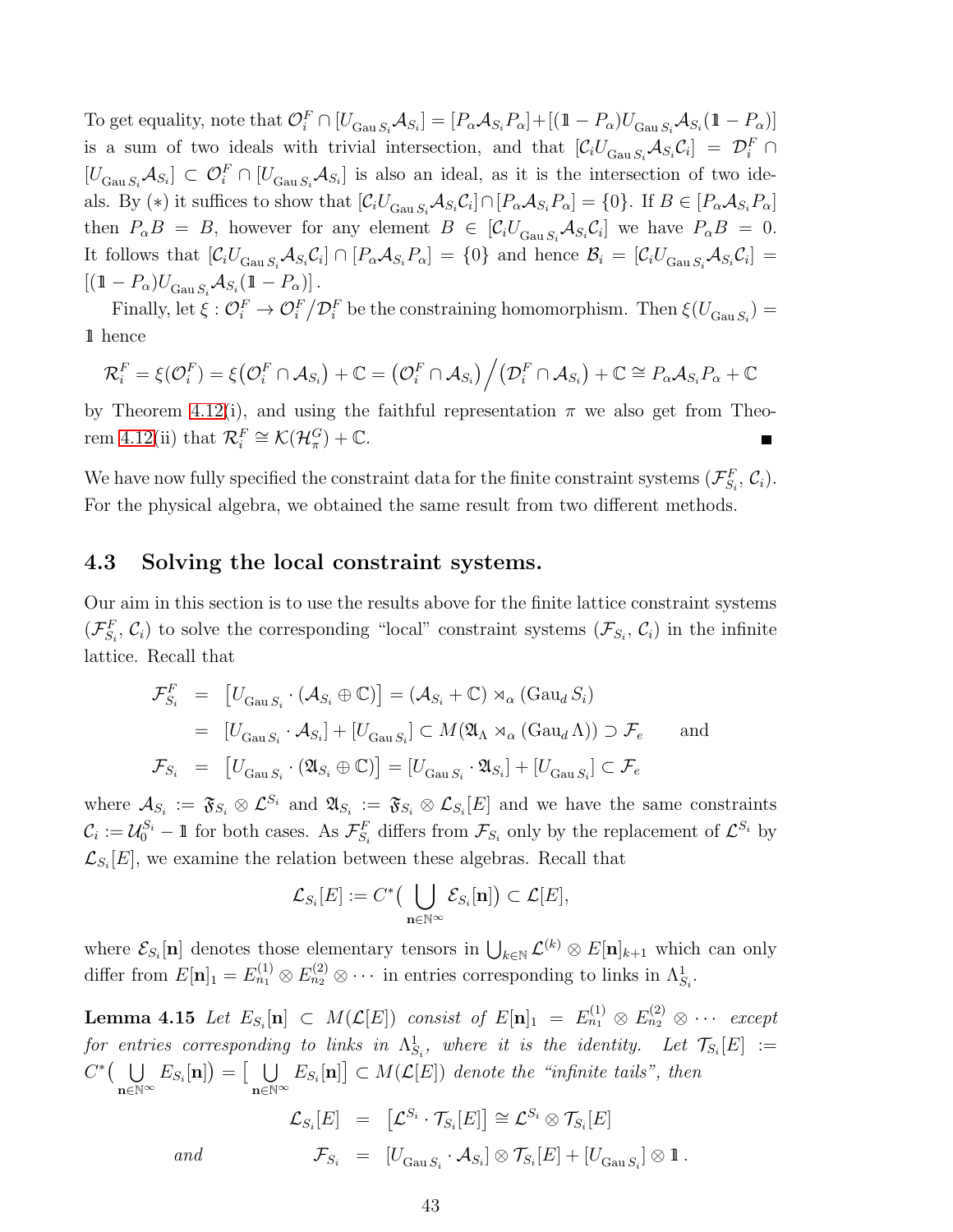**Proof:** Identify  $\mathcal{L}^{S_i}$  with  $\mathcal{L}^{S_i} \otimes \mathbb{1} \subset M(\mathcal{L}[E])$ , by which we mean that for the elementary tensors, only the entries corresponding to links in  $\Lambda_{S_i}^1$  are not the identity. Observe that  $\mathcal{L}_{S_i}[E] = [\mathcal{L}^{S_i} \cdot \mathcal{T}_{S_i}[E]]$ . In fact, as both  $\mathcal{L}^{S_i} \otimes \mathbb{1}$  and  $\mathcal{T}_{S_i}[E]$  are generated by elementary tensors with their only nontrivial parts in complementary factors, it is clear that the algebraic span of the products of these generating tensors is an algebraic tensor product. Recall from the line below equation  $(2.13)$  that the C<sup>\*</sup>-norm is taken in  $M(\mathcal{L}[1])$ , and  $\mathcal{L}[1]$  is a tensor product over the same index set as the elementary tensors above. It is well-known that for a tensor product  $\mathcal{A} \otimes_{\min} \mathcal{B}$ , its multiplier algebra  $M(\mathcal{A} \otimes_{min} \mathcal{B})$  in general strictly contains  $M(\mathcal{A}) \otimes_{min} M(\mathcal{B})$  (cf. [\[1\]](#page-54-4) p286-287), and hence on this subalgebra the norm of the multiplier algebra is a cross norm. Thus the norm of  $M(\mathcal{L}[\mathbf{1}]) \supset \mathcal{L}^{S_i} \otimes \mathbf{1} \cup \mathcal{T}_{S_i}[E]$  is a cross norm, so if we take the closure of the algebraic tensor product mentioned above, we get that  $\mathcal{L}_{S_i}[E] = [\mathcal{L}^{S_i} \cdot \mathcal{T}_{S_i}[E]] =$  ${\mathcal L}^{S_i}\otimes \mathcal{T}_{S_i}[E]$  .

Note that  $\mathfrak{A}_{S_i} = \mathfrak{F}_{S_i} \otimes \mathcal{L}_{S_i}[E] = \mathfrak{F}_{S_i} \otimes \mathcal{L}^{S_i} \otimes \mathcal{T}_{S_i}[E] = \mathcal{A}_{S_i} \otimes \mathcal{T}_{S_i}[E]$ . Moreover  $[U_{\text{Gau }S_i} \cdot \mathfrak{A}_{S_i}] = \mathfrak{A}_{S_i} \rtimes_\alpha (\text{Gau}_d S_i) = (\mathcal{A}_{S_i} \otimes \mathcal{T}_{S_i}[E]) \rtimes_\alpha (\text{Gau}_d S_i)$ , and the action  $\alpha$  acts trivially on  $\mathbb{1} \otimes \mathcal{T}_{S_i}[E]$ , hence it is the product action  $\alpha = \alpha^F \otimes \iota$  where  $\alpha^F : \text{Gau}_d S_i \to$ Aut  $\mathcal{A}_{S_i}$  is the restriction of  $\alpha$  to the finite part  $\mathcal{A}_{S_i} \otimes \mathbb{1} = \mathfrak{F}_{S_i} \otimes \mathcal{L}^{S_i} \otimes \mathbb{1}$ . It follows from Lemma 2.75 in [\[47\]](#page-58-2) that  $(A_{S_i} \otimes \mathcal{T}_{S_i}[E]) \rtimes_\alpha (\text{Gau}_d S_i) = (A_{S_i} \rtimes_{\alpha^F} (\text{Gau}_d S_i)) \otimes \mathcal{T}_{S_i}[E]$ , using the fact that  $\mathcal{T}_{S_i}[E]$  is commutative, hence nuclear. Hence the implementing unitaries are of the form  $U_g \otimes \mathbb{1}$ , and so

$$
[U_{\text{Gau }S_i} \cdot \mathfrak{A}_{S_i}] = (\mathcal{A}_{S_i} \rtimes_{\alpha^F} (\text{Gau}_d S_i)) \otimes \mathcal{T}_{S_i}[E] = [U_{\text{Gau }S_i} \cdot \mathcal{A}_{S_i}] \otimes \mathcal{T}_{S_i}[E]
$$

<span id="page-43-0"></span>and this proves the last equality, using  $\mathcal{F}_{S_i} = [U_{\text{Gau }S_i} \cdot \mathfrak{A}_{S_i}] + [U_{\text{Gau }S_i}]$ .

**Theorem 4.16** Given the constraint systems  $(\mathcal{F}_{S_i}^F, C_i)$  and  $(\mathcal{F}_{S_i}, C_i)$  above, and their associated constraint data  $(\mathcal{D}_{i}^{F}, \mathcal{O}_{i}^{F}, \mathcal{R}_{i}^{F}, \xi_{i}^{F})$  and  $(\mathcal{D}_{i}, \mathcal{O}_{i}, \mathcal{R}_{i}, \xi_{i})$  respectively, then

$$
\mathcal{D}_i = \mathcal{B}_i \otimes \mathcal{T}_{S_i}[E] + [\mathcal{C}_i U_{\text{Gau } S_i}] \otimes \mathbb{1}
$$

where  $\mathcal{B}_i = [\mathcal{C}_i U_{\text{Gau }S_i} (\mathcal{D}_i^F \cap \mathcal{A}_{S_i})] = [\mathcal{C}_i U_{\text{Gau }S_i} \mathcal{A}_{S_i} \mathcal{C}_i] = [(\mathbb{1} - P_{\alpha}) U_{\text{Gau }S_i} \mathcal{A}_{S_i} (\mathbb{1} - P_{\alpha})]$  for a projection  $P_{\alpha} \in M(\mathcal{A}_{S_i})$  such that  $UP_{\alpha} = P_{\alpha} = P_{\alpha}U$  for all  $U \in U_{\text{Gau }S_i} \supset \mathcal{U}_0^{S_i}$  by Theorem [4.12.](#page-36-0) Moreover

$$
\mathcal{O}_i^F = [U_{\text{Gau }S_i}(\mathcal{O}_i^F \cap \mathcal{A}_{S_i})] + [U_{\text{Gau }S_i}] \quad \text{and} \quad \mathcal{O}_i = [U_{\text{Gau }S_i}(\mathcal{O}_i^F \cap \mathcal{A}_{S_i})] \otimes \mathcal{T}_{S_i}[E] + [U_{\text{Gau }S_i}]
$$
  
where  $\mathcal{O}_i^F \cap \mathcal{A}_{S_i} = P_{\alpha} \mathcal{A}_{S_i} P_{\alpha} \oplus (\mathbb{1} - P_{\alpha}) \mathcal{A}_{S_i}(\mathbb{1} - P_{\alpha}).$  Furthermore

$$
\mathcal{R}_i = \xi_i^F \big( \mathcal{O}_i^F \cap \mathcal{A}_{S_i} \big) \otimes \mathcal{T}_{S_i}[E] + \mathbb{C} \cong P_{\alpha} \mathcal{A}_{S_i} P_{\alpha} \otimes \mathcal{T}_{S_i}[E] + \mathbb{C} \cong \mathcal{K}(\mathcal{H}_{\pi}^G) \otimes \mathcal{T}_{S_i}[E] + \mathbb{C}
$$

where  $\pi: \mathcal{F}_{S_i}^F \to \mathcal{B}(\mathcal{H}_\pi)$  is any representation which is irreducible on  $\mathcal{A}_{S_i}$ .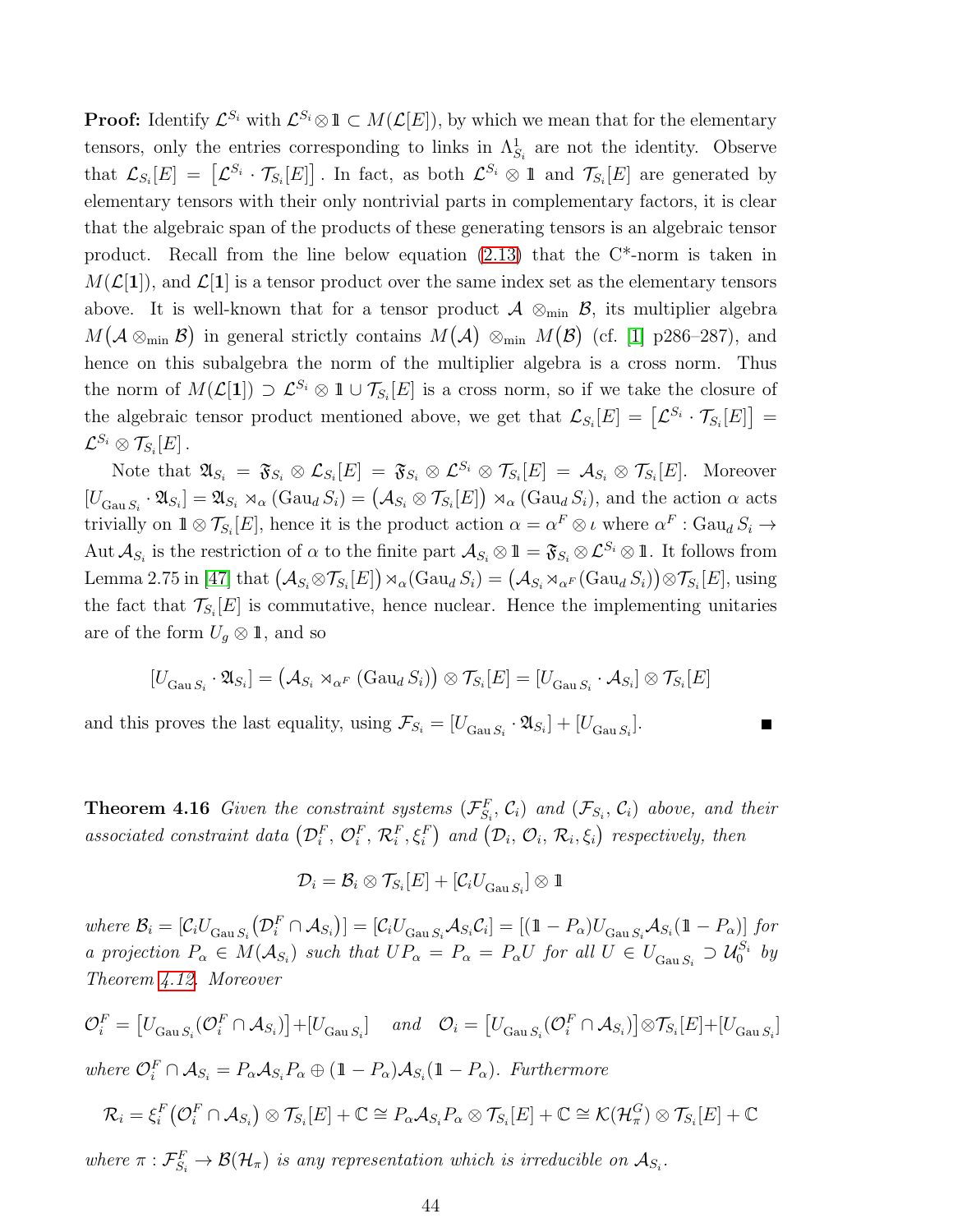**Proof:** First consider  $\mathcal{F}_{S_i} = [U_{\text{Gau }S_i} \cdot \mathcal{A}_{S_i}] \otimes \mathcal{T}_{S_i}[E] + [U_{\text{Gau }S_i}] \otimes \mathbb{1}$ . Note that  $[U_{\text{Gau }S_i} \cdot A_{S_i}] \otimes \mathcal{T}_{S_i}[E]$  is a closed two-sided ideal of  $\mathcal{F}_{S_i}$ . By an analogous proof to Lemma [4.10,](#page-33-1) we see that  $[U_{\text{Gau }S_i} \cdot A_{S_i}] \otimes \mathcal{T}_{S_i}[E] \cap [U_{\text{Gau }S_i}] \otimes 1 \mathcal{I} = \{0\}$ , and hence decom-positions in terms of these two spaces are unique. By Theorem [4.4](#page-29-0) we have  $\mathcal{D}_i = [\mathcal{C}_i \mathcal{F}_{S_i} \mathcal{C}_i]$ hence

$$
\mathcal{D}_{i} = [C_{i}U_{\text{Gau }S_{i}}\mathcal{A}_{S_{i}}C_{i}] \otimes \mathcal{T}_{S_{i}}[E] + [C_{i}U_{\text{Gau }S_{i}}] \otimes \mathbb{1}
$$

$$
= \mathcal{B}_{i} \otimes \mathcal{T}_{S_{i}}[E] + [C_{i}U_{\text{Gau }S_{i}}] \otimes \mathbb{1}
$$

where  $\mathcal{B}_i = [\mathcal{C}_i U_{\text{Gau } S_i} \mathcal{A}_{S_i} \mathcal{C}_i] = [\mathcal{C}_i U_{\text{Gau } S_i} (\mathcal{D}_i^F \cap \mathcal{A}_{S_i})] = [(\mathbb{1} - P_{\alpha}) U_{\text{Gau } S_i} \mathcal{A}_{S_i} (\mathbb{1} - P_{\alpha})]$  by Theorem [4.14,](#page-40-0) which establishes the first claim.

The equality for  $\mathcal{O}_i^F$  follows directly from  $\mathcal{O}_i^F = [U_{\text{Gau }S_i}(\mathcal{O}_i^F \cap \mathcal{A}_{S_i} + \mathbb{C})]$ , obtained in Theorem [4.14.](#page-40-0) Recall from Theorem [\(4.18\)](#page-41-1) that

$$
\mathcal{O}_i^F \cap \mathcal{A}_{S_i} = P_{\alpha} \mathcal{A}_{S_i} P_{\alpha} \oplus (\mathbb{1} - P_{\alpha}) \mathcal{A}_{S_i} (\mathbb{1} - P_{\alpha}). \tag{*}
$$

We now prove the stated equality for  $\mathcal{O}_i$ . Let  $A \in \mathcal{F}_{S_i}$ , then by the decomposition for  $\mathcal{F}_{S_i}$  we may write  $A = F + C$  where  $F \in [U_{\text{Gau }S_i} \cdot \mathcal{A}_{S_i}] \otimes \mathcal{T}_{S_i}[E]$  and  $C \in [U_{\text{Gau }S_i}] \otimes \mathbb{1}$ . As  $C \in \mathcal{O}_i$  already, we only have to consider F. If  $F \in [U_{\text{Gau }S_i} \cdot (\mathcal{O}_i^F \cap \mathcal{A}_{S_i})] \otimes \mathcal{T}_{S_i}[E],$ then

because

$$
F\mathcal{D}_i = F(\mathcal{B}_i \otimes \mathcal{T}_{S_i}[E] + [\mathcal{C}_i U_{\text{Gau } S_i}] \otimes 1) \subseteq \mathcal{B}_i \otimes \mathcal{T}_{S_i}[E] \subset \mathcal{D}_i
$$
  
ause 
$$
[U_{\text{Gau } S_i} \cdot (\mathcal{O}_i^F \cap \mathcal{A}_{S_i})] \mathcal{B}_i \subseteq [U_{\text{Gau } S_i} \cdot (\mathcal{O}_i^F \cap \mathcal{A}_{S_i}) (1 - P_{\alpha}) U_{\text{Gau } S_i} \mathcal{A}_{S_i} (1 - P_{\alpha})]
$$

$$
\subseteq [(1 - P_{\alpha}) U_{\text{Gau } S_i} \mathcal{A}_{S_i} (1 - P_{\alpha})] = \mathcal{B}_i \qquad (\text{as } [P_{\alpha}, \mathcal{O}_i^F] = 0)
$$
  
and 
$$
[U_{\text{Gau } S_i} \cdot (\mathcal{O}_i^F \cap \mathcal{A}_{S_i})] [C_i U_{\text{Gau } S_i}] \subseteq [(1 - P_{\alpha}) U_{\text{Gau } S_i} \mathcal{A}_{S_i} (1 - P_{\alpha})] = \mathcal{B}_i
$$

using  $C_i P_\alpha = 0$ , and the decomposition (\*) for  $\mathcal{O}_i^F \cap \mathcal{A}_{S_i}$  stated above. Likewise we also get that  $\mathcal{D}_i F \subseteq \mathcal{D}_i$ , and hence  $F \in \mathcal{O}_i$ , so we have shown that

$$
\mathcal{O}_i \supseteq \left[U_{\text{Gau }S_i}(\mathcal{O}_i^F \cap \mathcal{A}_{S_i})\right] \otimes \mathcal{T}_{S_i}[E] + \left[U_{\text{Gau }S_i}\right].
$$

We prove the reverse inclusion. Let  $A \in \mathcal{O}_i$ , then as above we may write  $A = F + C$ where  $F \in [U_{\text{Gau }S_i} \cdot \mathcal{A}_{S_i}] \otimes \mathcal{T}_{S_i}[E]$  and  $C \in [U_{\text{Gau }S_i}] \otimes \mathbb{1}$ . As  $C \in \mathcal{O}_i$  we have  $F \in \mathcal{O}_i$ , so we need to show that  $F \in [U_{\text{Gau }S_i}(\mathcal{O}_i^F \cap \mathcal{A}_{S_i})] \otimes \mathcal{T}_{S_i}[E]$ . Let  $\widehat{P}_{\alpha} := P_{\alpha} \otimes \mathbb{1}$ , then  $\widehat{P}_{\alpha}F\widehat{P}_{\alpha} + (\mathbb{1}-\widehat{P}_{\alpha})F(\mathbb{1}-\widehat{P}_{\alpha}) \in [U_{\text{Gau }S_i}(\mathcal{O}_i^F \cap \mathcal{A}_{S_i})] \otimes \mathcal{T}_{S_i}[E]$  by  $(*)$ , so it remains to show that the remaining part of  $F$ :

$$
\widetilde{F} := \widehat{P}_{\alpha} F(\mathbb{1} - \widehat{P}_{\alpha}) + (\mathbb{1} - \widehat{P}_{\alpha}) F \widehat{P}_{\alpha} \in [U_{\text{Gau } S_i}(\mathcal{O}_i^F \cap \mathcal{A}_{S_i})] \otimes \mathcal{T}_{S_i}[E].
$$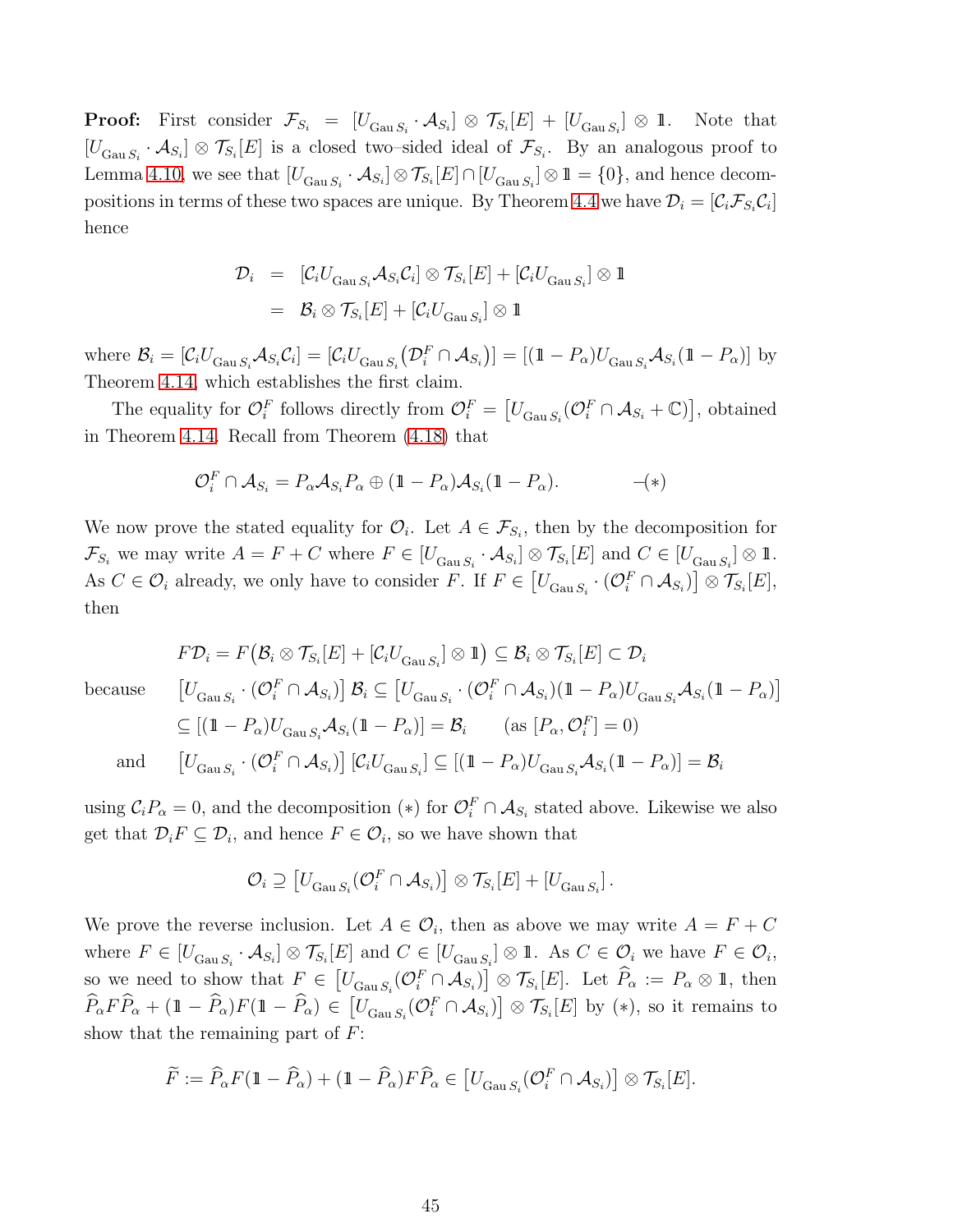Explicitly  $F \in [U_{\text{Gau }S_i} A_{S_i}] \otimes \mathcal{T}_{S_i}[E]$  has the form

$$
F = \lim_{n \to \infty} \sum_{j=1}^{N_n} U_j^{(n)} A_j^{(n)} \otimes T_j^{(n)} \quad \text{for} \quad U_j^{(n)} \in U_{\text{Gau } S_i}, \quad A_j^{(n)} \in \mathcal{A}_{S_i}, \quad T_j^{(n)} \in \mathcal{T}_{S_i}[E]
$$
  
so  $\widetilde{F} := \widehat{P}_{\alpha} F(\mathbb{1} - \widehat{P}_{\alpha}) + (\mathbb{1} - \widehat{P}_{\alpha}) F \widehat{P}_{\alpha}$   

$$
= \lim_{n \to \infty} \sum_{j=1}^{N_n} U_j^{(n)} \Big( P_{\alpha} A_j^{(n)} (\mathbb{1} - P_{\alpha}) + (\mathbb{1} - P_{\alpha}) A_j^{(n)} P_{\alpha} \Big) \otimes T_j^{(n)} \in \mathcal{O}_i
$$

since the other part  $P_{\alpha}FP_{\alpha} + (1 - P_{\alpha})F(1 - P_{\alpha})$  is in  $\mathcal{O}_i$ . Thus F is in the relative multiplier of  $\mathcal{D}_i$ . Now  $(1 - P_\alpha)\mathcal{A}_{S_i}(1 - P_\alpha) \otimes \mathcal{T}_{S_i}[E] \subset \mathcal{D}_i$ , and so

$$
\widetilde{F}\cdot(\mathbb{1}-P_{\alpha})\mathcal{A}_{S_i}(\mathbb{1}-P_{\alpha})\otimes\mathcal{T}_{S_i}[E]=\widehat{P}_{\alpha}F(\mathbb{1}-\widehat{P}_{\alpha})\cdot\big((\mathbb{1}-P_{\alpha})\mathcal{A}_{S_i}(\mathbb{1}-P_{\alpha})\otimes\mathcal{T}_{S_i}[E]\big)\subset\mathcal{D}_i,
$$

and in fact it is in  $\mathcal{D}_i \cap [U_{\text{Gau }S_i} A_{S_i}] \otimes \mathcal{T}_{S_i}[E] = \mathcal{B}_i \otimes \mathcal{T}_{S_i}[E]$ . However  $P_\alpha \in M(\mathcal{A}_{S_i})$ by Theorem [4.12\(](#page-36-0)iv), so if  $\{J_\lambda \mid \lambda \in \Lambda\} \subset \mathcal{A}_{S_i}$  is an approximate identity, then  $(1 - P_{\alpha})J_{\lambda}(1 - P_{\alpha}) \to (1 - P_{\alpha})$  in the strict topology of  $M(\mathcal{A}_{S_i})$  hence in the strong operator topology of  $\mathcal{A}''_{S_i}$ . Recall that  $\mathcal{T}_{S_i}[E] := C^*$  (  $\bigcup$  $\bigcup_{\mathbf{n}\in\mathbb{N}^\infty} E_{S_i}[\mathbf{n}] \subset M(\mathcal{L}[E]),$  and let  ${K_{\gamma} \mid \gamma \in \Gamma} \subset \mathcal{T}_{S_i}[E]$  be an approximate identity of it. Consider

$$
\widetilde{F} \cdot (\mathbb{1} - P_{\alpha}) J_{\lambda} (\mathbb{1} - P_{\alpha}) \otimes K_{\gamma} = \widehat{P}_{\alpha} F (\mathbb{1} - \widehat{P}_{\alpha}) \cdot \left( (\mathbb{1} - P_{\alpha}) J_{\lambda} (\mathbb{1} - P_{\alpha}) \otimes K_{\gamma} \right)
$$

$$
= \lim_{n \to \infty} \sum_{j=1}^{N_n} U_j^{(n)} P_{\alpha} A_j^{(n)} (\mathbb{1} - P_{\alpha}) J_{\lambda} (\mathbb{1} - P_{\alpha}) \otimes T_j^{(n)} K_{\gamma}
$$

which is in  $\mathcal{B}_i \otimes \mathcal{T}_{S_i}[E] \subset \mathcal{D}_i$ . Construct the faithful representation

$$
\pi_1 \otimes \pi_2 : [U_{\text{Gau } S_i} A_{S_i}] \otimes \mathcal{T}_{S_i}[E] \to \mathcal{B}(\mathcal{H}_1 \otimes \mathcal{H}_2)
$$

where  $\pi_1: [U_{\text{Gau }S_i} \mathcal{A}_{S_i}] \to \mathcal{B}(\mathcal{H}_1)$  is the universal representation of  $[U_{\text{Gau }S_i} \mathcal{A}_{S_i}]$  (which restricts on  $\mathcal{A}_{S_i}$  to its universal representation on its essential subspace), and  $\pi_2 : \mathcal{T}_{S_i}[E] \to$  $\mathcal{B}(\mathcal{H}_2)$  is the universal representation of  $\mathcal{T}_{S_i}[E]$ . Then

$$
\pi \Big( U_j^{(n)} P_\alpha A_j^{(n)} (\mathbb{1} - P_\alpha) J_\lambda (\mathbb{1} - P_\alpha) \otimes T_j^{(n)} K_\gamma \Big) \to \pi \Big( U_j^{(n)} P_\alpha A_j^{(n)} (\mathbb{1} - P_\alpha) \otimes T_j^{(n)} \Big)
$$

as  $\lambda, \gamma \to \infty$  in strong operator topology. As the norm limit w.r.t. *n* can be interchanged with the strong operator limits w.r.t.  $\lambda$ ,  $\gamma$  (since the product is continuous w.r.t. strong operator topology), this implies that

$$
\pi\left(\widetilde{F}\cdot(\mathbb{1}-P_{\alpha})J_{\lambda}(\mathbb{1}-P_{\alpha})\otimes K_{\gamma}\right) \rightarrow \pi\left(\lim_{n\to\infty}\sum_{j=1}^{N_n}U_j^{(n)}P_{\alpha}A_j^{(n)}(\mathbb{1}-P_{\alpha})\otimes T_j^{(n)}\right)
$$

$$
= \pi\left(\widehat{P}_{\alpha}F(\mathbb{1}-\widehat{P}_{\alpha})\right) \in \pi(\mathcal{B}_i\otimes\mathcal{T}_{S_i}[E])^{-s.\text{op}}
$$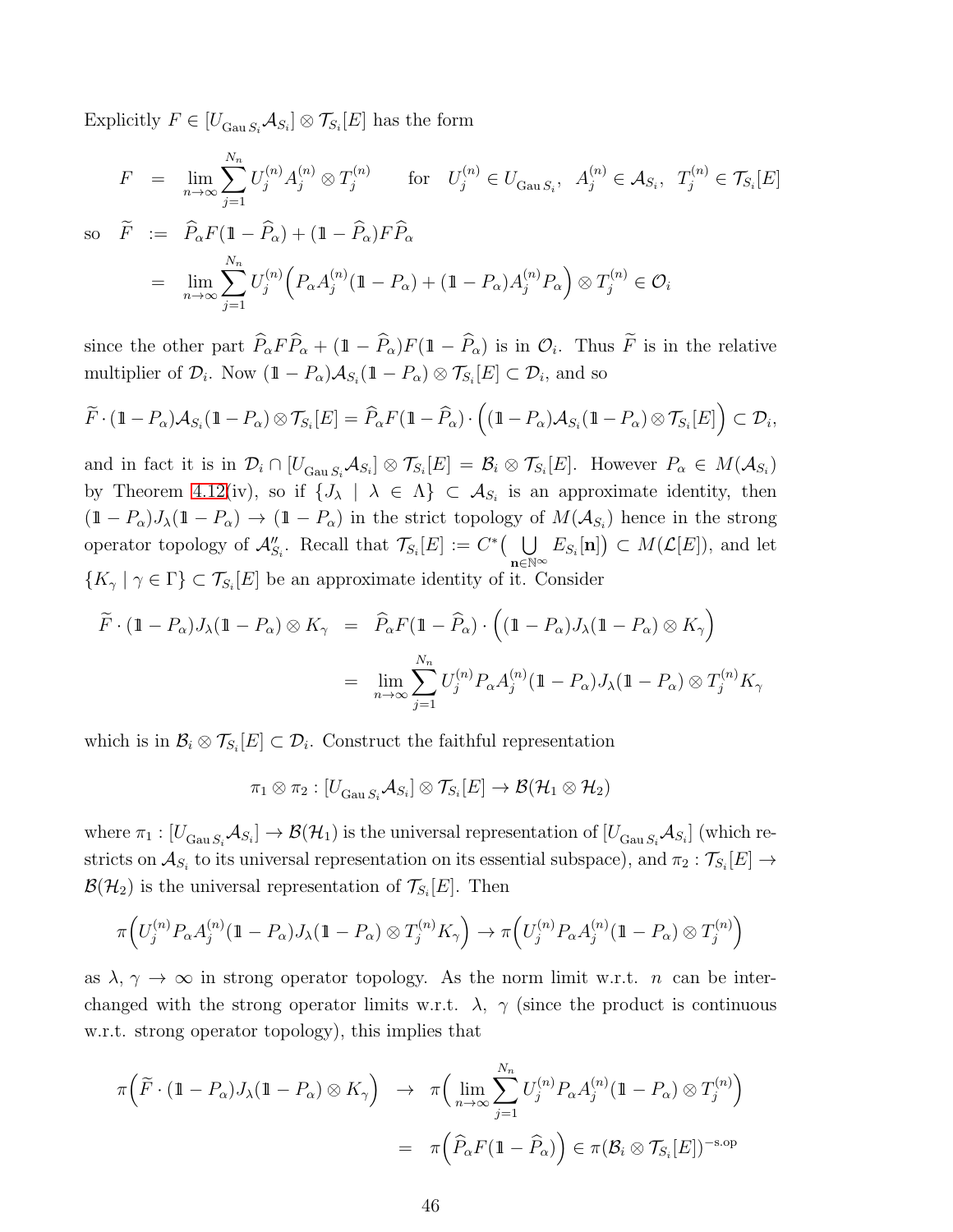as  $\lambda, \gamma \to \infty$  in strong operator topology. As  $\mathcal{B}_i = [(\mathbb{1} - P_\alpha)U_{\text{Gau}\mathcal{S}_i}\mathcal{A}_{\mathcal{S}_i}(\mathbb{1} - P_\alpha)],$  we have  $(1 - P_{\alpha})B = B$  for  $B \in \mathcal{B}_i \otimes \mathcal{T}_{S_i}[E]$ , and hence  $\pi(1 - P_{\alpha})B = B$  for all  $B \in$  $\pi(\mathcal{B}_i \otimes \mathcal{T}_{S_i}[E])^{-\text{s.op}}$ . Thus

$$
\pi\left(\widehat{P}_{\alpha}F(1-\widehat{P}_{\alpha})\right)=\pi(1-\widehat{P}_{\alpha})\pi\left(\widehat{P}_{\alpha}F(1-\widehat{P}_{\alpha})\right)=0
$$

and as  $\pi$  is faithful,  $\widehat{P}_{\alpha}F(1-\widehat{P}_{\alpha})=0$ . Likewise we get that  $(1-\widehat{P}_{\alpha})F\widehat{P}_{\alpha}=0$ , and hence  $F = \widehat{P}_{\alpha} F \widehat{P}_{\alpha} + (\mathbb{1} - \widehat{P}_{\alpha}) F(\mathbb{1} - \widehat{P}_{\alpha}) = 0 \in [U_{\text{Gau }S_i}(\mathcal{O}_i^F \cap \mathcal{A}_{S_i})] \otimes \mathcal{T}_{S_i}[E]$  and so

$$
\mathcal{O}_i = \left[ U_{\text{Gau }S_i}(\mathcal{O}_i^F \cap \mathcal{A}_{S_i}) \right] \otimes \mathcal{T}_{S_i}[E] + \left[ U_{\text{Gau }S_i} \right].
$$

To obtain the claimed equality for  $\mathcal{R}_i$ , we consider the factor map  $\xi_i$ :  $\mathcal{O}_i \to \mathcal{R}_i$ . Since  $[U_{\text{Gau }S_i}(O_i^F \cap A_{S_i})] \otimes \mathcal{T}_{S_i}[E] \cap [U_{\text{Gau }S_i}] = \{0\}$ , we can analyze  $\xi_i([U_{\text{Gau }S_i}])$  and  $\xi_i\big(\left[U_{\text{Gau }S_i}(\mathcal{O}_i^F \cap \mathcal{A}_{S_i})\right] \otimes \mathcal{T}_{S_i}[E]\big)$  independently. By construction, as  $\mathcal{D}_i = \left[\mathcal{C}_i \mathcal{O}_i \mathcal{C}_i\right]$  by Theorem [4.4,](#page-29-0) thus factoring  $\mathcal{O}_i$  by  $\mathcal{D}_i$ , is a homomorphism which puts  $\mathcal{C}_i = \mathcal{U}_0^{S_i} - \mathbb{1}$ to zero, hence  $\xi_i(\mathcal{U}_0^{S_i}) = 1$  and as  $U_{\text{Gau }S_i}$  is generated as a group by  $\mathcal{U}_0^{S_i}$ , we have  $\xi_i(U_{\text{Gau }S_i}) = 1$  and hence  $\xi_i([U_{\text{Gau }S_i}]) = \mathbb{C}1$ .

Next, recall that as  $\mathcal{T}_{S_i}[E]$  is commutative (hence nuclear), the tensor norm of  $[U_{\text{Gau }S_i}(\mathcal{O}_i^F \cap \mathcal{A}_{S_i})] \otimes \mathcal{T}_{S_i}[E]$  is unique. Thus by II.9.6.6 in [\[2\]](#page-54-2) we have that  $\text{Ker}(\check{\xi}_i^F \otimes \iota) = \text{Ker}(\check{\xi}_i^F) \otimes \mathcal{T}_{S_i}[E]$  where  $\iota$  is the identity map of  $\mathcal{T}_{S_i}[E]$  and where  $\check{\xi}_i^F$  :  $[U_{\text{Gau }S_i}(\mathcal{O}_i^F \cap \mathcal{A}_{S_i})] \rightarrow \mathcal{R}_i^F$  is the restriction of  $\xi_i^F$  to  $[U_{\text{Gau }S_i}(\mathcal{O}_i^F \cap \mathcal{A}_{S_i})] =$  $\mathcal{O}_i^F \cap [U_{\text{Gau }S_i}\mathcal{A}_{S_i}]$ . Now Ker  $(\check{\xi}_i^F) = \mathcal{D}_i^F \cap [U_{\text{Gau }S_i}\mathcal{A}_{S_i}] = \mathcal{B}_i$  by Theorem [4.14,](#page-40-0) hence  $\text{Ker } (\check{\xi}_i^F \otimes \iota) = \mathcal{B}_i \otimes \mathcal{T}_{S_i}[E] = \mathcal{D}_i \cap [U_{\text{Gau } S_i} \mathcal{A}_{S_i}] \otimes \mathcal{T}_{S_i}[E]$ . As this is precisely the kernel of  $\xi_i$  restricted to  $[U_{\text{Gau }S_i}(\mathcal{O}_i^F \cap \mathcal{A}_{S_i})] \otimes \mathcal{T}_{S_i}[E]$ , we conclude that  $\xi_i$  coincides with  $\check{\xi}_i^F \otimes \iota$ on  $[U_{\text{Gau }S_i}(\mathcal{O}_i^F \cap \mathcal{A}_{S_i})] \otimes \mathcal{T}_{S_i}[E]$ , thus

$$
\xi_i\big(\left[U_{\text{Gau }S_i}(\mathcal{O}_i^F \cap \mathcal{A}_{S_i})\right] \otimes \mathcal{T}_{S_i}[E]\big) = \xi_i^F\big(\mathcal{O}_i^F \cap \mathcal{A}_{S_i}\big) \otimes \mathcal{T}_{S_i}[E]
$$

using  $\check{\xi}_i^F\left(\left[U_{\text{Gau }S_i}(\mathcal{O}_i^F \cap \mathcal{A}_{S_i})\right]\right) = \xi_i^F\left(\mathcal{O}_i^F \cap \mathcal{A}_{S_i}\right)$  by  $\xi_i(U_{\text{Gau }S_i}) = 1$ . Combining this with the previous paragraph, we obtain

$$
\mathcal{R}_i = \xi_i(\mathcal{O}_i) = \xi_i \big( \left[ U_{\text{Gau } S_i}(\mathcal{O}_i^F \cap \mathcal{A}_{S_i}) \right] \otimes \mathcal{T}_{S_i}[E] + \left[ U_{\text{Gau } S_i} \right] \big) = \xi_i^F \big( \mathcal{O}_i^F \cap \mathcal{A}_{S_i} \big) \otimes \mathcal{T}_{S_i}[E] + \mathbb{C}
$$

as claimed. The remaining equalities are obtained from Theorem [4.14.](#page-40-0)

### <span id="page-46-0"></span>4.4 Solving the full system of constraints.

<span id="page-46-1"></span>Our aim in this section is to solve the constraint problem for the full system  $(\mathcal{F}_e, \mathcal{C})$ . As remarked above, the set of local constraint systems  $(\mathcal{F}_{S_i}, \mathcal{C}_i)$ ,  $i \in \mathbb{N}$  which it comprises of, is a system of local quantum constraints in the sense of [\[15\]](#page-55-2) (Def. 3.3). Such systems were studied in detail in [\[15\]](#page-55-2), and now we will recall and apply the relevant parts of that analysis.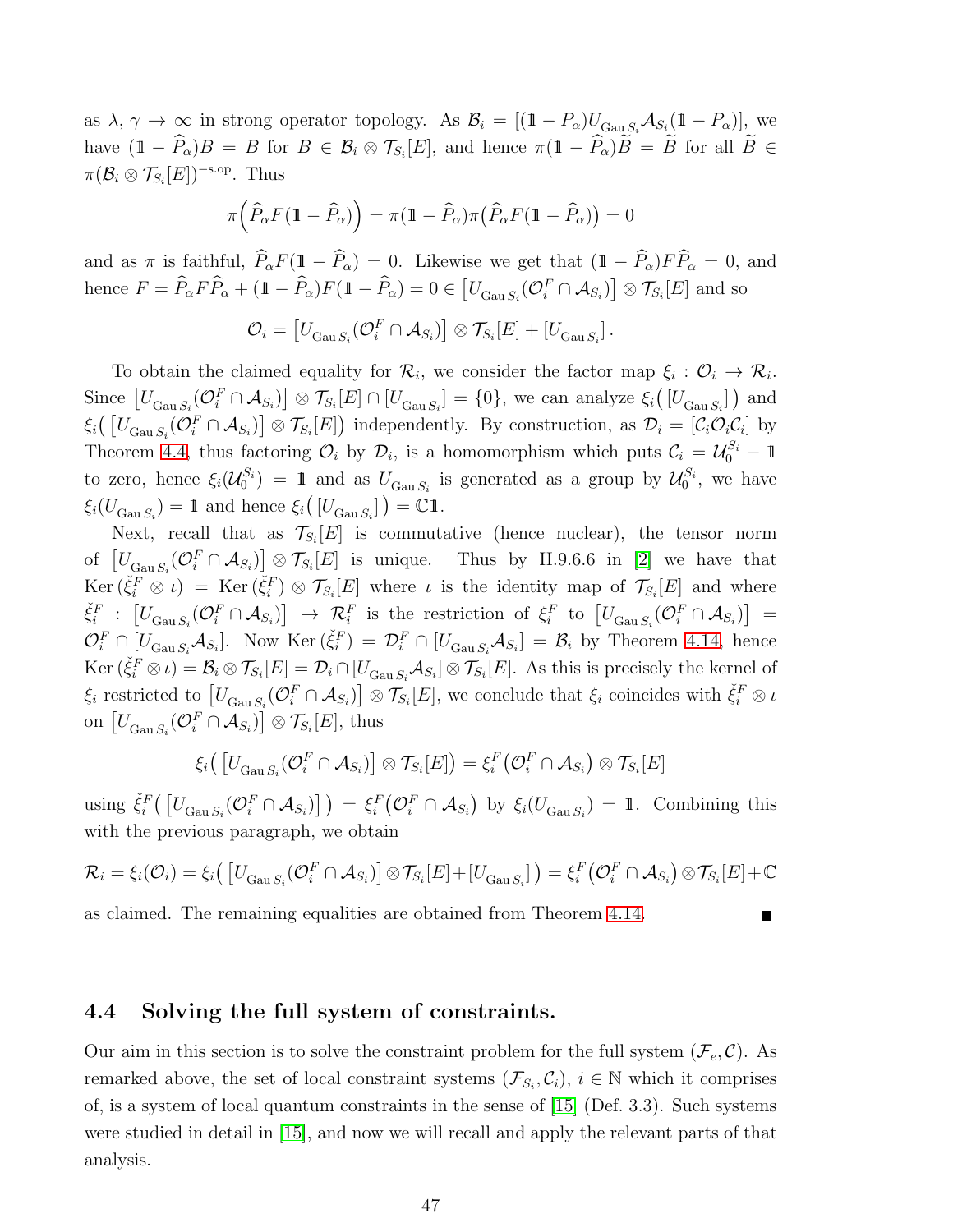Definition 4.17 A system of local quantum constraints consists of the following:

- (1) A directed set  $\tilde{\Gamma}$  of  $C^*$ -algebras with a common identity 1, partially ordered by inclusion, defining an inductive limit  $C^*$ -algebra  $\mathcal{F}_0$  (over  $\widetilde{\Gamma}$ ). We will call the elements of  $\widetilde{\Gamma}$  the local field algebras and  $\mathcal{F}_0$  the quasi-local algebra. There is directed index set  $\Gamma$  together with a surjection  $\mathcal{F} \colon \Gamma \to \widetilde{\Gamma}$  which is order preserving, *i.e.* if  $\gamma_1 \leq \gamma_2$ , then  $\mathcal{F}(\gamma_1) \subseteq \mathcal{F}(\gamma_2)$ .
- (2) (Local Constraints) There is a map  $\mathcal U$  from  $\Gamma$  to the set of first class subsets of the unitaries in the local field algebras such that

$$
\mathcal{U}(\gamma) \subset \mathcal{F}(\gamma)_u \text{ for all } \gamma \in \Gamma, \text{ and}
$$
  
if  $\gamma_1 \leq \gamma_2$ , then  $\mathcal{U}(\gamma_1) = \mathcal{U}(\gamma_2) \cap \mathcal{F}(\gamma_1)$ .

This definition was adapted from Definition 3.3 in [\[15\]](#page-55-2), where  $\Gamma$  and  $\mathcal F$  had additional structure, which we will not need. We first verify that our current system  $(\mathcal{F}_{S_i}, \mathcal{U}_0^{S_i})$ ,  $i \in \mathbb{N}$  satisfies these conditions.

**Proposition 4.18** Let  $\Gamma = \mathbb{N}$  with its usual order, and let

<span id="page-47-0"></span>
$$
\mathcal{F}(i) := \mathcal{F}_{S_i} = [U_{\text{Gau }S_i} \cdot \mathfrak{A}_{S_i}] + [U_{\text{Gau }S_i}] \subset \mathcal{F}_e = \lim_{\longrightarrow} \mathcal{F}_{S_i}
$$

where we use the notation established above. Define  $\mathcal{U}(i) := \mathcal{U}_0^{S_i}$ , then the system  $\{(\mathcal{F}(i),\mathcal{U}(i)) \mid i \in \mathbb{N}\} = \{(\mathcal{F}_{S_i},\mathcal{U}_0^{S_i}) \mid i \in \mathbb{N}\}\$ is a system of local quantum constraints.

**Proof:** It is clear that (1) is satisfied. Regarding (2), it is obvious that if  $i < j$ , then  $\mathcal{U}_0^{S_i} \subseteq \mathcal{U}_0^{S_j} \cap \mathcal{F}_{S_i}$ , so it suffices to show that no  $U \in \mathcal{U}_0^{S_j} \backslash \mathcal{U}_0^{S_i}$  is in  $\mathcal{F}_{S_i}$ . Recall that

 $\mathcal{U}^S_0$  $\begin{array}{lll} \mathcal{C} & \mathcal{C} & \mathcal{C} \end{array} \left[ U, \mathfrak{A}_S \right] \neq 0 \} = \{ U_{\exp(tY \cdot \delta_x)} \mid t \in \mathbb{R} \setminus 0, Y \in \mathfrak{g} \setminus 0, x \in S_e \}$  where  $\mathcal{U}_0$  :=  $\{U_{\exp(t\nu)} \mid t \in \mathbb{R}, \nu = Y \cdot \delta_x \text{ for all } Y \in \mathfrak{g}, x \in \Lambda^0\}$ and  $S_e := \{x \in \Lambda^0 \mid \exists \ell = (x_\ell, y_\ell) \in \Lambda^1 \text{ such that } \ell \cap S \neq \emptyset \text{ and } x_\ell = x \text{ or } y_\ell = x\}.$ 

Now  $\mathcal{F}_S = [U_{\text{Gau }S} \cdot \mathfrak{A}_S] + [U_{\text{Gau }S}]$  and we have uniqueness for decompositions in terms of these two spaces. If  $i < j$ , then  $[U_{\text{Gau }S_i} \cdot \mathfrak{A}_{S_i}] \subseteq [U_{\text{Gau }S_j} \cdot \mathfrak{A}_{S_j}]$  and  $[U_{\text{Gau }S_i}] \subseteq [U_{\text{Gau }S_j}]$ hence  $\mathcal{U}_0^{S_j} \cap \mathcal{F}_{S_i} \subset [U_{\text{Gau }S_i}] \cap [U_{\text{Gau }S_j}] = [U_{\text{Gau }S_i}]$ . Now  $[U_{\text{Gau }S_j}] = C^*(\text{Gau}_d S_j)$  so as  $\text{Gau}\,S_j = (\text{Gau}\,S_i) \times H$  where  $H := \{ \gamma \in \text{Gau}\,S_j \mid \text{supp}(\gamma) \cap (S_i)_e = \emptyset \},\,$  we have  $C^*(\text{Gau}_d S_j) = C^*(\text{Gau}_d S_i) \otimes_{\text{max}} C^*(H_d)$ . Thus  $[U_{\text{Gau }S_i}] = C^*(\text{Gau}_d S_i) \otimes_{\text{max}} \mathbb{C} \mathbb{1}$ .

Moreover  $U \in \mathcal{U}_0^{S_j} \setminus \mathcal{U}_0^{S_i}$  is of the form  $U = U_{\exp(tY \cdot \delta_x)}$  for  $t \in \mathbb{R} \setminus 0, Y \in \mathfrak{g} \setminus 0$ and  $x \in (S_j)_e \setminus (S_i)_e$  so  $\exp(tY \cdot \delta_x) \in H$  hence  $U \in \mathbb{C} \mathbb{1} \otimes_{\max} C^*(H_d)$ . As U implements a nontrivial automorphism, it cannot be a multiple of the identity, hence  $U \notin C^*(\text{Gau}_d S_i) \otimes_{\text{max}} \mathbb{C}1 \mathbb{1} = \mathcal{U}_0^{S_j} \cap \mathcal{F}_{S_i}$ . Thus  $\mathcal{U}_0^{S_j} \cap \mathcal{F}_{S_i} = \mathcal{U}_0^{S_i}$  and so (2) is satisfied.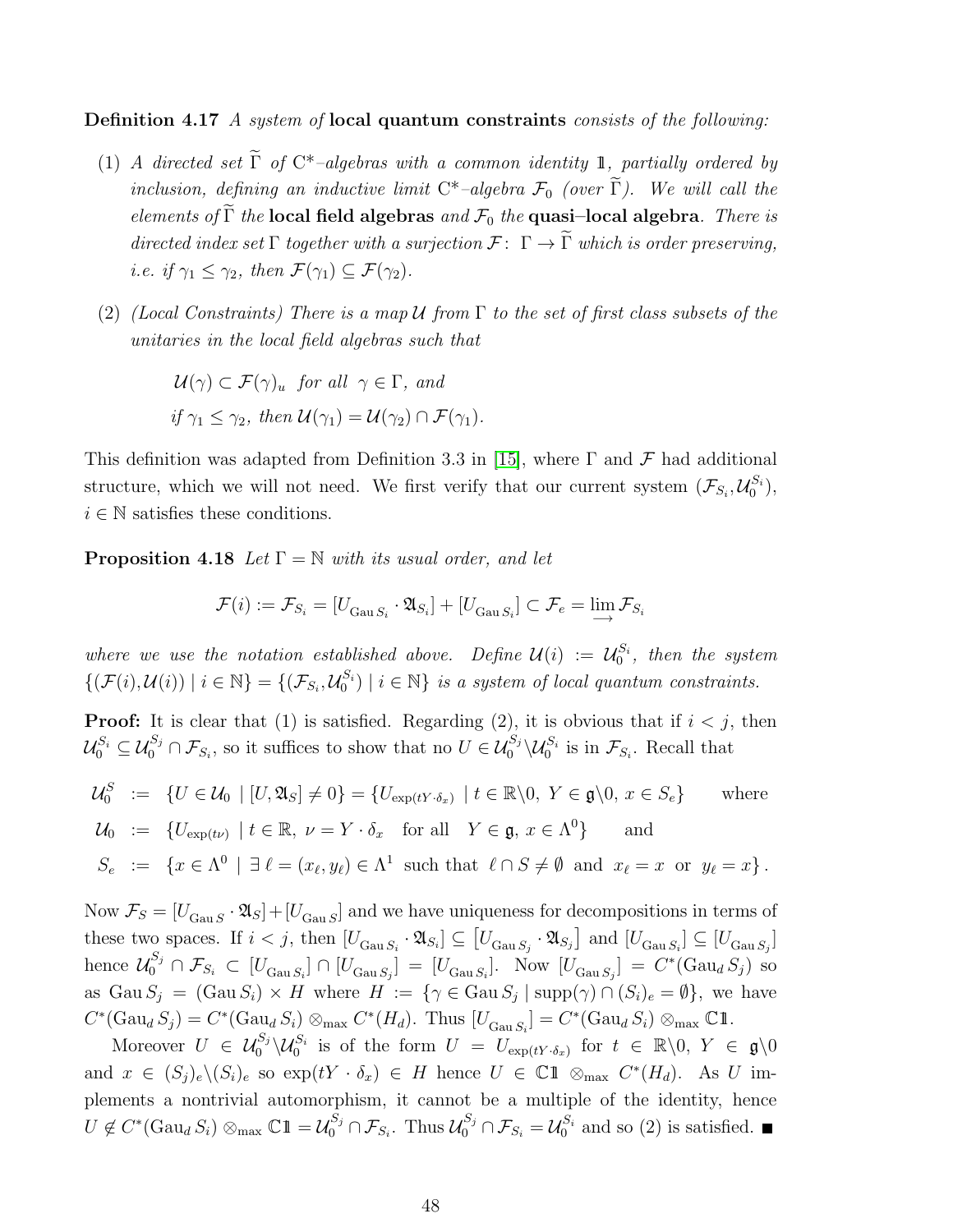Given a system of local quantum constraints,  $\gamma \to (\mathcal{F}(\gamma), \mathcal{U}(\gamma))$ , we can apply the T–procedure to each system  $(\mathcal{F}(\gamma), \mathcal{U}(\gamma))$ , to obtain the "local" objects:

$$
\mathfrak{S}_{D}^{\gamma} := \left\{ \omega \in \mathfrak{S}(\mathcal{F}(\gamma)) \mid \omega(U) = 1 \quad \forall U \in \mathcal{U}(\gamma) \right\} = \mathfrak{S}_{D}(\mathcal{F}(\gamma)),
$$
  
\n
$$
\mathcal{D}(\gamma) := \left[ \mathcal{F}(\gamma) \mathcal{C}(\gamma) \right] \cap \left[ \mathcal{C}(\gamma) \mathcal{F}(\gamma) \right],
$$
  
\n
$$
\mathcal{O}(\gamma) := \left\{ F \in \mathcal{F}(\gamma) \mid FD - DF \in \mathcal{D}(\gamma) \quad \forall D \in \mathcal{D}(\gamma) \right\} = M_{\mathcal{F}(\gamma)}(\mathcal{D}(\gamma)),
$$
  
\n
$$
\mathcal{R}(\gamma) := \mathcal{O}(\gamma) / \mathcal{D}(\gamma) \quad \text{and constraint homomorphism} \quad \xi_{\gamma} : \mathcal{O}(\gamma) \to \mathcal{R}(\gamma).
$$

In the case of our system  $\{(\mathcal{F}_{S_i}, \mathcal{U}_0^{S_i}) \mid i \in \mathbb{N}\},\$  this corresponds to the constraint data  $(\mathfrak{S}_D^i, \mathcal{D}_i, \mathcal{O}_i, \mathcal{R}_i, \xi_i)$  analyzed in Theorem [4.16.](#page-43-0) We need to determine what the inclu-sions in Definition [4.17](#page-46-1) imply for the associated objects  $(\mathfrak{S}_{D}^{\gamma}, \mathcal{D}(\gamma), \mathcal{O}(\gamma), \mathcal{R}(\gamma), \xi_{\gamma})$ .

**Proposition 4.19** Let  $\Gamma \ni \gamma \to (\mathcal{F}(\gamma), \mathcal{U}(\gamma))$  be a system of local quantum constraints. Let  $\gamma_1 \leq \gamma_2$  imply that  $\mathcal{O}(\gamma_1) \subseteq \mathcal{O}(\gamma_2)$  and  $\mathcal{D}(\gamma_1) = \mathcal{D}(\gamma_2) \cap \mathcal{O}(\gamma_1)$ . Then the constraint homomorphism  $\xi_{\gamma_2} : \mathcal{O}(\gamma_2) \to \mathcal{R}(\gamma_2)$  coincides on  $\mathcal{O}(\gamma_1)$  with  $\xi_{\gamma_1}$ , and hence it defines a unital \*-monomorphism  $\iota_{12}$ :  $\mathcal{R}(\gamma_1) \hookrightarrow \mathcal{R}(\gamma_2)$ . In this case, the net  $\gamma \to \mathcal{R}(\gamma)$ has an inductive limit, which we denote by  $\mathcal{R}_0 := \lim_{\longrightarrow} \mathcal{R}(\gamma)$ . Now we may consistently write  $\mathcal{R}(\gamma_1) \subset \mathcal{R}(\gamma_2)$  if  $\gamma_1 \leq \gamma_2$ .

**Proof:** Let  $\gamma_1 \leq \gamma_2$  and  $\mathcal{O}(\gamma_1) \subseteq \mathcal{O}(\gamma_2)$  and  $\mathcal{D}(\gamma_1) = \mathcal{D}(\gamma_2) \cap \mathcal{O}(\gamma_1)$ . From

$$
\mathcal{R}(\gamma_2)=\mathcal{O}(\gamma_2)/\mathcal{D}(\gamma_2)=\Big(\mathcal{O}(\gamma_1)/\mathcal{D}(\gamma_2)\Big)\cup\Big((\mathcal{O}(\gamma_2)\setminus\mathcal{O}(\gamma_1))/\mathcal{D}(\gamma_2)\Big)\,,
$$

it is enough to show that  $\mathcal{O}(\gamma_1)/\mathcal{D}(\gamma_2) \cong \mathcal{R}(\gamma_1) = \mathcal{O}(\gamma_1)/\mathcal{D}(\gamma_1)$ . Now, in  $\mathcal{O}(\gamma_1)$  a  $\mathcal{D}(\gamma_2)$ –equivalence class consists of  $A, B \in \mathcal{O}(\gamma_1)$  such that  $A - B \in \mathcal{D}(\gamma_2)$  and therefore  $A - B \in \mathcal{D}(\gamma_2) \cap \mathcal{O}(\gamma_1) = \mathcal{D}(\gamma_1)$ . This implies  $\mathcal{O}(\gamma_1)/\mathcal{D}(\gamma_2) \cong \mathcal{O}(\gamma_1)/\mathcal{D}(\gamma_1) = \mathcal{R}(\gamma_1)$ . Moreover, since  $1 \in \mathcal{O}(\gamma_1) \subset \mathcal{O}(\gamma_2)$ , and the  $\mathcal{D}(\gamma_1)$ -equivalence class of 1 is contained in the  $\mathcal{D}(\gamma_2)$ –equivalence class of 1, it follows that the identity maps to the identity. We obtain for  $\gamma_1 \leq \gamma_2$  a unital monomorphism  $\iota_{12} : \mathcal{R}(\gamma_1) \hookrightarrow \mathcal{R}(\gamma_2)$ . Next we have to verify that these monomorphisms satisfy Takeda's criterion:  $\iota_{13} = \iota_{23} \circ \iota_{12}$  (cf. [\[42\]](#page-57-11)), which will ensure the existence of the inductive limit  $\mathcal{R}_0$ , and in which case we can write simply inclusion  $\mathcal{R}(\gamma_1) \subset \mathcal{R}(\gamma_2)$  for  $\iota_{12}$ . Recall that  $\iota_{12}(A + \mathcal{D}(\gamma_1)) = A + \mathcal{D}(\gamma_2)$  for  $A \in \mathcal{O}(\gamma_1)$ . Let  $\gamma_1 \leq \gamma_2 \leq \gamma_3$ , then by assumption  $\mathcal{O}(\gamma_1) \subset \mathcal{O}(\gamma_2) \subset \mathcal{O}(\gamma_3)$ , and so for  $A \in \mathcal{O}(\gamma_1)$ ,  $u_{23}(\iota_{12}(A+\mathcal{D}(\gamma_1))) = \iota_{23}(A+\mathcal{D}(\gamma_2)) = A+\mathcal{D}(\gamma_3) = \iota_{13}(A+\mathcal{D}(\gamma_1)).$  This establishes Takeda's criterion.  $\blacksquare$ 

The pair of conditions  $\mathcal{O}(\gamma_1) \subseteq \mathcal{O}(\gamma_2)$  and  $\mathcal{D}(\gamma_1) = \mathcal{D}(\gamma_2) \cap \mathcal{O}(\gamma_1)$  were analyzed in Subsections 3.1 and 3.2 of [\[15\]](#page-55-2) where together they were given the name of reduction isotony.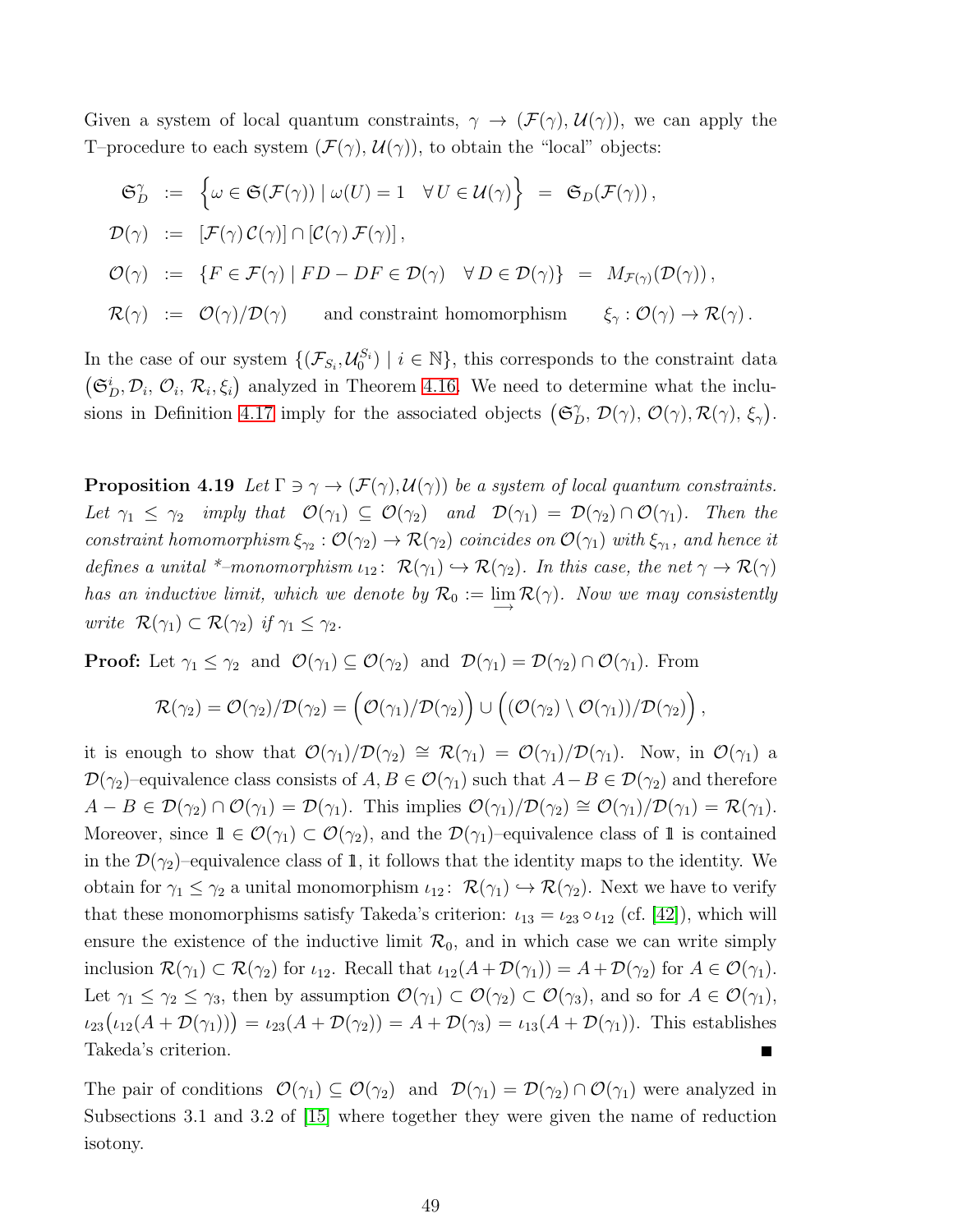Theorem 4.20 With notation established above, the system of local quantum constraints  $\{(\mathcal{F}_{S_i}, \mathcal{U}_0^{S_i}) \mid i \in \mathbb{N}\}\$  satisfies

- (i)  $\mathcal{O}_i \subseteq \mathcal{O}_j$  and  $\mathcal{D}_i = \mathcal{D}_j \cap \mathcal{O}_i$  if  $i \leq j$ . Thus  $\mathcal{R}_i \subseteq \mathcal{R}_j$ , and there is an inductive limit, which we denote by  $\mathcal{R}_0 := \lim_{n \to \infty} \mathcal{R}_i$ .
- (ii)  $\mathcal{O}_i \subseteq \mathcal{O}$  and  $\mathcal{D}_i = \mathcal{D} \cap \mathcal{O}_i$  where  $(\mathfrak{S}_D, \mathcal{D}, \mathcal{O}, \mathcal{R}, \xi)$  is the constraint data for the  $full system \ \mathcal{F}_e = \left[ U_{\text{Gau}_d \Lambda} \cdot (\mathfrak{A}_{\Lambda} \oplus \mathbb{C}) \right] = \lim_{\longrightarrow} \mathcal{F}_{S_i} \ with \ constraints \ \mathcal{C} = \mathcal{U}_0 - \mathbb{1} = \bigcup_{i=1}^{\infty} \mathcal{C}_i.$ Thus  $\xi$  coincides with  $\xi_i$  on  $\mathcal{O}_i$ , and hence defines a unital \*-monomorphism  $\iota_i\colon\; \mathcal{R}_i \,\hookrightarrow\, \mathcal{R}$  which is compatible with the containments  $\mathcal{R}_i \,\subseteq\, \mathcal{R}_j$ , hence we denote it by  $\mathcal{R}_i \subseteq \mathcal{R}$ . Thus  $\mathcal{R}_0 = \lim_{\longrightarrow} \mathcal{R}_i \subseteq \mathcal{R}$ .

$$
(iii) \quad \mathcal{D}_i = \mathcal{D} \cap \mathcal{F}_{S_i}, \ \mathcal{O}_i = \mathcal{O} \cap \mathcal{F}_{S_i} \ \text{and} \ \ \mathcal{R}_0 = \xi \big( C^*(\mathcal{O} \cap \bigcup_{i \in \mathbb{N}} \mathcal{F}_{S_i}) \big).
$$

**Proof:** Let  $i \leq j$  and recall

$$
\mathcal{F}_{S_i} = [U_{\text{Gau }S_i} \cdot \mathfrak{A}_{S_i}] + [U_{\text{Gau }S_i}] \quad \text{and} \quad \mathcal{U}_0^{S_i} = \{ U \in \mathcal{U}_0 \mid [U, \mathfrak{A}_{S_i}] \neq 0 \}
$$

where  $\mathfrak{A}_{S_i} := \mathfrak{F}_{S_i} \otimes \mathcal{L}_{S_i}[E]$ . Thus for  $U \in \mathcal{U}_0 \backslash \mathcal{U}_0^{S_i}$  we have  $[U, \mathfrak{A}_{S_i}] = 0$  and  $[U, U_{\text{Gau }S_i}] = 0$ , and so  $[U, \mathcal{F}_{S_i}] = 0$ . Now from Lemma 3.3 in [\[15\]](#page-55-2) we have that

$$
\mathcal{O}_i \subseteq \mathcal{O}_j \quad \text{if} \quad \mathcal{O}_i \subseteq \left\{ F \in \mathcal{F}_{S_i} \mid UFU^{-1} - F \in \mathcal{D}_j \ \forall \ U \in \mathcal{U}_0^{S_j} \setminus \mathcal{U}_0^{S_i} \right\}
$$
\n
$$
\mathcal{O}_i \subseteq \mathcal{O} \quad \text{if} \quad \mathcal{O}_i \subseteq \left\{ F \in \mathcal{F}_{S_i} \mid UFU^{-1} - F \in \mathcal{D} \ \forall \ U \in \mathcal{U}_0 \setminus \mathcal{U}_0^{S_i} \right\}
$$

and by the previous lines we have that  $UFU^{-1} - F = 0 \in \mathcal{D}_j \cap \mathcal{D}$  for all  $F \in \mathcal{F}_{S_i} \supseteq \mathcal{O}_i$ and  $U \in \mathcal{U}_0 \backslash \mathcal{U}_0^{S_i}$ . So these requirements are always satisfied, hence  $\mathcal{O}_i \subseteq \mathcal{O}_j$  and  $\mathcal{O}_i \subseteq \mathcal{O}$ as claimed.

Next, to show that  $\mathcal{D}_i = \mathcal{D}_j \cap \mathcal{O}_i$  note from the definition of  $\mathcal{D}$  that  $\mathcal{D}_i \subseteq \mathcal{D}_j$ , hence  $\mathcal{D}_i \subseteq \mathcal{D}_j \cap \mathcal{O}_i$ . Since  $\mathcal{O}_i \subseteq \mathcal{O}_j$  we may regard these as new field algebras, so using Lemma 3.2 in [\[15\]](#page-55-2) we will have that  $\mathcal{D}_i = \mathcal{D}_j \cap \mathcal{O}_i$  if we can prove that every Dirac state on  $\mathcal{O}_i$  (w.r.t. constraints  $\mathcal{C}_i$ ) extends to a Dirac state on  $\mathcal{O}_j$  (w.r.t. constraints  $\mathcal{C}_j$ ). In fact, it is enough to prove that every Dirac state on  $\mathcal{O}_i$  (w.r.t. constraints  $\mathcal{C}_i$ ) extends to a Dirac state on  $\mathcal{E} := C^*(\mathcal{O}_i \cup U_{\text{Gau } S_j}) \subseteq \mathcal{O}_j$  (w.r.t. constraints  $\mathcal{C}_j$ ) because any further extension of such a state by the Hahn–Banach theorem to  $\mathcal{O}_j$  remains a Dirac state w.r.t.  $\mathcal{C}_j$ .

Now (as observed in the proof of Proposition [4.18\)](#page-47-0) we have that  $Gau S_i$  =  $(\text{Gau } S_i) \times H$  where  $H := \{ \gamma \in \text{Gau } S_j \mid \text{supp}(\gamma) \cap (S_i)_e = \emptyset \}$ , and  $\alpha_H$  acts trivially on  $\mathcal{F}_{S_i}$ , hence on  $\mathcal{O}_i$ . Since  $U_{\text{Gau }S_i} \subset \mathcal{O}_i$ , we have  $\mathcal{E} = C^*(\mathcal{O}_i \cup U_H)$  and recalling that the unitaries  $U_{\text{Gau }S_i}$  were the implementing unitaries of  $\alpha_{\text{Gau }S_i}$  in the original crossed product, this means that  $\mathcal{E} = \mathcal{O}_i \rtimes_{\iota} H_d$  where  $\iota : H \to \text{Aut } \mathcal{O}_i$  is the trivial action. Thus by Lemma 2.73 in [\[47\]](#page-58-2), we obtain that  $\mathcal{E} = \mathcal{O}_i \rtimes_L H_d = \mathcal{O}_i \otimes_{\text{max}} C^*(H_d)$ . Now by Theorem 4.9 in [\[43\]](#page-57-6), given any two states  $\omega_1$  on  $\mathcal{O}_i$  and  $\omega_2$  on  $C^*(H_d)$ , we can define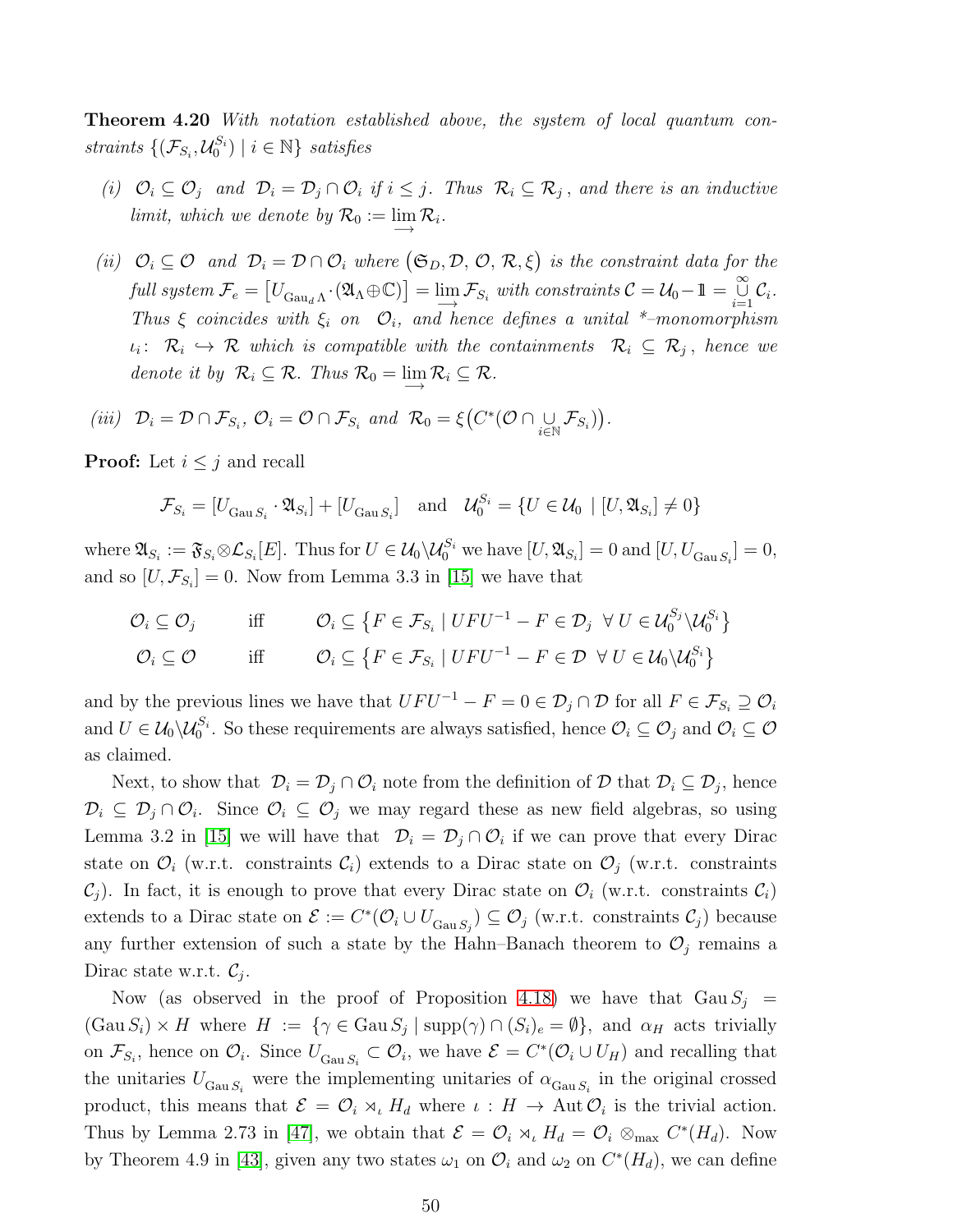a state  $\omega_1 \otimes \omega_2$  on  $\mathcal{E} = \mathcal{O}_i \otimes_{\text{max}} C^*(H_d)$  by  $\omega_1 \otimes \omega_2(A \otimes B) = \omega_1(A)\omega_2(B)$  for all  $A \in \mathcal{O}_i$  and  $B \in C^*(H_d)$ . In particular, as  $\mathcal{C}_j$  is first-class, we can choose a state  $\omega_2$  on  $C^*(H_d) = C^*(U_H)$  such that  $\omega_2(U_h) = 1$  for all  $h \in H$ . Thus if  $\omega_1$  is a Dirac state on  $\mathcal{O}_i$ (w.r.t. constraints  $\mathcal{C}_i$ ), then  $\omega_1 \otimes \omega_2$  is a Dirac state on  $\mathcal{E}$  (w.r.t. constraints  $\mathcal{C}_i$ ) which extends  $\omega_1$ . This concludes the proof that  $\mathcal{D}_i = \mathcal{D}_j \cap \mathcal{O}_i$ , and thus (i) is proven.

For (ii), the same argument with suitable replacements proves that  $\mathcal{D}_i = \mathcal{D} \cap \mathcal{O}_i$ . Moreover, if we replace  $\mathcal{O}_i$  by  $\mathcal{F}_{S_i}$ , this argument also proves that  $\mathcal{D}_i = \mathcal{D} \cap \mathcal{F}_{S_i}$ . To see that  $\iota_i: \mathcal{R}_i \hookrightarrow \mathcal{R}$  is compatible with the containments  $\mathcal{R}_i \subseteq \mathcal{R}_j$ , i.e. with the monomorphism  $\iota_{ij}$ :  $\mathcal{R}_i \hookrightarrow \mathcal{R}_j$  obtained from (i), recall that  $\iota_{ij}(A+\mathcal{D}_i) = A+\mathcal{D}_j$  for  $A \in \mathcal{O}_i$ . Then by assumption  $\mathcal{O}_i \subset \mathcal{O}_j \subset \mathcal{O}$ , and so for  $A \in \mathcal{O}_i$ ,  $\iota_j(\iota_{ij}(A+\mathcal{D}_i)) =$  $\iota_j(A+\mathcal{D}_j) = A+\mathcal{D} = \iota_i(A+\mathcal{D}_i)$ . Thus  $\iota_j \circ \iota_{ij} = \iota_i$ , and this also proves that the set of monomorphisms  $\{\iota_i \mid i \in \mathbb{N}\}$  defines a monomorphism of  $\mathcal{R}_0 = \lim_{n \to \infty} \mathcal{R}_i$  into  $\mathcal{R}$  by the universal property of inductive limits (Theorem L.2.1. in [\[46\]](#page-58-1)).

(iii) We already have above that  $\mathcal{D}_i = \mathcal{D} \cap \mathcal{F}_{S_i}$ , so we prove that  $\mathcal{O}_i = \mathcal{O} \cap \mathcal{F}_{S_i}$ . As  $\mathcal{O}_i \subseteq \mathcal{O}$  by (ii), we have  $\mathcal{O}_i \subseteq \mathcal{O} \cap \mathcal{F}_{S_i}$ . Conversely, if  $A \in \mathcal{O} \cap \mathcal{F}_{S_i}$ , then  $A\mathcal{D}_i = A(\mathcal{D} \cap \mathcal{O}_i) \subseteq \mathcal{D} \cap \mathcal{F}_{S_i} = \mathcal{D}_i$ . Likewise  $\mathcal{D}_i A \subseteq \mathcal{D}_i$  hence  $A \in \mathcal{O}_i$ . Thus  $\mathcal{O}_i=\mathcal{O}\cap\mathcal{F}_{S_i}.$  Since  $\xi:\mathcal{O}\to\mathcal{R}$  takes each  $\mathcal{O}_i=\mathcal{O}\cap\mathcal{F}_{S_i}$  to  $\mathcal{R}_i\subset\mathcal{R}_0$  and it is a homomorphism, it takes  $C^*(\mathcal{O} \cap \bigcup_{i \in \mathbb{N}} \mathcal{F}_{S_i}) = C^*(\bigcup_{i \in \mathbb{N}} \mathcal{O}_i)$  to  $\mathcal{R}_0$ . Since all  $\mathcal{R}_i \subset \xi(C^*(\mathcal{O} \cap \bigcup_{i \in \mathbb{N}} \mathcal{F}_{S_i}))$ , and these generate  $\mathcal{R}_0$  it is clear that we have the claimed equality.

Thus we have shown that the local physical observable algebras  $\mathcal{R}_i$  (obtained in The-orem [4.16\)](#page-43-0), combine into an inductive limit  $\mathcal{R}_0$ , and produce a large part of the full observable algebra  $\mathcal{R}$ . If  $\mathcal{R} \neq \mathcal{R}_0$ , then the extra elements must be obtained from  $\mathcal{O}\backslash C^*(\mathcal{O}\cap \bigcup_{i\in\mathbb{N}}\mathcal{F}_{S_i})$ , i.e. these do not come from "local" observables, so we may regard the elements of  $\mathcal{R}\backslash\mathcal{R}_0$  as global observables. It is not clear if there are any. A natural representation for  $\mathcal R$  is obtained from the representation we constructed at the end of Subsection [3.2,](#page-21-0)  $\pi = \pi_{Fock} \otimes \pi_{\infty}$  which was covariant and had a nonzero invariant vector. Restriction of  $\pi(\mathcal{O})$  to the gauge invariant subspace of  $\mathcal{H}_{\pi}$  produces a representation of R.

We would like to understand the inclusions  $\mathcal{R}_i \subseteq \mathcal{R}_j$ , in terms of the concrete characterization in Theorem [4.16:](#page-43-0)

$$
\mathcal{R}_i = \xi_i(\mathcal{O}_i) = \xi_i^F(\mathcal{O}_i^F \cap \mathcal{A}_{S_i}) \otimes \mathcal{T}_{S_i}[E] + \mathbb{C} \cong \mathcal{K}(\mathcal{H}_{\pi}^G) \otimes \mathcal{T}_{S_i}[E] + \mathbb{C}
$$

where  $\pi$  :  $\mathcal{F}_{S_i}^F \to \mathcal{B}(\mathcal{H}_\pi)$  is any representation which is irreducible on  $\mathcal{A}_{S_i}$ . Since for  $i < j$  we have  $\mathcal{R}_i = \xi_i(\mathcal{O}_i) = \xi_j(\mathcal{O}_i) \subset \xi_j(\mathcal{O}_j) = \mathcal{R}_j$ , we need to consider the inclusion  $\mathcal{O}_i \subseteq \mathcal{O}_j$ . By Theorem [4.16](#page-43-0)

$$
\mathcal{O}_i = \left[ U_{\text{Gau }S_i}(\mathcal{O}_i^F \cap \mathcal{A}_{S_i}) \right] \otimes \mathcal{T}_{S_i}[E] + \left[ U_{\text{Gau }S_i} \right] \quad \text{where} \quad \mathcal{O}_i^F = \left[ U_{\text{Gau }S_i}(\mathcal{O}_i^F \cap \mathcal{A}_{S_i}) \right] + \left[ U_{\text{Gau }S_i} \right]
$$
\n
$$
\text{and } \mathcal{A}_{S_i} := \mathfrak{F}_{S_i} \otimes \mathcal{L}^{S_i}. \text{ As } [U_{\text{Gau }S_i}] \subseteq \left[ U_{\text{Gau }S_j} \right] \text{ and } \xi_j \left( \left[ U_{\text{Gau }S_j} \right] \right) = \mathbb{C}, \text{ we only need to}
$$
\n
$$
\text{examine the inclusion } \left[ U_{\text{Gau }S_i}(\mathcal{O}_i^F \cap \mathcal{A}_{S_i}) \right] \otimes \mathcal{T}_{S_i}[E] \subseteq \left[ U_{\text{Gau }S_j}(\mathcal{O}_j^F \cap \mathcal{A}_{S_j}) \right] \otimes \mathcal{T}_{S_j}[E].
$$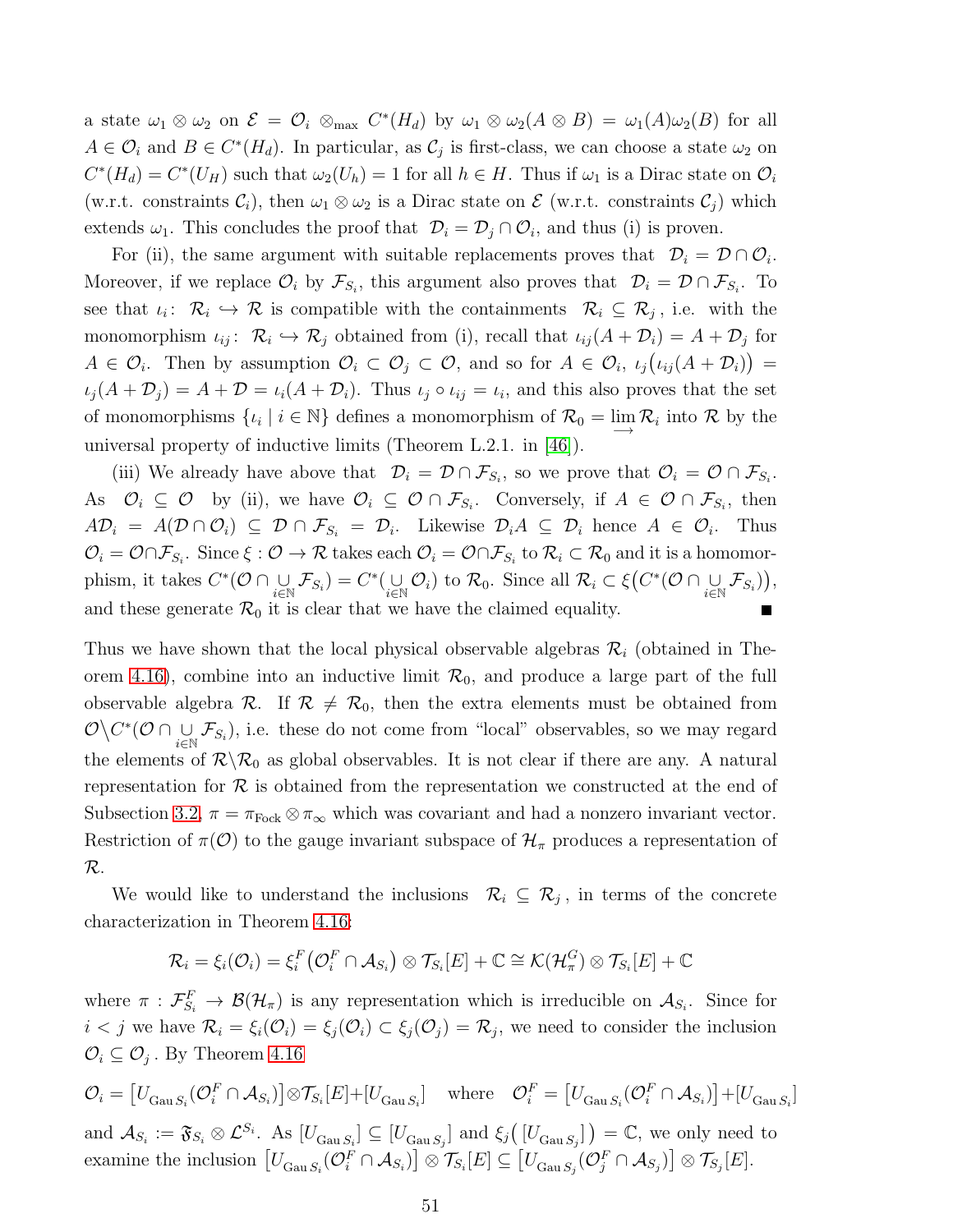- We show how  $\mathcal{L}_{S_i}[E] \subseteq \mathcal{L}_{S_j}[E]$ . Now  $\mathcal{L}_{S_i}[E] \cong \mathcal{L}^{S_i} \otimes \mathcal{T}_{S_i}[E]$ , and so it is generated by elements of the type  $L \otimes E_{S_i}[n]$  where  $L \in \mathcal{L}^{S_i}$  and  $E_{S_i}[n]$  is as in Lemma [4.15.](#page-42-1) Then  $E_{S_i}[\mathbf{n}] = E_{ij} \otimes E_{S_j}[\mathbf{n}]$  where  $E_{ij}$  is the finite tensor product consisting of those entries of  $E_{n_1}^{(1)} \otimes E_{n_2}^{(2)} \otimes \cdots$  corresponding to links in  $\Lambda_{S_j}^1 \setminus \Lambda_{S_i}^1$ . Now  $\mathcal{L}^{S_i} \otimes E_{ij} \subset \mathcal{L}^{S_j}$ since  $(E_n^{(k)})_{n\in\mathbb{N}}\subset\mathcal{L}_k$ , hence  $L\otimes E_{S_i}[\mathbf{n}]=L\otimes E_{ij}\otimes E_{S_j}[\mathbf{n}]\in\mathcal{L}^{S_j}\otimes\mathcal{T}_{S_j}[E]$ . Thus we have identified  $\mathcal{L}^{S_i} \otimes \mathcal{T}_{S_i}[E] \subseteq \mathcal{L}^{S_j} \otimes \mathcal{T}_{S_j}[E]$  and hence  $\mathcal{L}_{S_i}[E] \subseteq \mathcal{L}_{S_j}[E]$ .
- Since  $\mathfrak{F}_{S_i} \subseteq \mathfrak{F}_{S_j}$  it follows that  $\mathcal{A}_{S_i} \otimes E_{ij} = \mathfrak{F}_{S_i} \otimes \mathcal{L}^{S_i} \otimes E_{ij} \subseteq \mathfrak{F}_{S_j} \otimes \mathcal{L}^{S_j} = \mathcal{A}_{S_j}$ . We claim that  $(\mathcal{O}_i^F \cap \mathcal{A}_{S_i}) \otimes E_{ij} \subseteq (\mathcal{O}_j^F \cap \mathcal{A}_{S_j})$ , and hence  $(\mathcal{O}_i^F \cap \mathcal{A}_{S_i}) \otimes \mathcal{T}_{S_i}[E] \subseteq$  $(\mathcal{O}_j^F \cap \mathcal{A}_{S_j}) \otimes \mathcal{T}_{S_j}[E]$ . That  $(\mathcal{O}_i^F \cap \mathcal{A}_{S_i}) \otimes E_{ij} \subseteq \mathcal{A}_{S_j}$  is obvious. To see that it is in  $\mathcal{O}_j^F$  note that  $\left[\mathcal{U}_0^{S_j}\backslash \mathcal{U}_0^{S_i},(\mathcal{O}_i^F\cap \mathcal{A}_{S_i})\otimes E_{ij}\right]=0$ , and that

$$
\left[\mathcal{U}_0^{S_i}, (\mathcal{O}_i^F \cap \mathcal{A}_{S_i}) \otimes E_{ij}\right] \subseteq \mathcal{B}_i^F \otimes E_{ij} \subseteq \mathcal{D}_j^F
$$

where via Theorem [4.14](#page-40-0) we have  $\mathcal{B}_i = \mathcal{D}_i^F \cap [U_{\text{Gau }S_i} \mathcal{A}_{S_i}] = [\mathcal{C}_i U_{\text{Gau }S_i} \mathcal{A}_{S_i} \mathcal{C}_i],$ and the last inclusion follows from  $\mathcal{B}_i^F \otimes E_{ij} = [C_i U_{\text{Gau }S_i} A_{S_i} C_i] \otimes E_{ij} \subseteq$  $[\mathcal{C}_i(U_{\text{Gau }S_i}\mathcal{A}_{S_i}\otimes E_{ij})\mathcal{C}_i] \subseteq \mathcal{D}_j^F$ . This inclusion

$$
(\mathcal{O}_i^F \cap \mathcal{A}_{S_i}) \otimes \mathcal{T}_{S_i}[E] \subseteq (\mathcal{O}_j^F \cap \mathcal{A}_{S_j}) \otimes \mathcal{T}_{S_j}[E]
$$

fully specifies the inclusion  $\mathcal{R}_i \subseteq \mathcal{R}_j$  because  $\mathcal{R}_i = \xi_i((\mathcal{O}_i^F \cap \mathcal{A}_{S_i}) \otimes \mathcal{T}_{S_i}[E]) + \mathbb{C}.$ 

We conclude that we have concretely characterized the algebra of local physical observables  $\mathcal{R}_0 = \lim_{n \to \infty} \mathcal{R}_i \subseteq \mathcal{R}$ , but that the existence and nature of the global physical observables  $\mathcal{R}\backslash\mathcal{R}_0$  remain an open question.

## <span id="page-51-0"></span>4.5 Physical observables.

We consider types of gauge invariant observables for lattice QCD which appeared in the literature (cf. [\[26\]](#page-56-8)). As we know from Theorem [4.4\(](#page-29-0)iii), any gauge invariant element of  $\mathcal{F}_e$  will be in  $\mathcal O$  and hence will produce an element of our physical algebra  $\mathcal R$ . Moreover, if a gauge invariant  $A \in \mathcal{F}_e$  is constructed from a finite lattice, i.e. it is in some  $\mathcal{F}_{S_i}$ , then we obtain a gauge invariant element in  $\mathcal{O} \cap \bigcup_{i \in \mathbb{N}} \mathcal{F}_{S_i} = \bigcup_{i \in \mathbb{N}} \mathcal{O}_i$  hence in  $\mathcal{R}_0$ . We consider three types.

(1) As remarked above Theorem [4.13,](#page-39-0) given  $A \in \mathcal{A}_{S_i}$  we only need to apply the wellknown method of taking the group average over  $G_{\text{au}} S_i$  to obtain a gauge invariant observable

$$
P_{\alpha}AP_{\alpha} = \int_{\text{Gau }S_i} \alpha_g(A) d\mu(g) \quad \text{where } \mu \text{ is the normalized Haar measure of } \text{Gau } S_i.
$$

Moreover from Theorem [4.14,](#page-40-0) for finite lattice systems, as  $\mathcal{R}_i^F = \mathcal{O}_i^F / \mathcal{D}_i^F \cong$  $[P_{\alpha}A_{S_i}P_{\alpha}] + \mathbb{C}$ , all physically relevant observables can be obtained this way.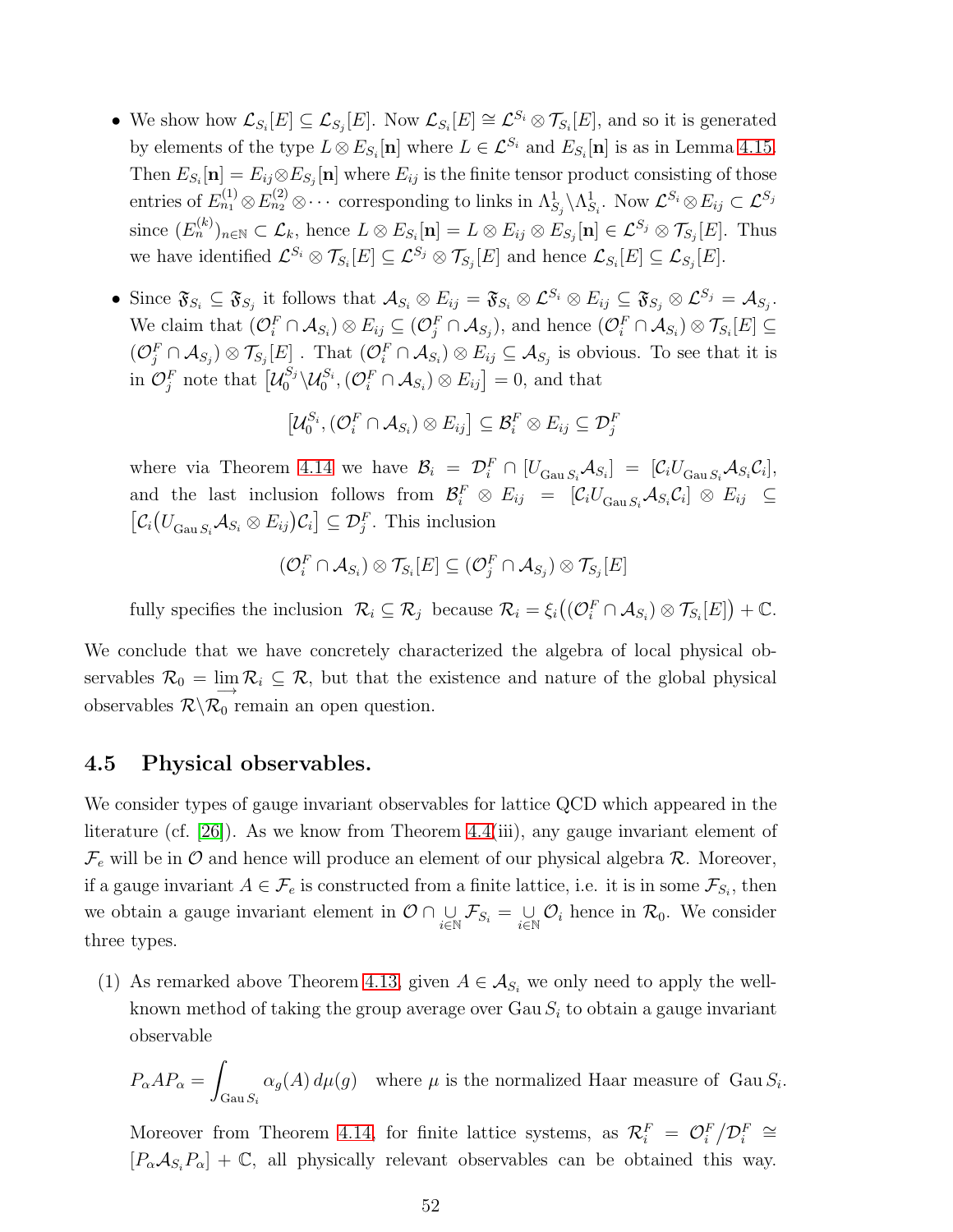For the local algebra  $\mathcal{F}_{S_i} = [U_{\text{Gau }S_i} \cdot \mathcal{A}_{S_i}] \otimes \mathcal{T}_{S_i}[E] + [U_{\text{Gau }S_i}] \otimes \mathbb{1}$ , the analogous statement holds for an  $A \in \mathcal{A}_{S_i} \otimes \mathcal{T}_{S_i}[E]$ , and by Theorem [4.16](#page-43-0) we have  $\mathcal{R}_i \cong P_{\alpha} \mathcal{A}_{S_i} P_{\alpha} \otimes \mathcal{T}_{S_i}[E] + \mathbb{C}$  so again, all of  $\mathcal{R}_i$  can be obtained this way. Thus all of  $\mathcal{R}_0 = C^* \left( \bigcup_{i \in \mathbb{N}} \mathcal{R}_i \right)$  can be obtained by local averages over the gauge group. In the (Euclidean) functional integral approach of lattice QCD, this idea is useful (cf. [\[32\]](#page-57-12)). Here the functional integral measure is the (possibly infinite) product measure of the normalized Haar measure of G, one for each link of the lattice. For a local observable, i.e. a function depending on only finitely many link variables  $(\text{in } G)$ , its expectation value is its functional integral, which reduces to the integral w.r.t. the finite product measure of the Haar measures of the links involved.

(2) We start with gauge invariant variables of pure gauge type, and consider the well-known Wilson loops cf. [\[48\]](#page-58-4). To construct a Wilson loop, we choose an oriented loop  $L = \{\ell_1, \ell_2, \ldots, \ell_m\} \subset \Lambda^1$ ,  $\ell_j = (x_j, y_j)$ , such that  $y_j = x_{j+1}$  for  $j = 1, \ldots, m-1$  and  $y_m = x_1$ . Let  $G_k = G$  be the configuration space of  $\ell_k$ . Denoting the components of a gauge potential  $\Phi$  by  $\Phi_{ij}(\ell_k) \in C(G_k)$  as in equa-tion [\(2.5\)](#page-7-2), the matrix components of the quantum connection at  $\ell_k$  are given by  $T_{\Phi_{ij}(\ell_k)}$ . To construct the gauge invariant observable associated with the loop, define (summing over repeated indices):

$$
W(L) := \Phi_{i_1 i_2}(\ell_1)(g_1) \Phi_{i_2 i_3}(\ell_3)(g_2) \cdots \Phi_{i_{m-1} i_1}(\ell_m)(g_m)
$$
  
= 
$$
(e_{i_1}, g_1 g_2 \cdots g_m e_{i_1}) = \text{Tr}(g_1 g_2 \cdots g_m).
$$

This defines a gauge invariant element  $W(L) \in C(G_1) \otimes \cdots \otimes C(G_m)$  $C(G_1 \times \cdots G_m)$ . Wilson loops of particular importance, are those where the paths are plaquettes, i.e.  $L = (\ell_1, \ell_2, \ell_3, \ell_4) \in \Lambda^2$  as such  $W(L)$  occur in the lattice Hamiltonian.

As remarked in Subsection [2.3,](#page-13-0)  $C(G_j) \subset M(\mathcal{L}_{\ell_j})$  where  $\mathcal{L}_{\ell_j} = C(G_j) \rtimes_{\lambda} G_j$ , it is not actually contained in  $\mathcal{L}_{\ell_j}$ . Let  $S_i$  contain the loop, then we embed  $C(G_1) \otimes$  $\cdots \otimes C(G_m)$  (hence  $W(L)$ ) in  $M(\mathfrak{A}_{S_i}) = M(\mathfrak{F}_{S_i} \otimes \mathcal{L}_{S_i}[E]) = M(\mathfrak{F}_{S_i} \otimes \mathcal{L}^{(S_i)} \otimes \mathcal{T}_{S_i}[E])$ by setting it equal to 1l in those factors of the tensor product not corresponding to some  $\mathcal{L}_{\ell_j}$ . Recalling that  $\mathcal{R}_i \cong P_{\alpha} \mathcal{A}_{S_i} P_{\alpha} \otimes \mathcal{T}_{S_i}[E] + \mathbb{C}$  where  $\mathcal{A}_{S_i} := \mathfrak{F}_{S_i} \otimes \mathcal{L}^{(S_i)}$  and that  $P_{\alpha}M(\mathcal{A}_{S_i})P_{\alpha}$  is the gauge invariant part of  $M(\mathcal{A}_{S_i})$ , we obtain that  $W(L) \in$  $P_{\alpha}M(\mathcal{A}_{S_i})P_{\alpha} \otimes \mathcal{T}_{S_i}[E] \subseteq M(P_{\alpha}\mathcal{A}_{S_i}P_{\alpha} \otimes \mathcal{T}_{S_i}[E])$  so  $W(L)$  is in the multiplier algebra of a subalgebra of  $\mathcal{R}_0$ .

(3) Another method of constructing gauge invariant observables, is by Fermi bilinears connected with a Wilson line (cf. [\[26\]](#page-56-8)). Consider a path  $C = \{\ell_1, \ell_2, \ldots, \ell_m\} \subset \Lambda^1$ ,  $\ell_j = (x_j, y_j)$ , such that  $y_j = x_{j+1}$  for  $j = 1, \ldots, m-1$ . We take notation as above, so  $G_k = G$  is the configuration space of  $\ell_k$ , and  $\Phi_{ij}(\ell_k)(g_k) := (e_i, g_k e_j)$ ,  $g_k \in G_k$ .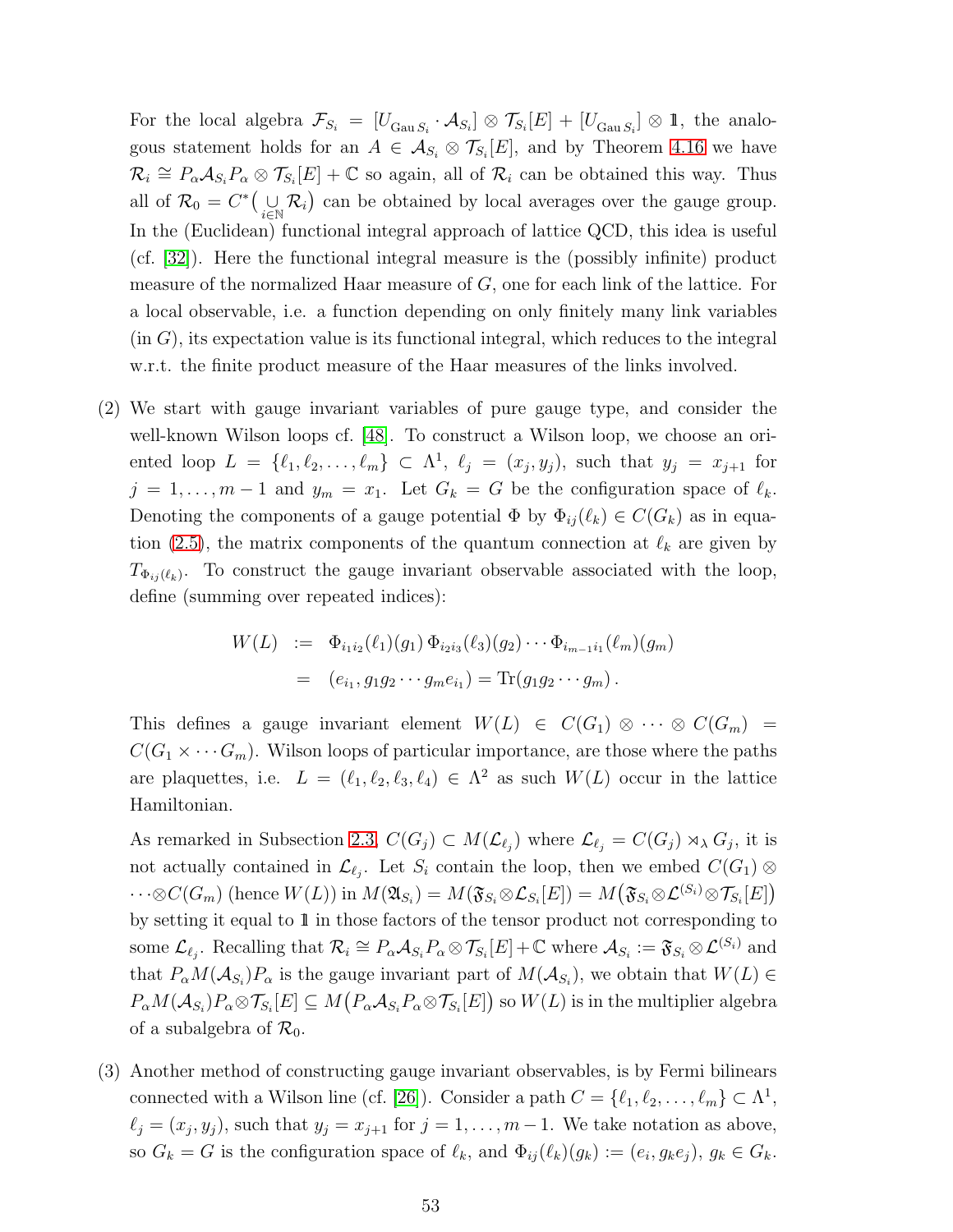To construct a gauge invariant observable associated with the path, consider (with summation convention):

$$
Q(C) := \psi_{i_1}^*(x_1) \Phi_{i_1 i_2}(\ell_1) \Phi_{i_2 i_3}(\ell_3) \cdots \Phi_{i_{m-1} i_m}(\ell_m) \psi_{i_m}(\mathbf{y}_m)
$$
  

$$
\in \mathfrak{F}_{S_i} \otimes C(G_1) \otimes \cdots \otimes C(G_m)
$$

where  $S_i$  contains the path and we assume  $\mathbf{V} = \mathbb{C}^k$  (otherwise  $\mathbf{V} = \mathbb{C}^k \times \mathbf{W}$ and there are more indices). Then  $Q(C)$  is gauge invariant. As above, we embed  $\mathfrak{F}_{S_i} \otimes C(G_1) \otimes \cdots \otimes C(G_m) \text{ in } M(\mathfrak{A}_{S_i}) = M(\mathfrak{F}_{S_i} \otimes \mathcal{L}_{S_i}[E]) = M\big(\mathfrak{F}_{S_i} \otimes \mathcal{L}^{(S_i)} \otimes \mathcal{T}_{S_i}[E]\big)$ by setting it equal to 1l in those factors of the tensor product not corresponding to  $\mathfrak{F}_{S_i}$  or some  $\mathcal{L}_{\ell_j}$ . We obtain  $Q(C) \in M(\mathfrak{A}_{S_i})$ . As it is gauge invariant, it is in fact in the multiplier of the gauge invariant part of  $\mathfrak{A}_{S_i}$  which is  $P_\alpha A_{S_i} P_\alpha \otimes \mathcal{T}_{S_i}[E]$ and so  $Q(C)$  is in the multiplier algebra of a subalgebra of  $\mathcal{R}_0$  as well.

In this way mesons (bilinears in a quark and an antiquark) and baryons (trilinears in quarks) are constructed in lattice QCD.

In the representation  $\pi = \pi_{\text{Fock}} \otimes \pi_{\infty}$  it is also possible to build unbounded observables as gauge invariant operators. For example we can build gauge invariant combinations of the gluonic and the colour electric field generators, and in the finite lattice context, such operators were analyzed in [\[23,](#page-56-1) [20\]](#page-56-13). As an example of such a gauge invariant operator, in the context of a finite lattice, we state the Hamiltonian, where we disregard terms by which  $H$  has to be supplemented in order to avoid the doubling problem. It is

<span id="page-53-1"></span>
$$
H = \frac{a}{2} \sum_{\ell \in \Lambda^1} E_{ij}(\ell) E_{ji}(\ell) + \frac{1}{2g^2 a} \sum_{p \in \Lambda^2} (W(p) + W(p)^*)
$$
  
+  $i \frac{a}{2} \sum_{\ell \in \Lambda^1} \bar{\psi}_n(x_\ell) [\gamma \cdot (y_\ell - x_\ell)]_{ni} \Phi_{ij}(\ell) \psi_j(y_\ell) + h.c.$   
+  $ma^3 \sum_{x \in \Lambda^0} \bar{\psi}_i(x) \psi_i(x),$  (4.19)

where a is the assumed lattice spacing;  $W(p)$  is the Wilson loop operator for the plaquette  $p = (\ell_1, \ell_2, \ell_3, \ell_4)$ ; the vector  $y_{\ell} - x_{\ell}$  for a link  $\ell = (x_{\ell}, y_{\ell})$  is the vector of length a pointing from  $x_{\ell}$  to  $y_{\ell}$  and h.c. means the Hermitean conjugate. As usual,  $\bar{\psi}_i(x) = \psi_j(x)^*(\gamma_0)_{ji}$ . We have omitted the bispinor and flavour indices. Note that the summands occurring in [\(4.19\)](#page-53-1) are all gauge invariant and hence observables, some unbounded.

# <span id="page-53-0"></span>5 Conclusion.

We have extended the finite QCD lattice model in [\[22,](#page-56-0) [23\]](#page-56-1) to an infinite lattice. We defined both local and global gauge transformations on it, and we identified the Gauss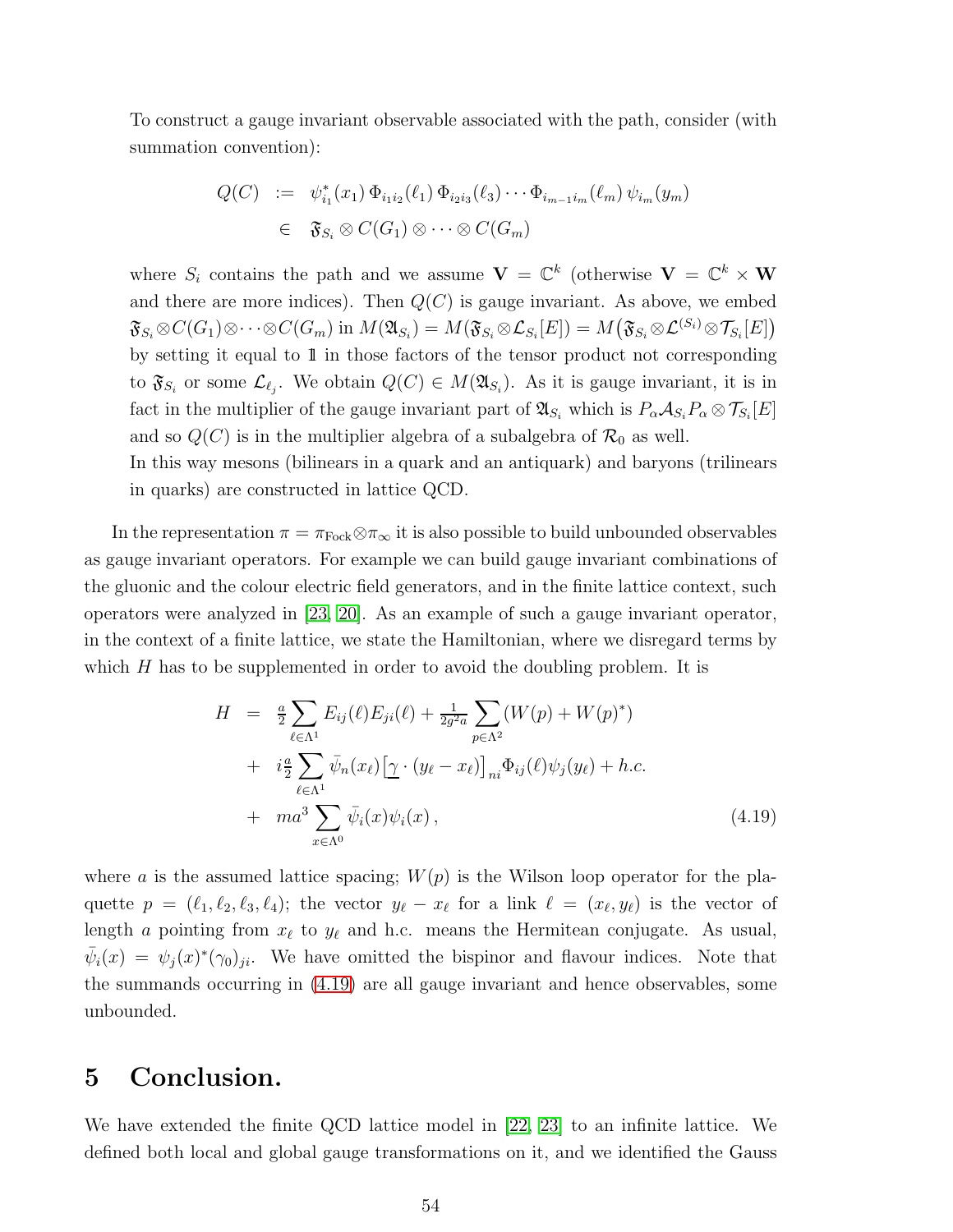law constraint. Using the T-procedure and the local structure of the constraints we solved the constraint system, and identified the algebra of local physical observables.

There are three directions in which this model needs to be developed in future work. First, the open question of the existence and nature of the global physical observables  $\mathcal{R}\backslash\mathcal{R}_0$  needs to be settled. Second, we need to analyze boundary effects, i.e do colour charge analysis and connect to the results for the finite lattices in [\[22,](#page-56-0) [23\]](#page-56-1). Third, and more ambitiously, we need to define and analyze the dynamics of the system, and obtain suitable ground states. This is already in the context of finite lattices, a very hard task. We refer to [\[18,](#page-56-10) [40\]](#page-57-4) for the discussion of an exactly solvable model of the above type.

# <span id="page-54-0"></span>A More on subsystems of constraints.

Assume that  $\mathcal{C} \subset \mathcal{A} \subset \mathcal{F}$  where  $\mathcal{C}$  is a first–class constraint set, and  $\mathcal{A}, \mathcal{F}$  are unital  $C^*$ – algebras. Now there are two constrained systems to consider;-  $(A, C)$  and  $(F, C)$ . The first one produces the algebras  $\mathcal{D} \subset \mathcal{O} \subseteq \mathcal{A}$ , and the second produces  $\mathcal{D}_{\mathcal{F}} \subset \mathcal{O}_{\mathcal{F}} \subseteq \mathcal{F}$ , where as usual,

$$
\mathcal{N} = [\mathcal{A}\mathcal{C}] = \mathcal{A} \cdot C^*(\mathcal{C}), \qquad \mathcal{D} = \mathcal{N} \cap \mathcal{N}^*, \qquad \mathcal{O} = M_{\mathcal{A}}(\mathcal{D}) \qquad \text{and}
$$
  

$$
\mathcal{N}_{\mathcal{F}} = [\mathcal{F}\mathcal{C}] = \mathcal{F} \cdot C^*(\mathcal{C}), \qquad \mathcal{D}_{\mathcal{F}} = \mathcal{N}_{\mathcal{F}} \cap \mathcal{N}_{\mathcal{F}}^*, \qquad \mathcal{O}_{\mathcal{F}} = M_{\mathcal{F}}(\mathcal{D}_{\mathcal{F}})
$$

with constraining homomorphisms  $\xi: \mathcal{O} \to \mathcal{R} = \mathcal{O}/\mathcal{D}$  and  $\xi_{\mathcal{F}}: \mathcal{O}_{\mathcal{F}} \to \mathcal{R}_{\mathcal{F}} = \mathcal{O}_{\mathcal{F}}/\mathcal{D}_{\mathcal{F}}$ . Then we have (cf. Theorem 3.2 of [\[14\]](#page-55-12)):

**Theorem A.1** Given as above the constraint systems  $C \subset A \subset F$  then

<span id="page-54-3"></span> $\mathcal{N}_{\mathcal{F}} \cap \mathcal{A} = \mathcal{N},$   $\mathcal{D}_{\mathcal{F}} \cap \mathcal{A} = \mathcal{D},$  and  $\mathcal{O}_{\mathcal{F}} \cap \mathcal{A} = \mathcal{O}.$ 

Hence  $\mathcal{R} = \mathcal{O}/\mathcal{D} = (\mathcal{O}_{\mathcal{F}} \cap \mathcal{A})/(\mathcal{D}_{\mathcal{F}} \cap \mathcal{A}),$  thus  $\xi_{\mathcal{F}} \circ \mathcal{O} = \xi$ .

Thus we can always enlarge our given algebra to a larger more convenient one, then we only need to intersect our constraint algebras  $\mathcal{D}, \mathcal{O}$ , with the original algebra to obtain our required constraint algebras.

# <span id="page-54-4"></span>References

- <span id="page-54-2"></span>[1] Akemann, C.A., Pedersen, G.K., Tomiyama, J.: Multipliers of C\*-algebras. J. Funct. Anal. 13, 277–301 (1973)
- <span id="page-54-1"></span>[2] Blackadar, B.: Operator Algebras. Springer 2006
- [3] Blackadar, B.: Infinite tensor products of  $C^*$ -algebras, Pac. J. Math. 77 (1977), 313–334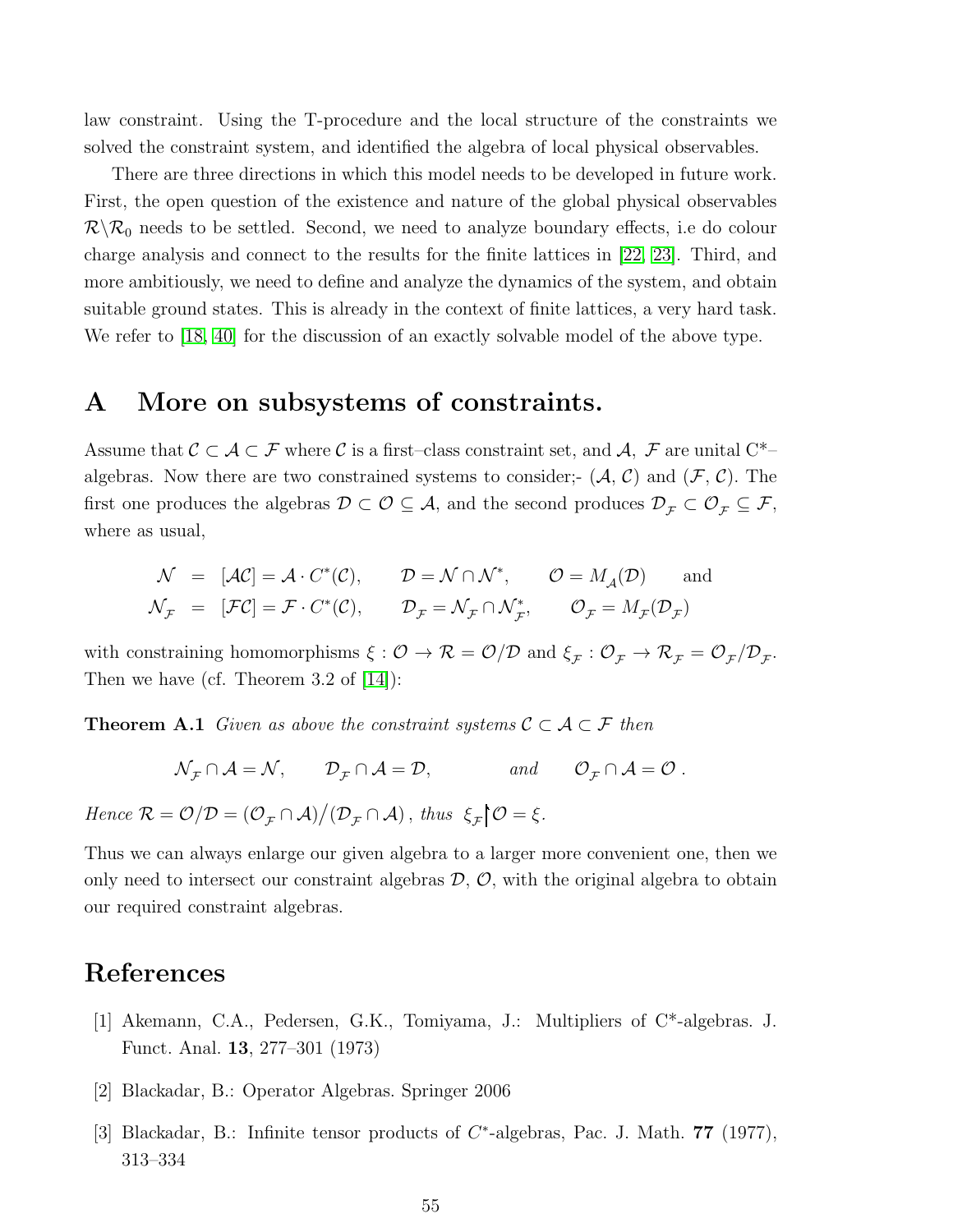- <span id="page-55-9"></span><span id="page-55-4"></span>[4] Bratteli, O., Robinson, D. W.: Operator Algebras and Quantum Statistical Mechanics 1, Springer 1987 New York Inc.
- <span id="page-55-6"></span>[5] Carey, A.L., Ruijsenaars, S.N.M.: On fermion gauge groups, current algebras and Kac–Moody algebras. Acta Applic. Math. 10, 1–86 (1987)
- [6] Costello, P.: The mathematics of the BRST-constraint method. [arXiv:0905.3570](http://arxiv.org/abs/0905.3570) M. Henneaux, C. Teitelboim: Quantization of Gauge Systems. Princeton University Press, Princeton 1992 Landsman, N.P.: Rieffel induction as generalised quantum Marsden–Weinstein reduction. J. Geom. Phys. 15, 285–319 (1995) Giulini, D., Marolf, D.: On the generality of refined algebraic quantization. Class. Quant. Grav. 16, 2479-2488 (1999) Klauder, J., Ann. Physics 254, 419–453 (1997) Faddeev, L., Jackiw, R.: Hamiltonian reduction of unconstrained and constrained systems. Phys. Rev. Lett. 60, 1692 (1988)
- <span id="page-55-11"></span><span id="page-55-7"></span>[7] Creutz, Michael: Quarks, gluons and lattices. Cambridge University Press 1983
- <span id="page-55-5"></span>[8] Dirac, P.A.M.: Lectures on Quantum Mechanics. Belfer Graduate School of Science: Yeshiva University 1964
- <span id="page-55-0"></span>[9] Glöckner, H., Direct limit Lie groups and manifolds, J. Math. Kyoto Univ. 43 (2003), 1–26
- <span id="page-55-1"></span>[10] Grundling, H., Neeb, K-H.: Full regularity for a C\*-algebra of the Canonical Commutation Relations, Rev. Math. Phys. 21 (2009), 587–613
- <span id="page-55-8"></span>[11] Grundling, H.: Quantum constraints. Rep. Math. Phys. 57, 97-120 (2006)
- <span id="page-55-10"></span>[12] Grundling, H., Hurst, C.A.: Algebraic quantization of systems with a gauge degeneracy. Commun. Math. Phys. 98, 369–390 (1985)
- [13] Grundling, H., Hurst, C.A.: The quantum theory of second class constraints: Kinematics. Commun. Math. Phys. 119, 75–93 (1988) [Erratum: ibid. 122, 527–529 (1989)]
- <span id="page-55-12"></span><span id="page-55-2"></span>[14] Grundling, H.: Systems with outer constraints. Gupta–Bleuler electromagnetism as an algebraic field theory. Commun. Math. Phys. 114, 69–91 (1988
- <span id="page-55-3"></span>[15] Grundling, H., Lledo, F. Local Quantum Constraints. Rev. Math. Phys. 12, 1159– 1218 (2000)
- [16] Haag, R.: Local Quantum Physics. Berlin: Springer Verlag 1992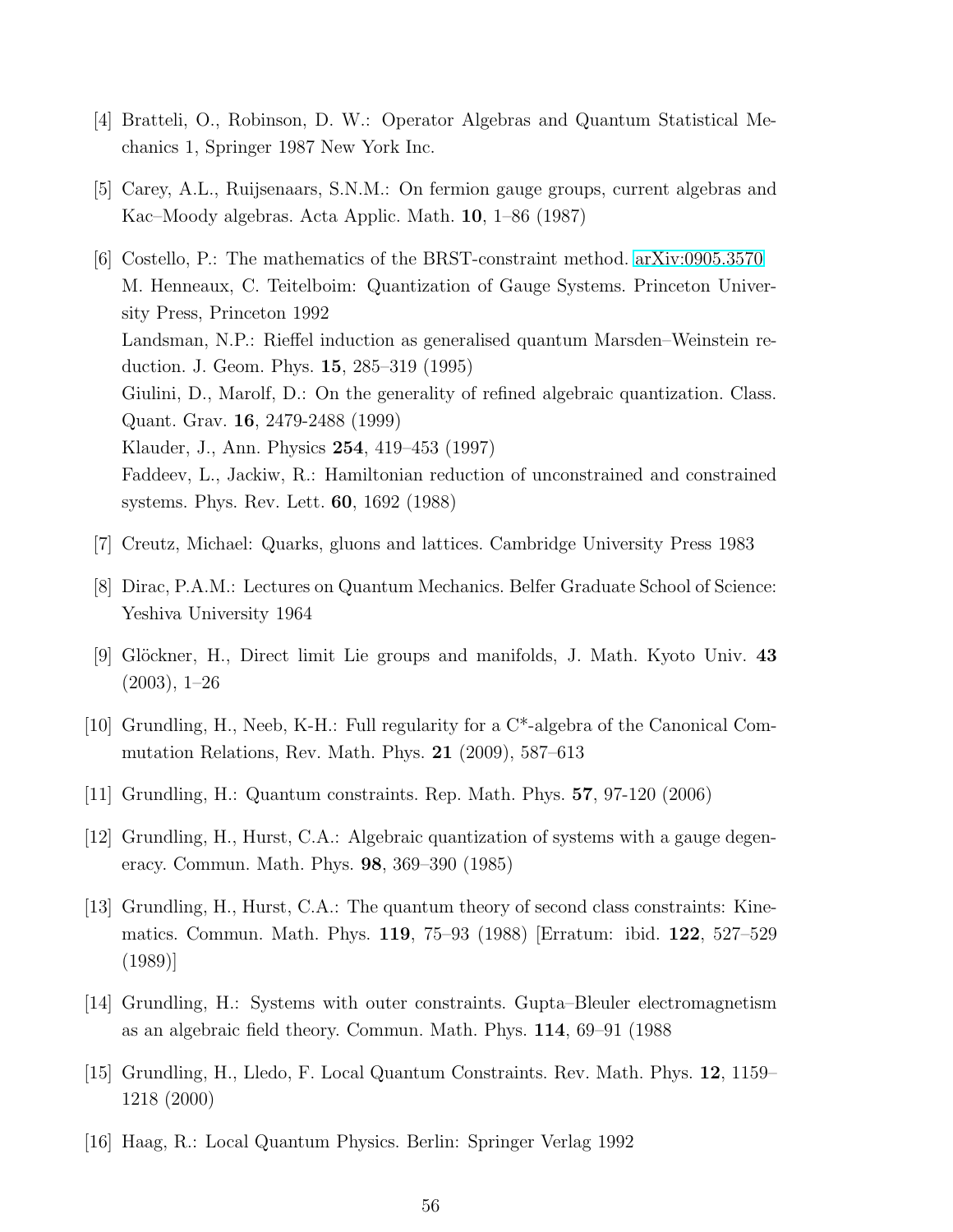- <span id="page-56-10"></span><span id="page-56-4"></span>[17] Hannabuss, K.: Some C\*-algebras associated to quantum gauge theories. [arXiv:1008.0496v](http://arxiv.org/abs/1008.0496)2
- <span id="page-56-12"></span>[18] Huebschmann, J., Rudolph, G. and Schmidt, M.: A lattice gauge model for quantum mechanics on a stratified space. Commun. Math. Phys. 286, 459-494 (2009)
- <span id="page-56-13"></span>[19] Isham, C.J.: Modern differential geometry for physicists (2nd ed.). Singapore: World Scientific 1999.
- <span id="page-56-11"></span>[20] Jarvis, P. D., Kijowski, J. and Rudolph, G. : On the Structure of the Observable Algebra of QCD on the Lattice. J. Phys. A: Math. Gen. 38 (2005) 5359-5377
- <span id="page-56-0"></span>[21] Kadison, R. V., and Ringrose, J. R., Fundamentals of the Theory of Operator Algebras II, New York, Academic Press 1983
- <span id="page-56-1"></span>[22] Kijowski, J., Rudolph, G.: On the Gauss law and global charge for quantum chromodynamics. J. Math. Phys. 43 (2002) 1796-1808
- <span id="page-56-5"></span>[23] Kijowski, J., Rudolph, G.: Charge superselection sectors for QCD on the lattice, J. Math. Physics Vol. 46, 032303 (2005)
- [24] Kijowski, J., Rudolph, G., Thielman, A.: Algebra of Observables and Charge Superselection Sectors for QED on the Lattice. Commun. Math. Phys. 188, 535-564 (1997)
- <span id="page-56-8"></span><span id="page-56-6"></span>[25] Kijowski, J., Rudolph, G., Sliwa, C.: On the Structure of the Observable Algebra for QED on the Lattice. Lett. Math. Phys. 43, 299-308 (1998)
- <span id="page-56-7"></span>[26] Kogut, J., Susskind, L.: Hamiltonian formulation of Wilson's lattice gauge theories. Phys. Rev. D 11, 395–408 (1975)
- [27] Kogut, J.: Three Lectures on Lattice Gauge Theory. CLNS-347 (1976), Lecture Series Presented at the International Summer School, McGill University, June 21- 26, 1976
- <span id="page-56-3"></span><span id="page-56-2"></span>[28] Langmann, E.: Fermion current algebras and Schwinger terms in (3+1)– dimensions. Commun. Math. Phys. 162, 1–32 (1994)
- <span id="page-56-14"></span>[29] Mickelsson, J.: Current algebra representations for 3+1 dimensional Dirac–Yang– Mills theory. Commun. Math. Phys. 117, 261 (1988)
- <span id="page-56-9"></span>[30] Murphy, G. J., C<sup>\*</sup>-Algebras and Operator Theory, Boston, Academic Press, 1990
- [31] Napiorkowski, K., Woronowicz, S.: Operator theory in C\*-framework, Reports on Mathematical Physics 31, 353-371 (1992)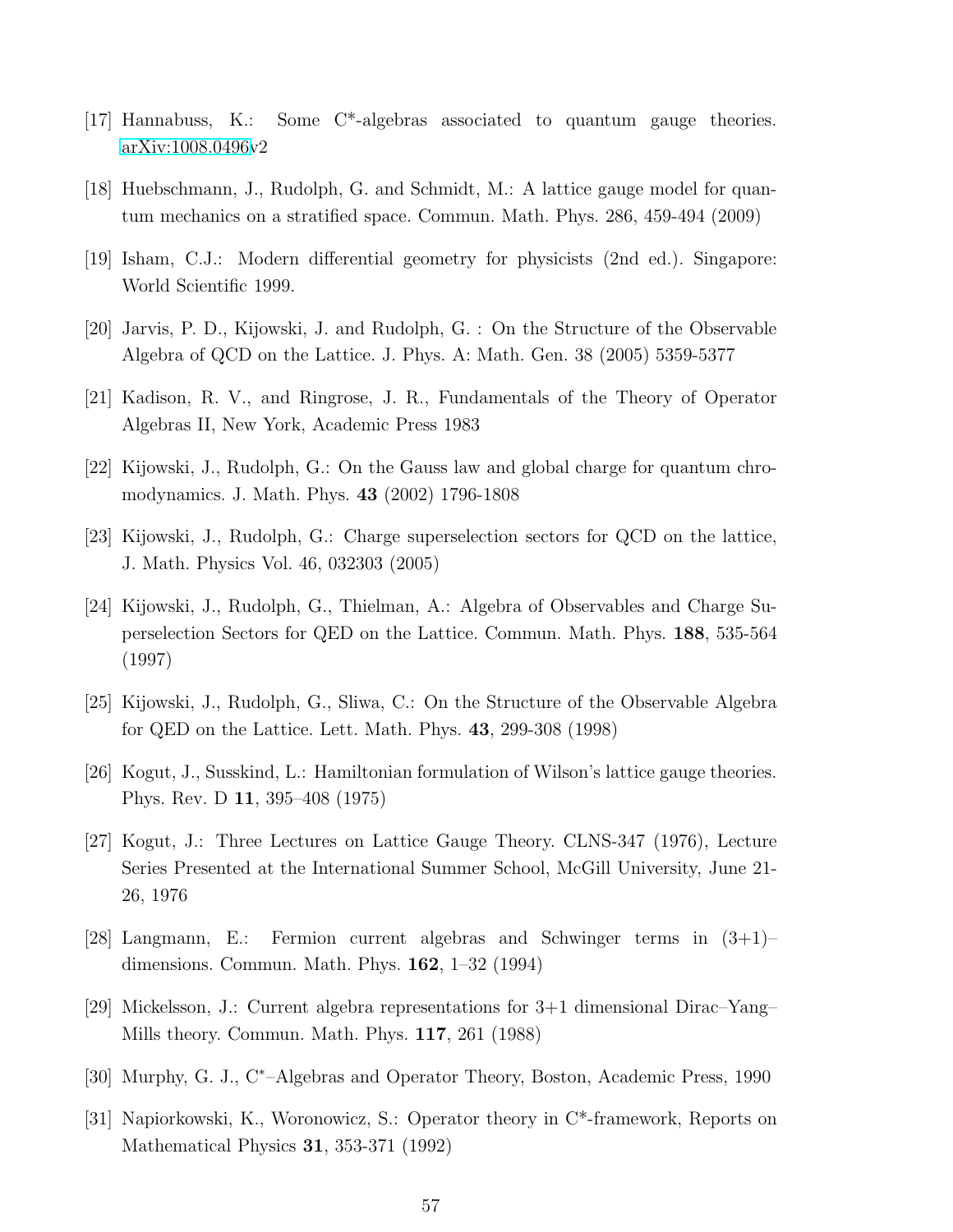- <span id="page-57-12"></span><span id="page-57-8"></span>[32] Osterwalder, K., Seiler, E.: Gauge Field Theories on a Lattice. Ann. Phys. 110, 440–471 (1978)
- <span id="page-57-7"></span>[33] Palmer, T. W., Banach Algebras and the General Theory of  $C^*$ -algebras. Volume I; Algebras and Banach Algebras, Cambridge Univ. Press, 1994
- <span id="page-57-10"></span>[34] G. K. Pedersen, C\*-Algebras and their Automorphism Groups. Academic Press 1989, London
- [35] Raeburn, I.: Dynamical systems and Operator Algebras. Proceedings of the Centre for Mathematics and its Applications, Volume 36, p109, 1999. National Symposium on Functional Analysis, Optimization and Applications, 1998 at The University of Newcastle (the electronic MS is at www.math.dartmouth.edu/archive/m123f00/public html/DynSys5US.pdf)
- <span id="page-57-9"></span><span id="page-57-1"></span>[36] Rieffel, M.A.: On the uniqueness of the Heisenberg commutation relations, Duke Mathematical Journal 39 (1972), 745–752
- <span id="page-57-2"></span>[37] Rosenberg, J.: Appendix to O. Bratteli's paper on "Crossed products of UHF algebras". Duke Math. J. 46 (1979), 25–26
- [38] Rudolph, G., Schmidt, M. and Volobuev, I.P.: Classification of Gauge Orbit Types for SUn-Gauge Theories. J. Math. Phys. Anal. Geom. 5, (2002), 201-241 Rudolph, G., Schmidt, M. and Volobuev, I.P.: Partial Ordering of Gauge Orbit Types for SUn-Gauge Theories", J. Geom. Phys. 42 (2002) 106-138
- <span id="page-57-4"></span><span id="page-57-3"></span>[39] Rudolph, G., Schmidt, M. and Volobuev, I.P.: On the Gauge Orbit Space Stratification: A Review, J. Phys. A: Math. Gen. 35 (2002) R1-R50
- <span id="page-57-0"></span>[40] Rudolph, G., Schmidt, M.: On the algebra of quantum observables for a certain gauge model. J. Math. Phys. 50, 052102 (2009)
- [41] Seiler, E.: Gauge Theories as a Problem of Constructive Quantum Field Theory and Statistical Mechanics, Lecture Notes in Phys., vol. 159, Springer (1982) Seiler, E.: "Constructive Quantum Field Theory: Fermions", in Gauge Theories: Fundamental Interactions and Rigorous Results, eds. P. Dita, V. Georgescu, R. Purice
- <span id="page-57-11"></span><span id="page-57-6"></span>[42] Takeda, Z., Inductive limit and infinite direct product of operator algebras. Tohoku Math. J. 7, 67–86 (1955)
- <span id="page-57-5"></span>[43] Takesaki, M.: Theory of operator algebras I, New York, Springer–Verlag, 1979.
- [44] Takesaki, M.: Theory of Operator Algebras III, Springer-Verlag, Berlin, 2003